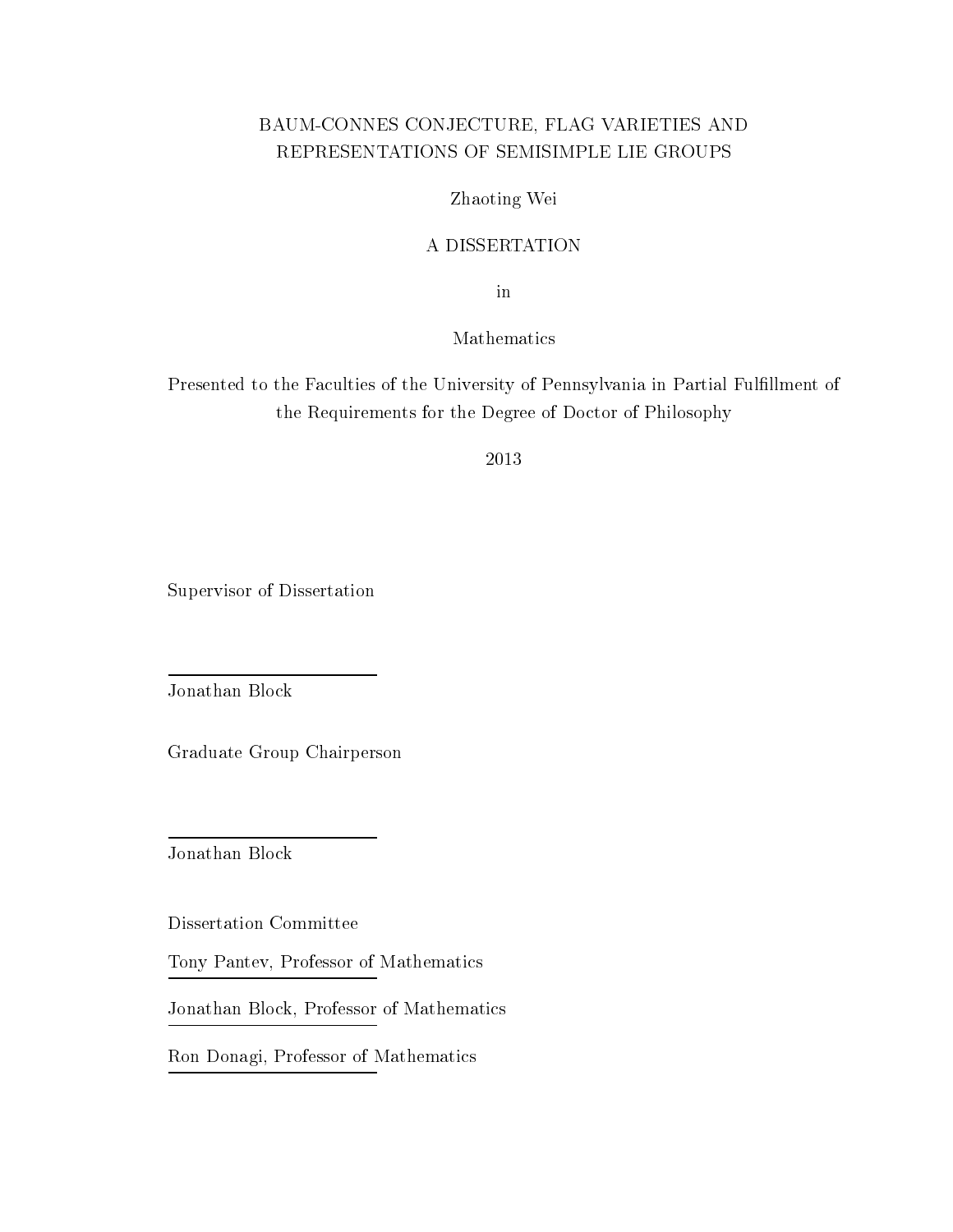# Acknowledgments

Without the advise and encouragement of many people, this work would never have come into existence. The most immediate thanks go out to Jonathan Block, my advisor, who introduced me this subject including the original problem. He shared his insights and knowledge freely, and gave me a clear picture of an ideal career as a mathematician. I must also thank him for his warm hospitality, especially the thanksgiving dinners. I am also thankful to Vasily Dolgushev, Nigel Higson and Alexandra Kirillov, for their help and useful conversations.

I must thank the office staff at Penn: Janet, Monica, Robin, Paula. They make my my Ph.D. life very enjoyable.

The task of producing significant mathematical research was daunting for me, and brought me to the edge of burn-out on a number of occasions. I am infinitely grateful to have had classmates who were also solid friends. In this regard I am most in debt to Alberto García-Raboso, Taisong Jing, Hua Qiang and Aaron Smith. But singling out a few doesn't do justice to the warmth and cameraderie of the graduate department at Penn.

Last but not least, I thank my family for their everlasting encouragement and support in every aspect of my life.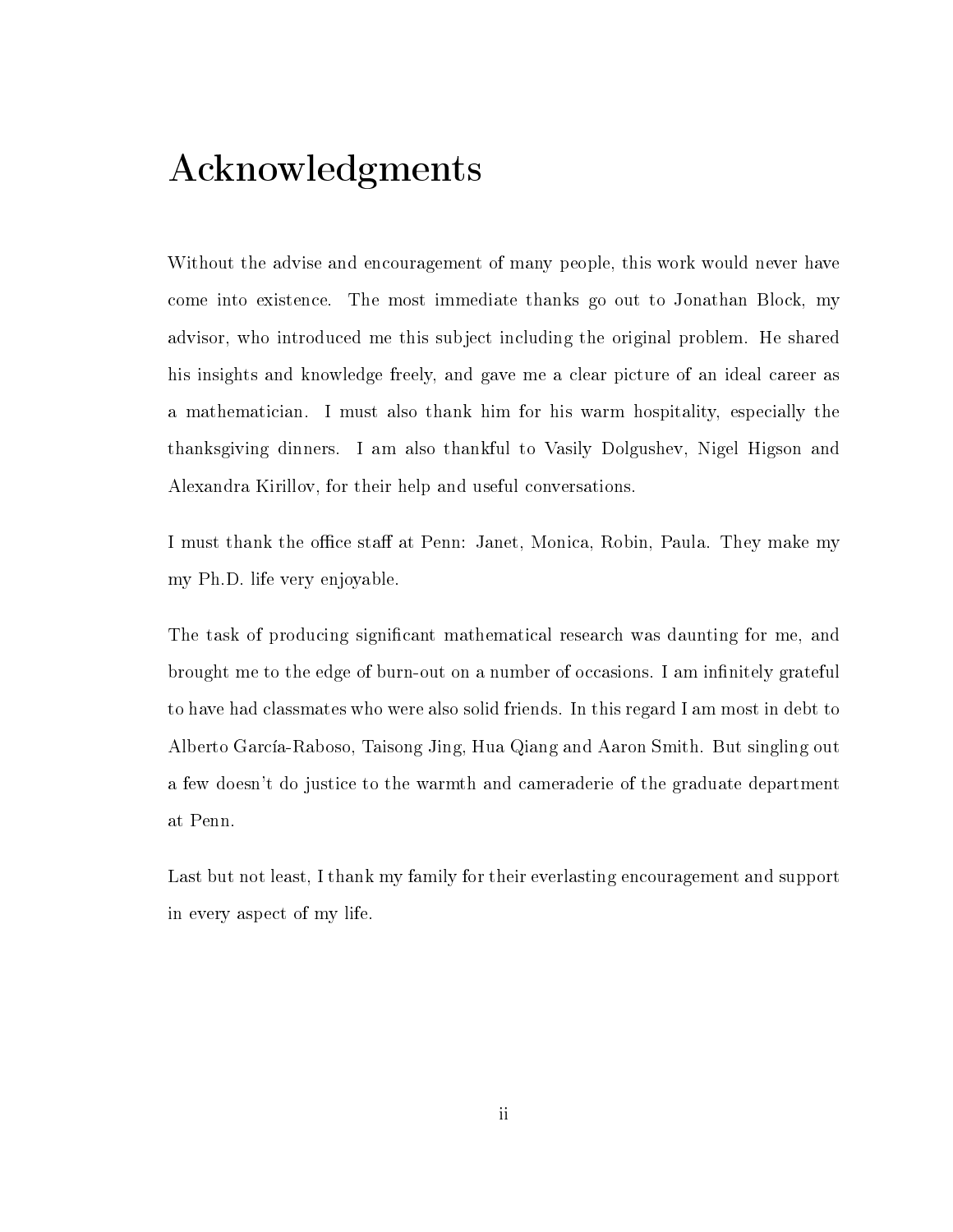### ABSTRACT

### BAUM-CONNES CONJECTURE, FLAG VARIETIES AND REPRESENTATIONS OF SEMISIMPLE LIE GROUPS

#### Zhaoting Wei

#### Jonathan Block

This thesis consists of three chapters. In Chapter 1 we review the Baum-Connes conjecture and its relation with representation theory

In Chapter 2 we describe the equivariant K-theory of the real semisimple Lie group which acts on the (complex) flag variety of its complexification group. We construct an assembly map in the framework of KK-theory. Then we prove that it is an isomorphism. The prove relies on a careful study of the orbits of the real group action on the flag variety and then piecing together the orbits. This result can be considered as a special case of the Baum-Connes conjecture with coefficient.

In Chapter 3 we study the noncommutative Poisson bracket P on the classical family algebra  $C_\tau(\mathfrak{g})$ . We show that P is the first-order deformation from  $C_\tau(\mathfrak{g})$  to  $\mathcal{Q}_\tau(\mathfrak{g})$ where the later is the quantum family algebra. We will prove that the noncommutative Poisson bracket is in fact a Hochschild 2-coboundary therefore the deformation is infinitesimally trivial.

In the appendix we talk about some further topics and open problems in this area.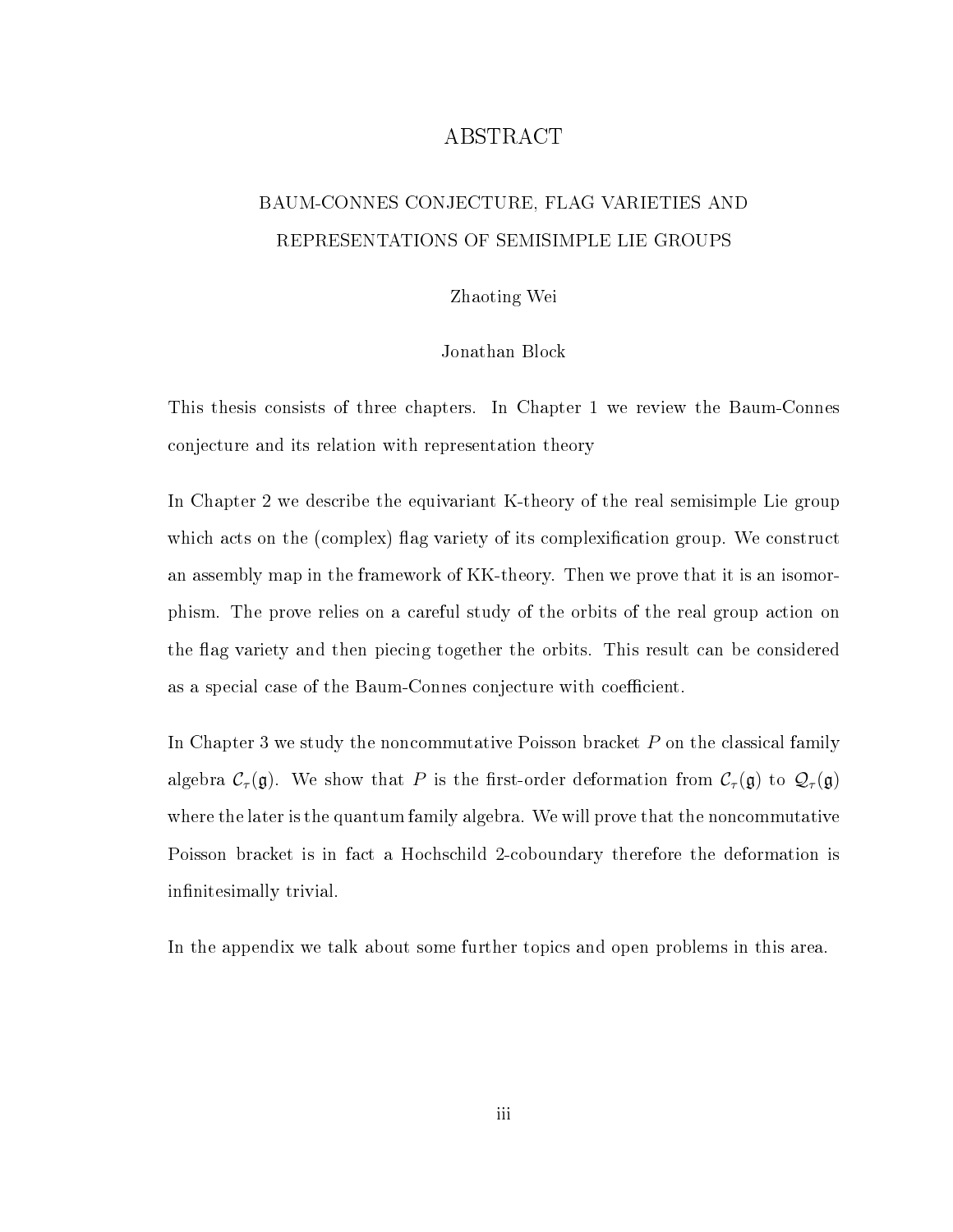# **Contents**

|     |                                                                                     | ï              |
|-----|-------------------------------------------------------------------------------------|----------------|
|     |                                                                                     | iii            |
|     | CHAPTER 1 :<br>A Review of the Baum-Connes Conjecture and the Represen-             |                |
|     |                                                                                     | $\mathbf{1}$   |
| 1.1 |                                                                                     | $\mathbf{1}$   |
| 1.2 | Group $C^*$ -Algebra and Index Theory                                               | $\overline{2}$ |
| 1.3 | A Geometric Construction of The Assembly Map and Baum-Connes                        |                |
|     |                                                                                     | 3              |
| 1.4 |                                                                                     | $\overline{4}$ |
| 1.5 |                                                                                     | $\overline{7}$ |
| 1.6 | The Baum-Connes Conjecture with Coefficients                                        | $\overline{7}$ |
| 1.7 | Baum-Connes Conjecture and the Representation of Lie Groups                         | 10             |
|     | Flag Varieties and Equivariant K-Theory<br>CHAPTER 2 :                              | 11             |
| 2.1 |                                                                                     | 11             |
| 2.2 |                                                                                     | 13             |
| 2.3 | The Dirac-Dual Dirac Method and the Assembly Map                                    | 14             |
| 2.4 | The Assembly Map on a Single $G$ -Orbit of the Flag Variety                         | 22             |
| 2.5 | The G-orbits on the Flag Variety $\ldots \ldots \ldots \ldots \ldots \ldots \ldots$ | 28             |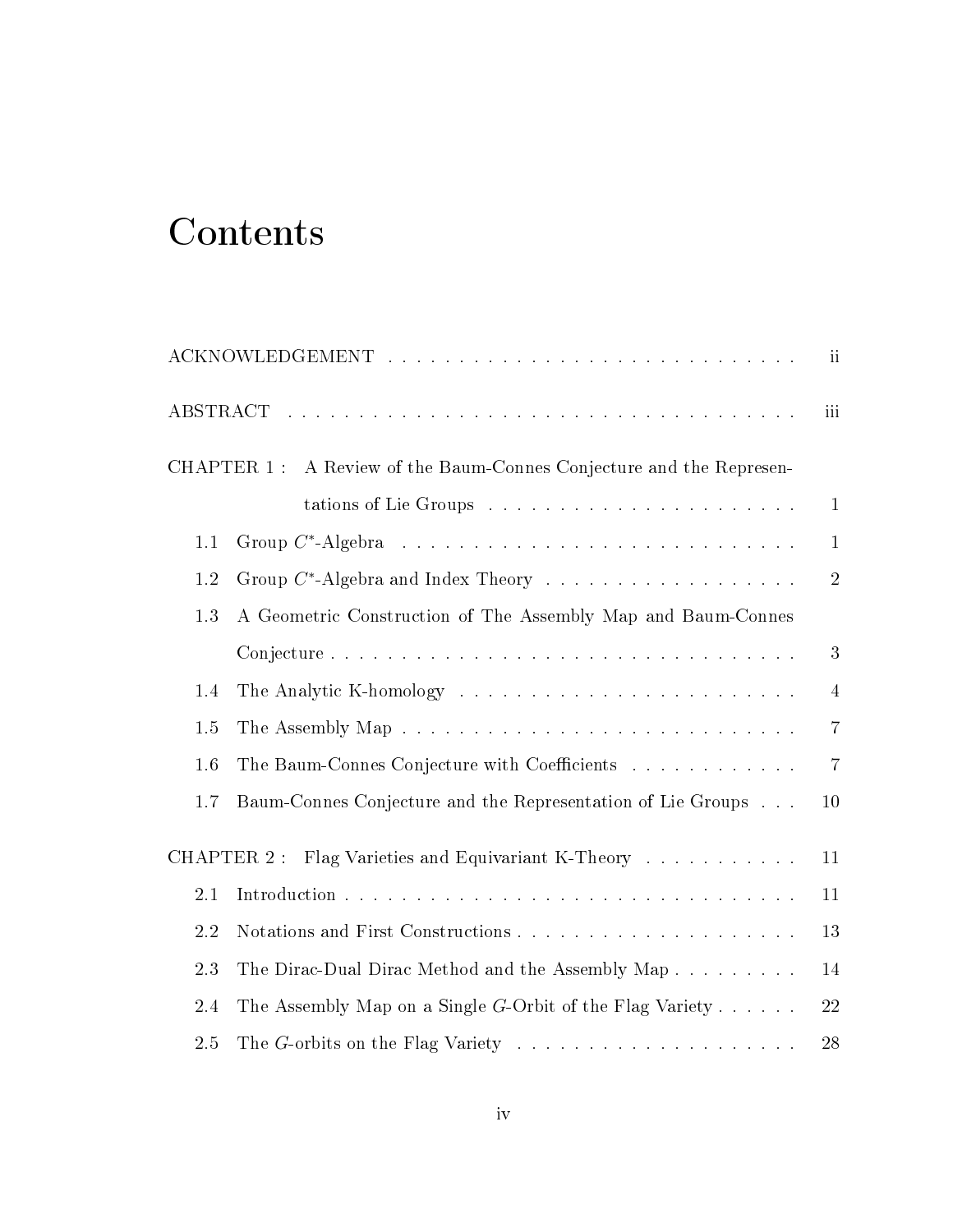| 2.6         | The Baum-Connes Conjecture on Flag Varieties                                                           | 31     |
|-------------|--------------------------------------------------------------------------------------------------------|--------|
| 2.7         |                                                                                                        | 36     |
| CHAPTER 3 : | The Noncommutative Poisson Bracket and the Deformation                                                 |        |
|             |                                                                                                        | 41     |
| 3.1         |                                                                                                        | 41     |
| 3.2         | A brief introduction to the Family algebras                                                            | 46     |
| 3.3         | The noncommutative Poisson bracket on $\widetilde{\mathcal{C}}_{\tau}(\mathfrak{g})$                   | $50\,$ |
| 3.4         | Generalities of Deformation Theory of Algebras                                                         | 54     |
| 3.5         | The noncommutative Poisson bracket and the deformation of $\tilde{\mathcal{C}}_{\tau}(\mathfrak{g})$ . | 62     |
| 3.6         | The vanishing of the noncommutative Poisson bracket in $HH^2(\mathcal{C}_\tau(\mathfrak{g}))$          | 70     |
|             |                                                                                                        | 83     |
|             | A.1 Flag Variety and Representations of Semisimple Lie Groups                                          | 83     |
| A.2         | The Quantization Problem of Family Algebras                                                            | 83     |
|             |                                                                                                        |        |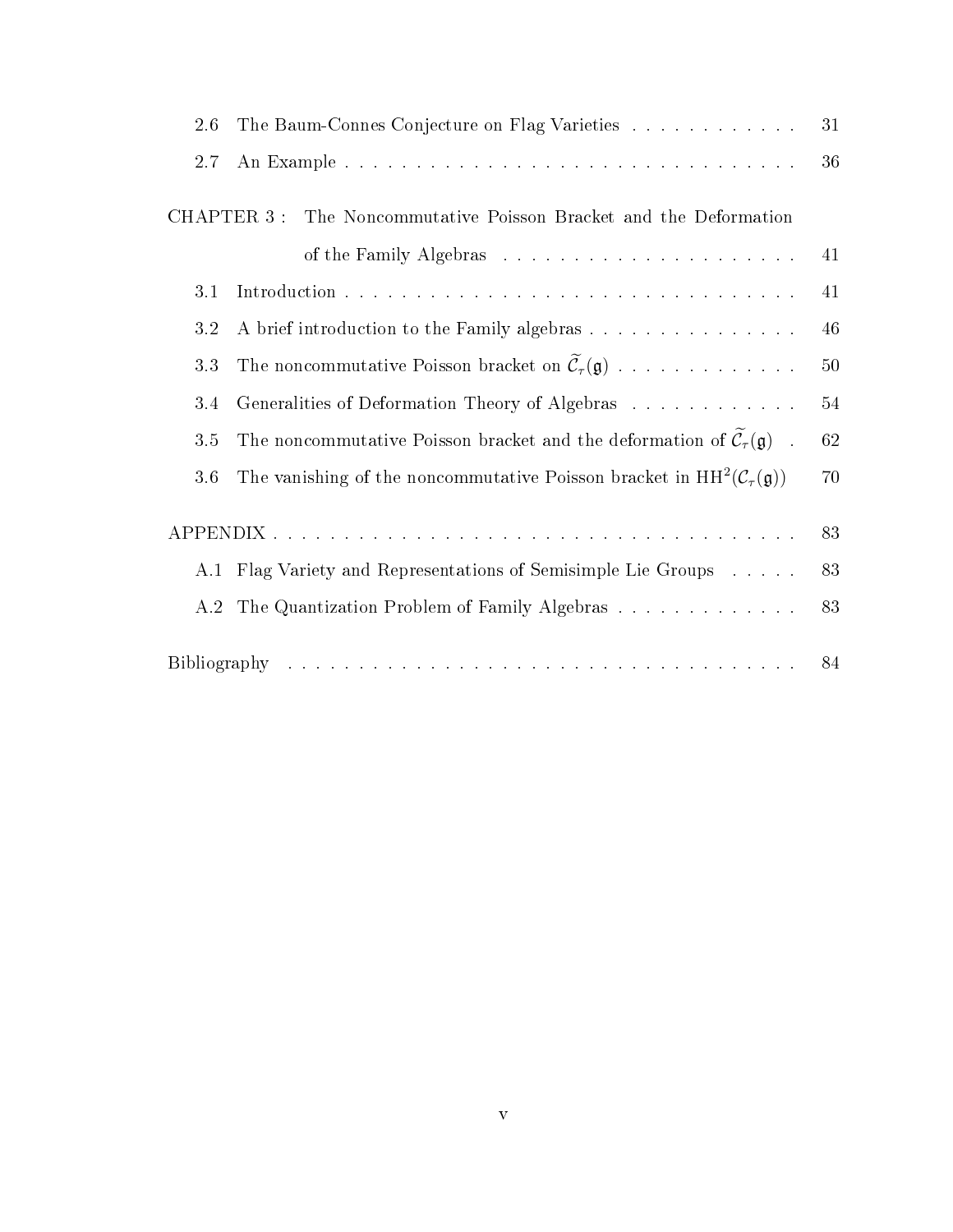# Chapter 1

# A Review of the Baum-Connes Conjecture and the Representations of Lie Groups

In this chapter we give a quick review of the Baum-Connes conjecture. Most of the materials in this chapter can be found in the book by A. Valette [46] or in the survey paper by N. Higson [22].

# 1.1 Group  $C^*$ -Algebra

Let  $G$  be a second countable, locally compact group. We denote by  $L^1(G)$  the convolution algebra of complex value, integrable functions on G, where the multiplication is given by:

$$
f * g(t) := \int_G f(s)g(s^{-1}t)ds
$$

here ds is the left invariant measure on G. Moreover, there is a natural involution on G

$$
f^*(t) := \overline{f(t^{-1})} \Delta(t^{-1}),
$$

which make it a Banach  $*$ -algebra. Here  $\Delta$  is the modular function on G.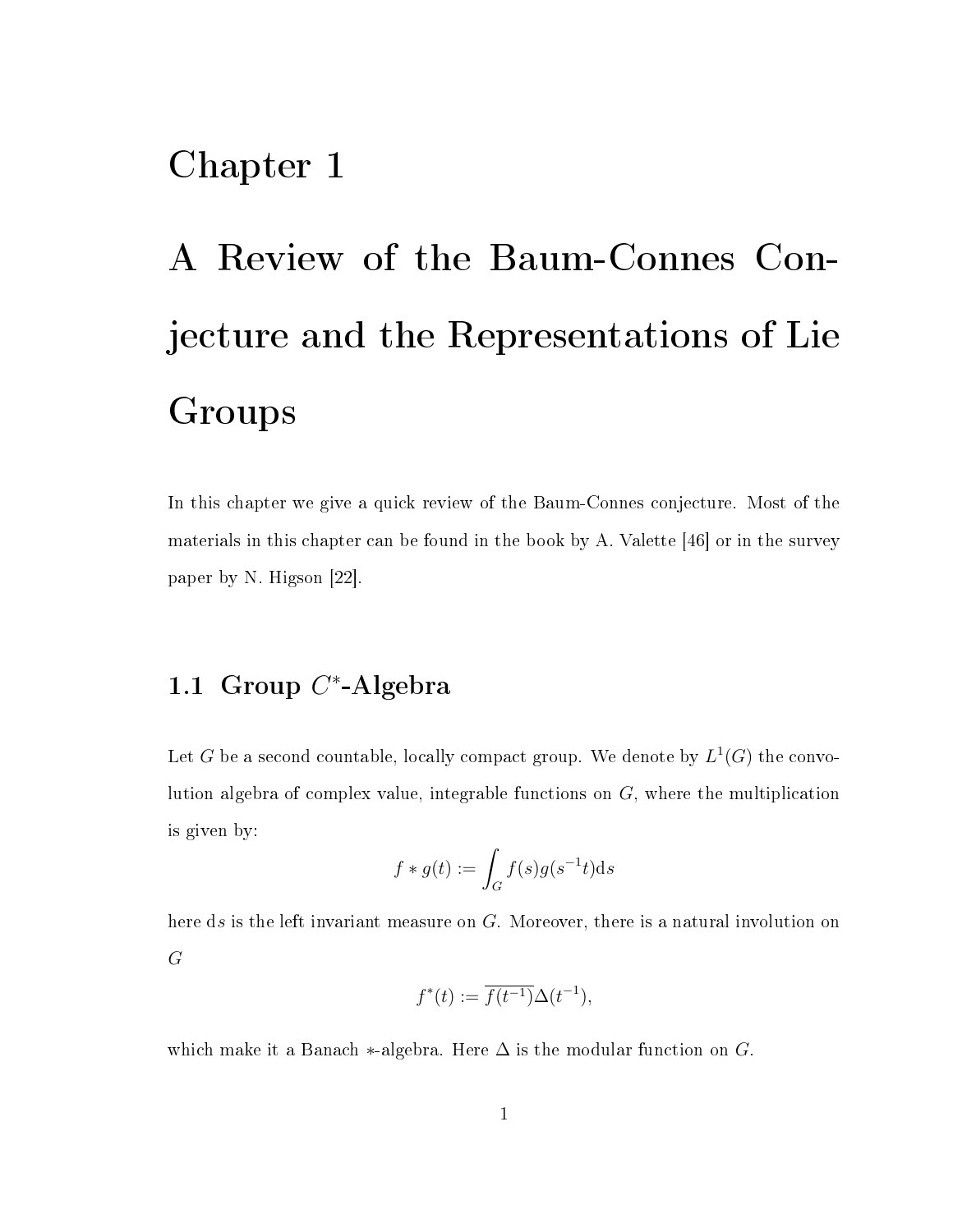**Definition 1.1.1.** The *reduced*  $C^*$ -algebra of G is defined to be the completion of  $L^1(G)$  via the regular representation on  $L^2(G)$ , and we denote the reduced  $C^*$ -algebra by  $C_r^*(G)$ .

It is well-known that  $C^*_r(G)$  reflects the tempered unitary dual when  $G$  is a reductive Lie group, see [9], 4.1. Moreover, Vincent Lafforgue shows that  $\text{K}_*(C^*_r(G))$  is closely related to the discrete series of  $G$ , see [36].

# 1.2 Group  $C^*$ -Algebra and Index Theory

Suppose that M is a smooth, closed manifold with  $D$  a elliptic differential operator on it. D is a Fredholm operator and we can define the index of D

$$
Ind(D) := \dim \ker D - \dim \mathrm{coker} D.
$$

Now assume that G is a discrete group, if we have a homomorphism from  $\pi_1(M)$  to G then we can define a more refined index valued in  $K^0(C_r^*(G))$ .

In fact, let  $\widetilde{M}$  be the universal covering space of  $M$ , we consider the quotient of  $\overline{M} \times C_r^*(G)$  by the diagonal action of  $\pi_1(M)$  and denote it by  $M_G$ . Clearly  $M_G$  is a flat bundle over  $M$  whose fibers are finitely generated projective modules over  $C_r^*(G).$ Moreover, let  $D_G$  denote the natural lifting of D onto the sections of the bundle  $M_G$ . In good cases  $\ker(\mathrm{D}_G)$  and  $\mathrm{coker}(\mathrm{D}_G)$  are finitely generated projective  $C^*_r(G)\text{-modules}$ and we define

$$
\operatorname{Ind}_{G}(D) := [\ker(D_G)] - [\operatorname{coker}(D_G)] \in K^0(C_r^*(G)).
$$
\n(1.1)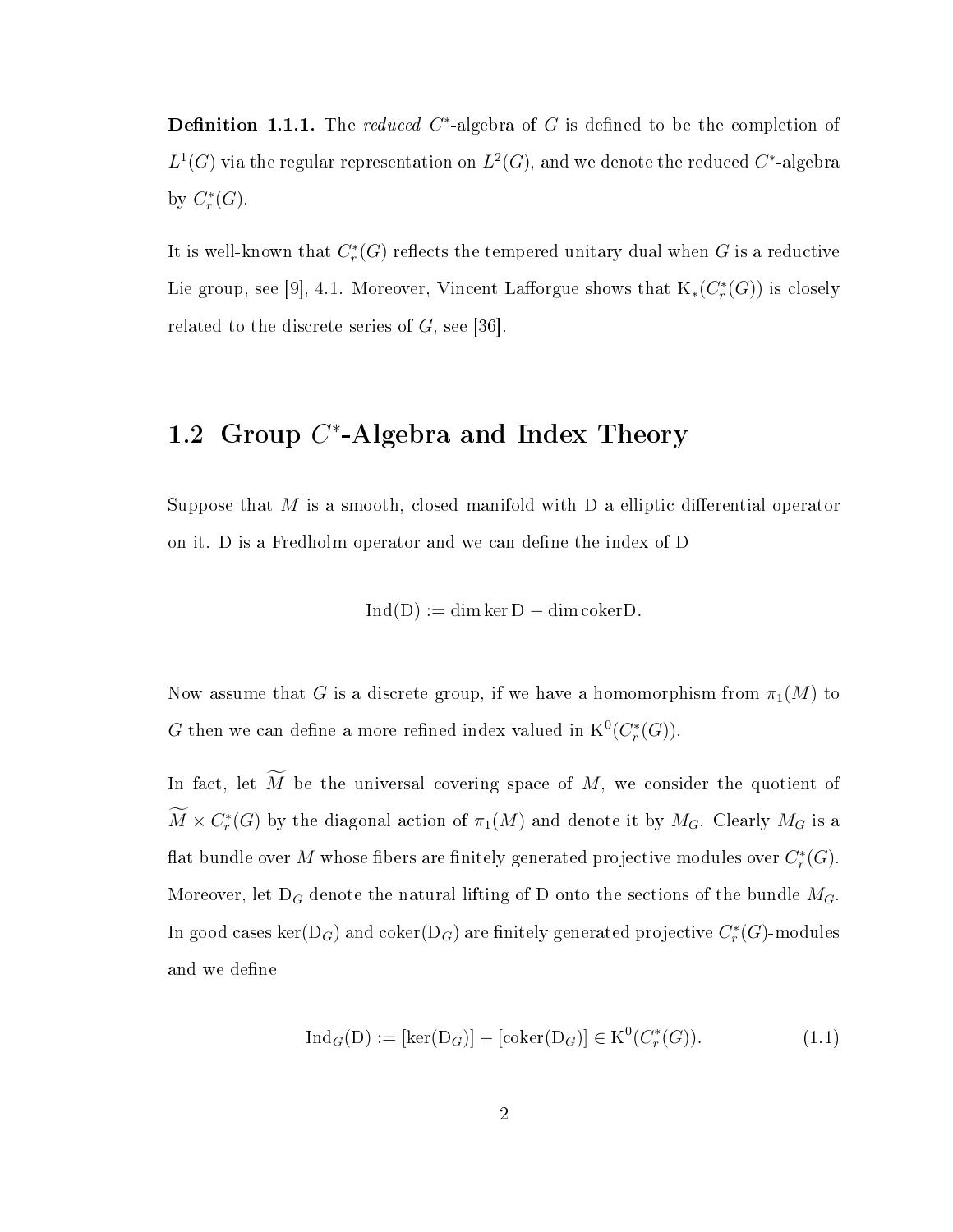In general cases we can perturbe  $D_G$  so that  $\ker(D_G)$  and coker( $D_G$ ) become finitely generated and projective, and define  $\text{Ind}_G(D)$  accordingly.

# 1.3 A Geometric Construction of The Assembly Map and Baum-Connes Conjecture

Let X be a topological space. We consider the K-homology  $K_*(X)$ , which is the dual of  $\mathrm{K}^*(X)$ . Baum and Douglas in 1982 ([6]) realized  $\mathrm{K}_n(X)$  geometrically as equivalent classes of triples  $(M, E, f)$ , where M is a spin<sup>c</sup>, n dimensional closed manifold, E is an Hermitian vector bundle on M and  $f : M \to X$  is a continuous map, for more details see [7].

*Remark* 1. We should fix the notations here. Following the standard notation, when X is a topological space, we use  $\mathrm{K}^*(X)$  denote the K-theory of X and  $\mathrm{K}_*(X)$  denote the K-homology of X. On the other hand, when A is a  $C^*$ -algebra, we use  $K_*(A)$ denote the K-theory of  $A$  and  $K^*(A)$  denote the K-homology of  $A$ .

If  $X = BG$  the classifying space of G then since  $\pi_1(BG) = G$ , we have a map  $f_* : \pi_1(M) \to G$ . Now assume dim M is even, then the spin<sup>c</sup> structure on M gives a Dirac operator on M with coefficient on  $E$ . Therefore according to last section, we obtain an index in  $K_0(C^*_r(G))$ .

**Definition 1.3.1.** The above construction defines a map

$$
\mu_{\text{red}}: \mathcal{K}_{*}(BG) \to \mathcal{K}_{*}(C_{r}^{*}(G)) \tag{1.2}
$$

and we call it the *assembly map*.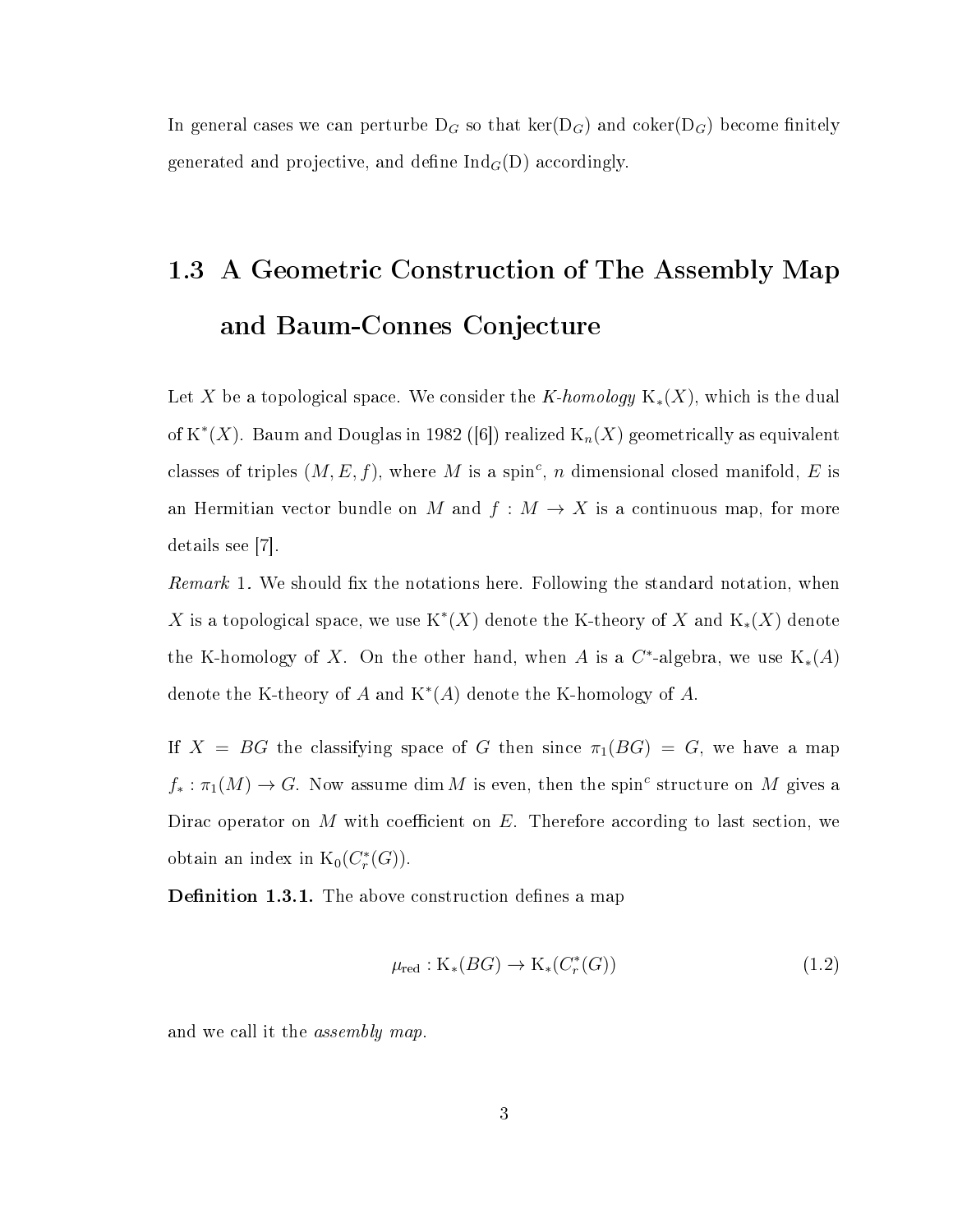$Remark$  2. Roughly speaking,  $\text{K}_*(C^*_r(G))$  detects the connected components of  $\hat{G}$ , the dual of G, and the assembly map gives us a component of  $\hat{G}$  from certain geometric data.

Now we can state the first form of the Baum-Connes conjecture

**Conjecture 1** (Baum-Connes Conjecture for torsion free groups). If G is a discrete , torsion-free group, then the map  $\mu_{red}: K_*(BG) \to K_*(C_r^*(G))$  is an isomorphism. Remark 3. If G has torsion, then the assembly map  $\mu_{\text{red}}$  is not surjective, see [22].

Given the above remark, we need to modify the assembly map for general secondcountable locally compact group G.

### 1.4 The Analytic K-homology

First we make the following definitions

**Definition 1.4.1** (4, Definition 1.3). The action of G on X is proper if for every  $x \in X$ , there exists triple  $(U, H, \rho)$  such that

- 1. U is an open neighborhood of x in X and  $GU \subset U$ ,
- 2. H is a compact subgroup of  $G$ ,
- 3.  $\rho: U \to G/H$  is a G-map from U to the homogeneous space  $G/H$ .

For example, if G itself is compact then any  $G$ -space X is proper.

Among the proper G-spaces there is a universal one

**Definition 1.4.2** ([4], Definition 1.6). A proper G-space  $\mathcal{E}G$  is called universal if for any proper G-space X, there exists a G-map  $f: X \to \mathcal{E}G$ , and any two such maps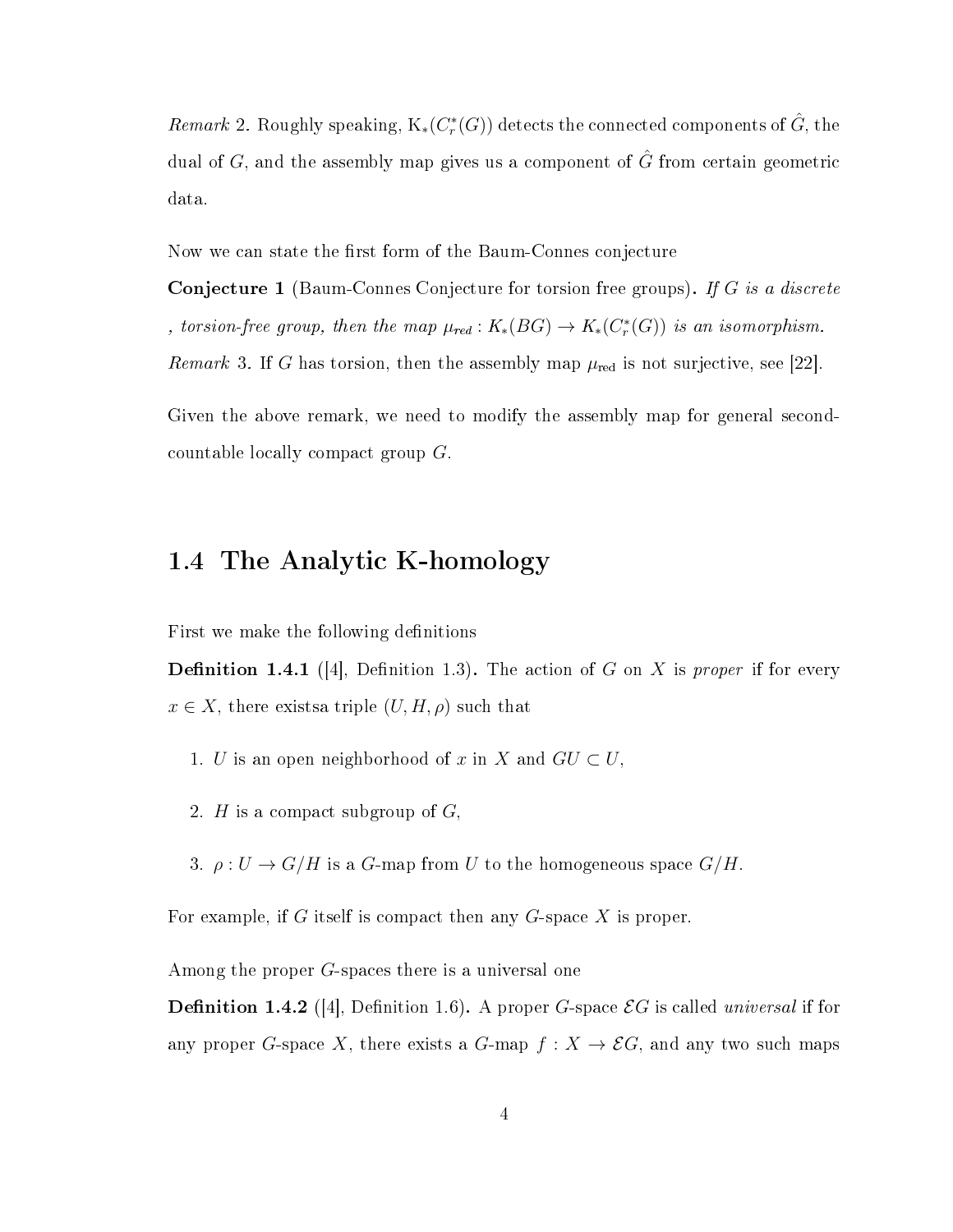are G-homotopic.

*Remark* 4. If G is compact, then it is obvious that  $pt$ , considered as a G-space, is universal proper. For more about universal proper  $G$ -space for other groups  $G$ , see [4], Section 2.

Next we introduct equivariant K-homology

**Definition 1.4.3.** Let  $X$  be a proper  $G$ -space. A generalized elliptic  $G$ -operator over X is a triple  $(\phi, \pi, F)$  where

- $\phi$  is a unitary representation of G on some Hilbert space  $\mathcal{H},$
- $\pi$  is a \*-representation of  $C_0(X)$  by bounded operators on H which is compatible with  $\phi$ ,
- F is a bounded, self-adjoint operator on  $H$ , which is G-invariant and such that the operators  $\pi(f)(F^2-1)$  and  $[\pi(f), F]$  are compact for all  $f \in C_0(X)$ .

The triple  $(\phi, \pi, F)$  is also called a *cycle* over X.

Such a cycle  $(\phi, \pi, F)$  is even if the Hilbert space  $\mathcal H$  is  $\mathbb Z_2$ -graded, i.e.  $\mathcal H = \mathcal H_0 \oplus \mathcal H_1$ , and in this decomposition

$$
\phi = \begin{pmatrix} \phi_0 & 0 \\ 0 & \phi_1 \end{pmatrix}, \ \pi = \begin{pmatrix} \pi_0 & 0 \\ 0 & \pi_1 \end{pmatrix}, \ F = \begin{pmatrix} 0 & P^* \\ P & 0 \end{pmatrix}.
$$

A cycle is odd if  $H$  is ungraded.

Remark 5. A cycle encodes the Dirac operator in terms of operator algebras. In fact, if X is a spin<sup>c</sup>-manifold with spinor bundle S; D is a Dirac operator associated to a vector bundle E over X. Then we can take  $\mathcal{H} = L^2(X, \mathcal{S} \otimes \mathcal{E})$ . Obviously D is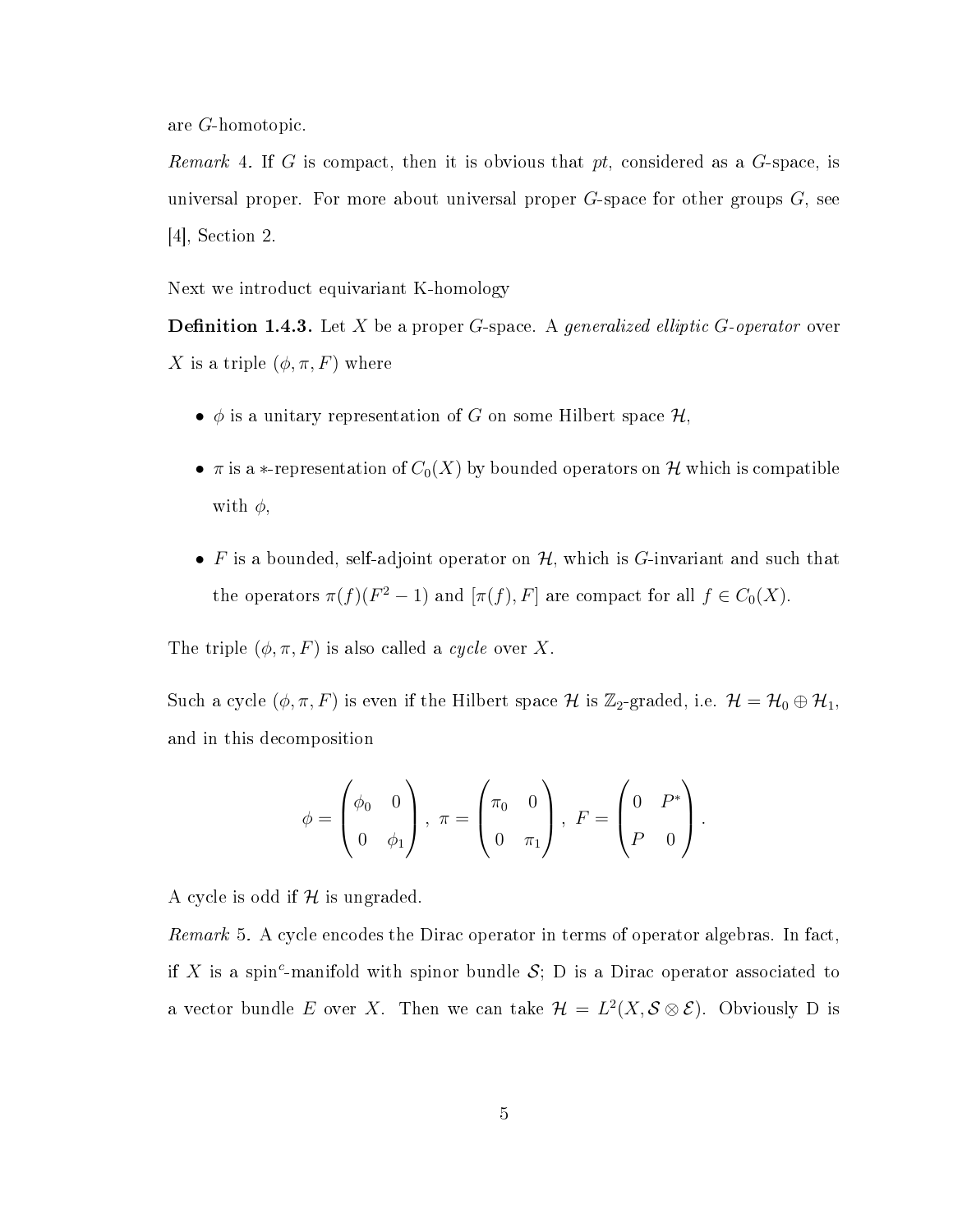unbounded, but we can define

$$
F = \frac{D}{\sqrt{1 + D^2}}
$$

using spectral theory and  $F$  has the properties in Definition 1.4.3.

We will use the cycles to build the K-homology.

- **Definition 1.4.4.** 1. Let X be a proper G-space. A cycle over X is call degenerate if for any  $f \in C_0(X)$  we have  $[\pi(f), F] = 0$  and  $\pi(f)(F^2 - 1) = 0$ ,
	- 2. Two cycles  $\alpha_0 = (\phi_0, \pi_0, F_0)$  and  $\alpha_1 = (\phi_1, \pi_1, F_1)$  are said to be homotopic if  $\phi_0 = \phi_1$ ,  $\pi_0 = \pi_1$  and there exists a norm continuous path  $F_t$  connection  $F_0$ and  $F_1$  such that for each  $t \in [0, 1]$ , the triple  $(\phi_0, \pi_0, F_t)$  is a cycle of the same parity,
	- 3. Two cycles  $\alpha_0$  and  $\alpha_1$  are said to be equivalent (denoted  $\alpha_0 \sim \alpha_1$ ) if there exists two degenerate cycles  $\beta_0$  and  $\beta_1$  such that  $\alpha_0 \oplus \beta_0$  is homotopic to  $\alpha_1 \oplus \beta_1$  up to unitary equivalence,
	- 4. We define  ${\rm K}^G_0(X)$  to be the set of equivalence classes of even cycles over  $X$  and  ${\rm K}_1^G$  $_1^G(X)$  to be the set of equivalence classes of odd cycles over  $X.$  In fact,  $\mathrm{K}^G_0(X)$ and  ${\rm K}^G_1(X)$  can be made into abelian groups.

Remark 6. For the equivalence of the geometric K-homology and the analytic Khomology, see [7].

*Remark* 7. Let  $\alpha$  be an even cycle, if we consider it as an odd cycle by forgetting the  $\mathbb{Z}_2$ -grading, then it is not difficult to see that  $\alpha$  is homotopic to a degenerate cycle, hence it is zero in  $\mathrm{K}^G_1(X)$ .

Remark 8. If G is discrete and torsion-free, then the universal proper G-space  $\mathcal{E}G$  is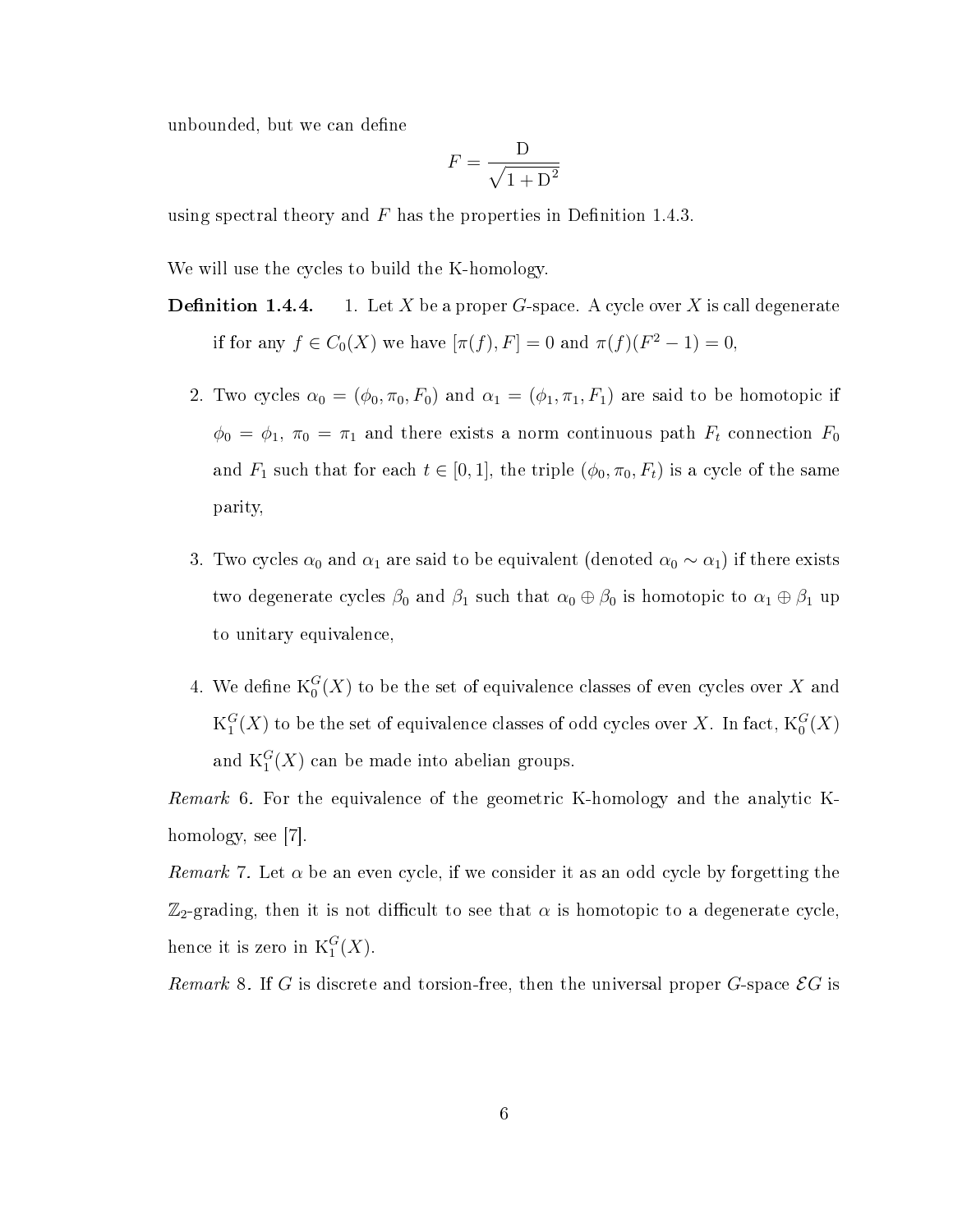the universal bundle EG and we have

$$
\mathrm{K}_*^G(\mathcal{E}G) \cong \mathrm{K}_*(BG).
$$

If G has torsion, it is not true. For example, when G is finite,  $\mathcal{E}G$  is a point and is not G-homotopic to EG.

### 1.5 The Assembly Map

We can define a modified assembly map

$$
\mu_{\text{red}}: \mathcal{K}^G_*(\mathcal{E}G) \to \mathcal{K}_*(C^*_r(G)).\tag{1.3}
$$

The idea of the construction is similar to that in Section 1.3 but it is technically more complicated. For more details see [4] or [46], or Section 2.3 below.

Concerning the assembly map, we have the following conjecture:

**Conjecture 2** (Baum-Connes Conjecture). The map  $\mu_{red}: K_*^G(\mathcal{E}G) \to K_*(C_r^*(G))$  is an isomorphism.

### 1.6 The Baum-Connes Conjecture with Coefficients

Let G be a locally compact topologicial group. For any  $G$ -C<sup>\*</sup>-algebras A and B we can define the equivariant KK-theory  $KK^G(A, B)$  as in [29] 2.4, which is a simultaneous generalization of both K-theory and K-homology.

**Definition 1.6.1.** Let A and B be two  $G-C^*$ -algebras. A cycle over  $(A, B)$  is a triple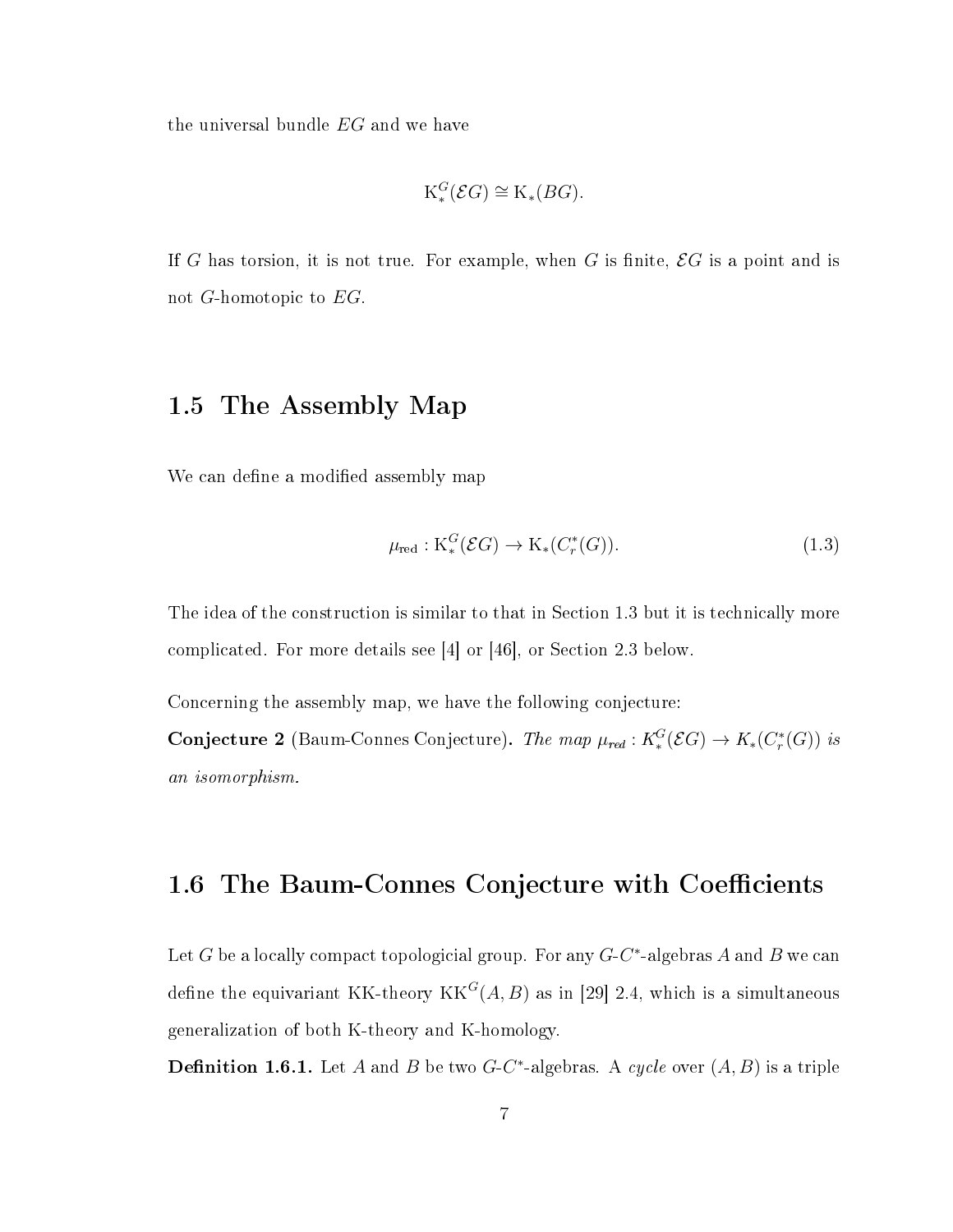$(\phi, \pi, \mathcal{F})$  where

•  $\phi$  is a unitary representation of G on some Hilbert B-module  $\mathcal{E}$ , unitary in the sense that

$$
(\phi(g)\xi|\phi(g)\eta) = g \cdot (\xi|\eta) \in B,
$$

- $\pi$  is a \*-representation  $A \to \mathcal{L}_B(\mathcal{E})$  which is compatible with  $\phi$ ,
- F is a self-adjoint operator in  $\mathcal{L}_B(\mathcal{E})$ , which is G-invariant and such that the operators  $\pi(a)(\mathcal{F}^2-1)$ ,  $[\pi(a), \mathcal{F}]$  and  $[\phi(g), \mathcal{F}]$  are compact for all  $a \in A$  and  $g \in G$ .

We also have even and odd cycles depending on whether or not it is  $\mathbb{Z}_2$ -graded.

**Definition 1.6.2.** 1. A cycle  $(\phi, \pi, \mathcal{F})$  over  $(A, B)$  is call *degenerate* if  $\pi(a)(\mathcal{F}^2 -$ 1),  $[\pi(a), \mathcal{F}]$  and  $[\phi(g), \mathcal{F}]$  are zero for all  $a \in A$  and  $g \in G$ ,

- 2. Two cycles  $\alpha_0 = (\phi_0, \pi_0, \mathcal{F}_0)$  and  $\alpha_1 = (\phi_1, \pi_1, \mathcal{F}_1)$  are said to be homotopic if  $\phi_0 = \phi_1$ ,  $\pi_0 = \pi_1$  and there exists a norm continuous path  $\mathcal{F}_t$  connection  $\mathcal{F}_0$ and  $\mathcal{F}_1$  such that for each  $t \in [0, 1]$ , the triple  $(\phi_0, \pi_0, \mathcal{F}_t)$  is a cycle of the same parity,
- 3. Two cycles  $\alpha_0$  and  $\alpha_1$  are said to be equivalent (denoted  $\alpha_0 \sim \alpha_1$ ) if there exists two degenerate cycles  $\beta_0$  and  $\beta_1$  such that  $\alpha_0 \oplus \beta_0$  is homotopic to  $\alpha_1 \oplus \beta_1$  up to unitary equivalence,
- 4. We define  $\operatorname{KK}_0^G(A,B)$  to be the set of equivalence classes of even cycles over  $(A, B)$  and  $KK_1^G(A, B)$  to be the set of equivalence classes of odd cycles over  $(A, B)$ . In fact,  $KK_0^G(A, B)$  and  $KK_1^G(A, B)$  can be made into abelian groups.

Remark 9. If is easy to see that the K-theory  $K_G^*(A) \cong KK_*^G(\mathbb{C},A)$  and the K-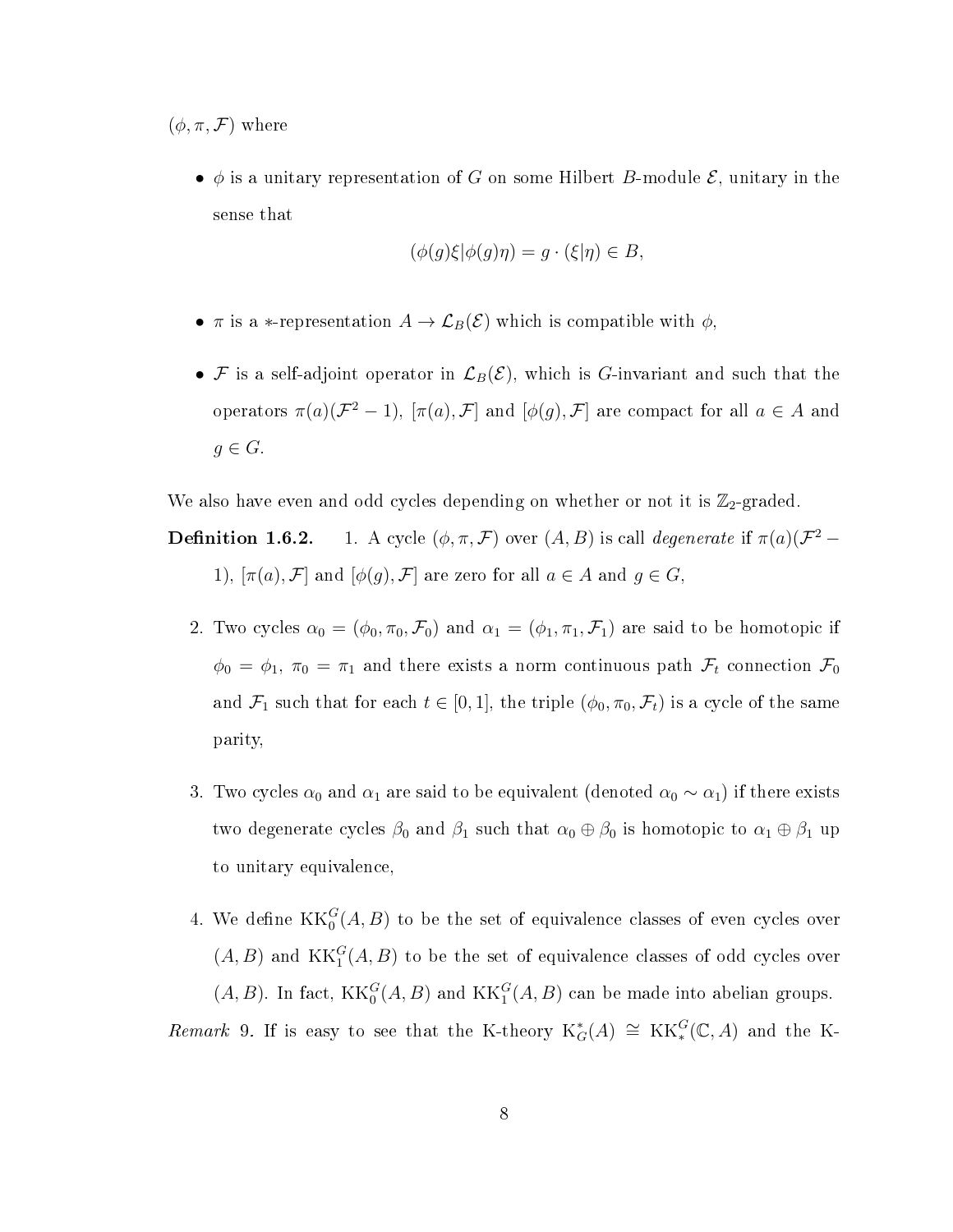homology  $K_*^G(A) \cong KK_*^G(A, \mathbb{C}).$ 

Remark 10. If X and Y are two G-spaces, then we also denote  $\operatorname{KK}_*^G(C_0(X), C_0(Y))$ simply by  $KK_*^G(X, Y)$ .

Remark 11. An essential feature of KK-theory is the Kasparov product, which means we have a bi-linear map

$$
KK_i^G(A, B) \otimes KK_j^G(B, C) \to KK_{i+j}^G(A, C). \tag{1.4}
$$

More generally we have

$$
KK_i^G(A, B \hat{\otimes} E) \otimes KK_j^G(E \hat{\otimes} C, D) \to KK_{i+j}^G(A \hat{\otimes} C, B \hat{\otimes} D). \tag{1.5}
$$

Roughly speaking, the Kasparov product is defined by taking index, for the details of the construction, see [29] or [21].

In the framework of KK-theory, Baum-Connes conjecture can be restated as:

$$
\mu_{\text{red}}: \operatorname{KK}^G(\mathcal{E}G, \operatorname{pt}) \to \operatorname{K}_*(C^*_r(G))
$$

is an isomorphism.

Now for a  $G-C^*$ -aglebra A, we can define a generalized assembly map (see [4] or [46], or Section 2.3 below)

$$
\mu_{\text{red},A} : \text{KK}^G(S, A) \to \text{K}_G(A) \tag{1.6}
$$

Conjecture 3 (Baum-Connes Conjecture with coefficients in A). The map  $\mu_{red,A}$  is an isomorphism.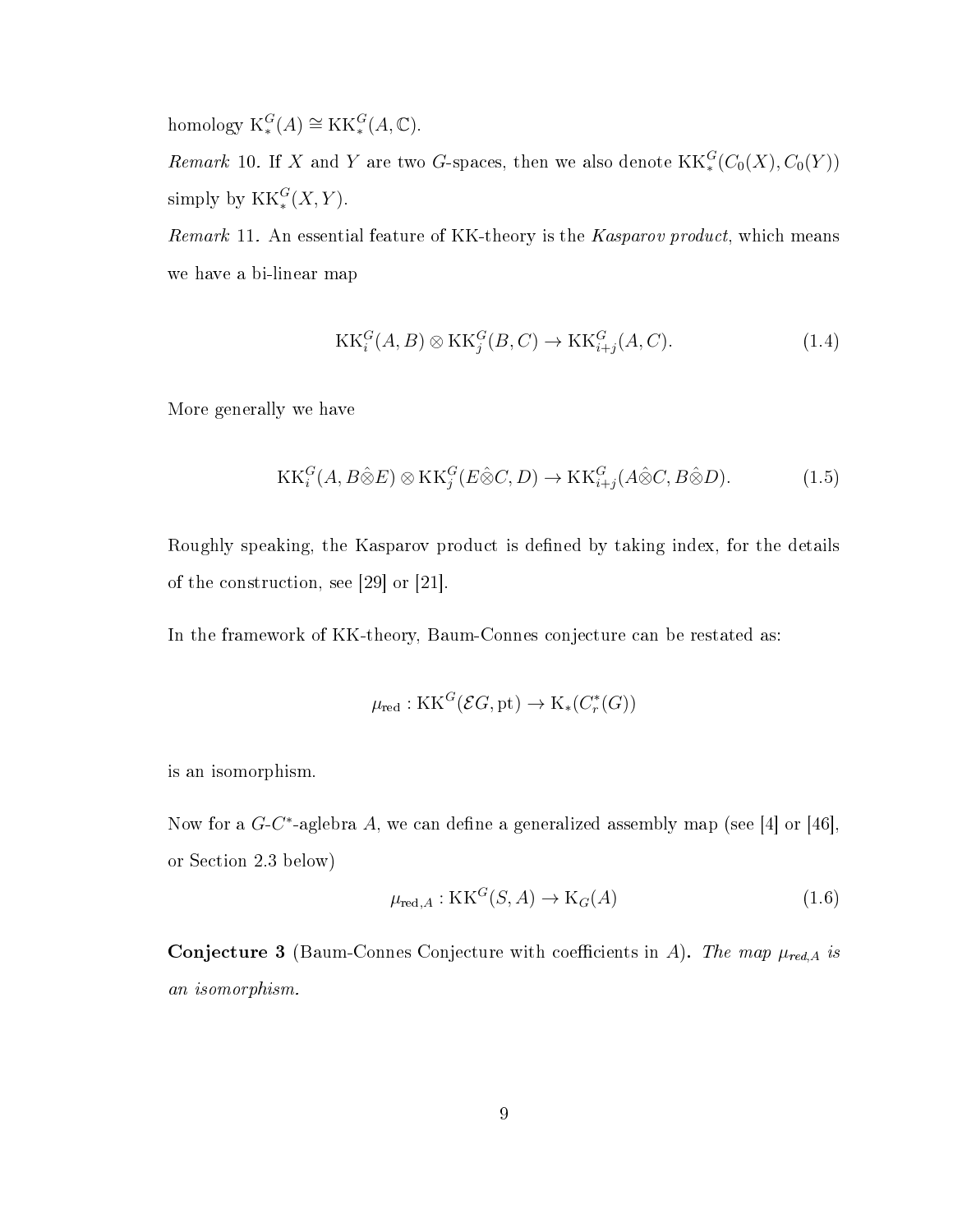# 1.7 Baum-Connes Conjecture and the Representation of Lie Groups

Now let G be a connected Lie group and U be its maximal compact subgroup. Then it is easy to see that the homogeneous space  $G/U$  is the universal proper G-space  $\mathcal{E}G$ .

If we assume  $G/U$  is even-dimensional and has a G-equivariant spin structure (it always exists if we go to the double covering  $\tilde{G}$  of G), then we have the following map

$$
\widetilde{\mu}_{\text{red}}: R(U) \to \mathrm{K}_*(C_r^*(G)). \tag{1.7}
$$

where  $R(G)$  is the representation ring of U. Each representation  $[V] \in R(U)$  maps to the G-index of the twisted Dirac operator  $D_V$  on  $G/U$ . This is the Connes-Kasparov Conjecture for G, see [14].

In Chapter 2 below we will consider the case that  $G$  is a real semisimple Lie group and the Baum-Connes conjecture with coefficients in the  $flag\ variety$  of G. In Chapter 3 we will proceed from Baum-Connes conjecture to Mackey's Analogue, and then to the deformation of the family algebras.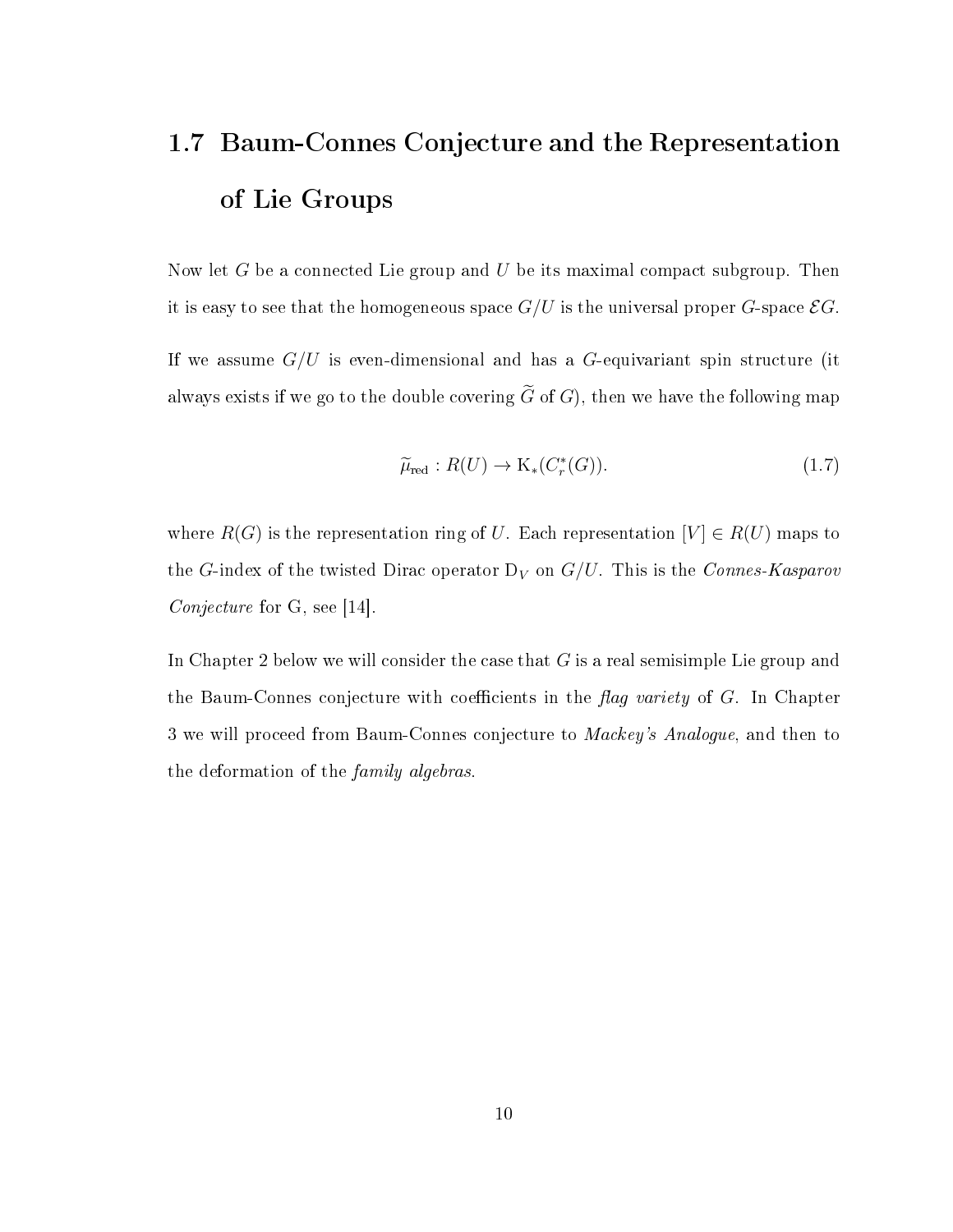# Chapter 2

# Flag Varieties and Equivariant K-Theory

### 2.1 Introduction

Let G be a locally compact topologicial group and A is a  $C^*$ -algebra equipped with a continuous action of G by  $C^*$ -algebra automorphisms. Following [9] section 4, we define the equivariant K-theory of  $A$  to be the K-theory of the reduced crossed product algebra:

$$
K_G^*(A) := K_*(C_r^*(G, A)).
$$

The equivariant K-theory defined in this way has a useful connection to Baum-Connes conjecture and representation theory. In particular,  $K_G^*(pt) = K_*(C_r^*(G)).$ 

Be aware that this is not the same as Kasparov's definition [29].

When  $G$  is compact, this definition coincides with the usual equivariant K-theoy, see [27].

Back to general  $G$ . For any  $A$  and  $B$  We can define the equivariant KK-theory  $\mathrm{KK}^{G}(A,B)$  as in [29] 2.4. Now we can state the Baum-Connes conjecture. Let  $U$  be its maximal compact subgroup and  $S := G/U$  be the quotient space. We have the assembly map [22]

$$
\mu_{\text{red}} : \mathbf{KK}^G(S, \text{pt}) \to \mathbf{K}_G(\text{pt}).
$$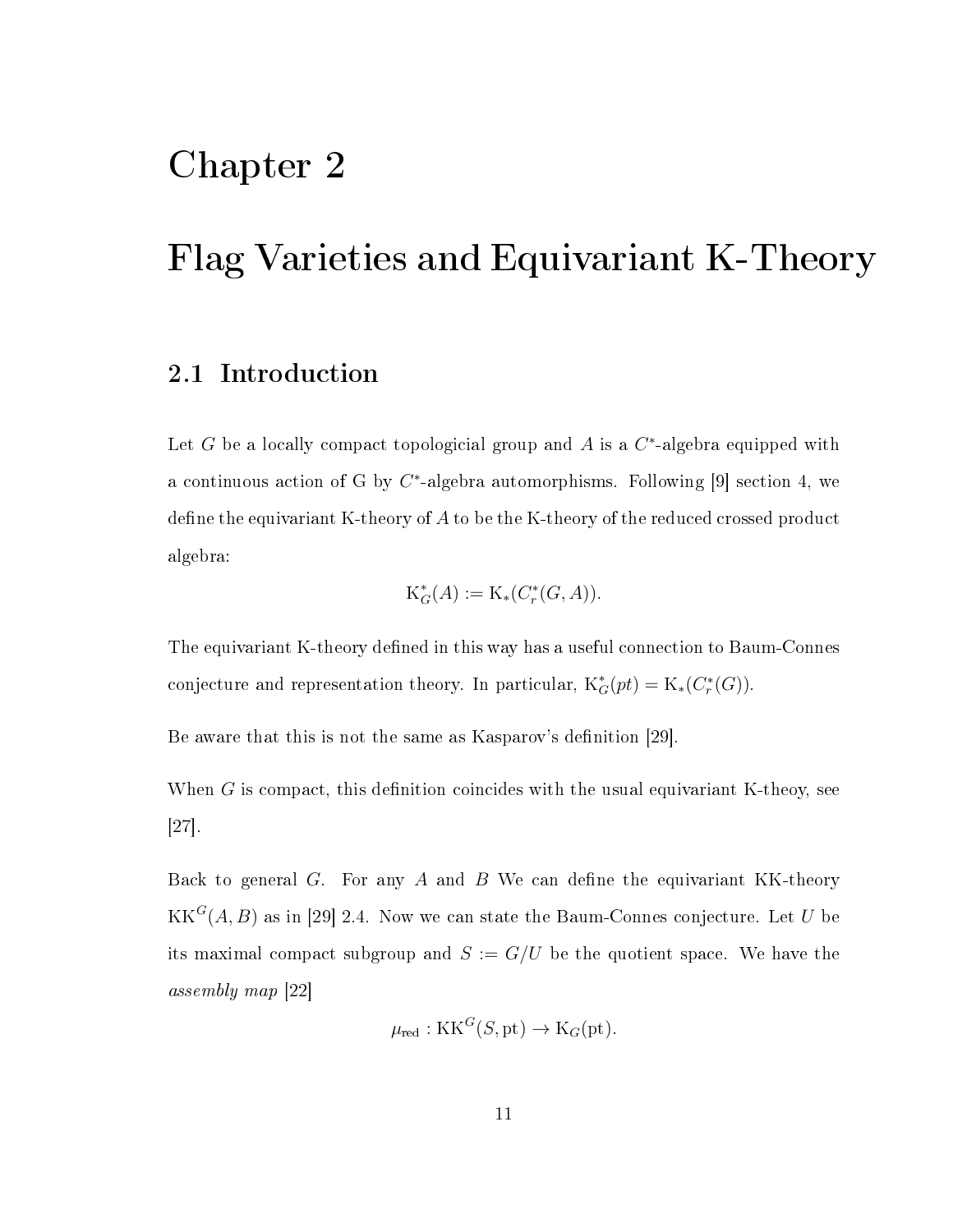The Baum-Connes conjecture claims that the assembly map  $\mu_{\text{red}}$  is an isomorphism. We notice that in 2003, J. Chabert, S. Echterhoff, R. Nest [13] proved this conjecture for almost connected and for linear  $p$ -adic group  $G$ .

More generally, we have the Baum-Connes conjecture conjecture with coefficient in A, which claims that the map

$$
\mu_{\text{red},A} : \text{KK}^G(S, A) \to \text{K}_G(A).
$$

is an isomorphism. This is still an open problem for general G and A and, in fact there are counter examples for some certain  $G$  and  $A$ , see [25].

When  $G$  is a real semisimple Lie group, we can also consider the Baum-Connes conjecture with coefficient on flag varieties: Let  $G_{\mathbb{C}}$  be the complexification of  $G$ , We have the flag variety  $\mathcal B$  of  $G_{\mathbb C}$ . The group  $G_{\mathbb C}$  (hence G and U) acts on  $\mathcal B$ , so we also have the assembly map

$$
\mu_{\text{red},\mathcal{B}} : \text{KK}^G(S,\mathcal{B}) \to \text{K}_G(\mathcal{B}).\tag{2.1}
$$

The main result of this chapter is the following theorem:

**Theorem 2.1.1.** For any real semisimple Lie group  $G$ , the assembly map

$$
\mu_{red,B}: KK^G(S,\mathcal{B}) \to K_G(\mathcal{B})
$$

is an isomorphism.

The proof of Theorem 2.1.1 in this chapter relies on a careful study of the orbits of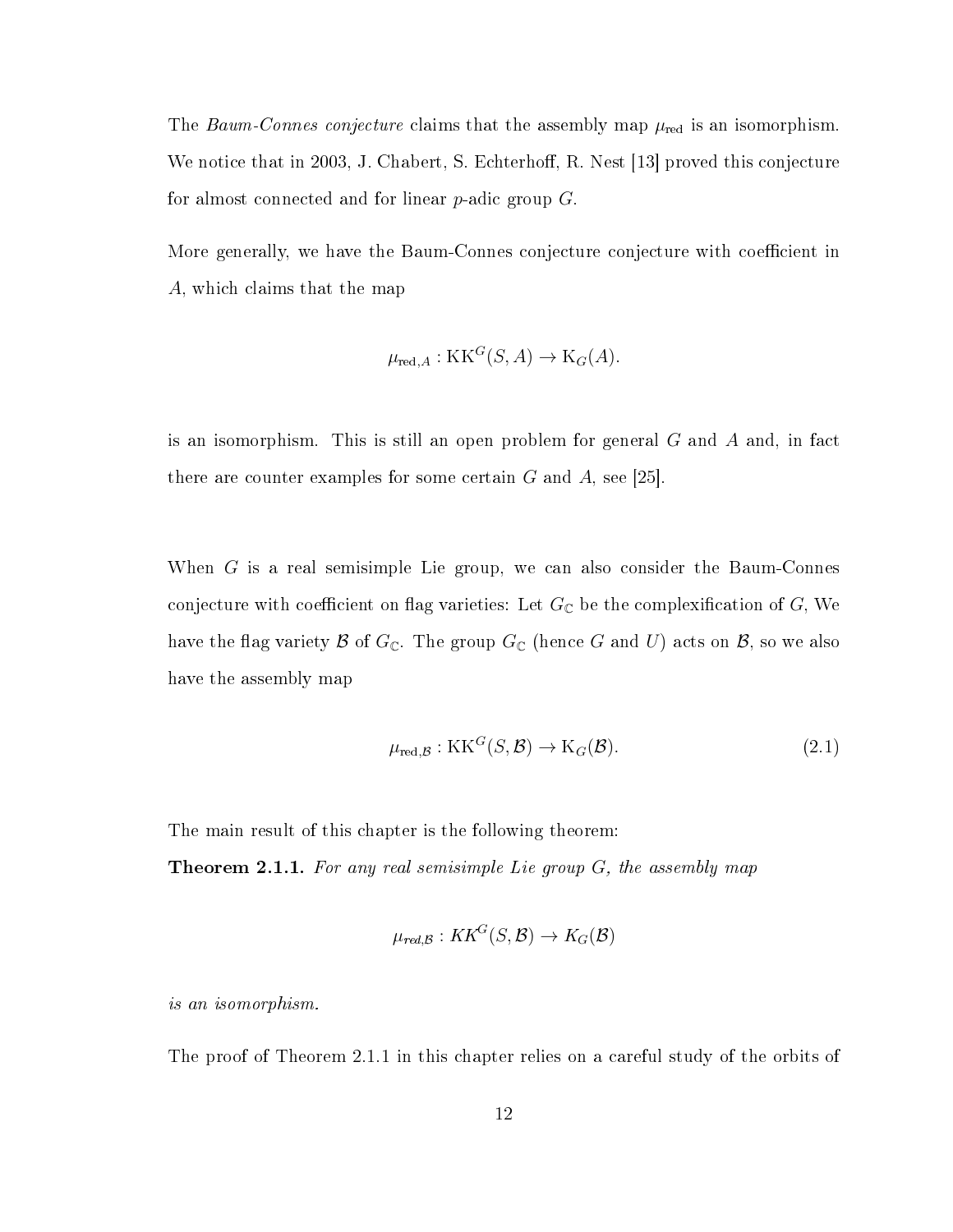the real group action on the flag variety: We first proof the isomorphism on one single orbit of the G-action and then piecing together the orbits. The proof does not require the hard techniques in KK-theory and representation thoery therefore it can be treat as an elementary proof.

This chapter is organized as follows: In Section 2.2 and 2.3 we construct the assembly map. In Section 2.4 we study the assembly map on one of the  $G$ -orbits of the flag variety. In Section 2.5 we study the G-orbits on  $\beta$  and in Section 2.6 we prove the Theorem 2.1.1. In Section 2.7 we give an example to illustrate the idea of this chapter.

This work is inspired by the study of equivariant K-theory in [9] the *Matsuki cor*respondence in [39]. Hopefully it will be useful in the representation theory of real semisimple Lie groups.

### 2.2 Notations and First Constructions

We will use the following notations in this chapter

- 1. Let  $G$  be a connected real semisimple Lie group,  $U$  be the identity component of a maximal compact subgroup of  $G$ . In the sequel we fix such a  $U$  and call it the maximal compact subgroup of G.
- 2. We denote the space  $G/U$  by S.
- 3. Let  $G_{\mathbb{C}}$  be the complexification of  $G$ ,  $B_{\mathbb{C}}$  be the Borel subgroup of  $G_{\mathbb{C}}$  and  $\mathcal{B}$ be the flag variety. We know that  $\mathcal{B} \cong G_{\mathbb{C}}/B_{\mathbb{C}}$ .
- 4. Let X be any space with continuous G-action. Let  $C_0(X)$  be the space of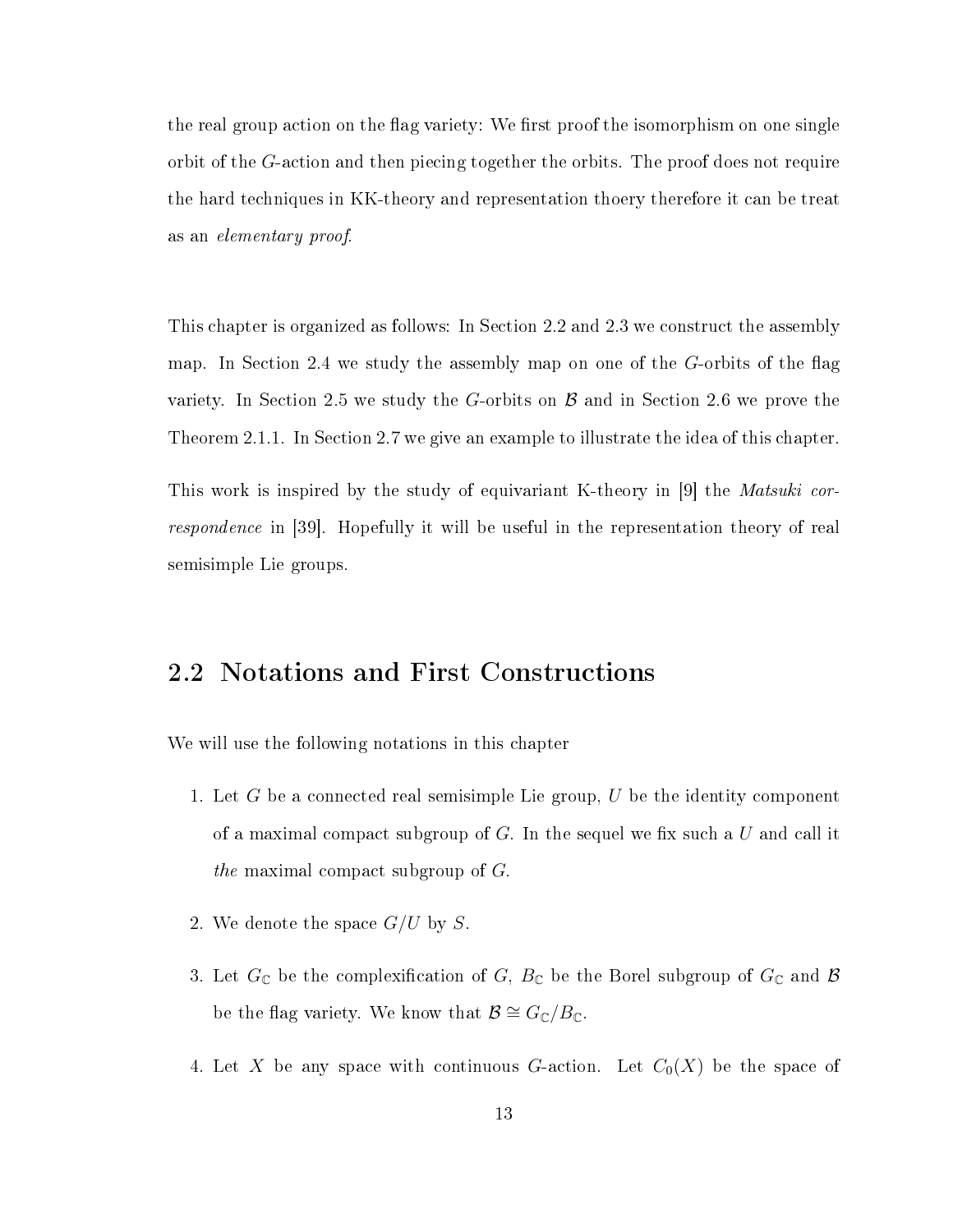continuous functions on  $X$  which vanishes at infinity. If  $X$  is compact, then  $C_0(X) = C(X)$  is the space of all continuous functions on X. We define

$$
K_G^*(X) := K^*(C_r^*(G, C_0(X))).
$$
\n(2.2)

 $K^*_L$  $_{U}^{*}(X)$  can be defined in the same way. In particular we can define  $\mathrm{K}^*_{U}(\mathcal{B})$  and  $K_G^*(\mathcal{B})$ .

Obviously G acts on the flag variety  $\mathcal B$ . Unlike  $G_{\mathbb C}$ , the G-action is not transitive, see [39] and Section 2.5 of this chapter.

# 2.3 The Dirac-Dual Dirac Method and the Assembly Map

In this section we will construct the assembly map

$$
\mu_{\text{red},T} : \text{KK}^G(S, T) \to \text{K}_G(T) \tag{2.3}
$$

for any G-space T. We work in the framework of Kasparov as in [29].

### 2.3.1 Poincare Duality in KK-theory

We have the *Poincare duality* isomorphism in KK-theory.

**Theorem 2.3.1.** [[29] Theorem 4.10, see also [9] Section 4.3] For a G-manifold X, let  $C_{\tau}(X)$  denote the algebra of continuous sections of the Clifford bundle over X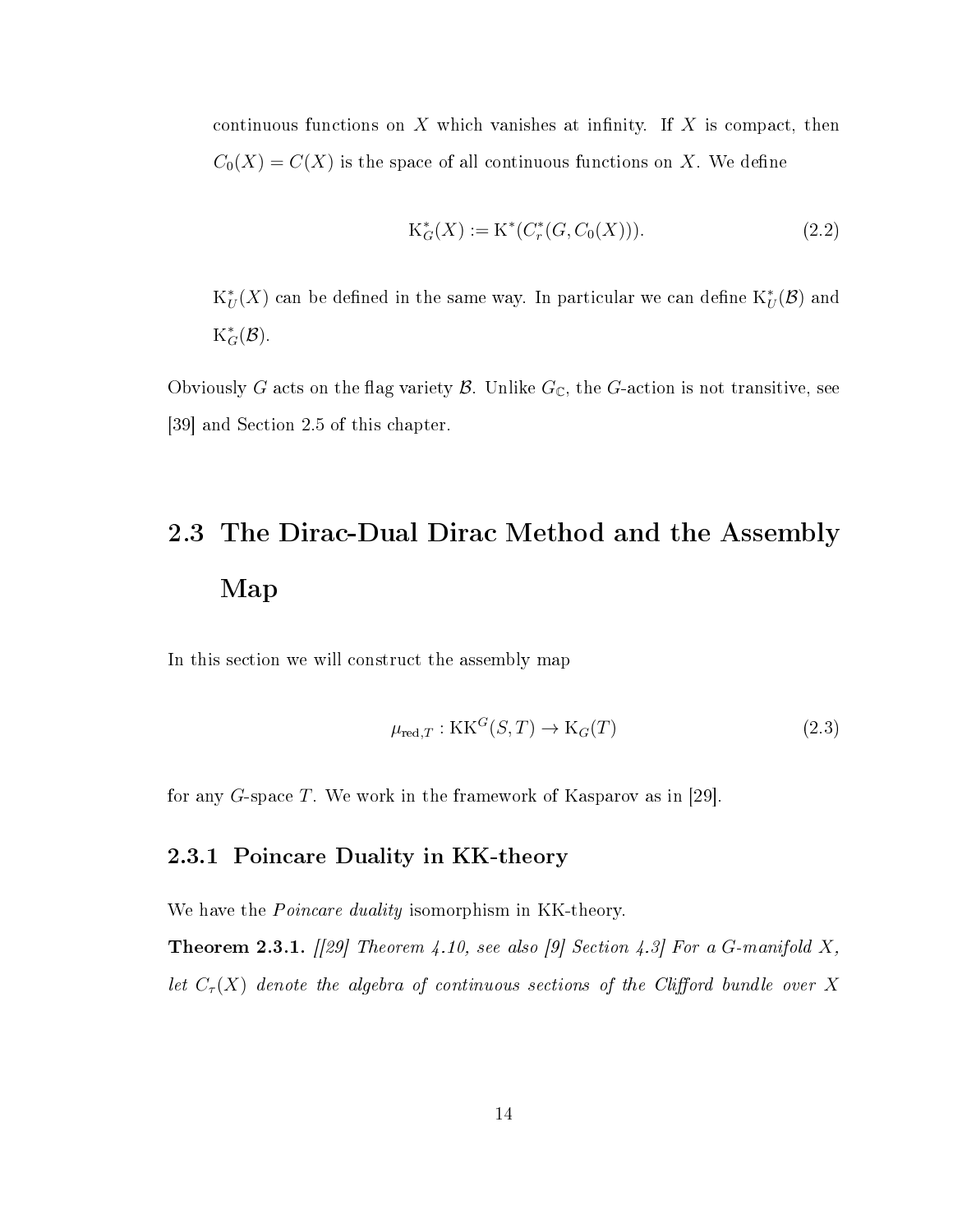vanishing at infinity. Then we have the following isomorphism

$$
KK^G(X,T) \cong K_G(C_0(T) \otimes C_\tau(X)).\tag{2.4}
$$

 $\Box$ 

Let  $X = S$ . Under the Poincare duality, to get the assembly map, it is sufficient to construct a map

$$
K_G(C_0(T) \otimes C_{\tau}(S)) \to K_G(T).
$$

#### 2.3.2 The Dirac Element and the assembly map

For G, X and  $C_{\tau}(X)$  as in Theorem 2.3.1, Kasparov defines the *Dirac element* [29] 4.2:

$$
d_{G,X} \in \mathcal{KK}^G(C_\tau(X), \mathbb{C})\tag{2.5}
$$

**Definition 2.3.1** ([29] 4.2). Let  $\mathcal{H} = L^2(\wedge^*(X))$  be the Hilbert space of  $L^2$ -forms on X with the usual decomposition  $\wedge^* = \wedge^{\text{even}} \oplus \wedge^{\text{odd}}$ . Let  $\phi$  be the natural action of G on H. There is a homomorphism  $\pi: C_{\tau}(X) \to L(\mathcal{H})$  defined on 1-forms by

$$
\pi(\omega) = \epsilon_{\omega} + \epsilon_{\omega}^*
$$

where  $\epsilon_{\omega}$  is the exterior multiplication by  $\omega$  and  $\epsilon_{\omega}^{*}$  is its adjoint.

Moreover, let  $D = d + d^*$  and

$$
F = \frac{D}{\sqrt{1 + D^2}}.
$$

Then  $(\phi, \pi, F)$  is a cycle over X and gives the element  $d_{G,X} \in \text{KK}^G(C_\tau(X), \mathbb{C})$ . *Remark* 12. We do not require that X is spin in the definition of  $d_{G,X}$ .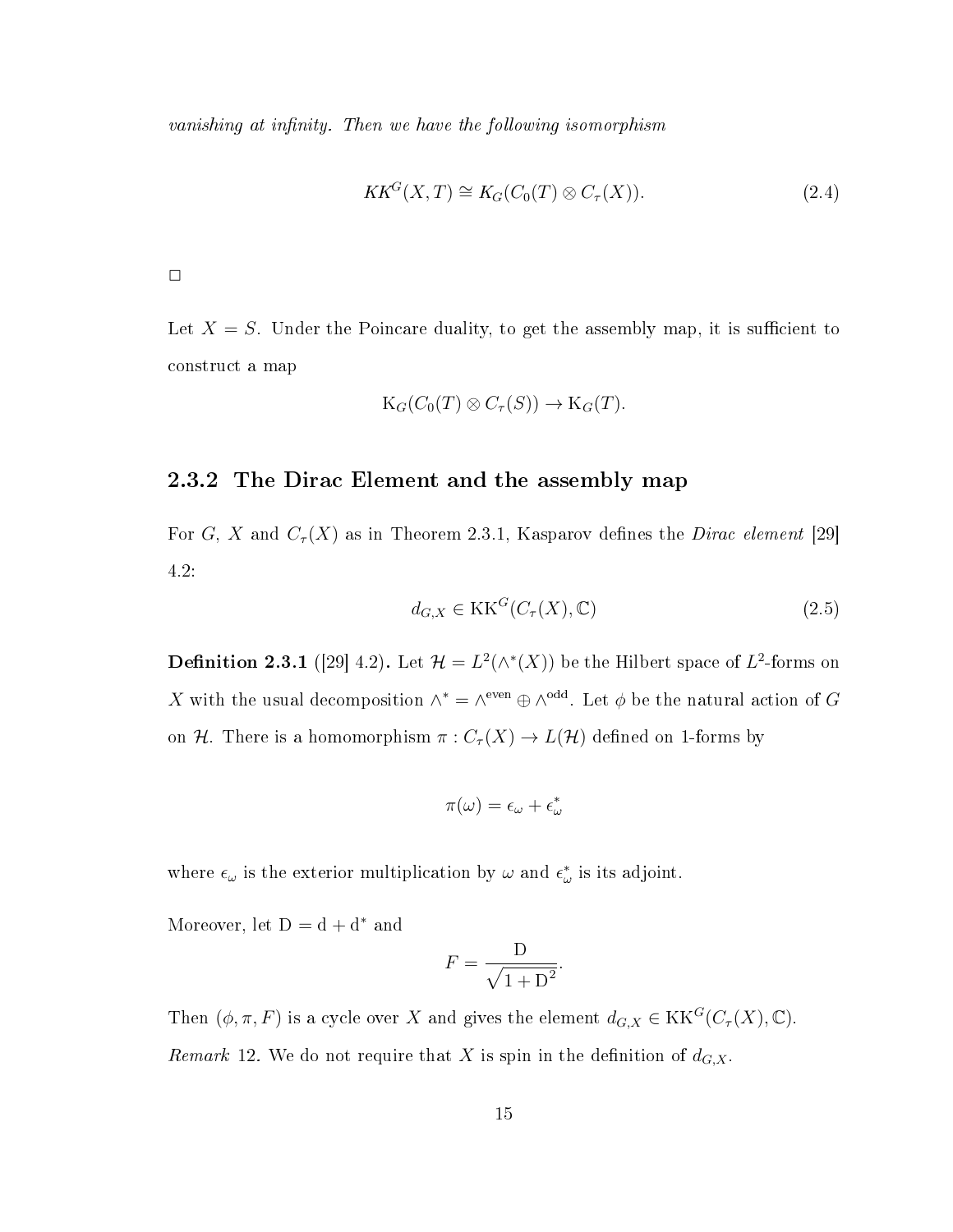Now we want to find the relation between equivariant KK-theory and the K-theory of crossed-product algebras.

First remember we have the map

$$
\sigma_T: \mathcal{KK}^G(A, B) \longrightarrow \mathcal{KK}^G(A \otimes C_0(T), B \otimes C_0(T)).
$$

Apply this to  $d_S \in KK^G(C_\tau(S), \mathbb{C})$  we get

$$
\sigma_T(d_S) \in \mathrm{KK}^G(C_\tau(S) \otimes C_0(T), C_0(T)).
$$

Next, we know that Kasparov gives the following definition-theorem (Theorem 3.11 in [29] )

Theorem 2.3.2. There is a natural homomorphism

$$
j_r^G: KK^G(A, B) \longrightarrow KK(C_r^*(G, A), C_r^*(G, B))
$$

which is compatible with the Kasparov product. Moreover, for  $1_A \in KK^G(A, A)$ 

$$
j_r^G(1_A) = 1_{C_r^*(G,A)} \in KK(C_r^*(G,A), C_r^*(G,A)).
$$

 $\Box$ 

Apply the map  $j_r^G$  to  $\sigma_T(d_S)$  which is in  $KK^G(C_\tau(S) \otimes C_0(T), C_0(T))$  we get

$$
j_r^G(\sigma_T(d_S)) \in \text{KK}(C_r^*(G, C_\tau(S) \otimes C_0(T)), C_r^*(G, C_0(T))).
$$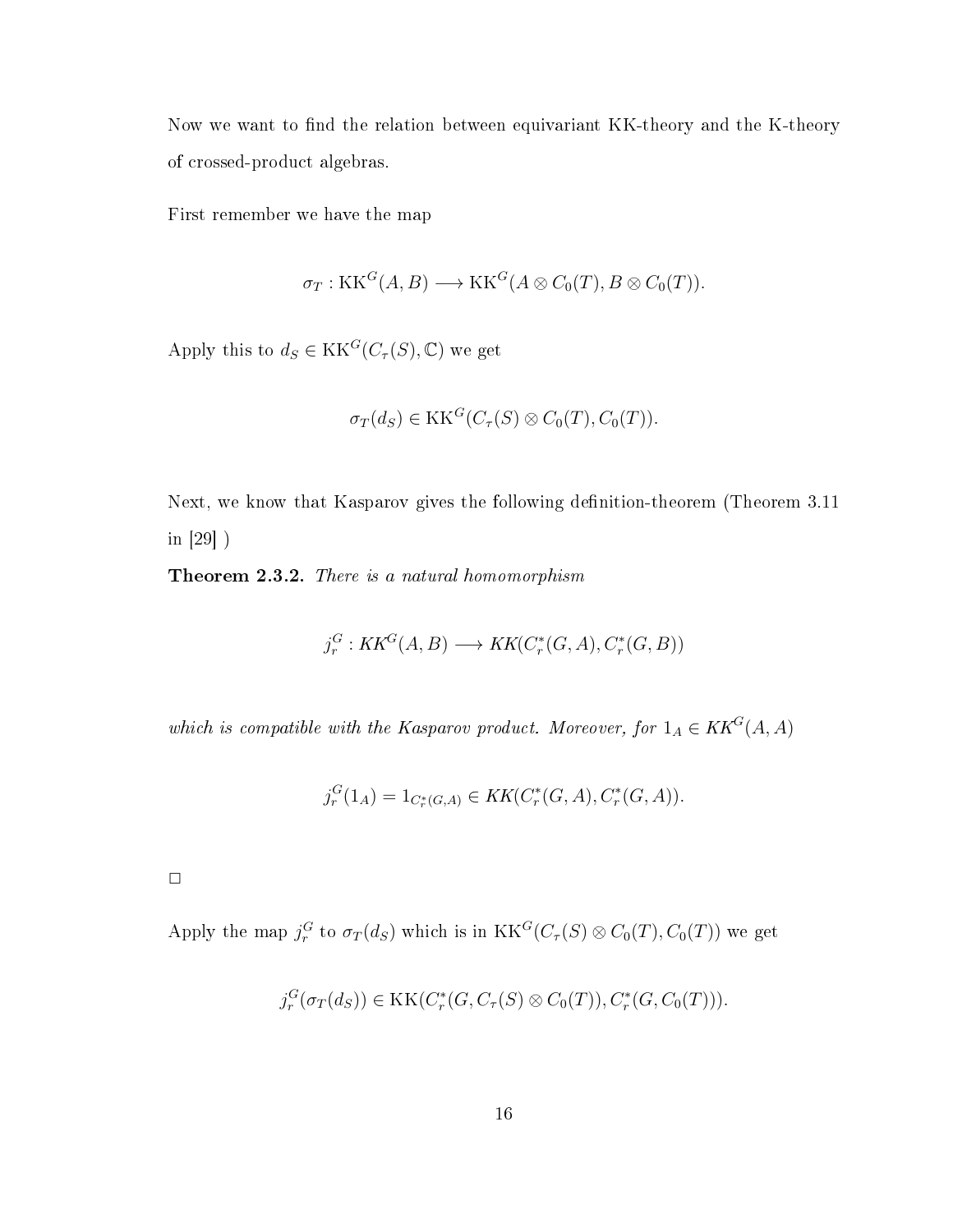We denote  $j_r^G(\sigma_T(d_S))$  by  $D_{G,S}$  or simply by D.

**Definition 2.3.2** (The assembly map). Let  $S = G/U$ , for any T, the Poincare duality and the Kasparov product in KK-theory gives us the desired map

$$
\cdot \otimes D : KK^G(S, T) \cong K_G(C_0(T) \otimes C_\tau(S)) \to K_G(T). \tag{2.6}
$$

Remark 13. As pointed out in remark 12, we do not require  $S$  to be spin to define the assembly map.

#### 2.3.3 The Spin Case

Let us look at the spin case and get some intuition.

When S is spin and of even dimension, it is well known that  $C_{\tau}(S)$ ) is strongly Morita equivalent to  $C_0(S)$ . Hence the Poincare duality gives us

$$
KK^G(S, T) \cong K_G(T \times S). \tag{2.7}
$$

In this case, the Dirac element  $d_{G,S}$  is exactly the index map of the Dirac operator  $(3)$  and this justified the name "Dirac element". Therefore the assembly map is given by the index map

$$
D: K_G(T \times S) \to K_G(T) \tag{2.8}
$$

We can look at  $K_G(T \times S)$  from another viewpoint. Remember that  $S = G/U$ . In fact we have the following general result

**Lemma 2.3.3.** Let T be a G-space in the above setting. Then  $G \times_H T$  is G-isomorphic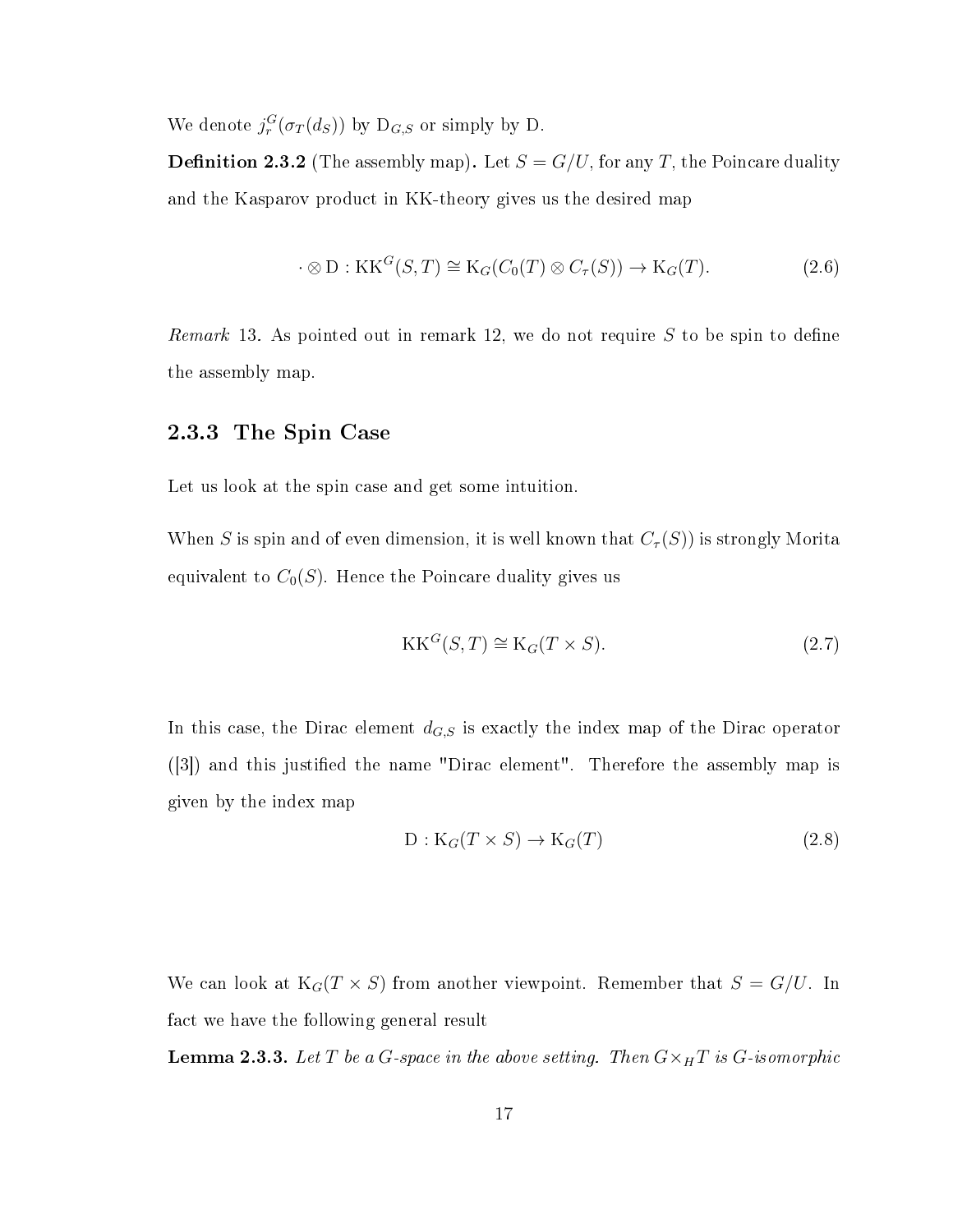to  $G/H \times T$ , where G acts on  $G/H \times T$  by the diagonal action. Hence

$$
K_G^*(G/H \times T) \cong K_G^*(G \times_H T).
$$

Proof: See [9], Section 2.5. In fact, both sides are quotient spaces of  $G \times T$  by right actions of  $H$ . The point is that the actions are different.

For  $G\times_H T$ 

$$
(g,t)\cdot h := (gh, h^{-1}t).
$$

For  $G/H \times T$ 

$$
(g,t)\circ h:=(gh,t).
$$

Then we see that the following map

$$
G \times_H T \to G/H \times T
$$

$$
(g, t) \mapsto (g, gt)
$$

intertwines the action  $\cdot$  and  $\circ$ . Moreover it is equivariant under the left G-action.  $\Box$ 

The following isomorphism is very natural, see [41]

**Lemma 2.3.4** (The induction map). For any group  $G$ ,  $H \subset G$  a closed subgroup, and an  $H$ -space  $T$ , there is an induction map

$$
K_H^*(T) \to K_G^*(G \times_H T)
$$

which is an natural isomorphism.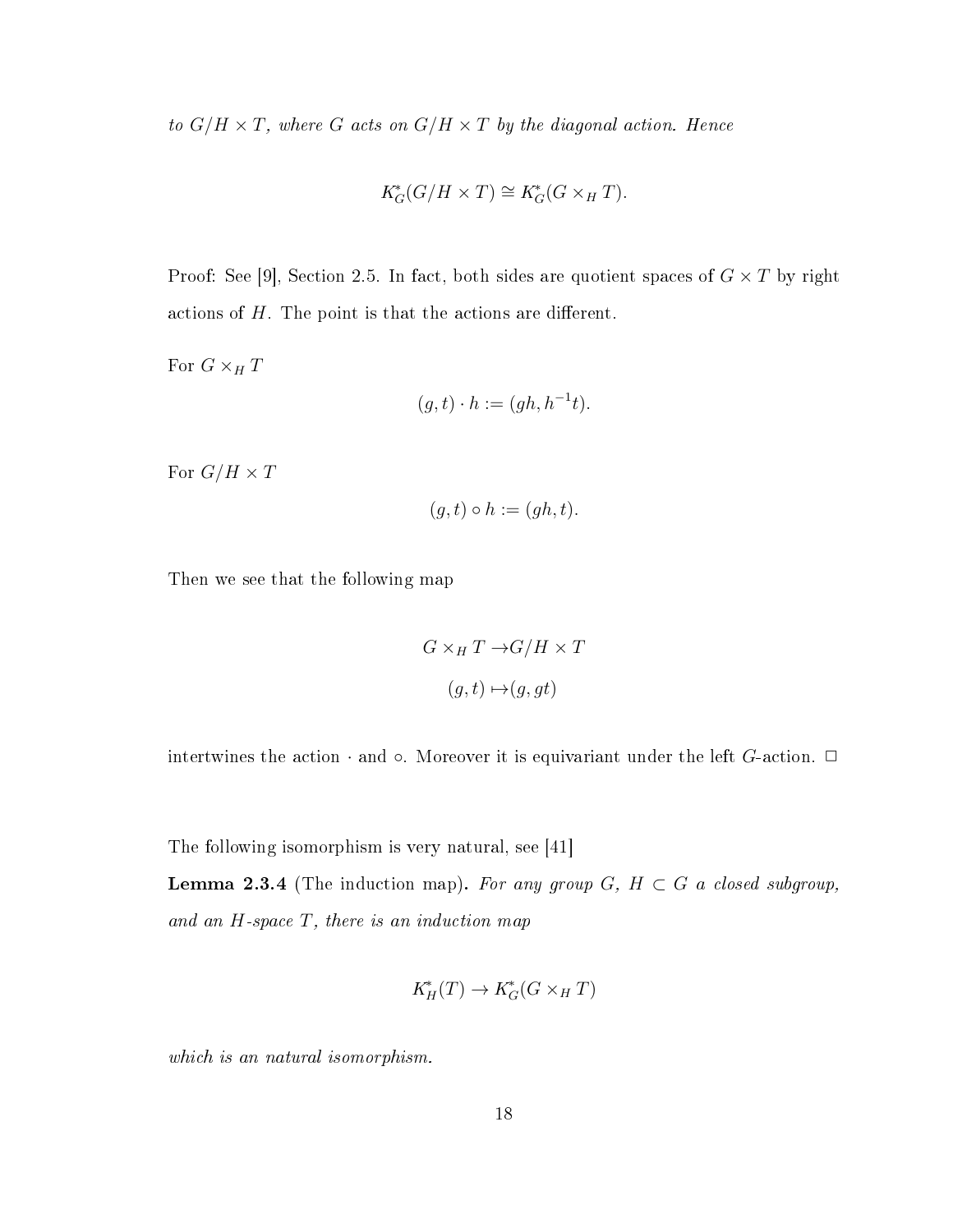Here the G-action on  $G \times_H T$  is the left multiplication on the first component.

Proof: Just notice that  $C_r^*(H, C_0(T))$  and  $C_r^*(G, C_0(G \times_H T))$  are Strongly Morita equivalent.  $\Box$ 

Remark 14. The sprit of Proposition 2.3.3 and 2.3.4 will appear later in Lemma 2.4.2.

Now let  $H$  be  $U$ , the maximal compact subgroup. According to Proposition 2.3.3 and 2.3.4, the assembly map in Definition  $2.3.2$  has the following form

$$
D: K_U(T) \to K_G(T). \tag{2.9}
$$

The *Connes-Kasparov conjecture* claims that the above map is an isomorphism. Remark 15. In the statement of the Connes-Kasparov conjecture we do not require  $G/U$  to be spin, see [40].

#### 2.3.4 The Dual Dirac Element

We are looking for a inverse element of  $d_{G,X}$ . For this purpose Kasparov introduce the concept of G-special manifold in [29] 5.1. For G-special manifold  $X$ , there exists an element, called the dual Dirac element

$$
\eta_{G,X} \in \mathrm{KK}^G(\mathbb{C}, C_\tau(X))
$$

such that the Kasparov product

$$
KK^G(C_{\tau}(X), \mathbb{C}) \times KK^G(\mathbb{C}, C_{\tau}(X)) \longrightarrow KK^G(C_{\tau}(X), C_{\tau}(X))
$$

gives

$$
d_{G,X} \otimes_{\mathbb{C}} \eta_{G,X} = 1_{C_{\tau}(X)}.
$$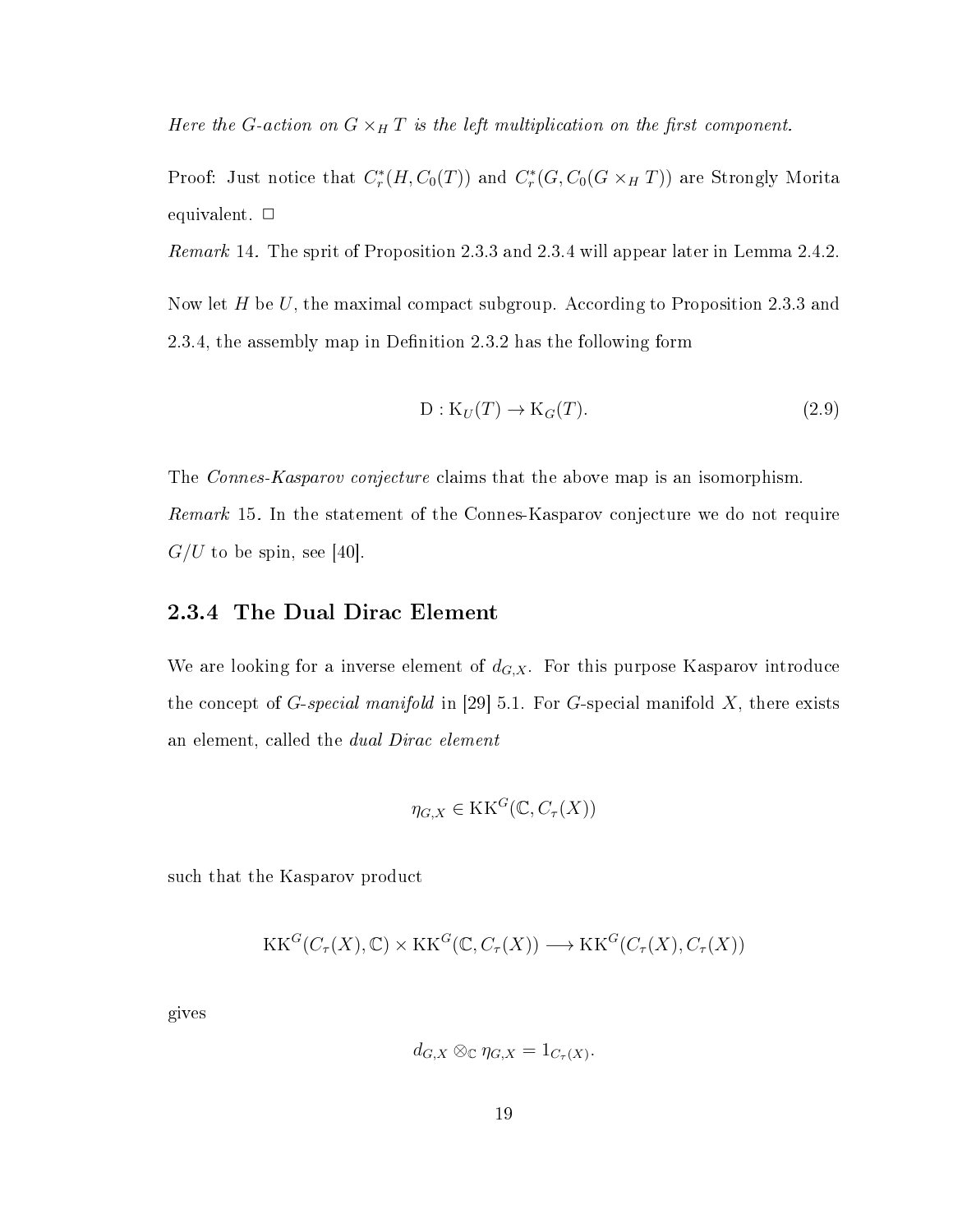When the group G is obvious, we will denote them by  $d_X$  and  $\eta_X$ .

Kasparov also showed that for the maximal compact subgroup  $U$  of  $G$ , the homogenous space  $G/U$  is a G-special manifold.

Remark 16. Although  $d_{G,X} \otimes_{\mathbb{C}} \eta_{G,X} = 1_{C_{\tau}(X)}$  for special manifold, the Kasparov product in the other way

$$
\eta_X\otimes_{C_\tau(X)}d_X
$$

need not to be 1.

We denote  $\eta_X \otimes_{C_{\tau}(X)} d_X$  by  $\gamma_X$ .

Remark 17. If  $\gamma_X = 1$ , then  $d_X$  and  $\eta_X$  are invertible elements under the Kasparov product.

#### 2.3.5 When is the Dirac Element Invertible?

Kasparov proved that  $\gamma_X = 1$  in some special cases, which is sufficient for our purpose. To state the result in full generality we need to introduce the concept of restriction homomorphism

Let  $f: G_1 \to G_2$  be a homomorphism between groups, the restriction homomorphism

$$
r^{G_2, G_1}: \text{KK}^{G_1}(A, B) \longrightarrow \text{KK}^{G_2}(A, B)
$$

**Proposition 2.3.5.** If X is a  $G_2$  manifold and  $f: G_1 \rightarrow G_2$  as above. Then under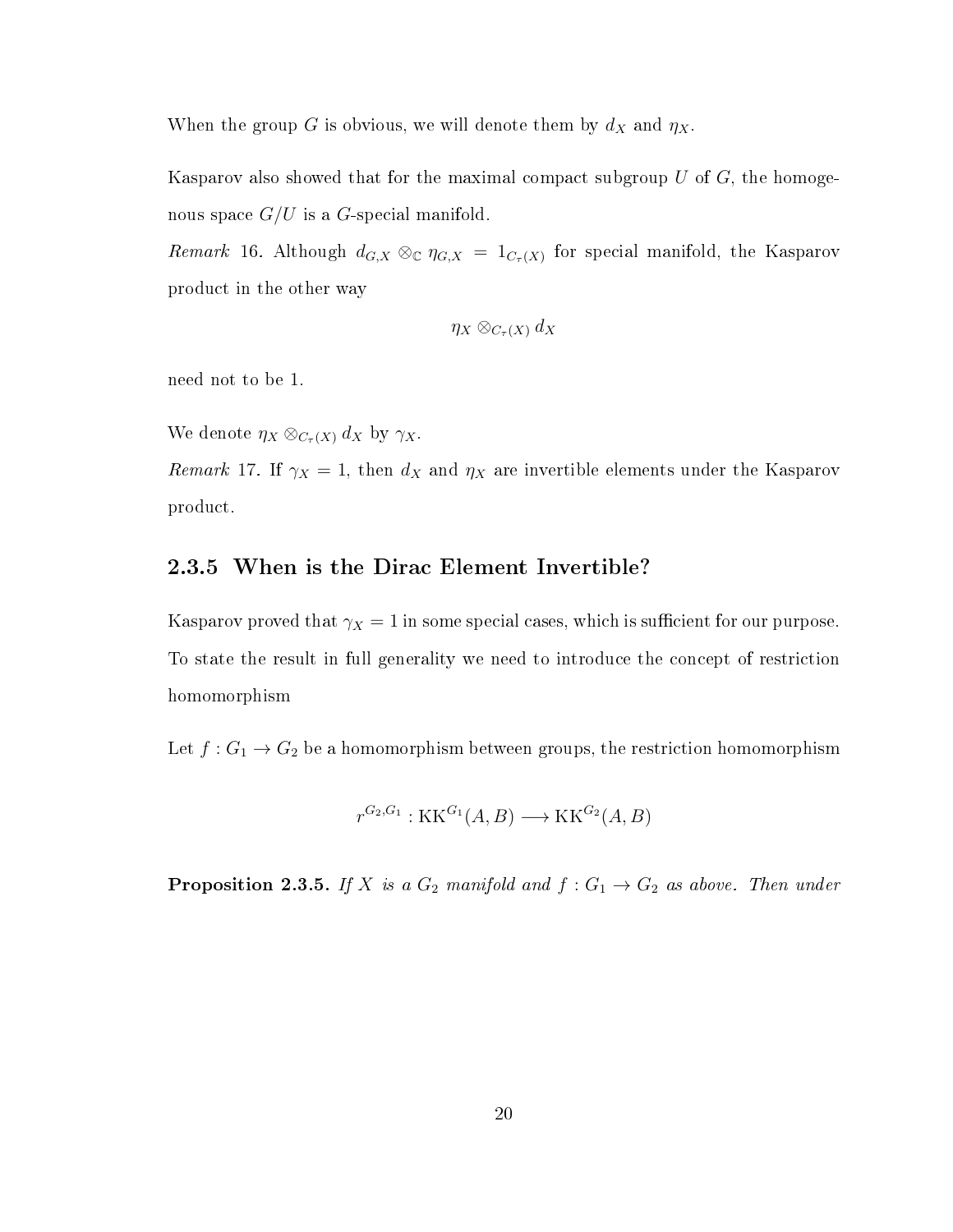the map  $r^{G_2,G_1}$  we have

$$
r^{G_2, G_1}(d_{G_1, X}) = d_{G_2, X}
$$

$$
r^{G_2, G_1}(\eta_{G_1, X}) = \eta_{G_2, X}
$$

$$
r^{G_2, G_1}(\gamma_{G_1, X}) = \gamma_{G_2, X}.
$$

If the manifold X is  $G/U$ , where U is the maximal compact subgroup of G, we denote  $d_{G/U}$  by  $d_{(G)}$ ,  $\eta_{G/U}$  by  $\eta_{(G)}$  and  $\gamma_{G/U}$  by  $\gamma_{(G)}$ 

**Theorem 2.3.6** ([29], 5.9). Let  $f: G_1 \rightarrow G_2$  be a homomorphism between **almost** connected groups with the kernel ker f amenable and the image closed. Then the restriction homomorphism gives us

$$
r^{G_2, G_1}(\gamma_{(G_2)}) = \gamma_{(G_1)}.\tag{2.10}
$$

 $\Box$ 

**Corollary 2.3.7.** For any  $G$ , let  $H < G$  be a closed subgroup. Then we have

$$
r^{G,H}(\gamma_{(G)}) = \gamma_{(H)}.\tag{2.11}
$$

 $\Box$ 

Corollary 2.3.8. 
$$
\gamma_{(G)} = 1
$$
 for every amenable almost connected group  $G$ .

Proof: In Theorem 2.3.6, let  $G_1 = G$  and  $G_2$  be the trivial group, we know  $\gamma_{(G_2)} = 1$ therefore  $\gamma_{(G)} = 1$ .  $\Box$ 

Remark 18. Remember Remark 17, we know that if  $G$  is an amenable almost connect-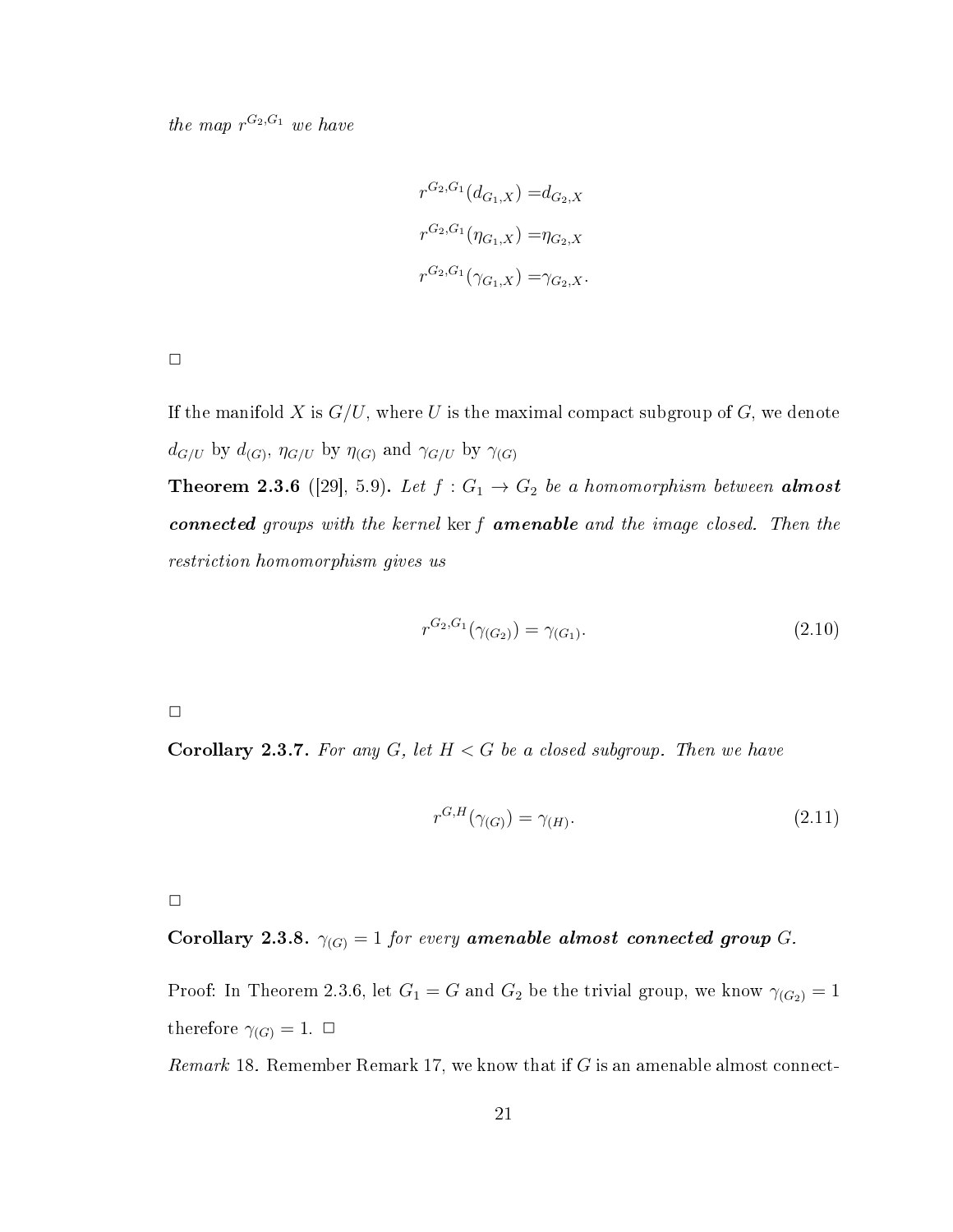ed group, then  $d_{G/U} = d_{(G)}$  and  $\eta_{G/U} = \eta_{(G)}$  are invertible elements in the KK-groups.

Now we can immediately get a isomorphic result in the almost connected amenable case. The following result is implicitly given in [29],5. 10.

**Theorem 2.3.9.** If  $P$  is an almost connected amenable group,  $L$  is the maximal compact subgroup of  $P$ ,  $T$  is an  $P$ -space, then the assembly map

$$
\mu_{P,T}: KK^P(P/L, T) \to K_P(T) \tag{2.12}
$$

is an isomorphism.

Proof: By Theorem 2.3.8 we know that  $\gamma_{(P)} = 1$  hence  $d_{(P)}$  is invertible. Since D in the definition of the assembly map (Definition 2.3.2) is obtained from  $d_{(P)}$ , and remember Theorem 2.3.2, invertible elements go to invertible elements. So  $\mu_{P,T}$  is an isomorphism.  $\Box$ 

# 2.4 The Assembly Map on a Single G-Orbit of the Flag Variety

According to [39], there are finitely many G-orbits on  $\mathcal{B}$ . Let us denote  $\alpha^+$  to be one of them. Let H be the isotropy group of G at a critical point (see [39] for the definition of critical points)  $x \in \alpha^+$ .

Remark 19. This notation will be justified in Section 2.5.

We want to prove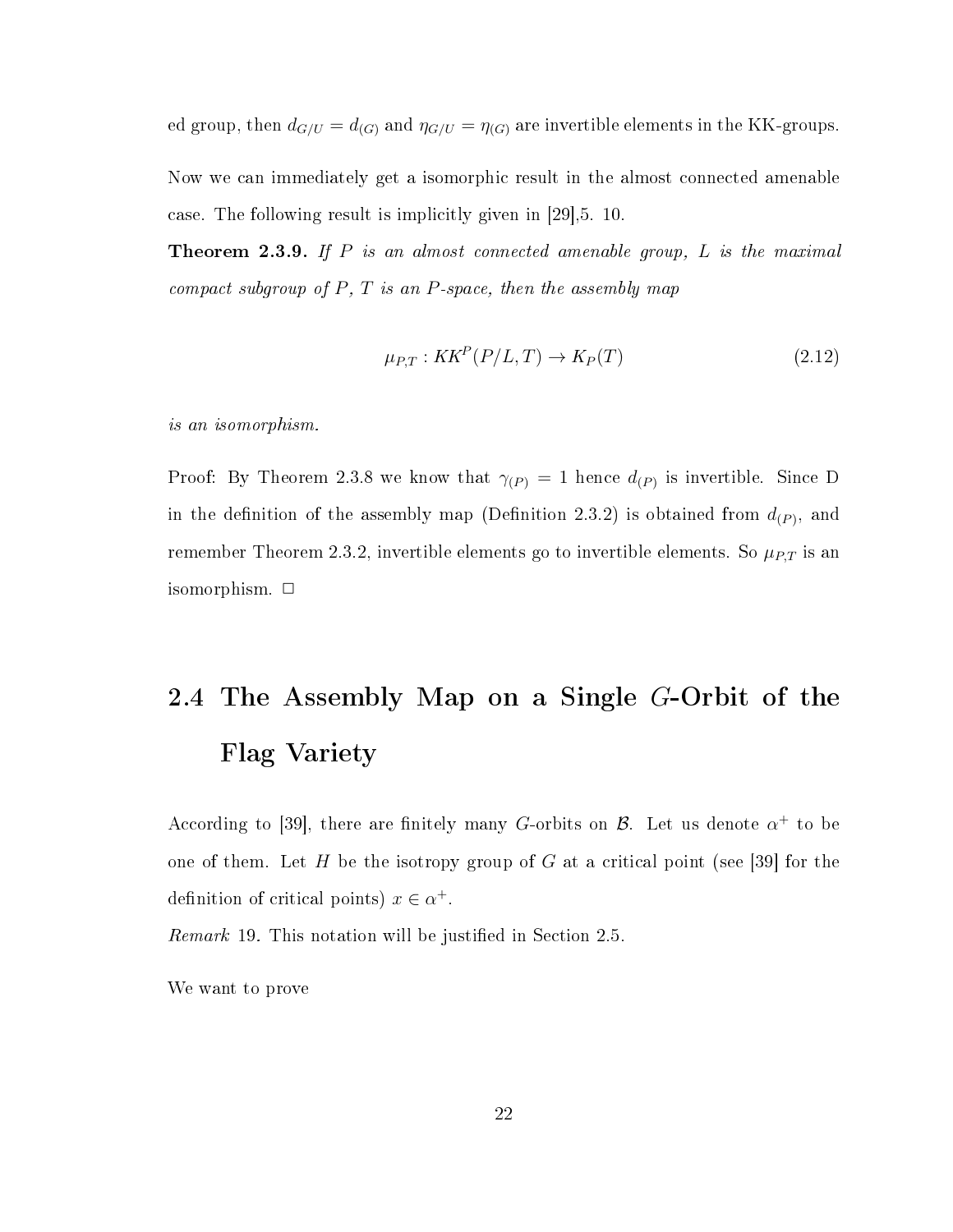Proposition 2.4.1. The assembly map

$$
\mu_{red,\alpha^+}: KK^G(S, \alpha^+) \to K_G(\alpha^+). \tag{2.13}
$$

is an isomorphism.

Remark 20. Proposition 2.4.1 is the building block of the main theorem of this chapter-Theorem 2.1.1. We will piece together the blocks in Section 2.6.

The proof of Proposition 2.4.1 consists of several steps. First we prove the lemma Lemma 2.4.2 (Interchange subgroups). There is an isomorphism:

$$
KK^G(S, \alpha^+) \xrightarrow{\sim} KK^H(S, pt).
$$

Proof: First by Poincare duality

$$
KK^G(S, \alpha^+) \cong K_G(C_0(\alpha^+) \otimes C_\tau(S)).
$$
\n(2.14)

Then notice that  $\alpha^+$  can by identified with  $G/H$ . By a strong Morita equivalence argument similar to Lemma 2.3.4 we have

$$
K_G(C_0(\alpha^+) \otimes C_\tau(S)) \cong K_H(C_\tau(S)).\tag{2.15}
$$

Finally by Poincare duality again we have

$$
K_H(C_\tau(S)) \cong KK^H(S, pt). \tag{2.16}
$$

We get our result.  $\Box$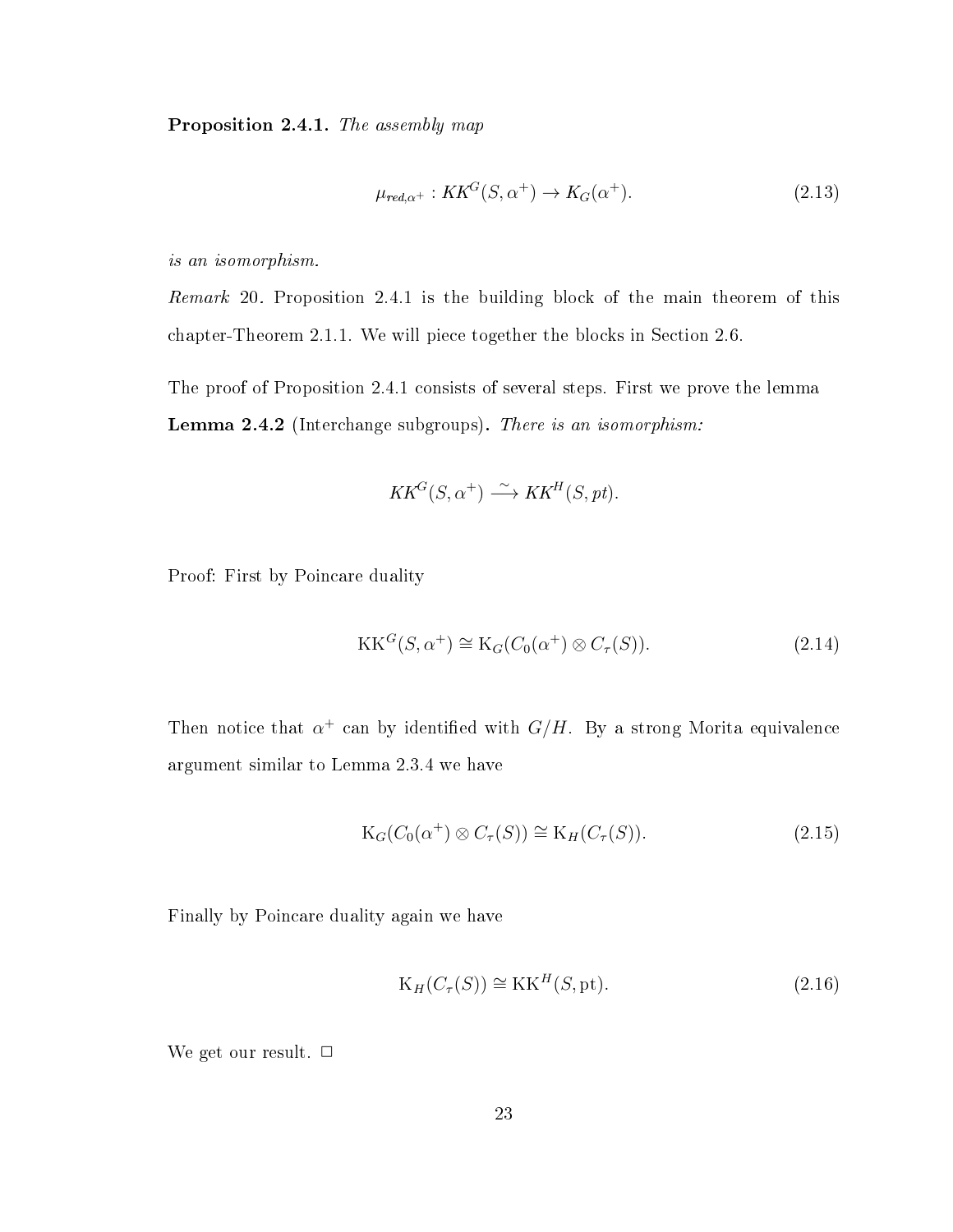Now we are ready to obtain the following result

Proposition 2.4.3. We have the following commuting diagram:

$$
KK^G(S, \alpha^+) \xrightarrow{\sim} KK^H(S, pt)
$$
  
\n
$$
\downarrow^{\mu_{red, \alpha^+}} \qquad \qquad \downarrow^{\mu_{red, pt}}
$$
  
\n
$$
K_G(\alpha^+) \xrightarrow{\sim} K_H(pt)
$$
\n(2.17)

where the vertical maps are the assembly maps and the horizontal isomorphisms are given in Lemma 2.3.4 and Proposition 2.4.3.

Proof: To prove the proposition we need to investigate the maps. First we look at the right vertical map. At the beginning we have the Dirac element

$$
d_{G,S} \in \text{KK}^G(C_\tau(S), \mathbb{C})
$$

apply the restriction homomorphism  $r^{G,H}$  we get

$$
r^{G,H}(d_{G,S}) \in \text{KK}^H(C_\tau(S), \mathbb{C}).
$$

Nevertheless we have the Dirac element

$$
d_{H,S} \in \text{KK}^H(C_\tau(S), \mathbb{C}).
$$

In fact from the definition it is easy to see that they are equal:

$$
r^{G,H}(d_{G,S}) = d_{H,S}.
$$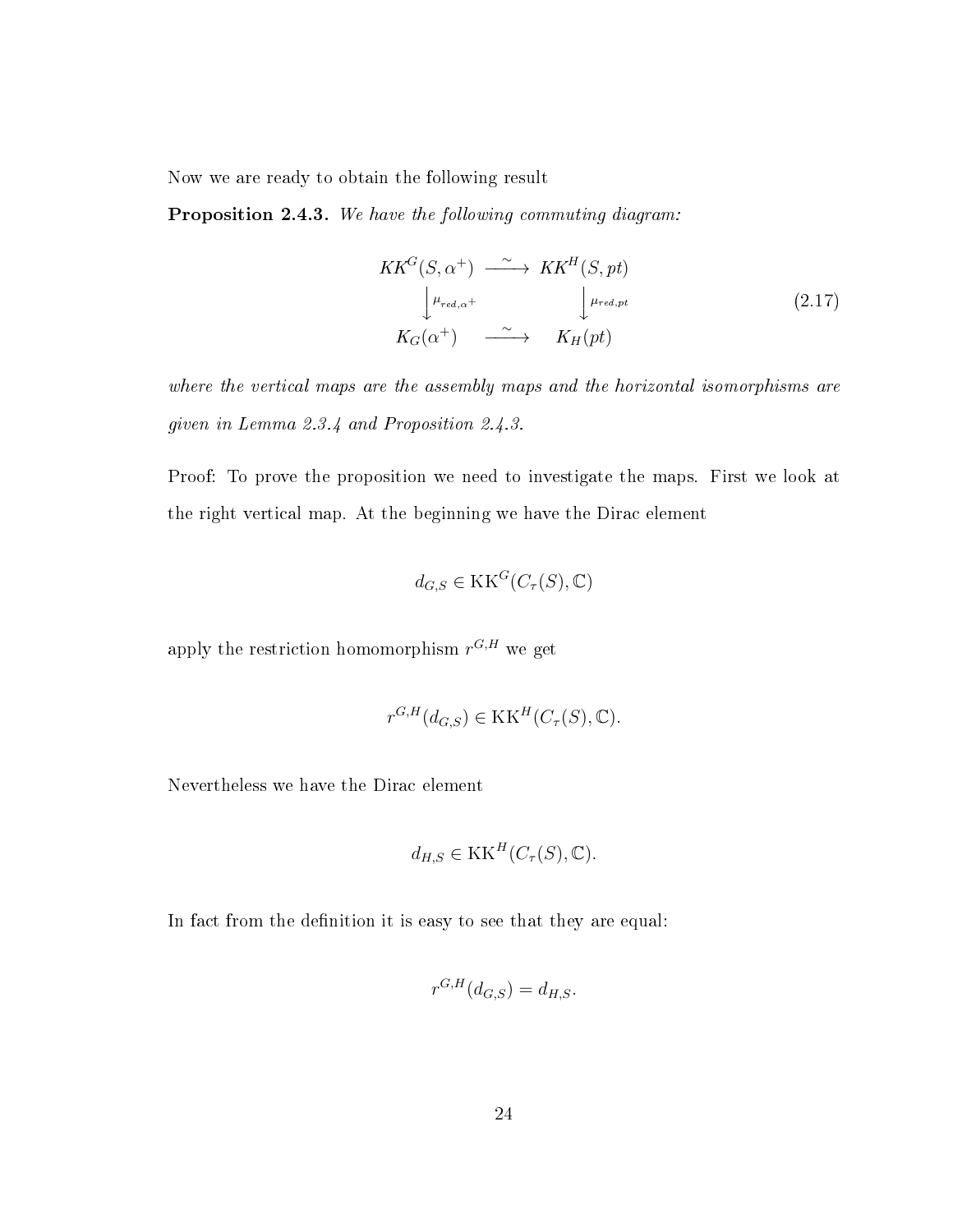Then we apply the map

$$
j_r^H: \text{KK}^H(C_\tau(S), \mathbb{C}) \longrightarrow \text{KK}(C_r^*(H, C_\tau(S)), C_r^*(H)).
$$

we get

$$
j_r^H(d_{H,S}) \in \text{KK}(C_r^*(H, C_\tau(S)), C_r^*(H))
$$

and we denote it by  $D_H$ . Right multiplication of  $D_H$  gives the vertical map on the right in the diagram

$$
KK^H(S, pt) \stackrel{\mu_{\text{red}, pt}}{\longrightarrow} K_H(pt).
$$

On the other hand we have the map

$$
\sigma_{\alpha^+} : \mathrm{KK}^G(C_\tau(S), \mathbb{C}) \longrightarrow \mathrm{KK}^G(C_\tau(S) \otimes C_0(\alpha^+), C_0(\alpha^+))
$$

so we get

$$
\sigma_{\alpha^+}(d_{G,S}) \in \mathcal{KK}^G(C_\tau(S) \otimes C_0(\alpha^+), C_0(\alpha^+))
$$

then via  $j_r^G$  we get

$$
j_r^G(\sigma_{\alpha^+}(d_{G,S})) \in \text{KK}(C_r^*(G, C_\tau(S) \otimes C_0(\alpha^+)), C_r^*(G, C_0(\alpha^+)))
$$

which we denote by  $D_{G,\alpha^+}$ . Right multiplication of  $D_{G,\alpha^+}$  gives the other vertical map

$$
KK^G(S, \alpha^+) \stackrel{\mu_{\text{red}, \alpha^+}}{\longrightarrow} K_G(\alpha^+).
$$

The horizontal maps in the diagram are given by Strongly Morita equivalence. Now, under the Strongly Morita equivalence,  $D_{G,\alpha^+}\cong D_H,$  so the diagram commutes.  $\Box$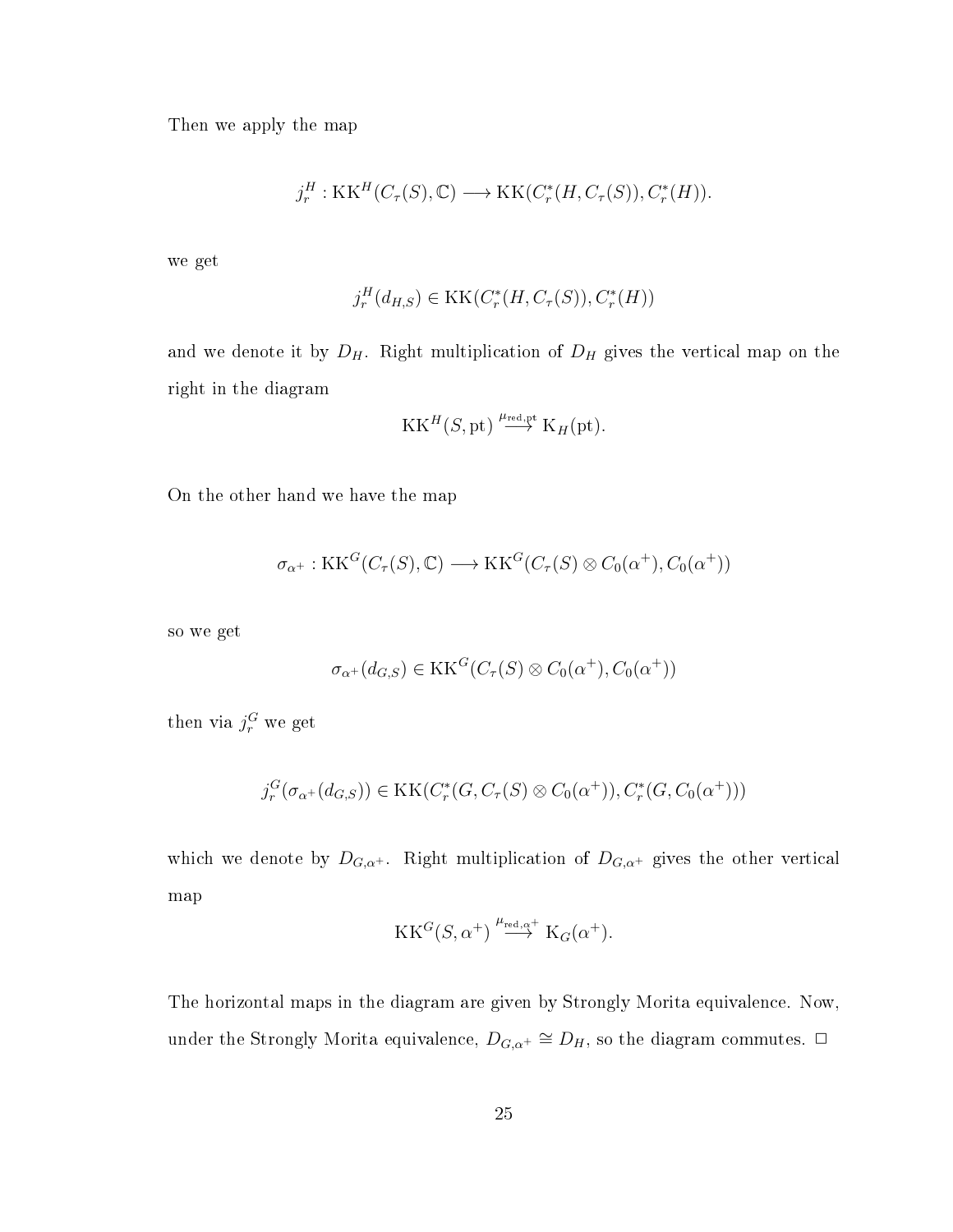According to Propostion 2.4.3, in order to prove Proposition 2.4.1, i.e.

$$
\mu_{\text{red},\alpha^+} : \mathbf{KK}^G(S, \alpha^+) \to \mathbf{K}_G(\alpha^+)
$$

is an isomorphism, it is sufficient to prove the following proposition

#### Proposition 2.4.4.

$$
\mu_{\text{red},pt} : KK^H(S,pt) \to K_H(pt) \tag{2.18}
$$

is an isomorphism.

Proof: It is sufficient to prove

$$
D_H = j_r^H(d_{H,S}) \in \text{KK}(C_r^*(H, C_\tau(S)), C_r^*(H))
$$

is invertible. In fact, we can prove that  $d_{H,S} \in KK^H(C_{\tau}(S), \mathbb{C})$  is invertible. This follows from the fact that  $H$  is almost connected amenable together with some formal arguments.

As in the construction in Section 3, we have the dual Dirac element

$$
\eta_{H,S} \in \mathrm{KK}^H(\mathbb{C}, C_{\tau}(S))
$$

and

$$
d_{H,S} \otimes_{\mathbb{C}} \eta_{H,S} = 1 \in \text{KK}^H(C_\tau(S), C_\tau(S)),
$$
  

$$
\eta_{H,S} \otimes_{C_\tau(H)} d_{H,S} = \gamma_{H,S} \in \text{KK}^H(\mathbb{C}, \mathbb{C}).
$$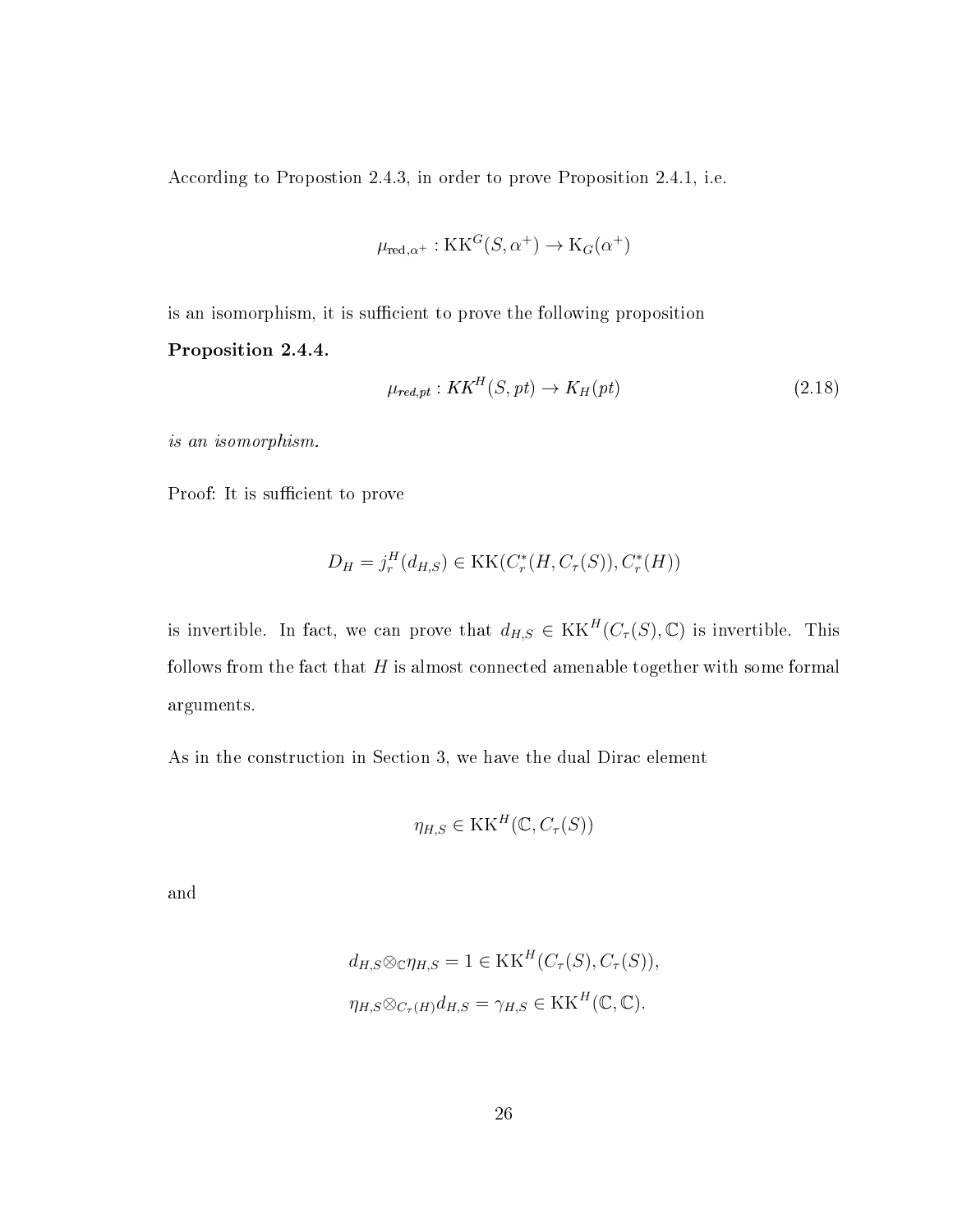We want to prove  $\gamma_{H,S} = 1$ . Remember that H is an almost connected amenable group and we have Theorem 2.3.8, which claims that

$$
\gamma_{(H)}=1.
$$

where by definition  $\gamma_{(H)} = \gamma_{H,H/U \cap H}$ . We need to prove  $\gamma_{(H)}$  is equal to  $\gamma_{H,S}$ .

Notice that  $\gamma_{H,S}$  is nothing but the image of the element  $\gamma_{G,S}$  under the restriction homomorphism

$$
r^{G,H}: \mathbf{KK}^G(\mathbb{C}, \mathbb{C}) \longrightarrow \mathbf{KK}^H(\mathbb{C}, \mathbb{C}).
$$
\n(2.19)

i.e.

$$
r^{G,H}(\gamma_{G,S}) = \gamma_{H,S}.\tag{2.20}
$$

Other other hand, in the notation of Theorem 2.3.8,  $\gamma_{G,S}$  is nothing but  $\gamma_{(G)}$ , and again by Theorem 2.3.8 we have

$$
r^{G,H}(\gamma_{(G)}) = \gamma_{(H)}
$$

Compare the last two identity we get

$$
\gamma_{H,S} = \gamma_{(H)} \tag{2.21}
$$

so

$$
\gamma_{H,S} = 1.\tag{2.22}
$$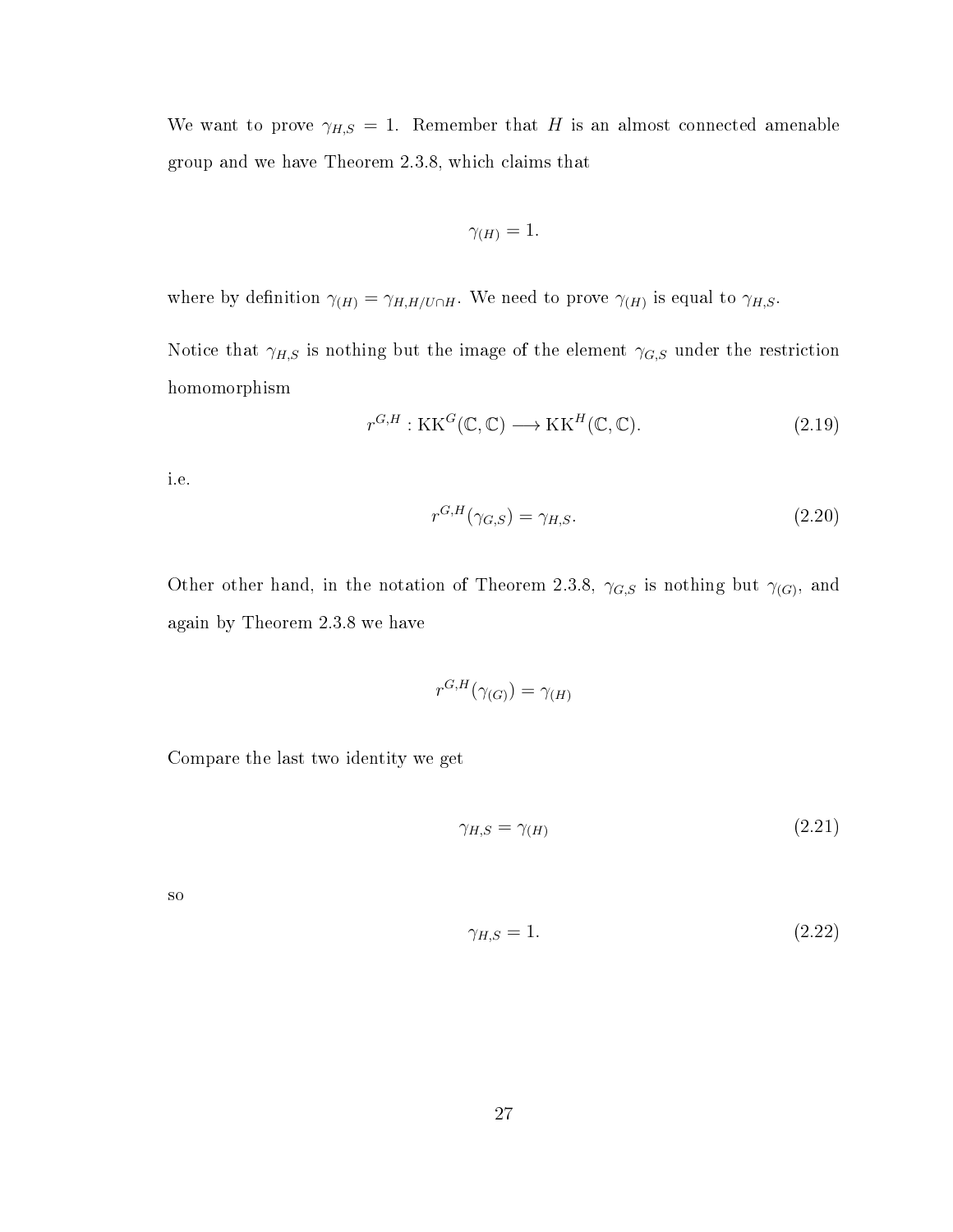Now we proved that  $d_{H,S}$  hence  $D_H$ , is invertible, as a result

$$
\mu_{\text{red},\text{pt}} : \text{KK}^H(S, \text{pt}) \to \text{K}_H(\text{pt})
$$

is an isomorphism.  $\Box$ 

Proof of Proposition 2.4.1: Combine Proposition 2.4.3 and 2.4.4 we know get

$$
\mu_{\text{red},\alpha^+} : \mathbf{KK}^G(S, \alpha^+) \to \mathbf{K}_G(\alpha^+)
$$

is an isomorphism, which finishes the prove of Proposition  $2.4.1. \Box$ 

### 2.5 The G-orbits on the Flag Variety

We have proved the isomorphism on one orbit of  $G$ . Now we need to study the  $G=$ orbits on  $\beta$  and in the next section we will "piece together orbits".

The result on the G-orbits in [39] is important to our purpose, so we summarize their result here

**Theorem 2.5.1** ([39] 1.2, 3.8). On the flag variety  $\beta$  there exists a real value function f such that

- 1. f is a Morse-Bott function on B.
- 2. f is U invariant, hence the gradient flow  $\phi : \mathbb{R} \times \mathcal{B} \to \mathcal{B}$  is also U invariant.
- 3. The critical point set C consists of finitely many U-orbits  $\alpha$ . The flow preserves the orbits of G.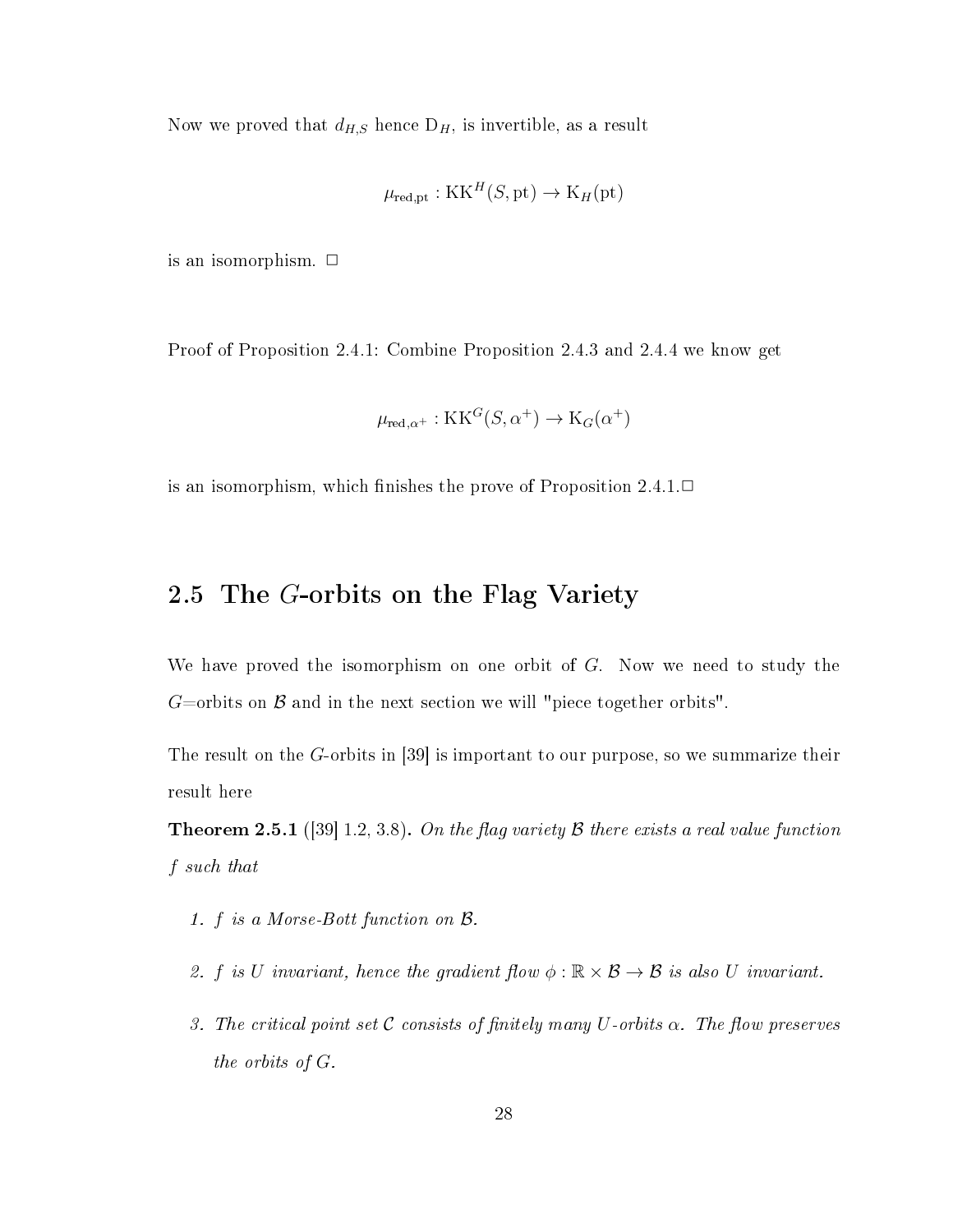4. The limits  $\lim_{t\to\pm\infty}\phi_t(x):=\pi^{\pm}(x)$  exist for any  $x\in\mathcal{B}$ . For  $\alpha$  a critical U-orbit, the stable set

$$
\alpha^+ = (\pi^+)^{-1}(\alpha)
$$

is an G-orbit, and the unstable set

$$
\alpha^- = (\pi^-)^{-1}(\alpha)
$$

is an  $U_{\mathbb{C}}$ -orbit, where  $U_{\mathbb{C}}$  is the complexification of U in  $G_{\mathbb{C}}$ .

5.  $\alpha^+ \cap \alpha^- = \alpha$ .

 $\Box$ 

We will use the following corollary in [39]:

Corollary 2.5.2 ([39] 1.4). Let  $\alpha$  and  $\beta$  be two critical U-orbits. Then the closure  $\overline{\alpha^+} \supset \beta^+$  if and only if

$$
\alpha^+ \cap \beta^- \neq \emptyset.
$$

 $\Box$ 

From this we can get

Corollary 2.5.3. Let  $\alpha$  and  $\beta$  be two different critical U-orbits, i.e.  $\alpha \neq \beta$ . Then  $\overline{\alpha^+} \supset \beta^+$  implies that the Morse-Bott function f has values

$$
f(\alpha) > f(\beta)
$$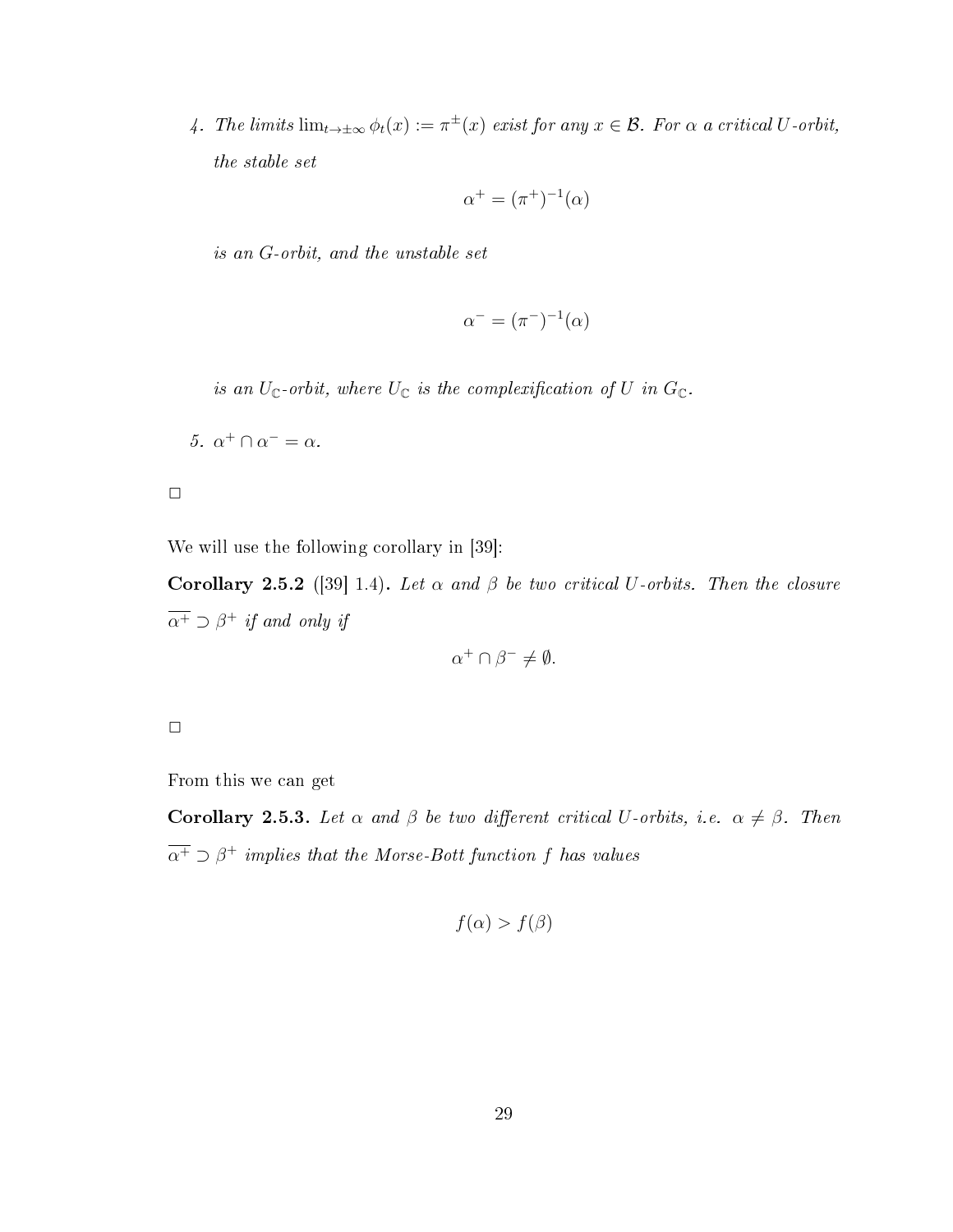Proof: By the previous corollary,

$$
\alpha^+ \cap \beta^- \neq \emptyset.
$$

so there exists an  $x \in \alpha^+ \cap \beta^-$ .

Since  $\lim_{t\to+\infty}\phi_t(x)\in\alpha$ , we have

$$
f(\alpha) \geqslant f(x),
$$

similarly

$$
f(x) \geqslant f(\beta).
$$

On the other hand since  $\alpha \neq \beta$  we get  $\alpha \not\subset \beta^-$  and  $\beta \not\subset \alpha^+$ . So

 $x \notin \alpha, x \notin \beta$ 

so

$$
f(x) \neq f(\alpha), f(x) \neq f(\beta).
$$

So we have

$$
f(\alpha) > f(\beta).
$$

 $\Box$ 

We can now give a partial order on the set of  $G$ -orbits of  $\mathcal{B}$ . **Definition 2.5.1.** If  $f(\alpha) > f(\beta)$ , we say that  $\alpha + > \beta +$ .

If  $f(\alpha) = f(\beta)$ , we choose an arbitary partial order on them.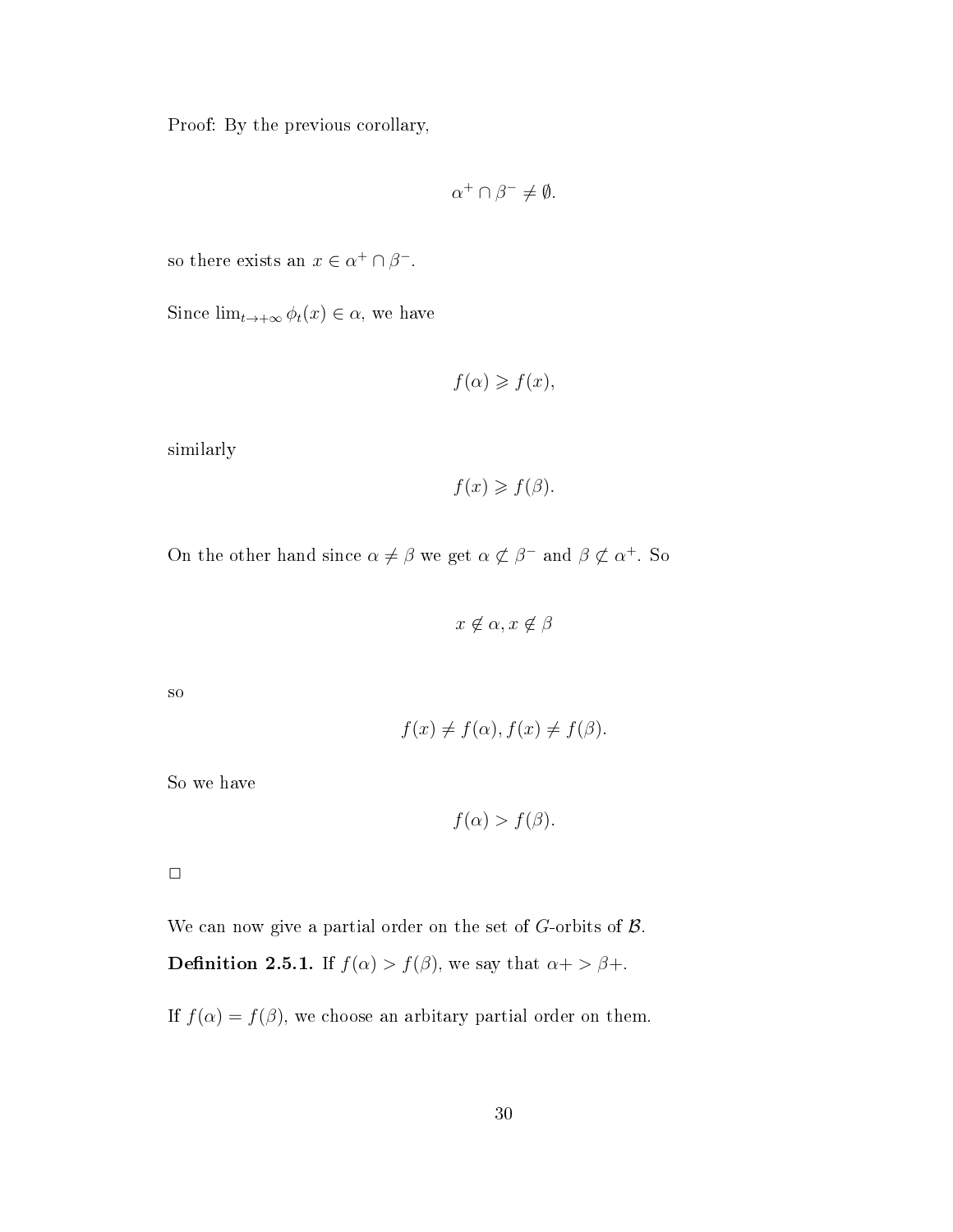Now let us list all G-orbits in  $\mathcal B$  in ascending order, keep in mind that there are finitely many of them:

$$
\alpha_1^+ < \alpha_2^+ < \dots \alpha_k^+.\tag{2.23}
$$

From the definition we can easily get

Corollary 2.5.4. For any G-orbits  $\alpha_i^+$  $i<sub>i</sub>$ , the union

$$
Z_i := \bigcup_{\alpha_j^+ \leqslant \alpha_i^+} \alpha_j^+
$$

is a closed subset of  $\mathcal{B}$ . Notice that  $\alpha_i^+ \subset Z_i$ 

Proof: It is sufficient to prove that  $Z_i$  contains all its limit points, which is a direct corollary of Definition 2.5.1 and Corollary 2.5.3.

 $\Box$ 

*Remark* 21. Corollary 2.5.3, Definition 2.5.1 and Corollary 2.5.4 are not given in [39].

### 2.6 The Baum-Connes Conjecture on Flag Varieties

With the construction in the last section, we can piece together the orbits

**Proposition 2.6.1.** For  $1 \leq i \leq k - 1$  we have a short exact sequence of crossed product algebras:

$$
0 \to C_r^*(G, C_0(\alpha_{i+1}^+)) \to C_r^*(G, C(Z_{i+1})) \to C_r^*(G, C(Z_i)) \to 0.
$$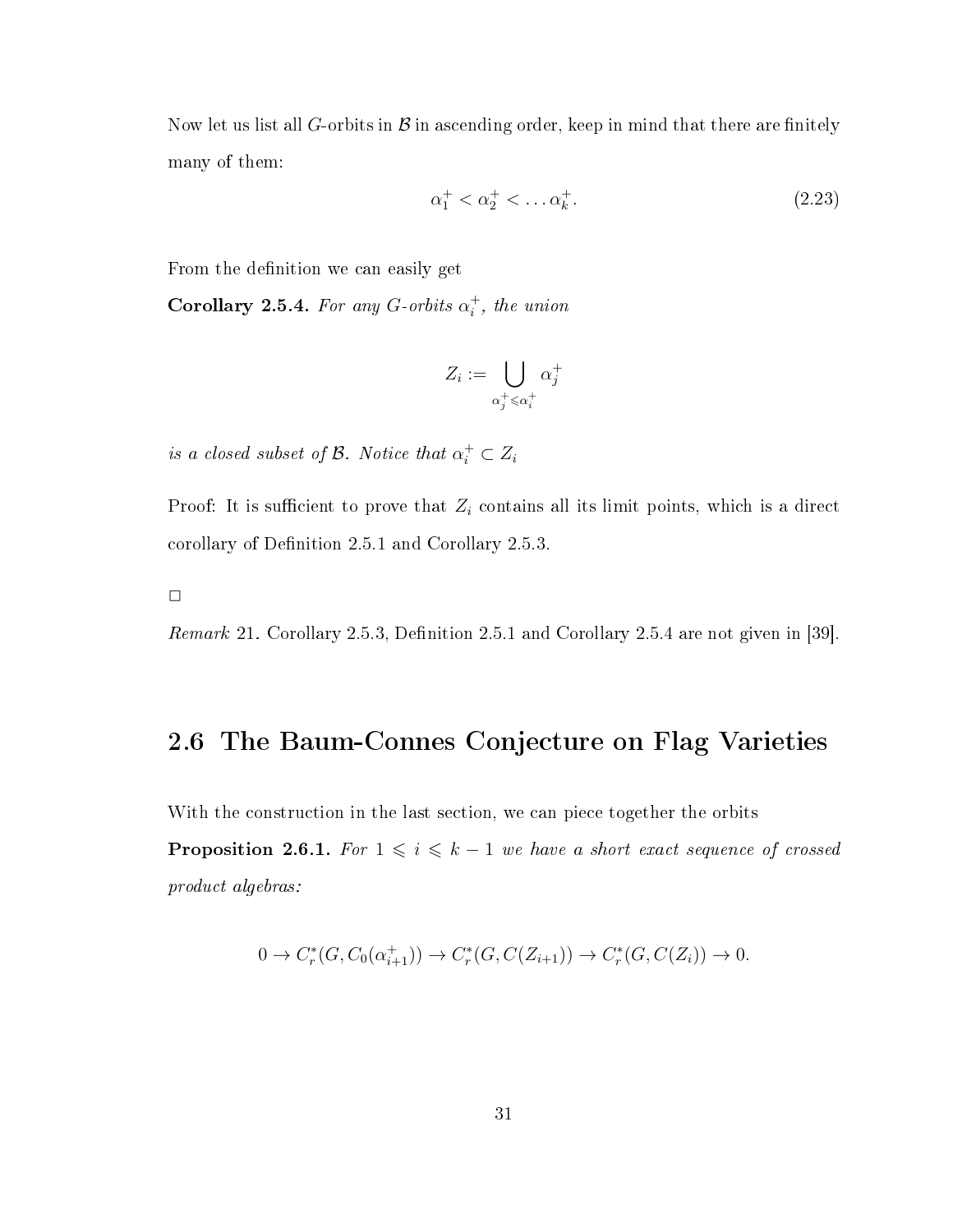Proof: From the construction we also get

$$
Z_i \subset Z_{i+1}, \ \alpha_{i+1}^+ \subset Z_{i+1},
$$
  

$$
Z_i \cup \alpha_{i+1}^+ = Z_{i+1}, \ Z_i \cap \alpha_{i+1}^+ = \emptyset,
$$

and  $Z_i$  is closed in  $Z_{i+1}$ ,  $\alpha_{i+1}^+$  is open in  $Z_{i+1}$ .

Since  $\mathcal B$  is a compact manifold, we get that  $Z_i$  and  $Z_{i+1}$  are both compact.

The inclusion gives a short exact sequence:

$$
0 \to C_0(\alpha_{i+1}^+) \to C(Z_{i+1}) \to C(Z_i) \to 0. \tag{2.24}
$$

Now we need to go to the reduced crossed-product  $C^*$ -algebras. The following technique result will help us:

Theorem 2.6.2 ([30] Theorem 6.8). Let G be a locally compact group and

$$
0 \to A \to B \to C \to 0
$$

be a short exact sequence of  $G-C^*$  algebra. Then we have a short exact sequence:

$$
0 \to C_r^*(G, A) \to C_r^*(G, B) \to C_r^*(G, C) \to 0.
$$

 $\Box$ 

Since we have

$$
0 \to C_0(\alpha_{i+1}^+) \to C(Z_{i+1}) \to C(Z_i) \to 0.
$$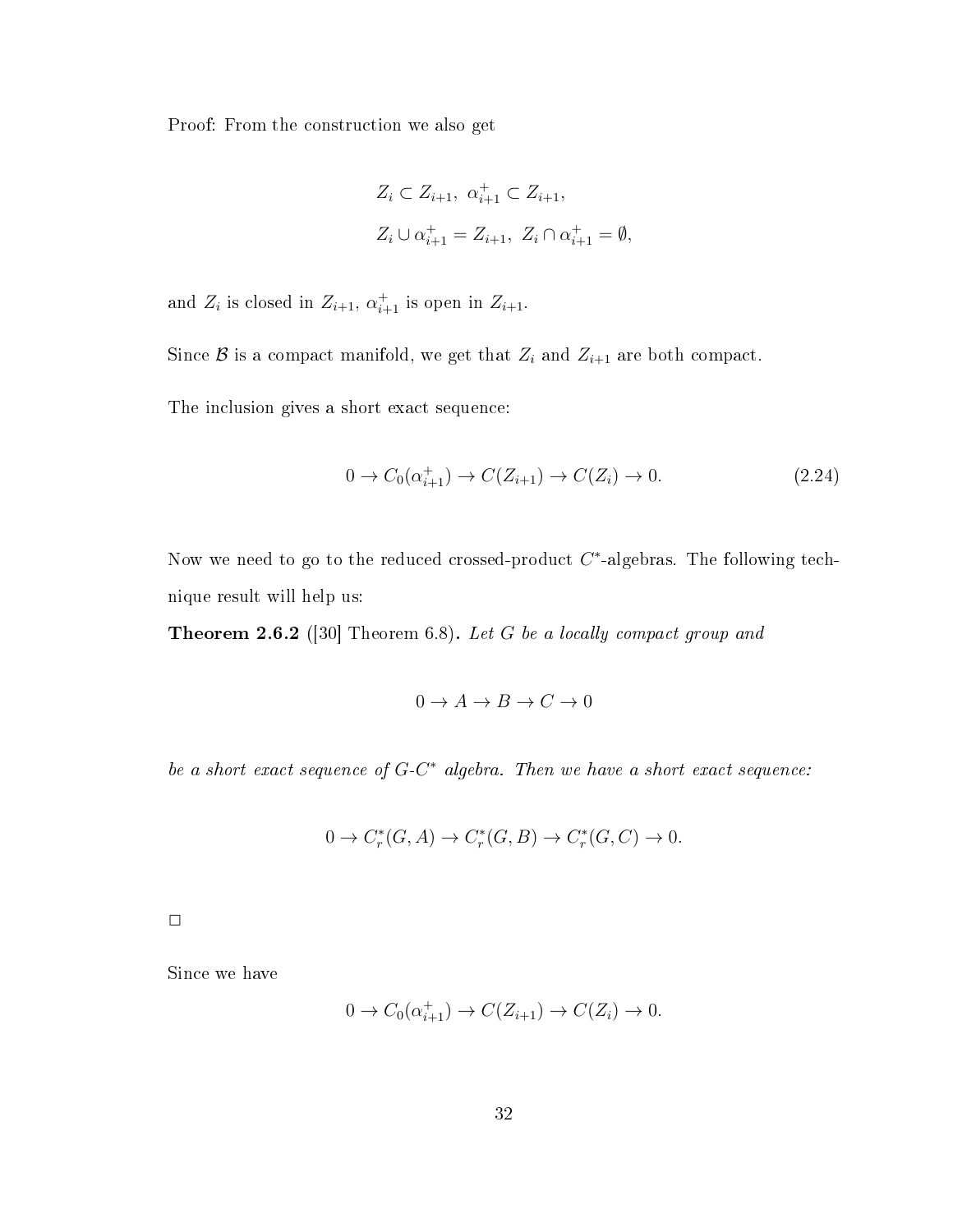exact, Theorem 2.6.2 gives the short exact sequence

$$
0 \to C_r^*(G, C_0(\alpha_{i+1}^+)) \to C_r^*(G, C(Z_{i+1})) \to C_r^*(G, C(Z_i)) \to 0.
$$
 (2.25)

This finishes the proof of Proposition 2.6.1  $\Box$ 

From Proposition 2.6.1 we have the well-known six-term long exact sequence

$$
K^*(C_r^*(G, C_0(\alpha_{i+1}^+))) \longrightarrow K^*(C_r^*(G, C(Z_{i+1}))) \longrightarrow K^*(C_r^*(G, C(Z_i)))
$$
  
\n
$$
\uparrow \qquad \qquad \downarrow
$$
  
\n
$$
K^{*+1}(C_r^*(G, C(Z_i))) \longleftarrow K^{*+1}(C_r^*(G, C(Z_{i+1}))) \longleftarrow K^{*+1}(C_r^*(G, C_0(\alpha_{i+1}^+))).
$$

i.e.

$$
K_G^*(\alpha_{i+1}^+) \longrightarrow K_G^*(Z_{i+1}) \longrightarrow K_G^*(Z_i)
$$
\n
$$
\uparrow \qquad \qquad \downarrow \qquad (2.26)
$$
\n
$$
K_G^{*+1}(Z_i) \longleftarrow K_G^{*+1}(Z_{i+1}) \longleftarrow K_G^{*+1}(\alpha_{i+1}^+).
$$

Similarly we have

$$
K_G^*(C_0(\alpha_{i+1}^+) \otimes C_\tau(S)) \longrightarrow K_G^*(C(Z_{i+1}) \otimes C_\tau(S)) \longrightarrow K_G^*(C(Z_i) \otimes C_\tau(S))
$$
  
\n
$$
\uparrow \qquad \qquad \downarrow
$$
  
\n
$$
K_G^{*+1}(C(Z_i) \otimes C_\tau(S)) \longleftarrow K_G^{*+1}(C(Z_{i+1}) \otimes C_\tau(S)) \longleftarrow K_G^{*+1}(C_0(\alpha_{i+1}^+) \otimes C_\tau(S)).
$$
  
\n(2.27)

The fact is that Formula 2.26 and 2.27 together form a commuting diagram.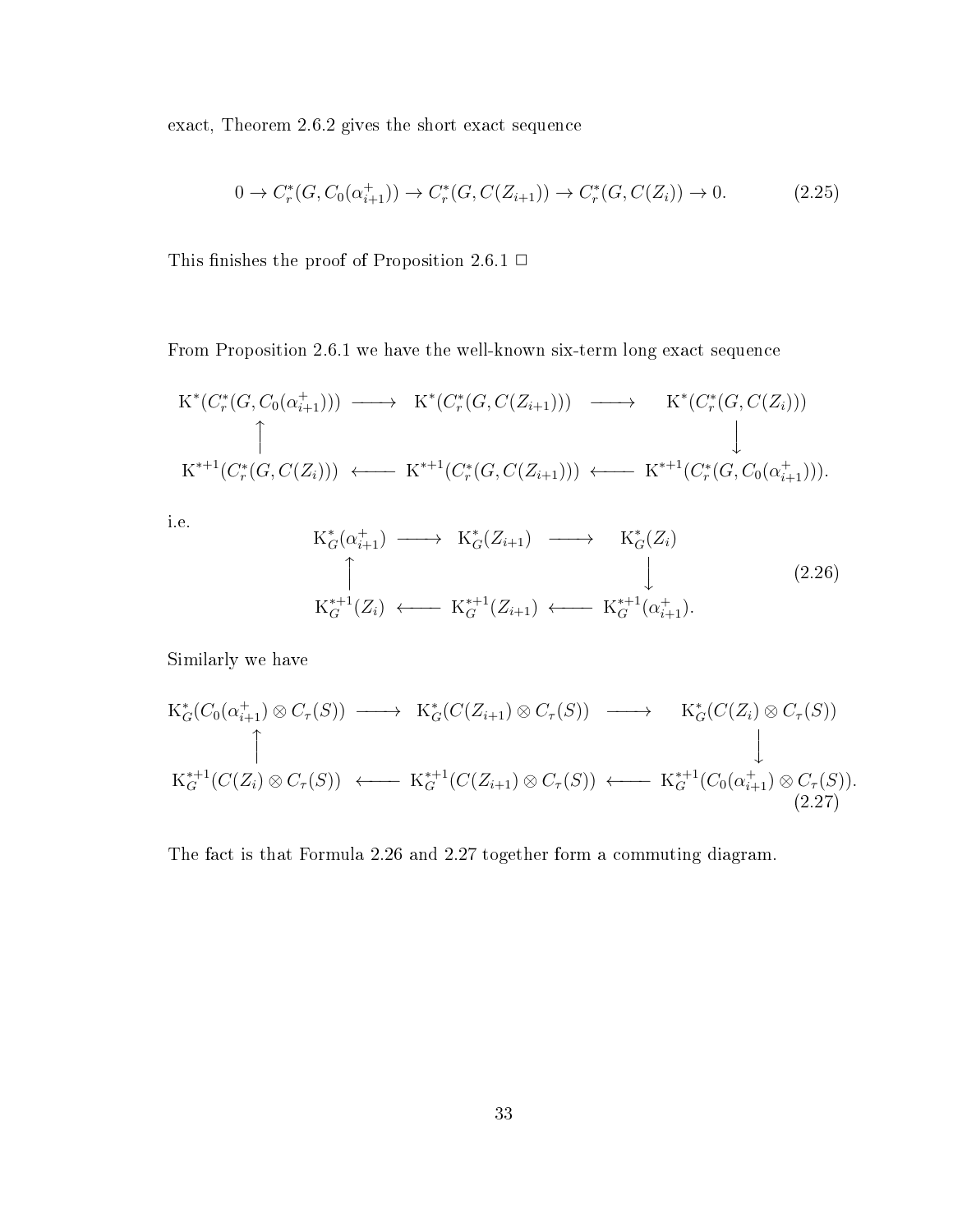Proposition 2.6.3. We have the following commuting diagram:



where the top and bottom are the six-term exact sequences and the vertical arrows are assembly maps µ.

Proof: The diagram commutes because all the vertical maps  $\mu$  come from the same element

$$
d_{G,S} \in \mathrm{KK}^G(C_\tau(S), \mathbb{C})
$$

as in Section 2.4.  $\Box$ 

After all these work we can prove Theorem 2.1.1.

Proof of Theorem 2.1.1: We use induction on the  $Z_i$ 's. First, for  $Z_1 = \alpha_1^+$ , by Proposition 2.4.1,

$$
K_G^*(C(Z_1) \otimes C_\tau(S)) \xrightarrow{\mu} K_G^*(Z_1)
$$
\n(2.29)

is an isomorphism.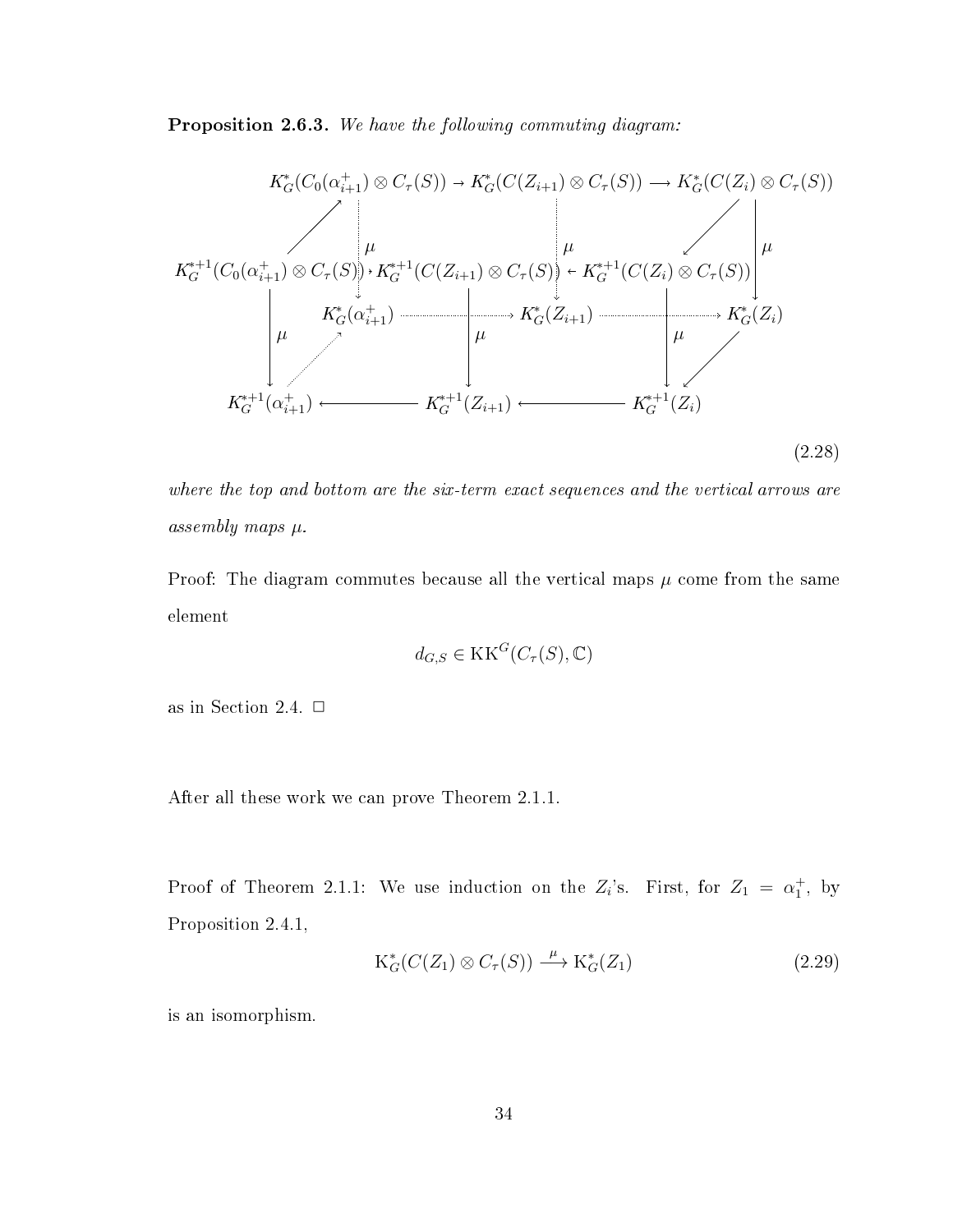Assume that for  $Z_i$ ,

$$
K_G^*(C(Z_i) \otimes C_\tau(S)) \xrightarrow{\mu} K_G^*(Z_i)
$$
\n(2.30)

is an isomorphism.

By Proposition 2.4.1, the vertical maps on the left face of Commuting Diagram 2.28 are isomorphisms. Moreover by induction we can get that the vertical maps on the right face are isomorphism too, hence by a 5-lemma-argument we get the middle vertical maps are also isomorphisms, i.e. for  $Z_{i+1}$ ,

$$
K_G^*(C(Z_{i+1}) \otimes C_\tau(S)) \xrightarrow{\mu} K_G^*(Z_{i+1})
$$
\n
$$
(2.31)
$$

is an isomorphism.

There are finitely many orbits and let  $\alpha_k^+$  $\frac{1}{k}$  be the largest orbit, it follows that

$$
Z_k = \bigcup_{\text{all orbits}} \alpha_i^+ = \mathcal{B} \tag{2.32}
$$

hence

$$
\mu_{\text{red},\mathcal{B}} : \text{KK}^G(S,\mathcal{B}) \to \text{K}_G(\mathcal{B}) \tag{2.33}
$$

is an isomorphism. we finished the proof Theorem 2.1.1.  $\Box$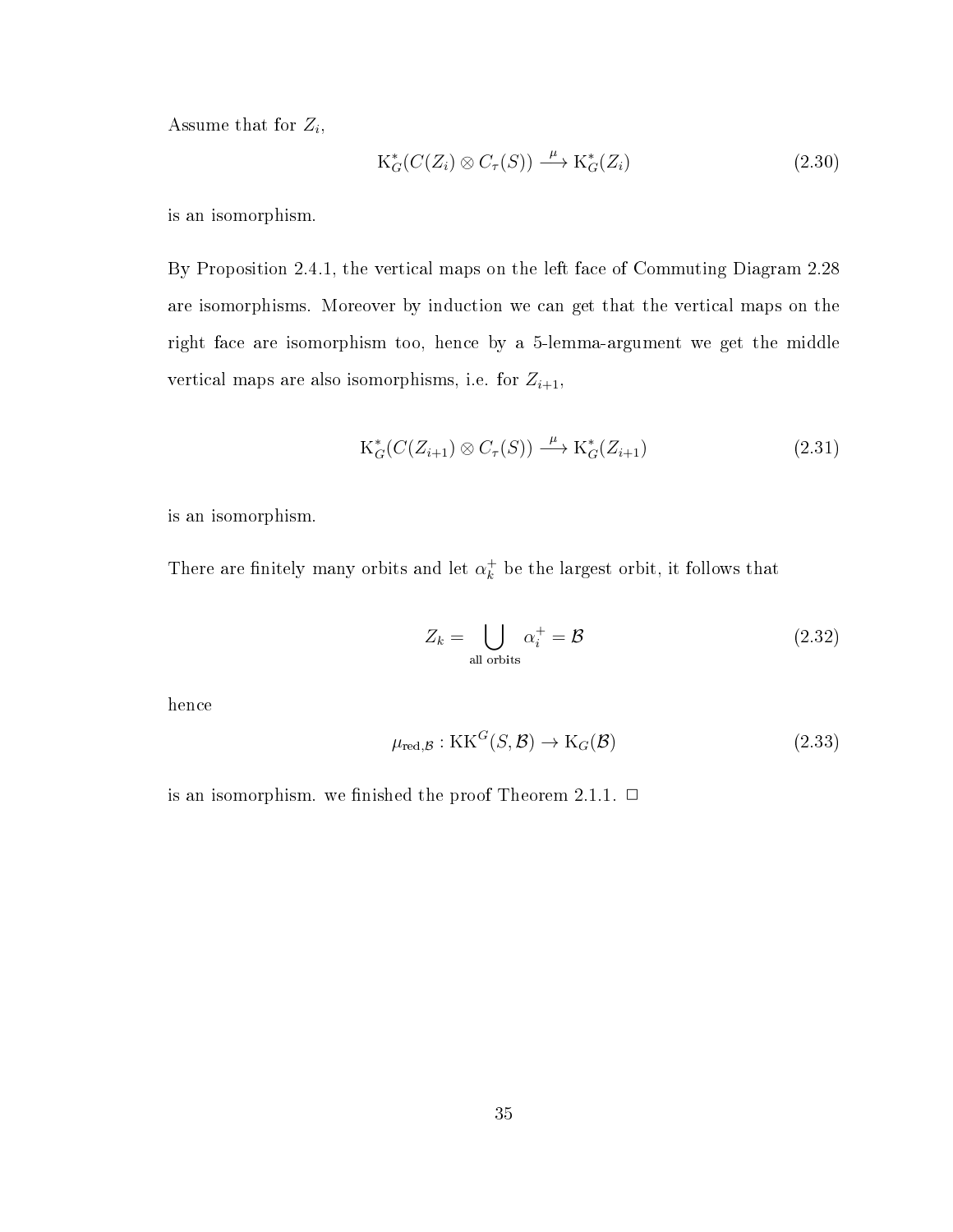#### 2.7 An Example

We look at the case when  $G = SL(2, \mathbb{R})$  and  $G_{\mathbb{C}} = SL(2, \mathbb{C})$ . Hence

$$
B_{\mathbb{C}} = \left\{ \begin{pmatrix} a & b \\ 0 & a^{-1} \end{pmatrix} \middle| a \in \mathbb{C}^*, B \in \mathbb{C} \right\}
$$

and

$$
\mathcal{B}=G_{\mathbb{C}}/B_{\mathbb{C}}=\mathbb{C}P^1\cong S^2.
$$

It is well-known that the  $G_{\mathbb{C}}$  (hence)  $G$  acts on  $\mathcal{B} = {\mathbb{C}} P^1$  by fractional linear transform, i.e. using projective coordinate

$$
\begin{pmatrix} a & b \\ c & d \end{pmatrix} \cdot \begin{pmatrix} u \\ v \end{pmatrix} := \begin{pmatrix} au + bv \\ cu + dv \end{pmatrix}.
$$

Or let  $z = u/v$ , then

$$
\begin{pmatrix} a & b \ c & d \end{pmatrix} \cdot z := \frac{az+b}{cz+d}.
$$
 (2.34)

From Formula 2.34 we can see that the action of G on  $\beta$  is not transitive. In fact, it has three orbits

> $\alpha_1^+ = \mathbb{R} \cup \infty \cong S^1$  the equator,  $\alpha_2^+ = \{x + iy | y > 0\} \cong \mathbb{C}$  the upper hemisphere,  $\alpha_2^+ = \{x + iy | y < 0\} \cong \mathbb{C}$  the lower hemisphere.

 $\alpha_1^+$  is a closed orbit with dimension 1;  $\alpha_2^+$  and  $\alpha_3^+$  are open orbits with dimension 2.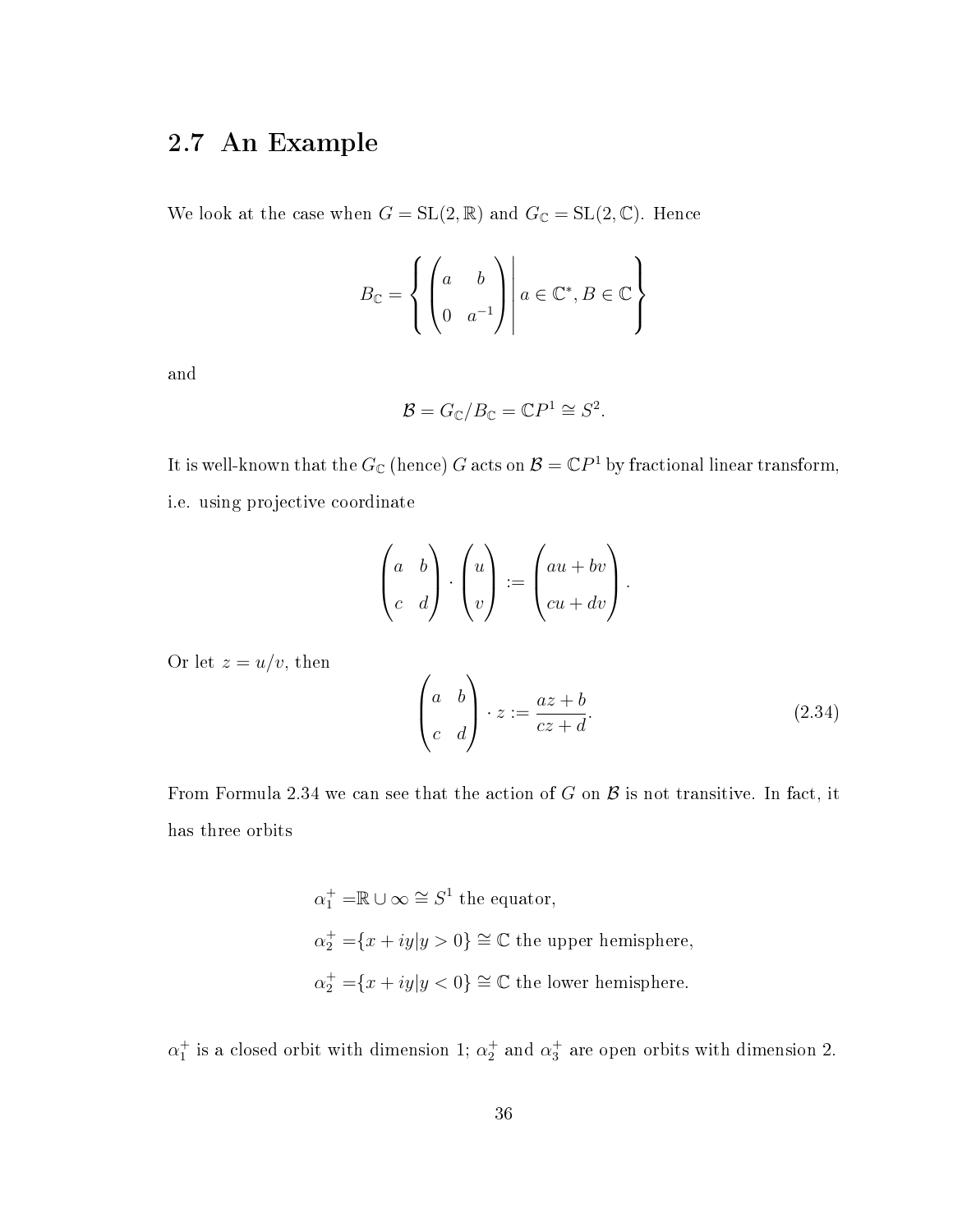Let's look at  $\alpha_1^+$  first. Take the point  $1 \in \alpha_1^+$ . The isotropy group at 1 is the upper triangular group  $B$  in  $SL(2,\mathbb{R})$ . So

$$
\mathcal{K}_G^*(\alpha_1^+) = \mathcal{K}_B^*(pt).
$$

B is solvable hence amenable and  $\mathbb{Z}/2\mathbb{Z}$  is the maximal compact group of B. By Theorem 2.3.9

$$
\mathrm{K}_B^0(pt) = R(\mathbb{Z}/2\mathbb{Z})
$$

is the representation ring of the group with two elements and

$$
\mathcal{K}_B^1(pt) = 0.
$$

So

$$
\mathrm{K}^0_G(\alpha_1^+) = R(\mathbb{Z}/2\mathbb{Z})
$$

and

$$
\mathrm{K}_G^1(\alpha_1^+) = 0.
$$

For  $\alpha_2^+$  and  $\alpha_3^+$ , the isotropy groups are both

$$
T = \left\{ \begin{pmatrix} \cos \theta & \sin \theta \\ -\sin \theta & \cos \theta \end{pmatrix} \right\}
$$

hence by the similar reason to  $\alpha_1^+$  we have

$$
K_G^0(\alpha_2^+) = K_G^0(\alpha_3^+) = K_T^0(pt) = R(T)
$$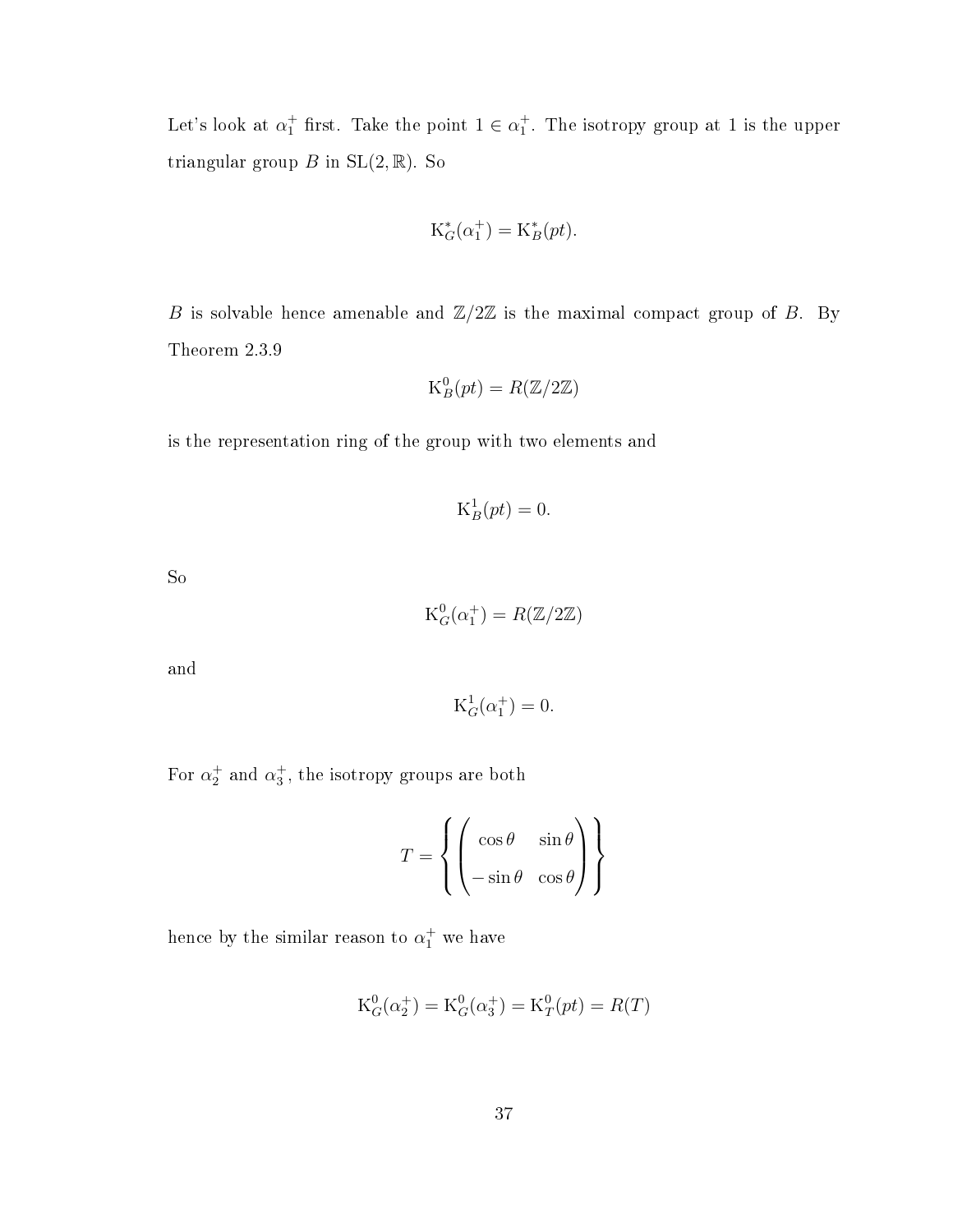is the representation ring of  $T$  and

$$
K_G^1(\alpha_2^+) = K_G^1(\alpha_3^+) = K_T^1(pt) = 0.
$$

Now  $\alpha_2^+ \cup \alpha_3^+$  is open in  ${\cal B}$  so as in the last section we have the short exact sequence

$$
0 \longrightarrow C_0(\alpha_2^+ \cup \alpha_3^+) \longrightarrow C(\mathcal{B}) \longrightarrow C(\alpha_1^+) \longrightarrow 0 \tag{2.35}
$$

and further

$$
0 \longrightarrow C_r^*(G, \alpha_2^+ \cup \alpha_3^+) \longrightarrow C_r^*(G, \mathcal{B}) \longrightarrow C_r^*(G, \alpha_1^+) \longrightarrow 0.
$$

i.e.

$$
0 \longrightarrow C_r^*(G, \alpha_2^+) \oplus C_r^*(G, \alpha_3^+) \longrightarrow C_r^*(G, \mathcal{B}) \longrightarrow C_r^*(G, \alpha_1^+) \longrightarrow 0. \tag{2.36}
$$

We get the six-term exact sequence

$$
K_G^0(\alpha_2^+) \oplus K_G^0(\alpha_3^+) \longrightarrow K_G^0(\mathcal{B}) \longrightarrow K_G^0(\alpha_1^+) \uparrow \qquad \qquad \downarrow
$$
\n
$$
K_G^1(\alpha_1^+) \longleftrightarrow K_G^1(\mathcal{B}) \longleftarrow K_G^1(\alpha_2^+) \oplus K_G^1(\alpha_3^+).
$$
\n(2.37)

Combine with the previous calculation we get

$$
0 \longrightarrow R(T) \oplus R(T) \longrightarrow K_G^0(\mathcal{B}) \longrightarrow R(\mathbb{Z}/2\mathbb{Z}) \longrightarrow 0 \tag{2.38}
$$

and  $K_G^1(\mathcal{B})=0$ .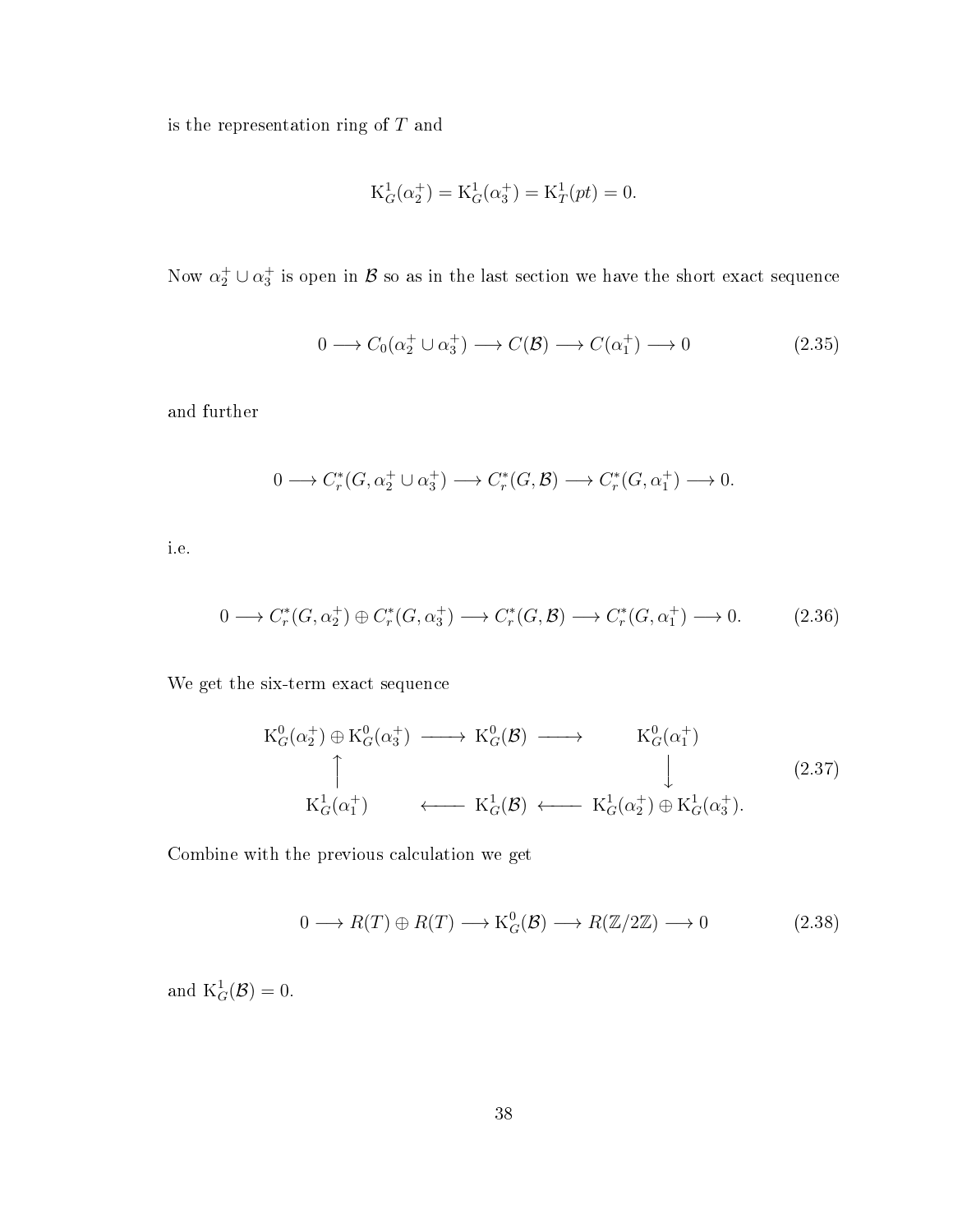In conclusion we have

$$
K_G^0(\mathcal{B}) \approx R(T) \oplus R(T) \oplus R(\mathbb{Z}/2\mathbb{Z}),
$$
  
\n
$$
K_G^1(\mathcal{B}) = 0.
$$
\n(2.39)

Then we look at  $\mathrm{K}_U^0(\mathcal{B})$ , and  $\mathrm{K}_U^1(\mathcal{B})$ . We know that for  $G = \mathrm{SL}(2,\mathbb{R})$  the maximal compact subgroup  $U = T$ . By Bott periodicity we have

$$
K_U^0(\alpha_2^+) = K_U^0(\alpha_3^+) \cong K_U^0(\mathbb{C}) \cong K_U^0(pt) = R(U) = R(T)
$$
\n(2.40)

and

$$
K_U^1(\alpha_2^+) = K_U^1(\alpha_3^+) \cong K_U^1(\mathbb{C}) \cong K_U^1(pt) = 0.
$$
\n(2.41)

As for  $\alpha_1^+$ , we notice that U acts on  $\alpha_1^+ \cong S^1$  by "square", so the isotropy group is  $\mathbb{Z}/2\mathbb{Z}$ . Hence

$$
K_U^0(\alpha_1^+) = R(\mathbb{Z}/2\mathbb{Z})
$$

and

$$
\mathrm{K}_U^1(\alpha_1^+) = 0.
$$

By the six-term long exact sequence we have

$$
K_U^0(\mathcal{B}) \approx R(T) \oplus R(T) \oplus R(\mathbb{Z}/2\mathbb{Z}),
$$
  
\n
$$
K_U^1(\mathcal{B}) = 0.
$$
\n(2.42)

Compare 2.39 and 2.42 we have

$$
K_U^*(\mathcal{B}) \approx K_G^*(\mathcal{B}).
$$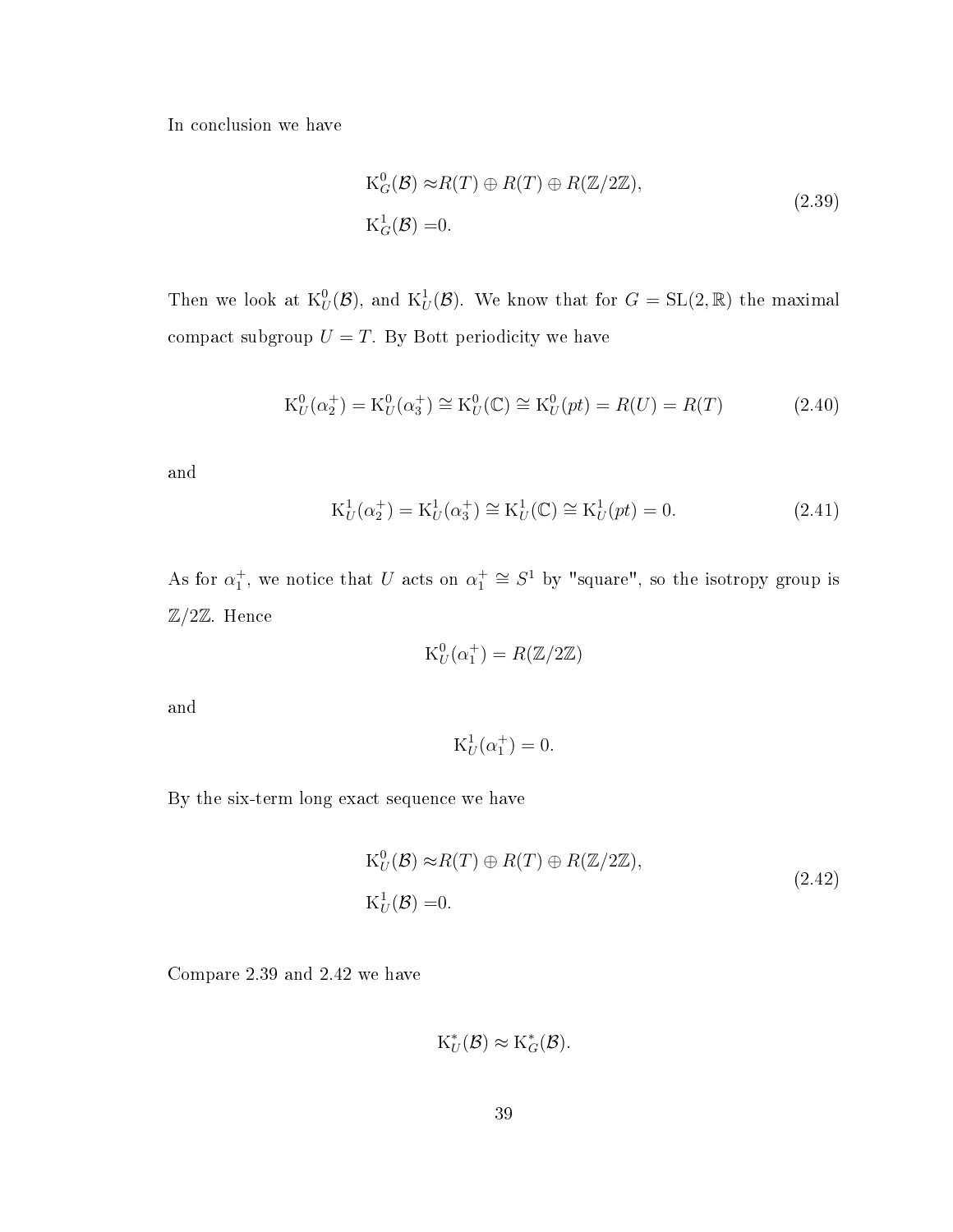On the other hand, for  $G = SL(2, \mathbb{R})$ ,  $U = T$  and  $S = G/U$ , we have S is spin and  $\dim S = 2$ , then by Baum-Connes conjecture (in fact, Connes-Kasparov conjecture as in Section 2.3.3) we know that the above  $\approx$  is an isomorphism, i.e.

$$
K_U^*(\mathcal{B}) \cong K_G^*(\mathcal{B}).\tag{2.43}
$$

Remark 22. Using Bott periodicity theorem we can obtain precisely the algebra structure of  $\mathrm{K}^*_U(\mathcal{B})$  as in [45]. Therefore Baum-Connes conjecture will be a powerful tool to investigate  $K_G(\mathcal{B})$  and to study the representation theory of G.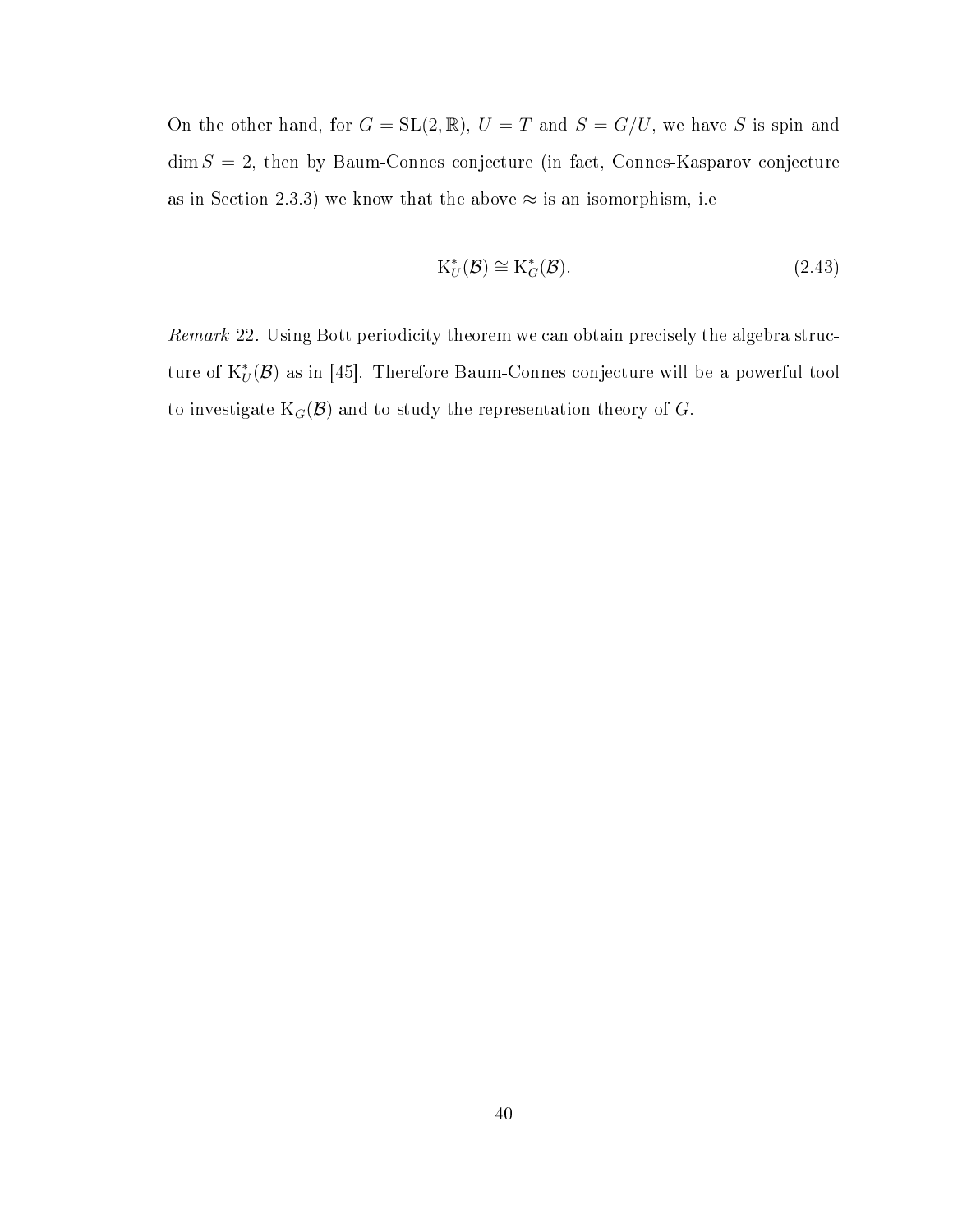## Chapter 3

# The Noncommutative Poisson Bracket and the Deformation of the Family Algebras

#### 3.1 Introduction

#### 3.1.1 Baum-Connes Conjecture and Mackey's Analogue

The representation theory of semisimple Lie group G has another interesting constituent. Let

$$
G = K \exp \mathfrak{p} \tag{3.1}
$$

be the Cartan decomposition of G and

$$
G_c = K \rtimes \mathfrak{p} \tag{3.2}
$$

be the Cartan motion group associated to G.

The Baum-Connes conjecture (more precisely, the Connes-Kasparov conjecture) implies that  $R(K) \cong K_*(C_r^*(G))$ . Since K is also the maximal compact subgroup of  $G_c$ ,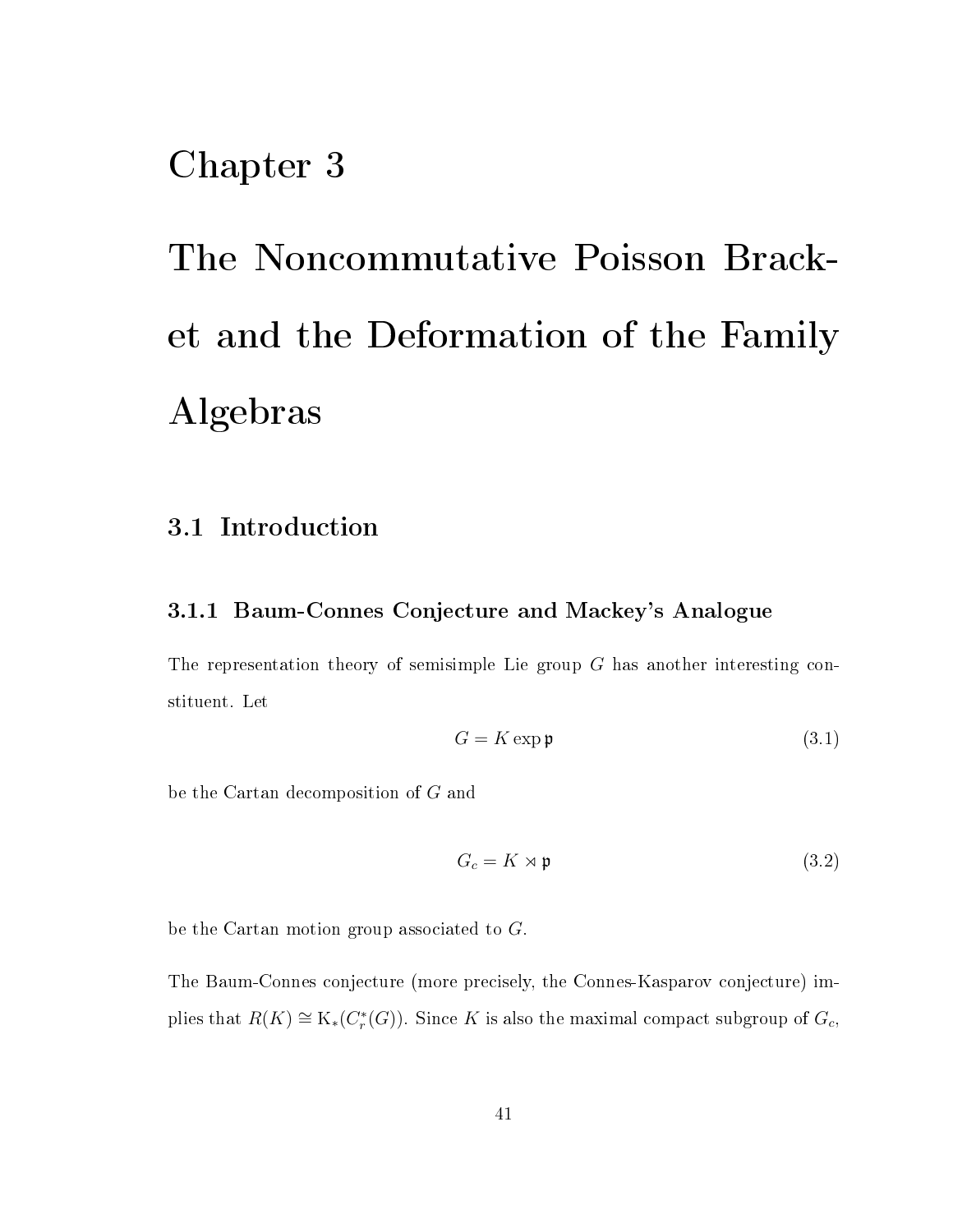we have  $R(K) \cong K_*(C_r^*(G_c))$ . As a result,

$$
K_*(C_r^*(G)) \cong K_*(C_r^*(G_c)).\tag{3.3}
$$

For more details see [23].

The Mackey's analogue  $(38)$  is to find an identification (in various senses, not only in the level of K-theory) of the representations of G and those of  $G_c$ .

To study Mackey's analogue of the admissible representations, in [24] N. Higson introduced the *spherical Hecke algebras*  $\mathcal{R}(\mathfrak{g}, \tau)$  and  $\mathcal{R}(\mathfrak{g}_c, \tau)$  respectively, where  $\tau$  is a irreducible representation of  $K$ . These algebras have the importance that the irreducible  $\mathcal{R}(\mathfrak{g},\tau)$  modules are 1-1 correspondent to irreducible  $(\mathfrak{g},K)$ -modules of G with nonzero  $\tau$ -isotypical component, and the similar result holds for  $\mathcal{R}(\mathfrak{g}_c, \tau)$ , see [24].

For the structures of the spherical Hecke algebras, we have the following proposition: **Proposition 3.1.1** ([24] Propostion 2.13). For complex semisimple Lie group  $G$ , we have the following isomorphisms as algebras:

$$
\mathcal{R}(\mathfrak{g},\tau) \cong [U(\mathfrak{g}) \otimes End(V_{\tau})^{op}]^{K}
$$
  

$$
\mathcal{R}(\mathfrak{g}_{c},\tau) \cong [S(\mathfrak{g}) \otimes End(V_{\tau})^{op}]^{K}.
$$
 (3.4)

The right hand sides are the quantum family algebra  $\mathcal{Q}_{\tau}(\mathfrak{g})$  and the classical family algebra  $C_{\tau}(\mathfrak{g})$ , introduced by A. A. Kirillov in [31].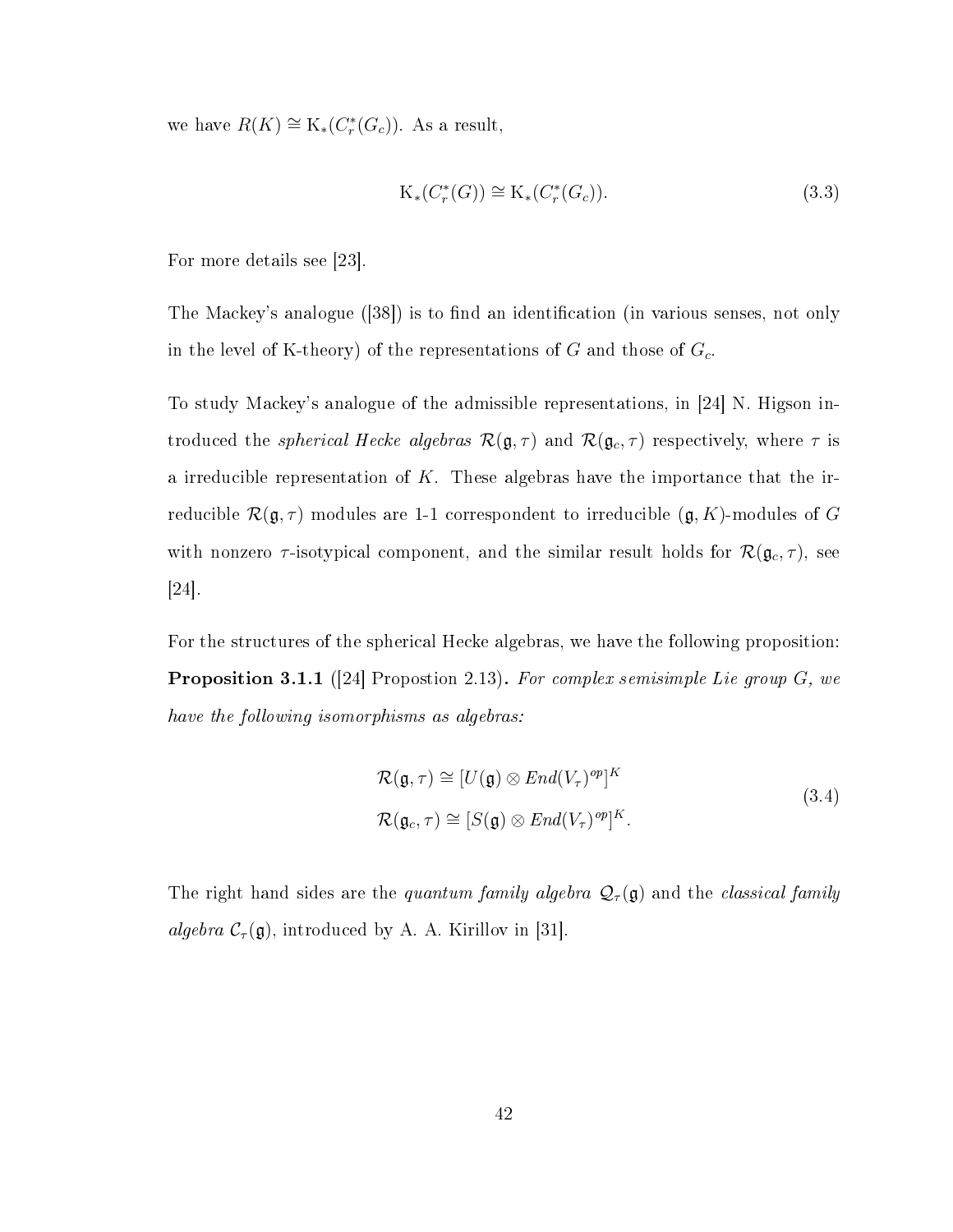In [24] Higson constructed the generalized Harish-Chandra homomorphisms:

$$
GHC_{\tau}: \mathcal{R}(\mathfrak{g}, \tau) \to U(\mathfrak{h})
$$
  
\n
$$
GHC_{\tau,c}: \mathcal{R}(\mathfrak{g}_c, \tau) \to S(\mathfrak{h})
$$
\n(3.5)

and relates them to the admissible duals of G and  $G_c$  with minimal K-type  $\tau$ .

The Mackey's analogue for admissible dual has the following form:

**Theorem 3.1.2** ([24], Section 8). Under the identification  $U(\mathfrak{h}) \cong S(\mathfrak{h})$ , the two homomorphisms  $GHC_{\tau}$  and  $GHC_{\tau,c}$  has the same image.

In this chapter we will study further the relations between  $\mathcal{R}(\mathfrak{g}, \tau)$  and  $\mathcal{R}(\mathfrak{g}_c, \tau)$ , i.e. the two family algebras  $\mathcal{Q}_{\tau}(\mathfrak{g})$  and  $\mathcal{C}_{\tau}(\mathfrak{g})$ .

#### 3.1.2

The family algebras are introduced by A. A. Kirillov in the year 2000 in [31] and [32] as follows:

Let  $\mathfrak g$  be a finite dimensional complex Lie algebra,  $S(\mathfrak g)$  and  $U(\mathfrak g)$  be the symmetric algebra and the universal enveloping algebra of  $\mathfrak g$  respectively. Let G be a connected and simply connected Lie group with  $Lie(G) = \mathfrak{g}$ . G has adjoint actions ad on  $S(\mathfrak{g})$ and  $U(\mathfrak{g})$ .

On the other hand, let  $V_{\tau}$  be a finite dimensional complex representation of g. Then  $\tau$  gives rise to a representation of G. Therefore G has a natural action on  $\text{End}_{\mathbb{C}}V_{\tau}$ :

$$
\forall A \in \text{End}_{\mathbb{C}}V_{\tau}, g \in G, \ g \cdot A := \tau(g) \circ A \circ \tau(g)^{-1}.
$$

As a result, G has natural diagonal actions on  $\text{End}_{\mathbb{C}}V_{\tau}\otimes_{\mathbb{C}}S(\mathfrak{g})$  and  $\text{End}_{\mathbb{C}}V_{\tau}\otimes_{\mathbb{C}}U(\mathfrak{g})$ :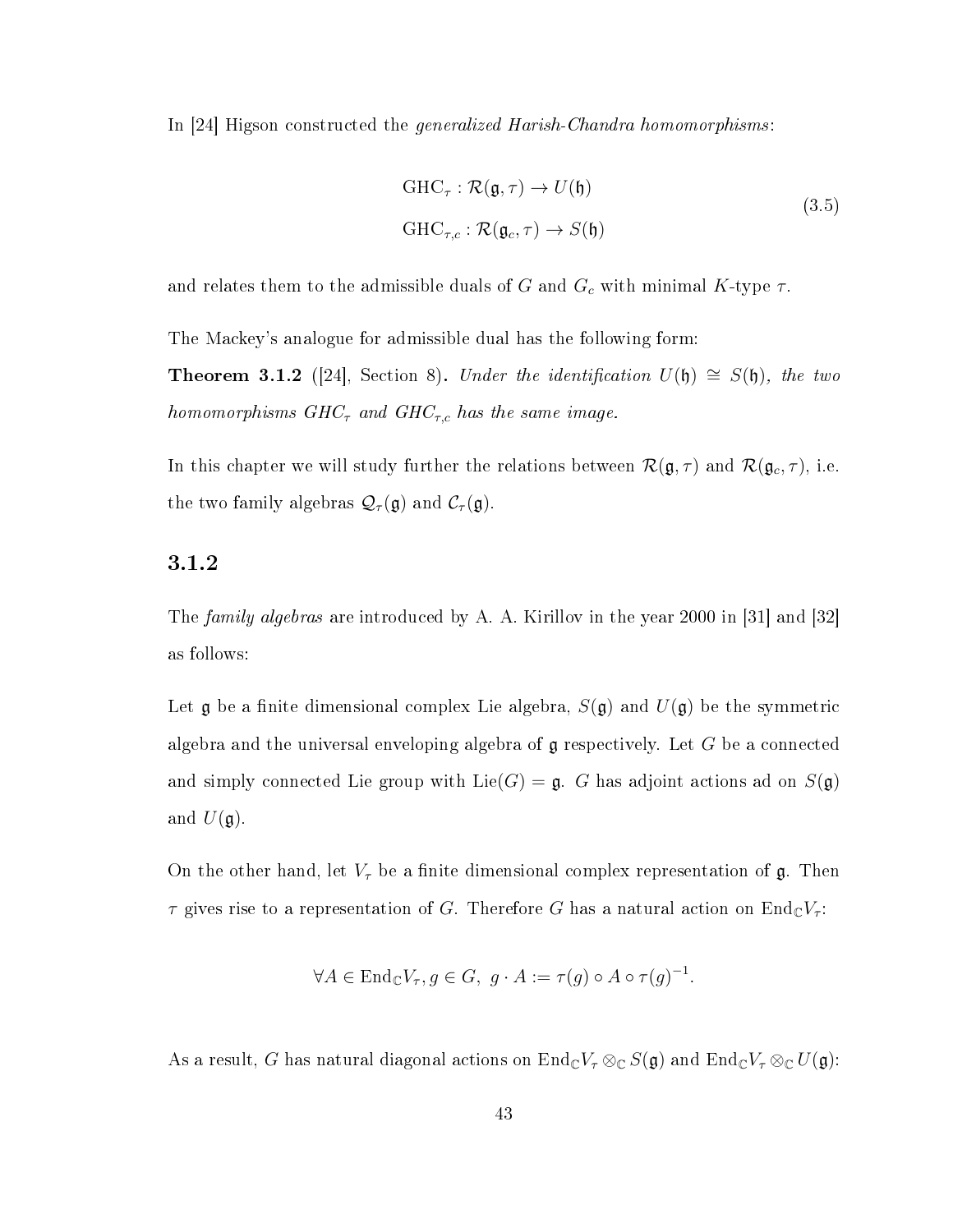for any  $g \in G$  and for any  $A_i \otimes a^i \in \text{End}_{\mathbb{C}}V_\tau \otimes_{\mathbb{C}} S(\mathfrak{g}), \; B_i \otimes b^i \in \text{End}_{\mathbb{C}}V_\tau \otimes_{\mathbb{C}} U(\mathfrak{g}),$ 

$$
g \cdot (A_i \otimes a^i) := g \cdot A_i \otimes (adg) \ a^i = \tau(g) \circ A_i \circ \tau(g)^{-1} \otimes (adg) \ a^i,
$$
  

$$
g \cdot (B_i \otimes b^i) := g \cdot B_i \otimes (adg) \ b^i = \tau(g) \circ B_i \circ \tau(g)^{-1} \otimes (adg) \ b^i.
$$

Now we come to the definition of the family algebras, see  $|31|$  and  $|32|$ :

**Definition 3.1.1** (The family algebras). The *classical family algebra* is defined to be:

$$
\mathcal{C}_{\tau}(\mathfrak{g}) := (\text{End}_{\mathbb{C}} V_{\tau} \otimes_{\mathbb{C}} S(\mathfrak{g}))^{G}.
$$
\n(3.6)

The quantum family algebra is defined to be:

$$
\mathcal{Q}_{\tau}(\mathfrak{g}) := (\mathrm{End}_{\mathbb{C}} V_{\tau} \otimes_{\mathbb{C}} U(\mathfrak{g}))^{G}.
$$
\n(3.7)

Kirillov proved that  $C_{\tau}(\mathfrak{g})$  and  $\mathcal{Q}_{\tau}(\mathfrak{g})$  are algebras, that is, they are closed under multiplications. He ([31], [32]) and Rozhkovskaya ([43]) have found various the relation between family algebras and the representations of g. On the other hand, in 2011, N. Higson relates family algebras with the admissible representations of complex semisimple Lie groups in [24]

In this chapter, we study family algebras in another approach. It is well-known that we have a *Poisson bracket* on  $S(\mathfrak{g})$  (see [33]): Let  $X_i$  be a basis of  $\mathfrak{g}$  and  $c_{ij}^k$  be the structure constant with respect to the basis  $X_i$ , then for any  $a, b \in S(\mathfrak{g})$ , the Poisson bracket is defined to be

$$
\{a, b\} := c_{ij}^k X_k \cdot \partial^i a \cdot \partial^j b.
$$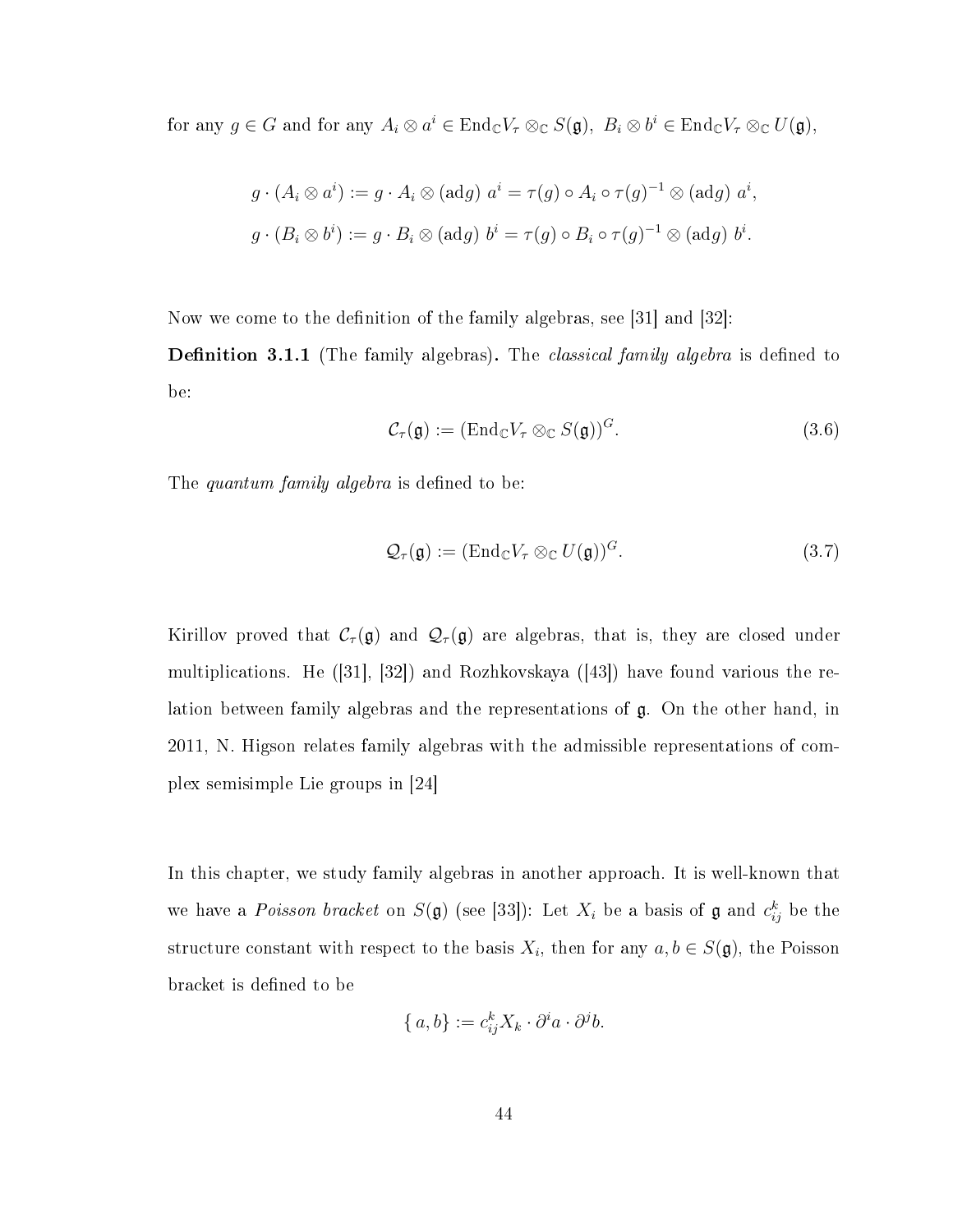Now we can define the *noncommutative Poisson bracket* on the classical family algebra:

**Definition 3.1.2** (The noncommutative Poisson bracket on  $\mathcal{C}_{\tau}(\mathfrak{g})$ ). Let  $\mathcal{A}, \mathcal{B} \in \mathcal{C}_{\tau}(\mathfrak{g})$ ,  $\mathcal{A}=A_i{\otimes}a^i,\ \mathcal{B}=B_j{\otimes}b^j.$  We define the noncommutative Poisson bracket  $P$  as follows:

$$
\{\mathcal{A}, \mathcal{B}\} := A_i B_j \otimes \{a^i, b^j\}.
$$
\n(3.8)

In this chapter we will study the properties of the noncommutative Poisson bracket (for short, Poisson bracket) on  $\mathcal{C}_{\tau}(\mathfrak{g})$ . The following are two important results we get:

- The Poisson bracket on  $\mathcal{C}_{\tau}(\mathfrak{g})$  characterize the first-order deformations from  $C_{\tau}(\mathfrak{g})$  to  $\mathcal{Q}_{\tau}(\mathfrak{g})$ , just as the Poisson bracket on  $S(\mathfrak{g})$  characterize the first-order deformations from  $S(\mathfrak{g})$  to  $U(\mathfrak{g})$ , see Proposition 3.5.6.
- In the Hochschild cochain complex of  $C_{\tau}(\mathfrak{g})$ , the Poisson bracket is a 2-coboundary. In fact we can explicitly find a Hochschild 1-cochain  $\nabla$  which maps to the Poisson bracket under the Hochschild differential, see Theorem 3.6.4.

It is expected that this result can help us find a quantization map  $C_\tau(\mathfrak{g}) \to \mathcal{Q}_\tau(\mathfrak{g})$ , as proposed by Higson in [24].

This chapter is organized as follows: In Section 3.2 we review the family algebras, in Section 3.3 we study the first properties of the noncommutative Poisson bracket P, in Section 3.4 we summarize the results on Hochschild cohomology, Gerstenhaber bracket and their relation to the deformation theory. In Section 3.5 we give the relation between P and the deformation from  $C_\tau(\mathfrak{g})$  to  $\mathcal{Q}_\tau(\mathfrak{g})$ , in Section 3.6 we prove that the noncommutative Poisson bracket  $P$  is a Hochschild 2-coboundary and therefore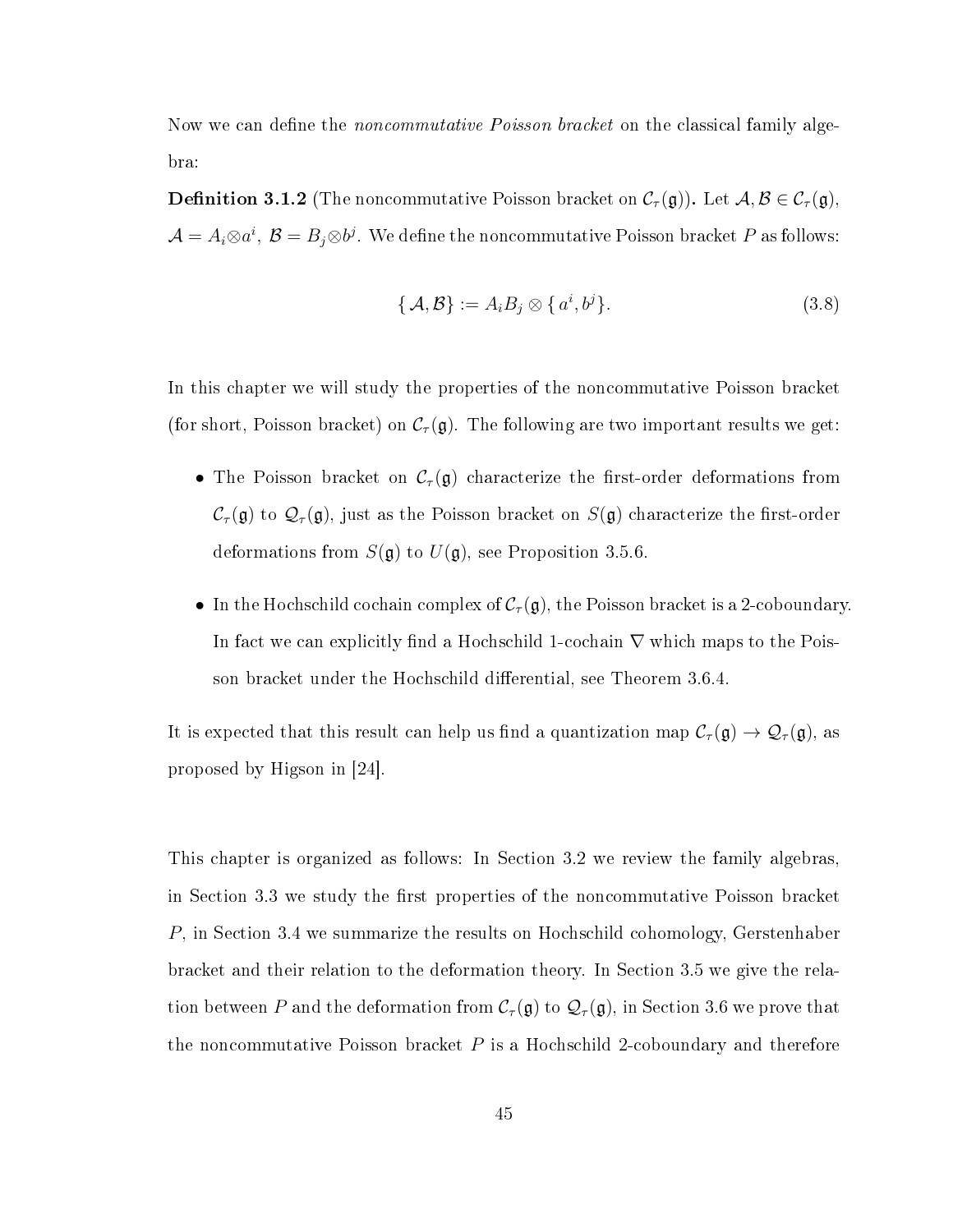the deformation is infinitesimally trivial.

Remark 23. Although Kirillov and Higson in [31], [32] and [24] require the Lie algebra  $\mathfrak g$  to be semisimple and the representation  $\tau$  to be irreducible, in this chapter we do not need this restriction.

### 3.2 A brief introduction to the Family algebras

Most of the materials in this section can be found in [31] and [32].

First of all, we use the following notation-definition

Definition 3.2.1.

$$
\widetilde{\mathcal{C}}_{\tau}(\mathfrak{g}) := \mathrm{End}_{\mathbb{C}} V_{\tau} \otimes_{\mathbb{C}} S(\mathfrak{g}),
$$
\n
$$
\widetilde{\mathcal{Q}}_{\tau}(\mathfrak{g}) := \mathrm{End}_{\mathbb{C}} V_{\tau} \otimes_{\mathbb{C}} U(\mathfrak{g}).
$$
\n(3.9)

 $\widetilde{\mathcal{C}}_{\tau}(\mathfrak{g})$  and  $\widetilde{\mathcal{Q}}_{\tau}(\mathfrak{g})$  consist of matrices with entries in  $S(\mathfrak{g})$  and  $U(\mathfrak{g})$ , respectively. Therefore they are algebras in a natural way: for any  $A_i \otimes a^i$ ,  $B_j \otimes b^j \in C_\tau(\mathfrak{g})$  (or  $\mathcal{Q}_\tau(\mathfrak{g})$ ), their product is given by the following formula:

$$
(A_i \otimes a^i) \cdot (B_j \otimes b^j) := A_i B_j \otimes a^i b^j. \tag{3.10}
$$

Remark 24.  $A_i$  and  $B_j$  do not commute in  $\widetilde{\mathcal{C}}_{\tau}(\mathfrak{g})$  and  $\widetilde{\mathcal{Q}}_{\tau}(\mathfrak{g})$ . Moreover, in the  $\widetilde{\mathcal{Q}}_{\tau}(\mathfrak{g})$ case  $a^i$  and  $b^j$  do not commute either.

The following simple result will be frequently used:

**Proposition 3.2.1.** In both  $\widetilde{C}_{\tau}(\mathfrak{g})$  and  $\widetilde{Q}_{\tau}(\mathfrak{g})$ , the matrix component and the  $S(\mathfrak{g})$ component always commute. In more detail, for any  $A_i \otimes a^i$ ,  $B_j \otimes b^j \in \tilde{C}_{\tau}(\mathfrak{g})(or \mathcal{Q}_{\tau}(\mathfrak{g})),$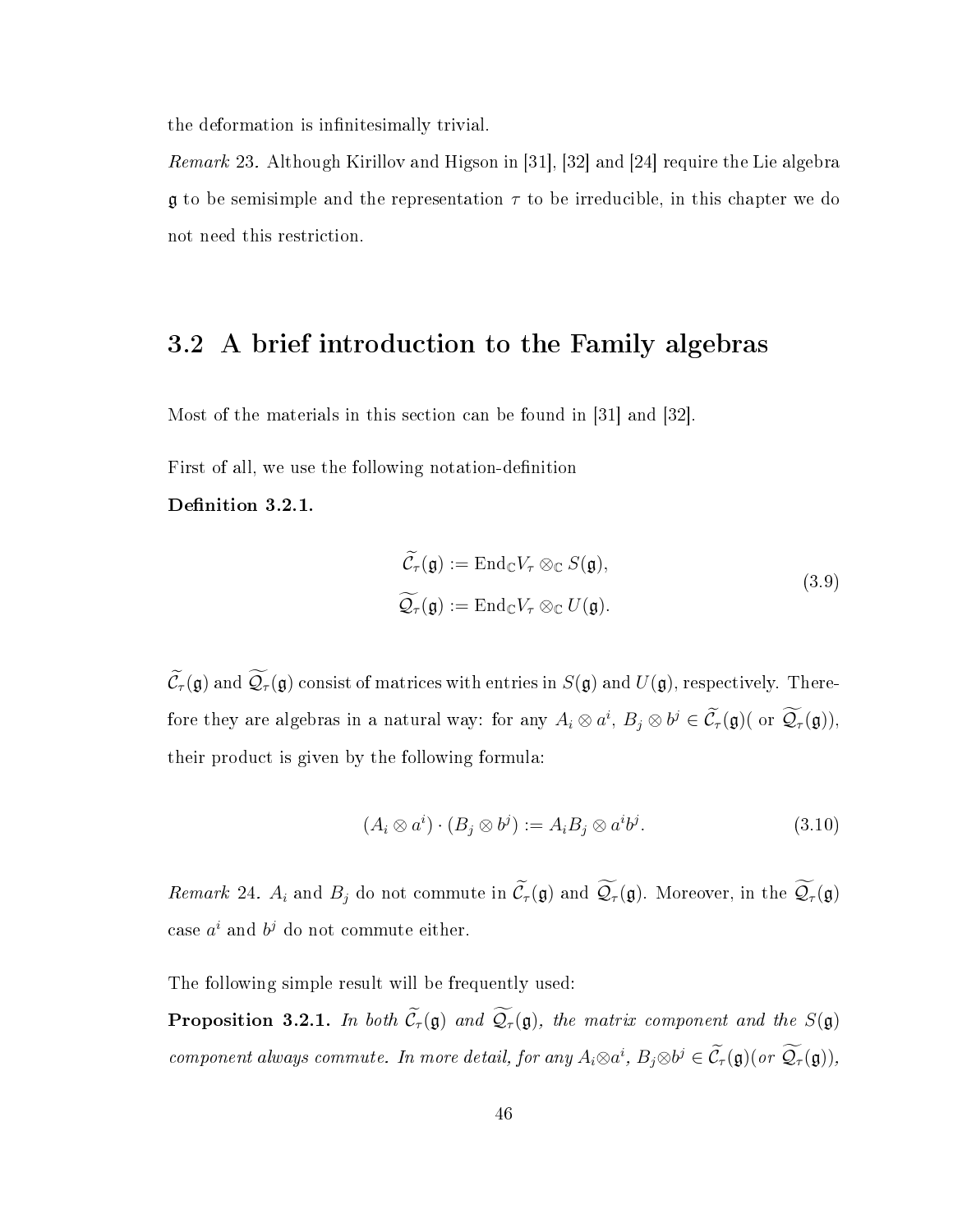we have

$$
(A_i \otimes a^i) \cdot (B_j \otimes b^j) = A_i B_j \otimes a^i b^j
$$
  
=  $(Id \otimes a^i) \cdot (A_i B_j \otimes b^j)$  (3.11)  
=  $(A_i B_j \otimes a^i) \cdot (Id \otimes b^j)$ .

Proof: It is obvious.  $\Box$ 

By Definition 3.1.1 we know

$$
\mathcal{C}_{\tau}(\mathfrak{g})=\widetilde{\mathcal{C}}_{\tau}(\mathfrak{g})^G \text{ and } \mathcal{Q}_{\tau}(\mathfrak{g}):=\widetilde{\mathcal{Q}}_{\tau}(\mathfrak{g}))^G.
$$

Now we show that the Lie group action can be reduced to the Lie algebra action. Proposition 3.2.2 (The criterion for classical family algebra, [31] Section 1). Let  $A_i \otimes a^i \in \tilde{\mathcal{C}}_{\tau}(\mathfrak{g}),$  then  $A_i \otimes a^i \in \mathcal{C}_{\tau}(\mathfrak{g})$  if and only if

$$
\forall X \in \mathfrak{g}, \ [\tau(X), A_i] \otimes a^i + A_i \otimes \{X, a^i\} = 0,\tag{3.12}
$$

or in other words,

$$
\forall X \in \mathfrak{g}, \ [\tau(X), A_i] \otimes a^i = A_i \otimes \{a^i, X\}. \tag{3.13}
$$

Proof: By definition 3.1.1, we know that  $A_i \otimes a^i \in C_\tau(\mathfrak{g})$  if and only if:

$$
\tau(g) \circ A_i \circ \tau(g)^{-1} \otimes (adg) \ a^i = A_i \otimes a^i.
$$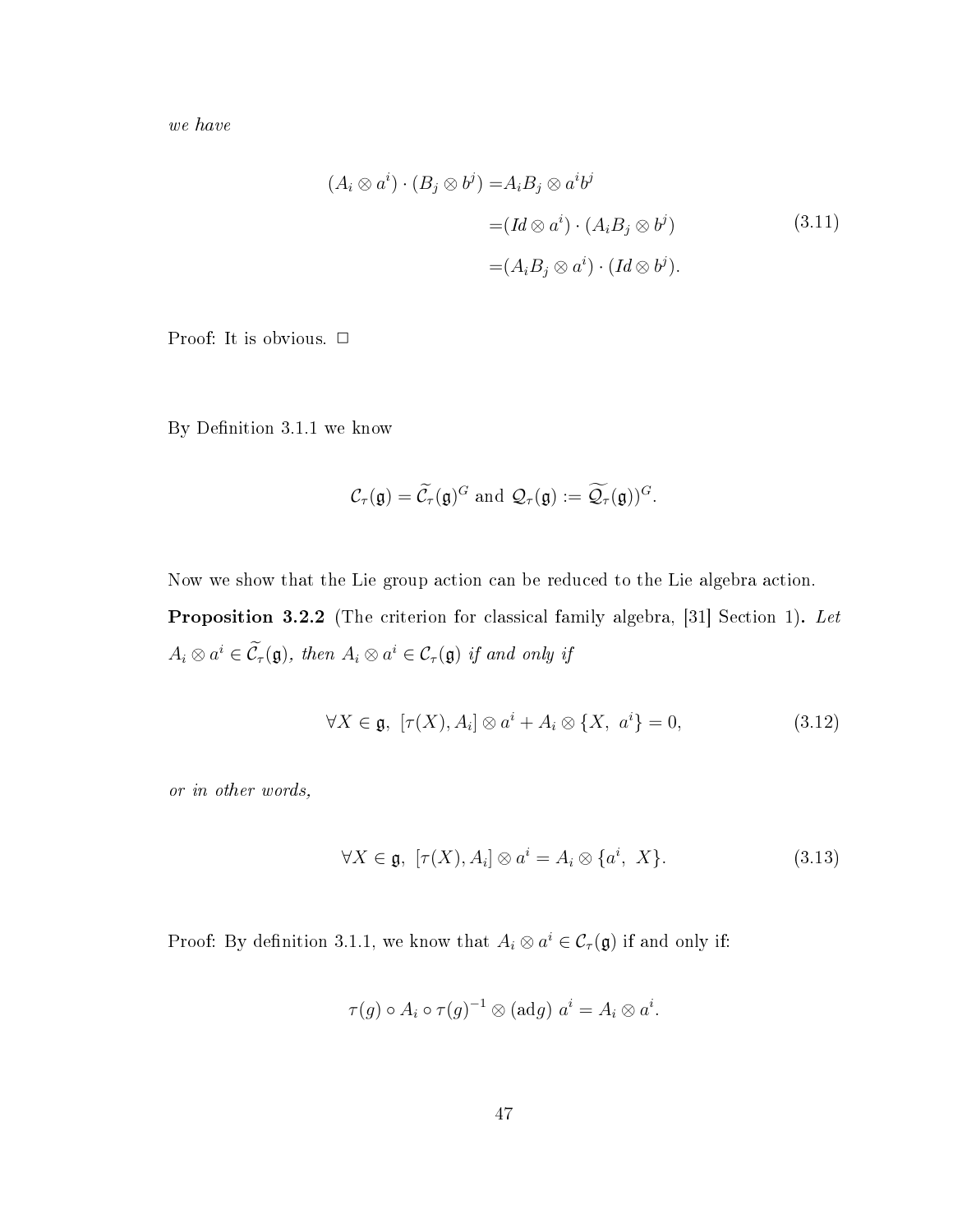It is well-known that the adjoint action of  $\mathfrak g$  on  $S(\mathfrak g)$  is exactly the Poisson bracket. As a result, Equation 3.12 and Equation 3.13 are infinitesimal versions of the above equation. Since G is connected and simply connected, they are equivalent.  $\Box$ 

Similarly we have

**Proposition 3.2.3** (The criterion for quantum family algebra, [31] Section 1). Let  $A_i \otimes a^i \in \mathcal{Q}_{\tau}(\mathfrak{g})$ , then  $A_i \otimes a^i \in \mathcal{Q}_{\tau}(\mathfrak{g})$  if and only if

$$
\forall X \in \mathfrak{g}, \ [\tau(X), A_i] \otimes a^i + A_i \otimes [X, a^i] = 0,
$$

or in other words,

$$
\forall X \in \mathfrak{g}, \ [\tau(X), A_i] \otimes a^i = A_i \otimes [a^i, X].
$$

Proof: Similar to the proof of Proposition 3.2.3.  $\Box$ 

Then we can prove the following result:

**Corollary 3.2.4** (see also [31] and [32]).  $C_{\tau}(\mathfrak{g})$  and  $\mathcal{Q}_{\tau}(\mathfrak{g})$  are subalgebras of  $\widetilde{C}_{\tau}(\mathfrak{g})$  and  $\widetilde{\mathcal{Q}}_{\tau}(\mathfrak{g})$ ) respectively.

Proof: Let  $A_i\otimes a^i$  and  $B_j\otimes b^j$  be two elements in  $\mathcal{C}_{\tau}(\mathfrak{g})$ . Their product

$$
(A_i \otimes a^i) \cdot (B_j \otimes b^j) = A_i B_j \otimes a^i b^j.
$$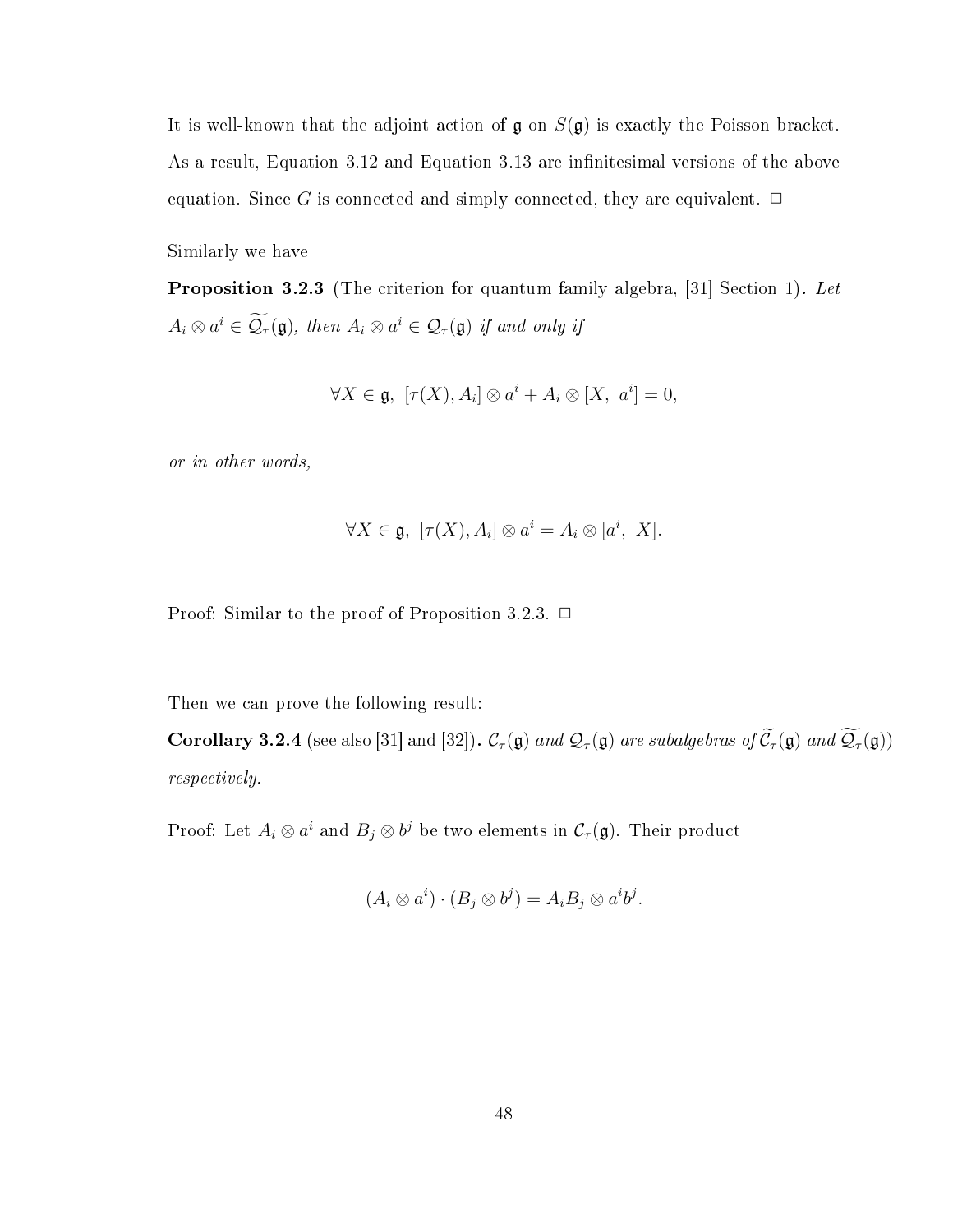Now  $\forall X \in \mathfrak{g},$ 

$$
[\tau(X), A_i B_j] \otimes a^i b^j = [\tau(X), A_i] B_j \otimes a^i b^j + A_i [\tau(X), B_j] \otimes a^i b^j
$$
  
= 
$$
([\tau(X), A_i] \otimes a^i) \cdot (B_j \otimes b^j) + (A_i \otimes a^i) \cdot ([\tau(X), B_j] \otimes b^j).
$$

The second equality is because of Proposition 3.2.1: the matrix component always commutes with the  $S(\mathfrak{g})$  component.

Now by Proposition 3.2.2, we know

the above 
$$
= (A_i \otimes \{a^i, X\}) \cdot (B_j \otimes b^j) + (A_i \otimes a^i) \cdot B_j \otimes \{b^j, X\}
$$

$$
= A_i B_j \otimes \{a^i, X\}b^j + A_i B_j \otimes a^i \{b^j, X\} \text{ (Proposition 3.2.2)}
$$

$$
= A_i B_j \otimes \{a^i b^j, X\}.
$$

Hence we get

$$
A_i B_j \otimes a^i b^j \in \mathcal{C}_{\tau}(\mathfrak{g}).
$$

In the same way we can show that if  $A_i \otimes a^i$  and  $B_j \otimes b^j$  are in  $\mathcal{Q}_{\tau}(\mathfrak{g})$ , then

$$
A_i B_j \otimes a^i b^j \in \mathcal{Q}_{\tau}(\mathfrak{g}). \ \Box
$$

It is not difficult to see that the family algebras are nontrivial. In fact, let  $I(\mathfrak{g}) = S(\mathfrak{g})^{\mathfrak{g}}$ be the invariant subalgebra of  $S(\mathfrak{g})$  and  $Z(\mathfrak{g})$  be the center of  $U(\mathfrak{g})$ . We have **Proposition 3.2.5** ([32]).  $I(\mathfrak{g})$  embeds into  $C_{\tau}(\mathfrak{g})$  as scalar matrices

$$
I(\mathfrak{g}) \hookrightarrow \mathcal{C}_{\tau}(\mathfrak{g})
$$
  
\n
$$
a \mapsto Id \otimes a.
$$
\n(3.14)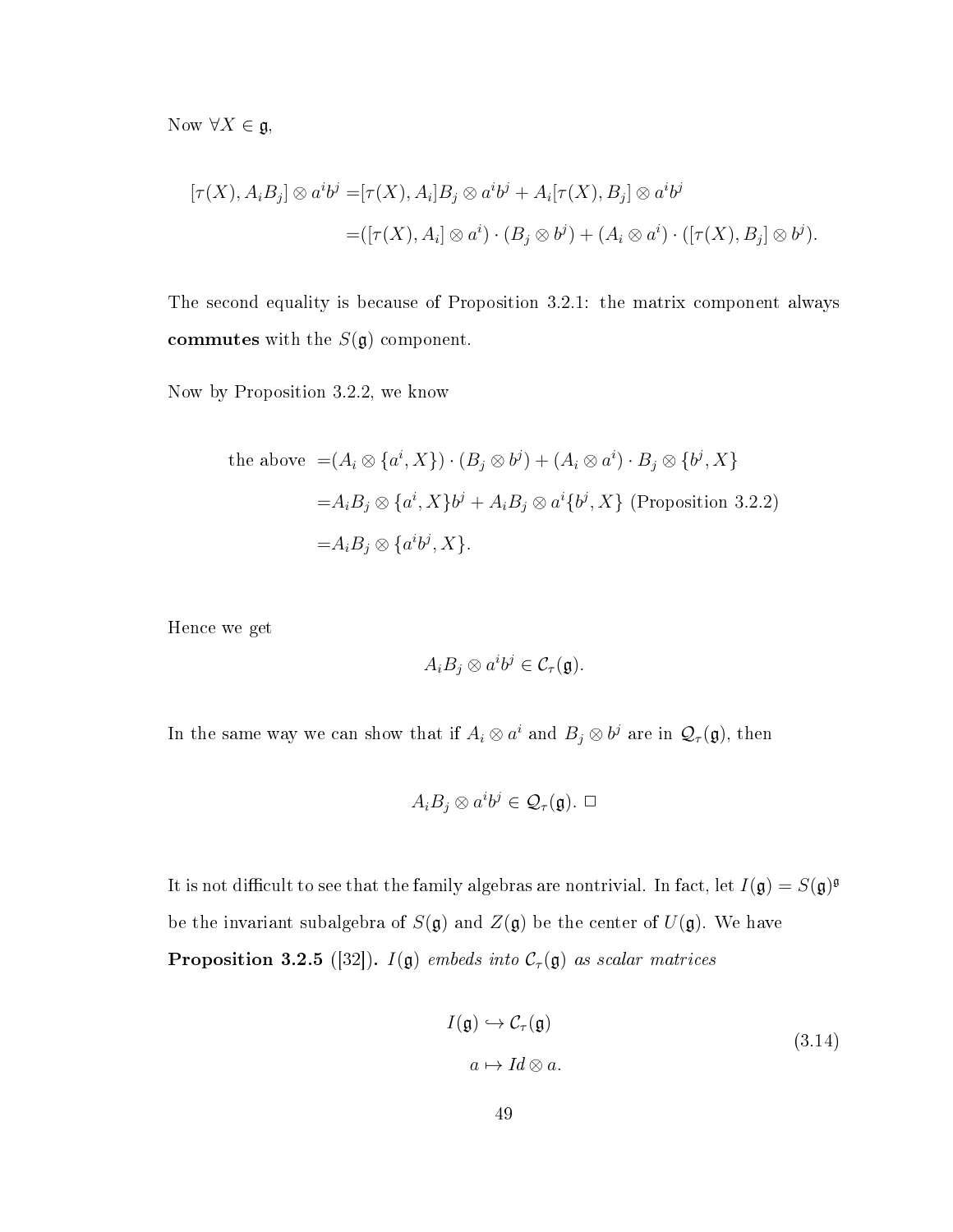Similarly  $Z(\mathfrak{g})$  embeds into  $\mathcal{Q}_{\tau}(\mathfrak{g})$  as scalar matrices too.

Proof: It is obvious that  $I(\mathfrak{g})$  embeds into  $\widetilde{\mathcal{C}}_{\tau}(\mathfrak{g})$  as scalar matrices. Now by Proposition 3.2.2, it is easy to see that the image is contained in  $\mathcal{C}_{\tau}(\mathfrak{g})$ .

The proof for  $Z(\mathfrak{g})$  and  $\mathcal{Q}_{\tau}(\mathfrak{g})$  is the same.  $\Box$ 

*Example* 1. For any  $\mathfrak{g}$ , when the representation  $\tau$  is the trivial representation, we see that  $I(\mathfrak{g}) = C_{\tau}(\mathfrak{g})$  and  $Z(\mathfrak{g}) = \mathcal{Q}_{\tau}(\mathfrak{g})$ .

Example 2. For  $\mathfrak{g} = \mathrm{sl}(2,\mathbb{C})$  and  $\{e,f,h\}$  be the standard basis of  $\mathrm{sl}(2,\mathbb{C})$  which satisfies the commutation relation

$$
[e, f] = h, [h, e] = 2e, [h, f] = -2f.
$$
\n(3.15)

Let  $\tau$  be the 2-dimensional standard representation, we can find an element  $M \in \mathcal{C}_{\tau}(\mathfrak{g})$ which is not in  $I(\mathfrak{g})$ . In fact

$$
M = \begin{pmatrix} \frac{h}{2} & f \\ e & -\frac{h}{2} \end{pmatrix}
$$
 (3.16)

We can also find an element in  $\mathcal{Q}_{\tau}(\mathfrak{g})$  with the same expression of M, see [31] and [32].

Remark 25. When  $\tau$  is nontrivial irreducible and  $\mathfrak g$  is semisimple,  $I(\mathfrak g)$  is not equal to  $\mathcal{C}_{\tau}(\mathfrak{g})$  and  $Z(\mathfrak{g})$  is not equal to  $\mathcal{Q}_{\tau}(\mathfrak{g})$  either, see Corollary 3.6.3 below or [31].

# 3.3 The noncommutative Poisson bracket on  $\widetilde{\mathcal{C}}_\tau(\mathfrak{g})$

The noncommutative Poisson bracket on  $C_{\tau}(\mathfrak{g})$  in Definition 3.1.2 can be easily extended to  $\widetilde{\mathcal{C}}_{\tau}(\mathfrak{g})$ :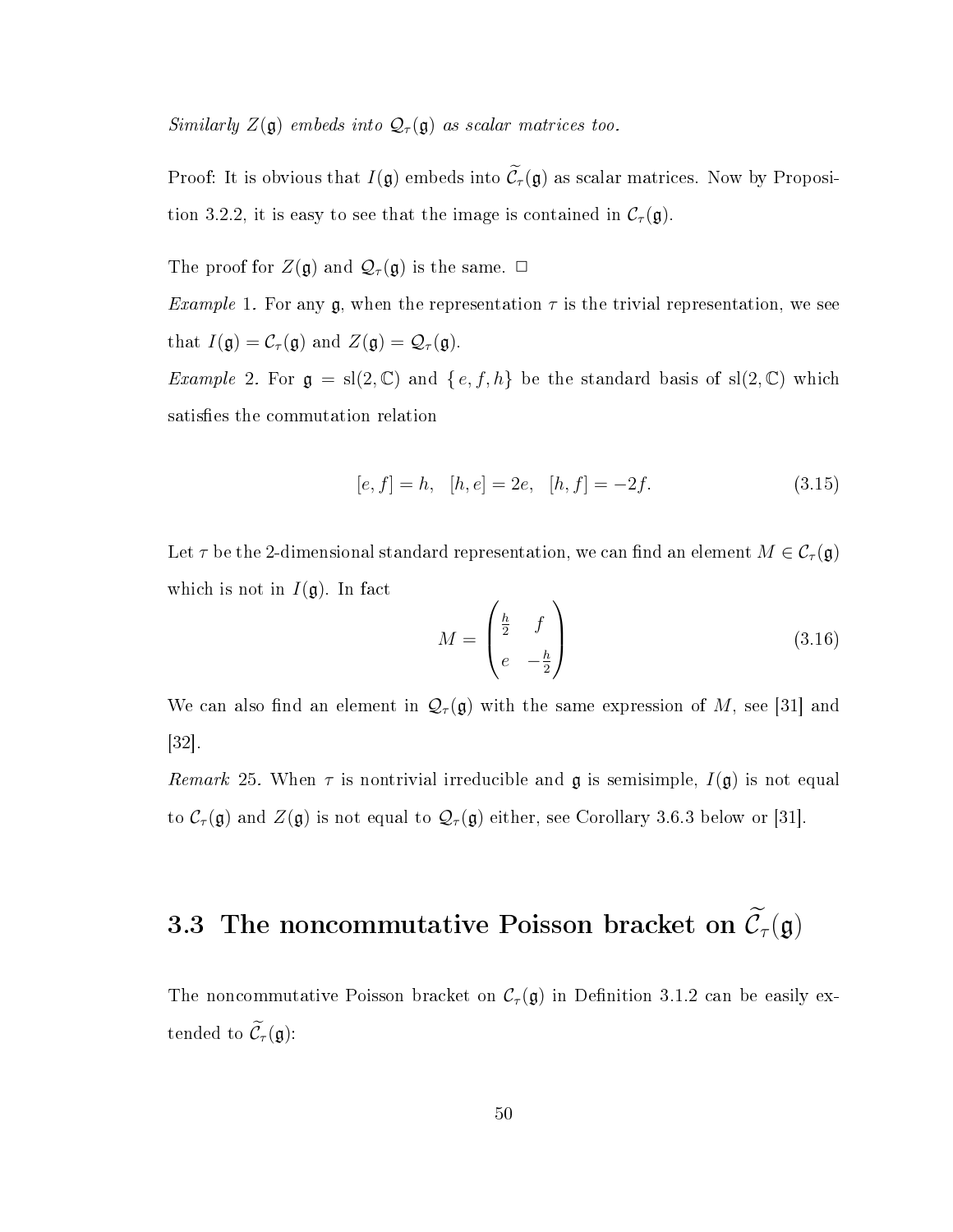**Definition 3.3.1.** Let  $A, B \in \tilde{C}_{\tau}(\mathfrak{g}), A = A_i \otimes a^i, B = B_j \otimes b^j$ . We define the noncommutative Poisson bracket as follows:

$$
\{\mathcal{A}, \mathcal{B}\} := A_i B_j \otimes \{a^i, b^j\}.
$$
\n(3.17)

We will also denote the noncommutative Poisson bracket by P.

Remark 26. P. Xu gives a similar construction in [52] Example 2.2. Nevertheless, our construction has different purpose than his.

Remark 27. The Poisson bracket on  $\widetilde{\mathcal{C}}_{\tau}(\mathfrak{g})$  is not anti-symmetric and does not satisfies the Leibniz rule and the Jacobi identity.

Nevertheless, J. Block and E. Getzler in 1992 give a definition of Poisson bracket on noncommutative algebra in [8] and we can prove that our noncommutative Poisson bracket  $P$  satisfies the requirement of Poisson bracket in that sense:

**Definition 3.3.2** ([8] Definition 1.1). A *Poisson bracket* on a (posssibly noncommutative) algebra A is a Hochschild 2-cocycle  $P \in Z^2(A, A)$  such that  $P \circ P \in C^3(A, A)$ is a 3-coboundary. In other words

$$
P \circ P \in B^{3}(A, A) \subset Z^{3}(A, A) \subset C^{3}(A, A). \tag{3.18}
$$

For Hochschild cohomology see Section 3.4.1 and for the definition of  $P \circ P$  see Proposition 3.4.2.

Remark 28. In Definition 3.3.2, we can consider the condition  $P \in Z^2(A, A)$  as a noncommutative Leibniz rule and  $P \circ P \in B^3(A, A)$  as a noncommutative Jacobi identity. They together implies that  $P$  can be lift to an associative product on  $A$  up to order 3, see Corollary 3.4.8.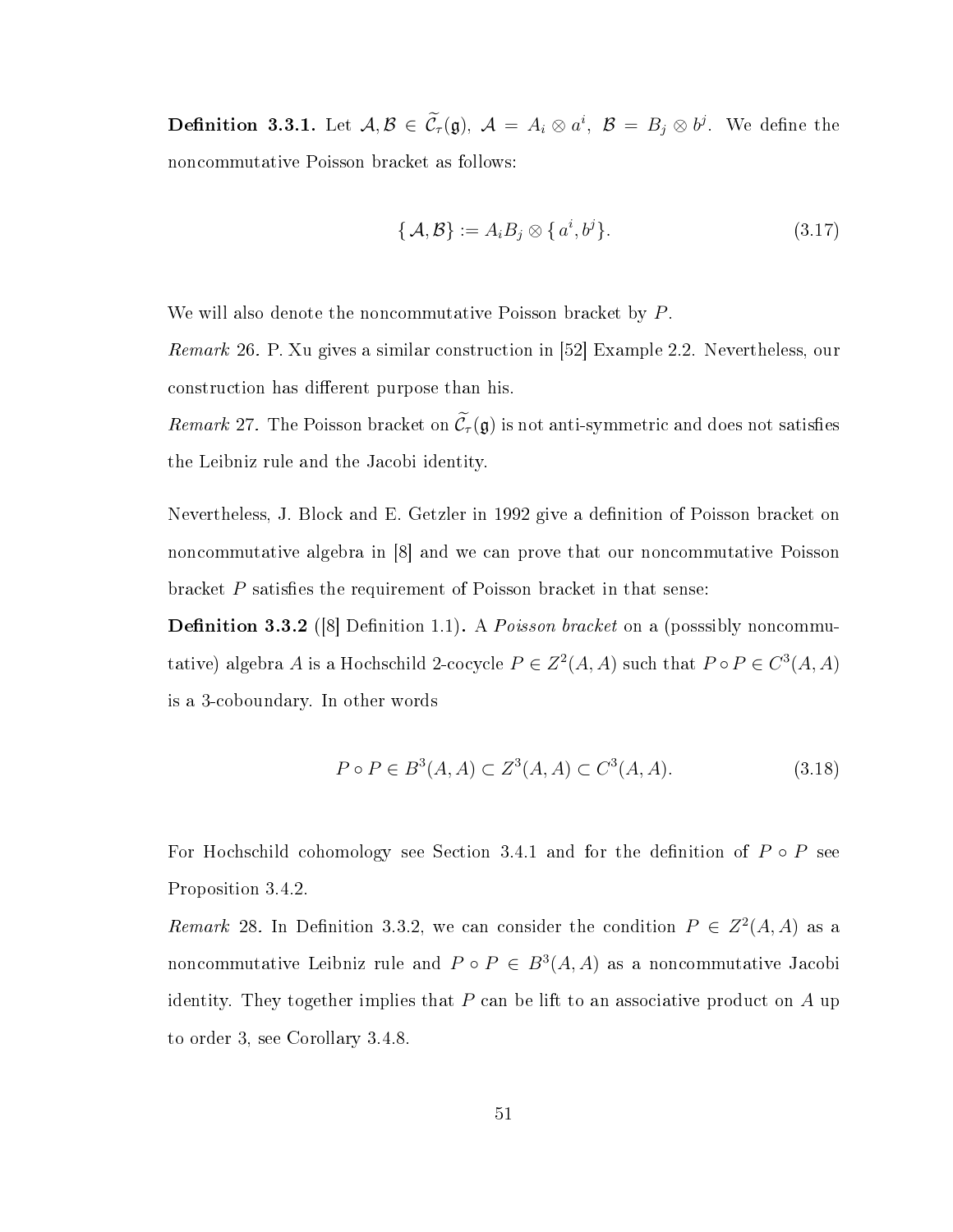For our algebra  $\widetilde{\mathcal{C}}_{\tau}(\mathfrak{g})$  and the Poisson bracket P in Definition 3.3.1, first we can prove that  $P$  is a 2-cocycle. We have the following proposition: **Proposition 3.3.1.** For any  $A, B, C \in \widetilde{C}_{\tau}(\mathfrak{g})$ , we have

$$
\mathcal{A}\{\mathcal{B},\mathcal{C}\}-\{\mathcal{A}\mathcal{B},\mathcal{C}\}+\{\mathcal{A},\mathcal{B}\mathcal{C}\}-\{\mathcal{A},\mathcal{B}\}\mathcal{C}=0.
$$
\n(3.19)

In other words, we have  $d_H P = 0$  where  $d_H$  is the Hochschild differential. Therefore

$$
P \in Z^2(\widetilde{\mathcal{C}}_{\tau}(\mathfrak{g}), \widetilde{\mathcal{C}}_{\tau}(\mathfrak{g})). \tag{3.20}
$$

Proof: Let  $\mathcal{A} = A_i \otimes a^i$ ,  $\mathcal{B} = B_j \otimes b^j$  and  $\mathcal{C} = C_k \otimes c^k$ . Remember Proposition 3.2.1: the matrix component and the  $S(\mathfrak{g})$  component always commute. Then by the definition of the Poisson bracket we get

$$
\mathcal{A}\{\mathcal{B},\mathcal{C}\}-\{\mathcal{A}\mathcal{B},\mathcal{C}\}+\{\mathcal{A},\mathcal{B}\mathcal{C}\}-\{\mathcal{A},\mathcal{B}\}\mathcal{C}
$$
  
= $A_iB_jC_k \otimes (a_i\{b_j,c_k\}-\{a_ib_j,c_k\}+\{a_i,b_jc_k\}-\{a_i,b_j\}c_k).$ 

By the Leibniz rule of the (ordinary) Poisson bracket on  $S(\mathfrak{g})$  we know that

$$
a_i\{b_j, c_k\} - \{a_i b_j, c_k\} + \{a_i, b_j c_k\} - \{a_i, b_j\}c_k = 0. \square
$$

**Proposition 3.3.2.**  $P \circ P$  is a 3-coboundary. In other words,  $P \circ P \in B^3(\tilde{C}_{\tau}(\mathfrak{g}), \tilde{C}_{\tau}(\mathfrak{g}))$ .

In fact, we can define a 2-cochain  $\Phi \in C^2(\tilde{C}_{\tau}(\mathfrak{g}), \tilde{C}_{\tau}(\mathfrak{g}))$  as follows: Let  $\mathcal{A} = A \otimes a$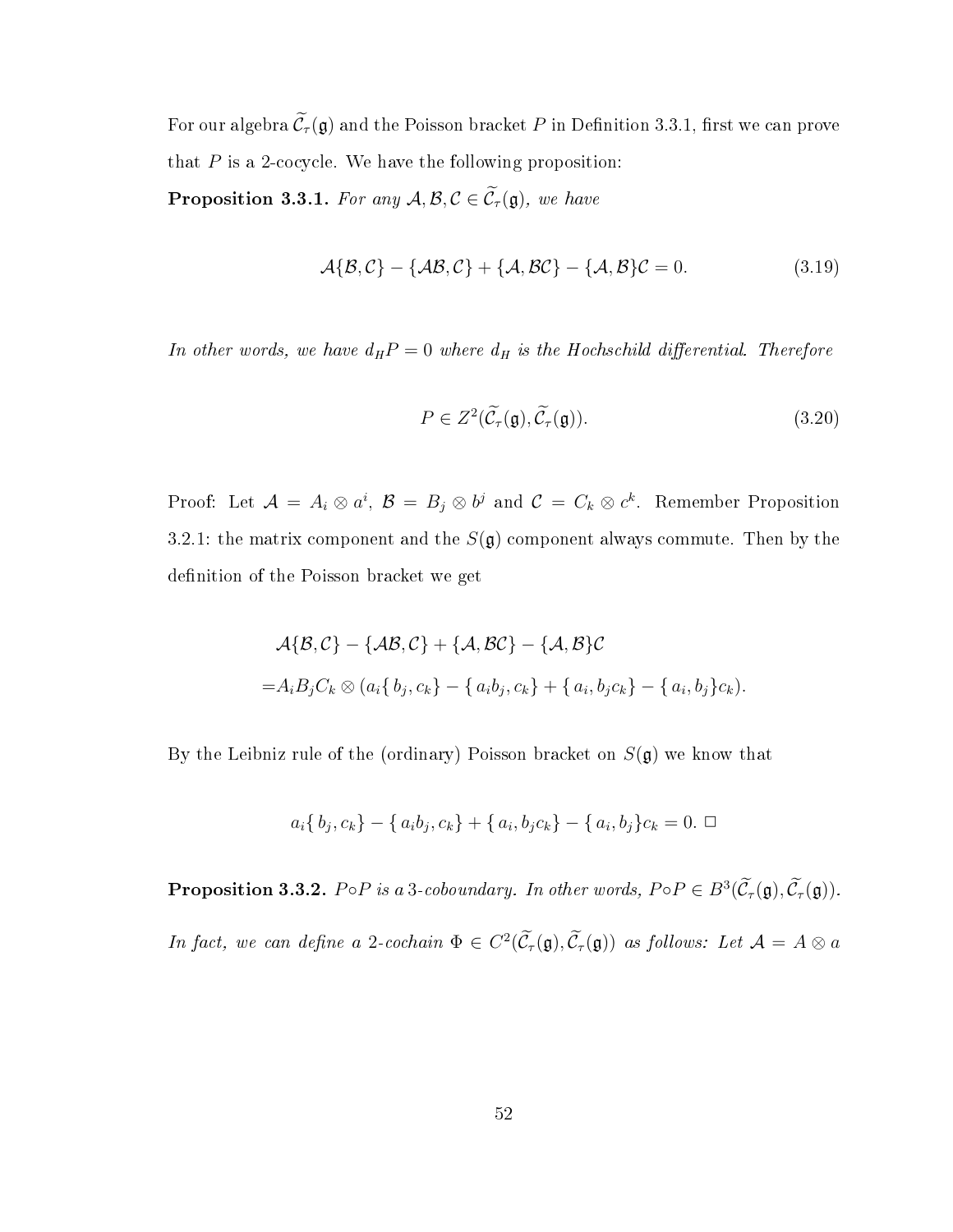and  $\mathcal{B} = B \otimes b$  (to simplify the notation we omit the super and sub-indices)

$$
\Phi(\mathcal{A}, \mathcal{B}) := AB \otimes \frac{1}{2} c_{ij}^s c_{kl}^t X_s X_t \partial^i \partial^k a \partial^j \partial^l b + AB \otimes \frac{1}{3} c_{ks}^t c_{ji}^s X_t (\partial^k \partial^j a \partial^i b + \partial^i a \partial^k \partial^j b).
$$
\n(3.21)

Then we have

$$
P \circ P + d_H \Phi = 0. \tag{3.22}
$$

Proof: For any  $\mathcal{A}, \mathcal{B}, \mathcal{C} \in \widetilde{\mathcal{C}}_\tau(\mathfrak{g}),$  by Definition

$$
P \circ P(\mathcal{A}, \mathcal{B}, \mathcal{C}) = \{ \mathcal{A}, \{ \mathcal{B}, \mathcal{C} \} \} - \{ \{ \mathcal{A}, \mathcal{B} \}, \mathcal{C} \}.
$$
 (3.23)

Let  $\mathcal{A}=A\otimes a,\,\mathcal{B}=B\otimes b$  and  $\mathcal{C}=C\otimes c$  , then

$$
P \circ P(\mathcal{A}, \mathcal{B}, \mathcal{C}) = ABC \otimes (\{a, \{b, c\}\} - \{\{a, b\}, c\}).
$$

Now the problem reduces to  $S(\mathfrak{g})$ . We have the following lemma:

**Lemma 3.3.3.** We can define a 2-cochain  $\phi \in C^2(S(\mathfrak{g}), S(\mathfrak{g}))$  as follows: for any  $a,b\in S(\mathfrak{g})$ 

$$
\phi(a,b) := \frac{1}{2} c_{ij}^s c_{kl}^t X_s X_t \partial^i \partial^k a \partial^j \partial^l b + \frac{1}{3} c_{ks}^t c_{ji}^s X_t (\partial^k \partial^j a \partial^i b + \partial^i a \partial^k \partial^j b). \tag{3.24}
$$

Then for any  $a, b, c \in S(\mathfrak{g})$  we have

$$
\{a,\{b,c\}\}-\{\{a,b\},c\} + (d_H\phi)(a,b,c) = 0.
$$
\n(3.25)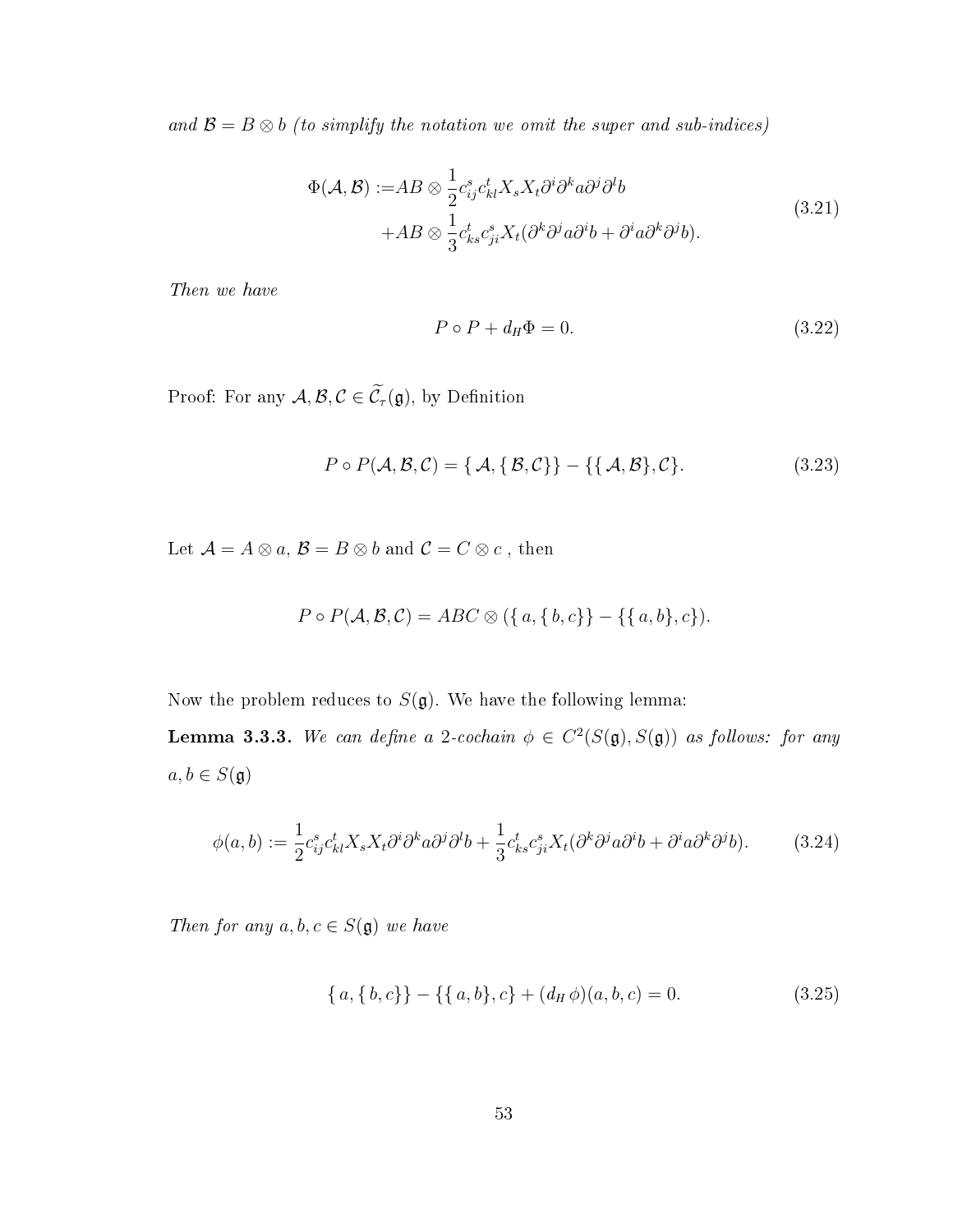Assume we have Lemma 3.3.3, by abusing the notations we have  $\Phi = \text{Id} \otimes \phi$ , then we immediately get  $P \circ P + d_{\rm H} \Phi = 0$ .  $\Box$ 

Proof of Lemma 3.3.3: We can check it by hand using Jacobi identity. Another approach involves the star-porduct on  $S(\mathfrak{g})$  and the general result of deformation theory and we defer it to Proposition 3.5.2.  $\Box$ 

By Proposition 3.3.1 and 3.3.2 we know that the noncommutative Poisson bracket in Definition 3.3.1 is indeed a Poisson bracket in the sense of Definition 3.3.2.

Before we move on, we need to prove that the Poisson bracket indeed maps  $\mathcal{C}_{\tau}(\mathfrak{g})\otimes\mathfrak{g}$  $\mathcal{C}_{\tau}(\mathfrak{g})$  to  $\mathcal{C}_{\tau}(\mathfrak{g})$ . That is the following proposition:

**Proposition 3.3.4.** For any  $A, B \in C_{\tau}(\mathfrak{g})$ , we have that  $\{A, B\}$  is still in  $C_{\tau}(\mathfrak{g})$ . In other words, the noncommutative Poisson bracket in Definition 3.1.2 is well-defined.

Proof: We can proof this proposition by computation using Proposition 3.2.2 and the definition of the noncommutative Poisson bracket  $P$ . In Section 3.6 we will give another proof using a different construction of P. See Corollary 3.6.7.  $\Box$ 

## 3.4 Generalities of Deformation Theory of Algebras

#### 3.4.1 Hochschild cohomology

Let us review the theory of Hochschild cohomology, see [50] or [12] Section 2 for references.

Let A be an associative C-algebra. The associated Hochschild complex  $C^{\bullet}(A, A)$  is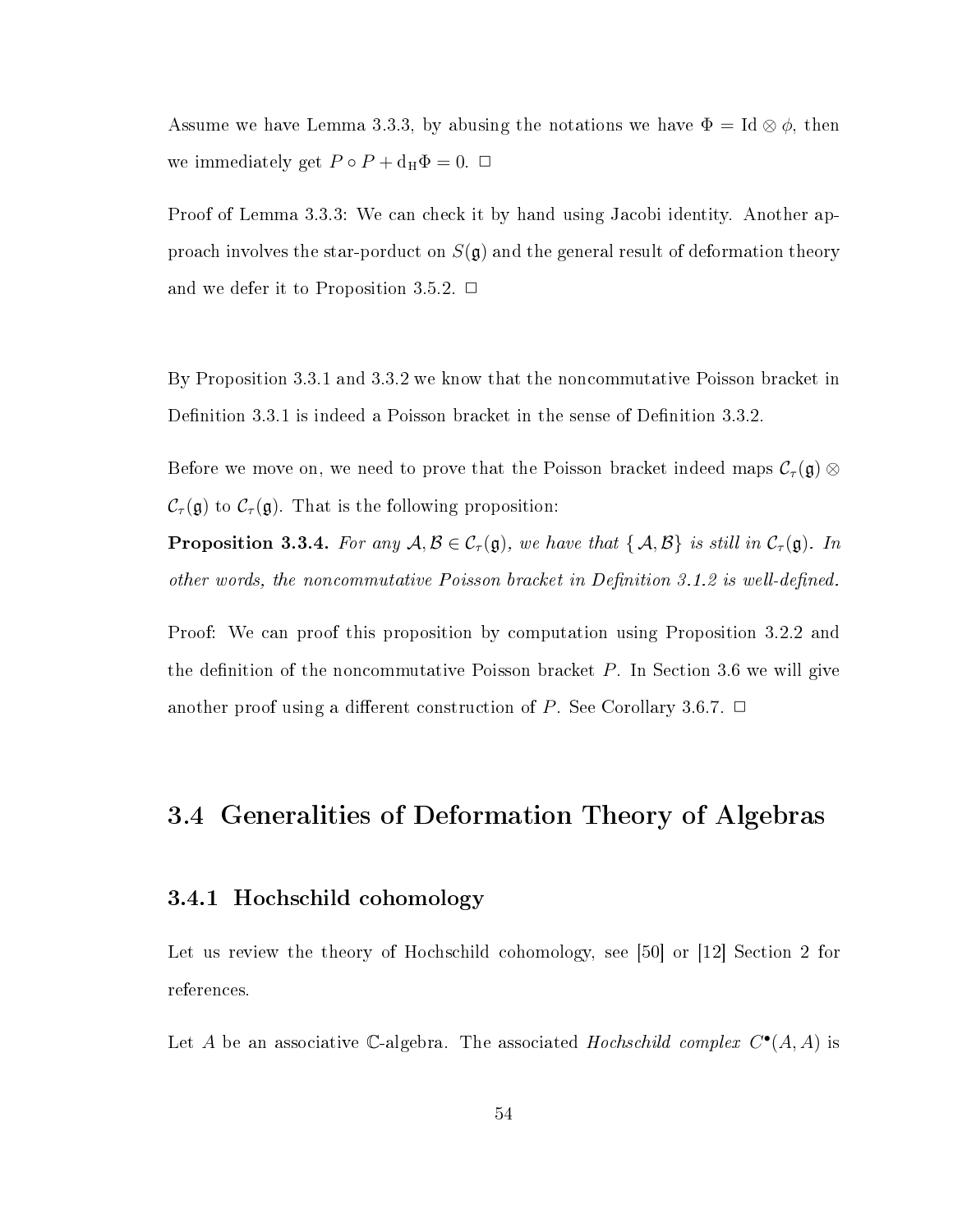defined as follows:

$$
C^{n}(A, A) := \text{Hom}_{\mathbb{C}}(A^{\otimes n}, A), \ n \geqslant 0. \tag{3.26}
$$

The differential  $d_H$  is defined on homogeneous elements  $f \in C^n(A, A)$  by the formula

$$
(d_H(f))(a_0, a_1, \dots, a_n) := a_0 f(a_1, \dots, a_n) + \sum_{k=1}^n (-1)^k f(a_0, \dots, a_{k-1} a_k, \dots, a_n)
$$
  
 
$$
+ (-1)^{n+1} f(a_0, \dots, a_{n-1}) a_n.
$$
 (3.27)

We see that  $d_H f \in C^{n+1}(A, A)$ . We can prove  $d_H \circ d_H = 0$  therefore  $C^{\bullet}(A, A)$  is a cochain complex.

The *Hochschild cohomology* of A is defined as the cohomology group of the cochain complex  $C^{\bullet}(A, A)$ , and we denote it by  $HH^{\bullet}(A, A)$  or for short  $HH^{\bullet}(A)$ :

$$
\operatorname{HH}\nolimits^n(A) := \operatorname{H}\nolimits^n(C^\bullet(A, A)).\tag{3.28}
$$

Now let us look at the case  $n = 2$ . The following observation is easy to get:

**Proposition 3.4.1.** Let  $f \in C^2(A, A) = Hom_{\mathbb{C}}(A \otimes A, A)$ . Then f is a 2-coboundary if and only if there exists  $a \, g \in C^1(A, A) = Hom_{\mathbb{C}}(A, A)$  such that for any  $a, b \in A$ 

$$
f(a,b) = ag(b) - g(ab) + g(g)b.
$$
\n(3.29)

Moreover, f is a 2-cocycle if and only if for any  $a, b \in A$ 

$$
af(b, c) - f(ab, c) + f(a, bc) - f(a, b)c = 0.
$$
\n(3.30)

Proof: Direct check by definition.  $\Box$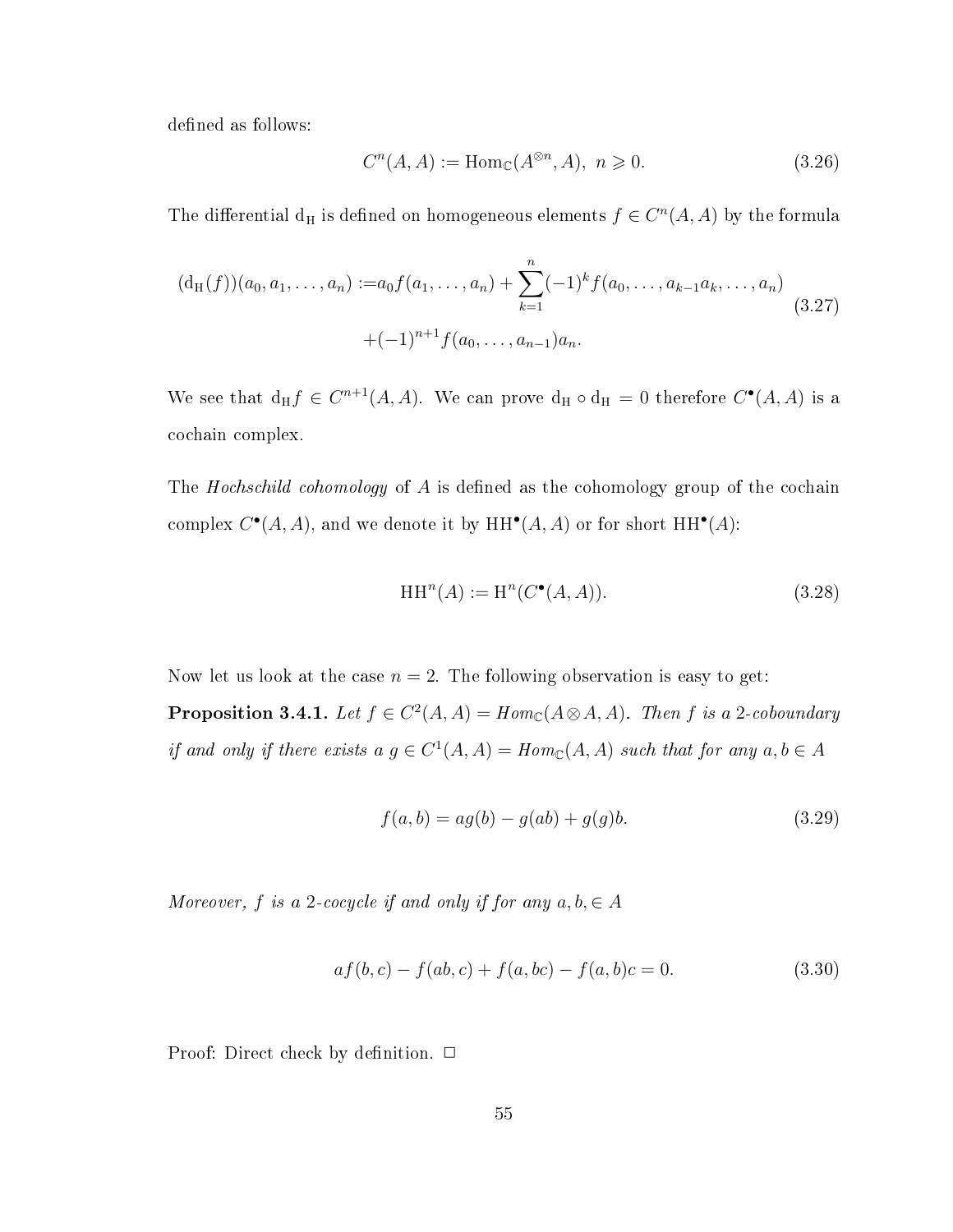## 3.4.2 The Gerstenhaber bracket on Hochschild cochains and cohomologies

In this section we give a quick review of the *Gerstenhaber bracket*. For more details and proofs see [17] or [8] Section 1. For further topics see the survey [15].

First, we define an operation  $\circ : C^k(A, A) \otimes C^l(A, A) \to C^{k+l-1}(A, A)$ . Let  $f_1 \in$  $C^k(A, A)$  and  $f_2 \in C^l(A, A)$ ,

$$
(f_1 \circ f_2)(a_1, \dots, a_{k+l-1}) :=
$$
  
= 
$$
\sum_{i=0}^{k-1} (-1)^{(k-i-1)(l-1)} f_1(a_1, \dots, a_i, f_2(a_{i+1}, \dots, a_{i+l}), a_{i+l+1}, \dots, a_{k+l-1}).
$$
 (3.31)

In particular, for 2-cochains we have

**Proposition 3.4.2.** Let  $f_1, f_2 \in C^2(A, A)$ , then  $f_1 \circ f_2 \in C^3(A, A)$  and is given by

$$
(f_1 \circ f_2)(a_1, a_2, a_3) = f_1(f_2(a_1, a_2), a_3) - f_1(a_1, f_2(a_2, a_3)).
$$
\n(3.32)

In particular, for  $f \in C^2(A, A)$  we have

$$
(f \circ f)(a_1, a_2, a_3) = f(f(a_1, a_2), a_3) - f(a_1, f(a_2, a_3)).
$$
\n(3.33)

Proof: This is just the definition.  $\Box$ 

The Gerstenhaber bracket is defined to be

$$
[f_1, f_2]_G := f_1 \circ f_2 - (-1)^{(k-1)(l-1)} f_2 \circ f_1.
$$
\n(3.34)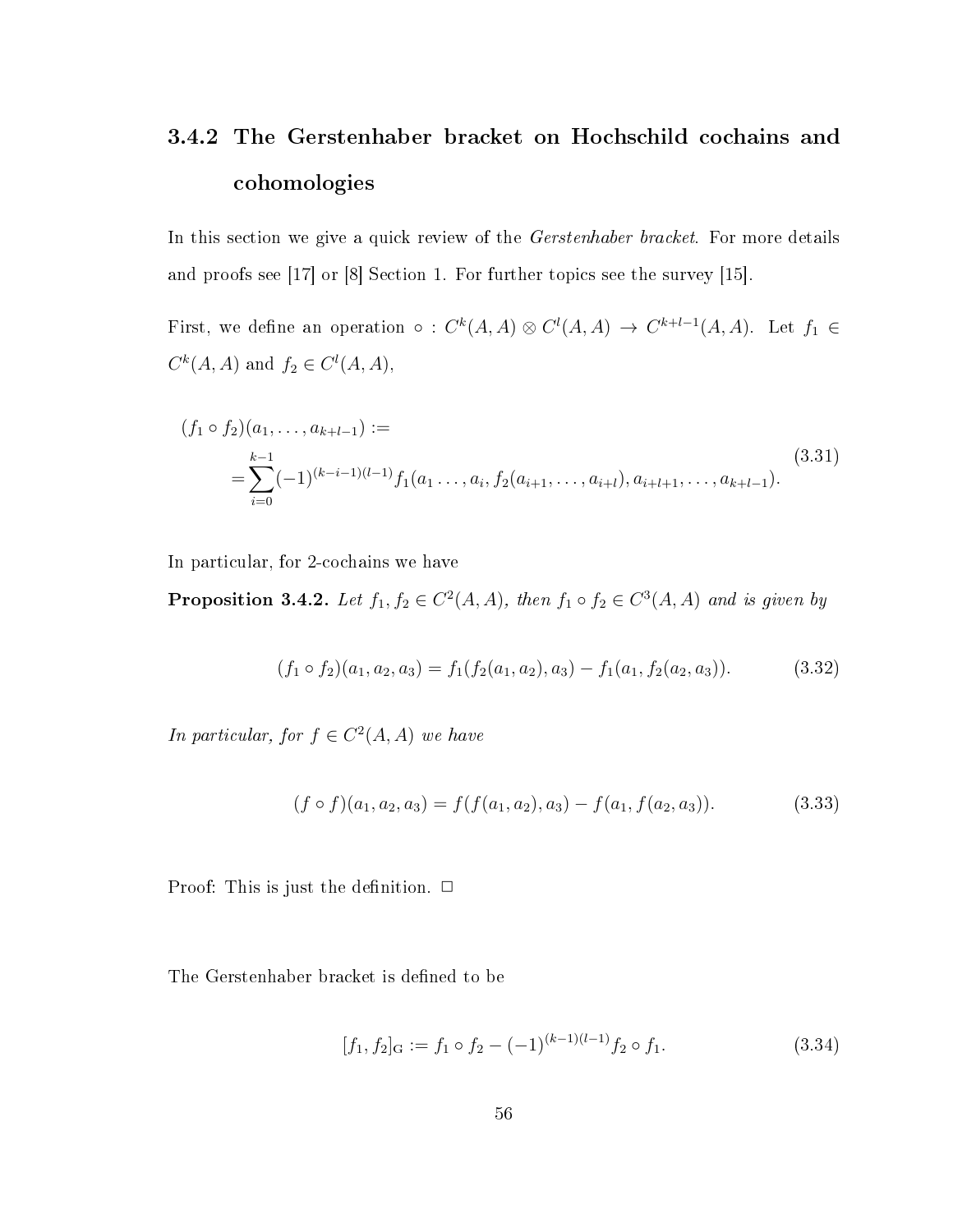The Gerstenhaber bracket is a Lie bracket. In fact we have the following

**Theorem 3.4.3.** The operation " $\circ$ " gives a pre-Lie algebra structure on  $C^{\bullet-1}(A, A)$ . Therefore we obtain that  $(C^{\bullet-1}(A, A), [ , ]_G)$  is a graded Lie algebra.

Proof: See [17].  $\Box$ 

**Proposition 3.4.4.** Let  $f \in C^2(A, A)$ , then

$$
[f, f]_G = 2f \circ f. \tag{3.35}
$$

Proof: We get this directly from the definitions.  $\Box$ 

The Gerstenhaber bracket is compatible with the Hochschild differential  $d_H$ . In fact  $d_H$  is inner in the Gerstenhaber bracket. More precisely, let  $\mu : A \otimes A \rightarrow A$  denote the multiplication map in A. Then  $\mu \in C^2(A, A)$ . We have the following **Proposition 3.4.5.** For any  $f \in C^{k}(A, A)$ , we have

$$
d_H f = [\mu, f]_G \in C^{k+1}(A, A). \tag{3.36}
$$

We also have  $[\mu, \mu]_G = 0$ .

Proof: Compare the definition of  $d_H$  in Equation 3.27 and the definition of the Gerstenhaber bracket in Equation 3.31 and Equation 3.34. The fact that  $[\mu, \mu]_G = 0$  is exactly the associativity of  $\mu$ .  $\Box$ 

As a result, we have the following theorem:

**Theorem 3.4.6.** The Gerstenhaber bracket is compatible with the Hochschild differ-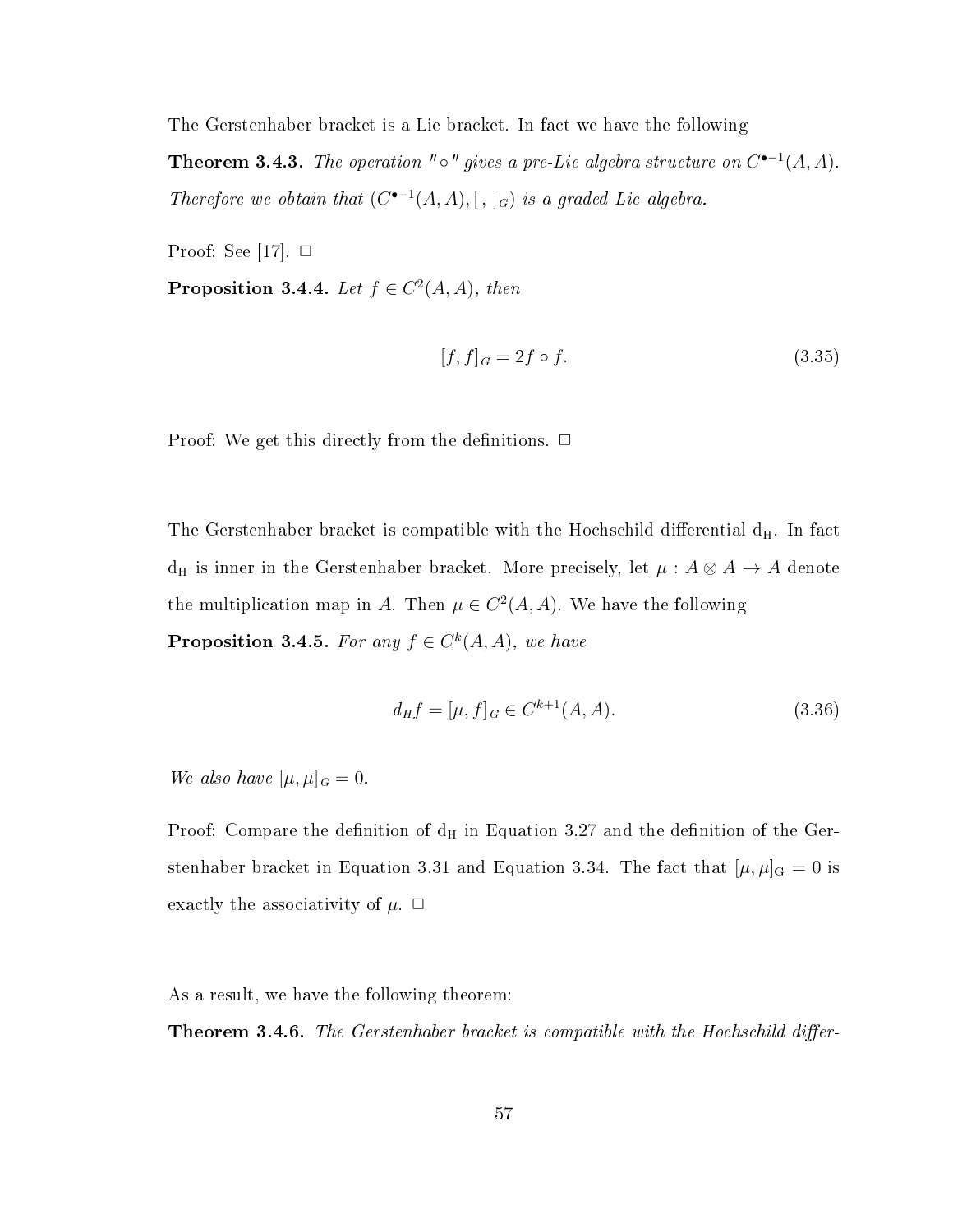ential  $d_H$ . In other words, for any  $f_1 \in C^k(A, A)$  and  $f_2 \in C^l(A, A)$ , we have

$$
d_H([f_1, f_2]_G) = [d_H f_1, f_2]_G + (-1)^{k-1} [f_1, d_H f_2]_G.
$$
\n(3.37)

Therefore the Gerstenhaber bracket reduces to the Hochschild cohomology  $HH^{\bullet-1}(A)$ .

Proof: Since  $d_H$  is an inner derivation according to Propostion 3.4.5, Equation 3.37 is a consequence of the super-Jacobi identity of the graded Lie algebra  $(C^{\bullet -1}(A,A), [~,~]_{\mathrm{G}}).$  $\Box$ 

#### 3.4.3 HH<sup> $^{\bullet}(A)$ </sup> and the deformations of A

The Hochschild cohomology plays an important role in the deformation theory, see [18] or [12] Section 2.

Let A be an associative C algebra (infact we can replace C by any field). A *deforma*tion of the algebra structure of A means that we fix A as a  $\mathbb{C}\text{-vector space}$  and change the multiplication operation on A. More precisely let  $\mathbb{C}[[t]]$  be the formal power series of  $t$  and we define

$$
A[[t]] := A \otimes_{\mathbb{C}} \mathbb{C}[[t]]. \tag{3.38}
$$

 $A[[t]]$  is obviously a  $\mathbb{C}[[t]]$ -module.

A deformation of the algebra structure on A is given by a map

$$
m: A[[t]] \otimes A[[t]] \longrightarrow A[[t]] \tag{3.39}
$$

where m is required to be  $\mathbb{C}[[t]]$ -bilinear. So we only need to know the value of m on  $A \otimes A$ .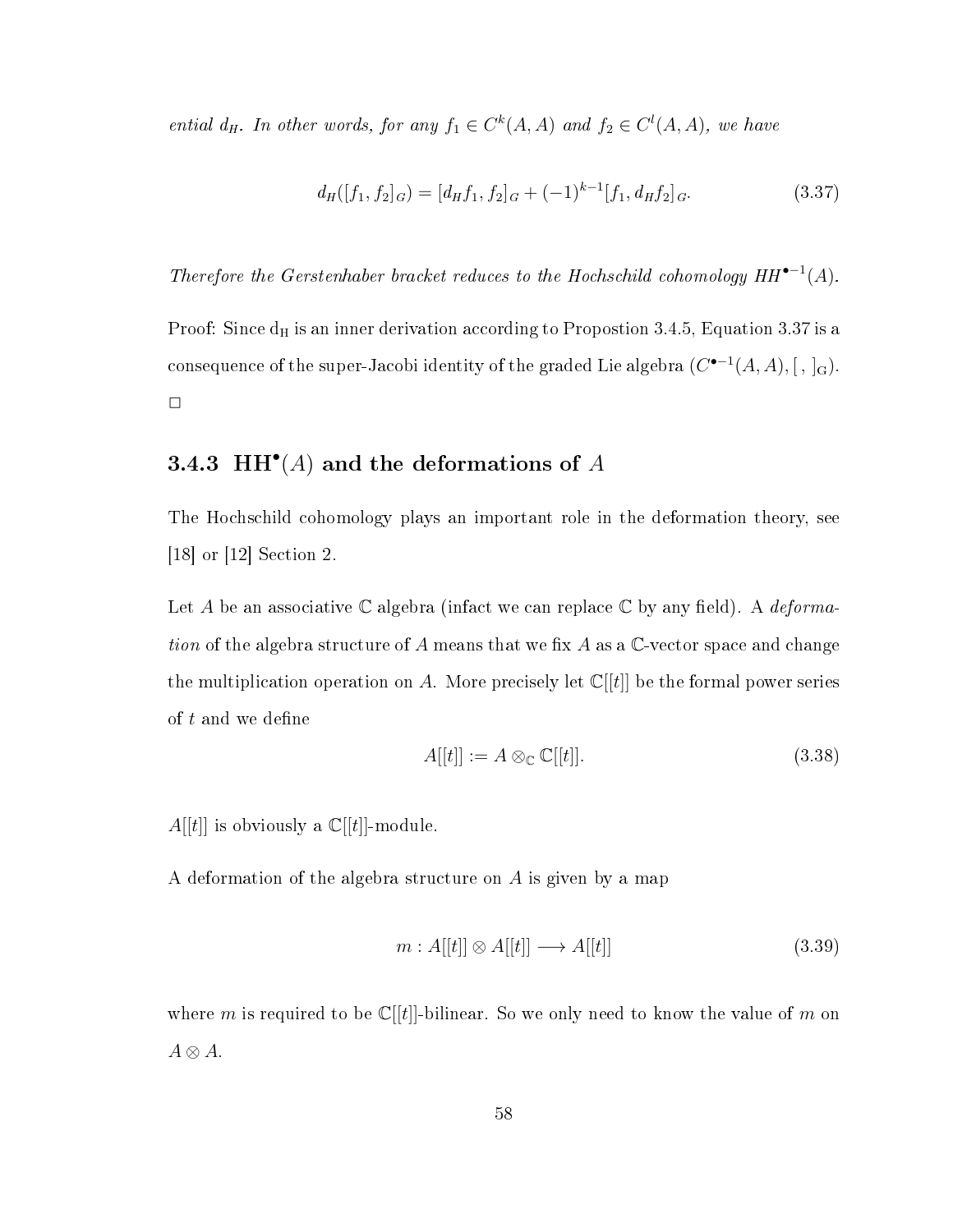For any  $a, b \in A$ , we can write  $m(a, b)$  as

$$
m(a,b) = ab + \sum_{k=0}^{\infty} t^k m_k(a,b).
$$
 (3.40)

We see that each  $m_k$  belongs to  $C^2(A, A)$ .

Remark 29. The element  $t$  is called the deformation parameter. If we evaluate at  $t = 0$  we get the original multiplication on A. On the other hand if we evaluate at  $t \neq 0$ , omit the convergence problem, we get a new binary operation  $A \otimes A \rightarrow A$ .

Being a multiplication, m needs to satisfy the associativity law.

**Theorem 3.4.7** (Formal deformation, see [18] Chapter I.1). Let  $m(a, b) = ab +$  $\sum_{k=0}^{\infty} t^k m_k(a, b)$  as in Equation 3.40. Then m satisfies the associativity law if and only if for each  $k \geq 1$ , we have

$$
d_{H}m_{k} + \frac{1}{2} \sum_{i=1}^{k-1} [m_{i}, m_{k-i}] = 0.
$$
 (3.41)

If this holds, we say that  $m$  gives a formal deformation of  $A$ .

Proof: The associativity law means that for any  $a, b, c \in A$ , we have

$$
m(a, m(b, c)) - m(m(a, b), c) = 0.
$$
\n(3.42)

Now consider m as an element in  $C^2(A[[t]], A[[t]])$ , then Equation 3.42 is exactly

$$
[m,m]_{\rm G} = 0.\t\t(3.43)
$$

We write  $m = \mu + \sum_{k=1}^{\infty} t^k m_k$  where  $\mu$  is the original multiplication on A. Then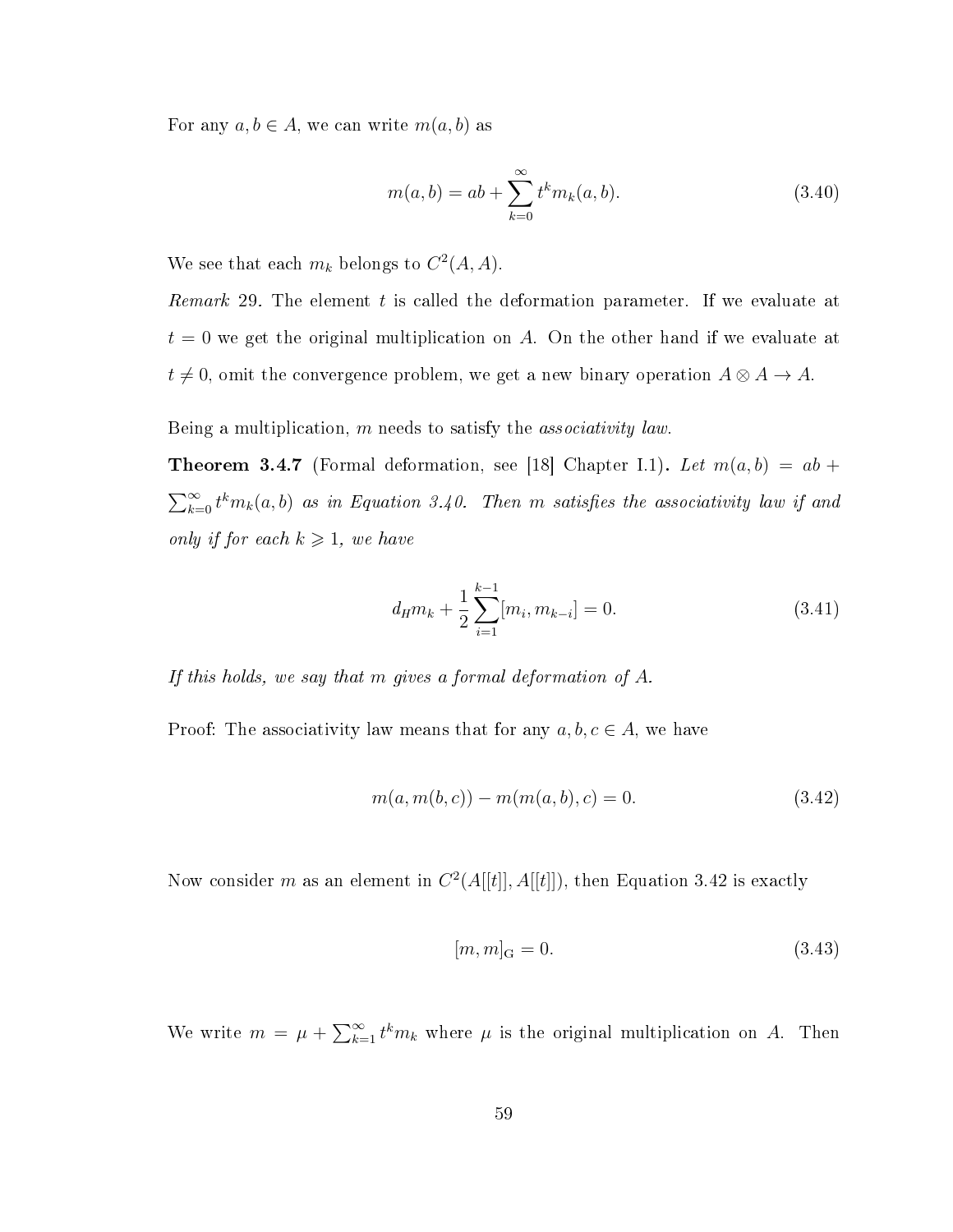because we know  $[\mu, f]_G = d_H f$  and  $[\mu, \mu]_G = 0$  in Proposition 3.4.5, Equation 3.43 becomes the Maurer-Cartan Equation

$$
d_H(\sum_{k=1}^{\infty} t^k m_k) + \frac{1}{2} [\sum_{k=1}^{\infty} t^k m_k, \sum_{k=1}^{\infty} t^k m_k]_G = 0.
$$
 (3.44)

In the expansion of Equation 3.44, we take the  $t^k$  term and get Equation 3.41.  $\Box$ **Corollary 3.4.8** (Infinitesimal deformation). m satisfies the associativity law mod  $t^2$ if and only if  $d_H m_1 = 0$ , i.e. for any  $a, b, c \in A$ , we have

$$
am_1(b,c) - m_1ab, c + m_1(a,bc) - m_1(a,b)c = 0.
$$
\n(3.45)

If this holds, we say that m gives an infinitesimal deformation of  $A$ .

Moreover, m satisfies the associativity law mod  $t^3$  if and only if  $d_H m_1 = 0$  together with

$$
d_H m_2 + \frac{1}{2} [m_1, m_1]_G = 0.
$$
\n(3.46)

The above equation is equivalent to

$$
d_H m_2 + m_1 \circ m_1 = 0 \tag{3.47}
$$

since in Proposition 3.4.4 we know that  $[m_1, m_1]_G = 2m_1 \circ m_1$ 

Proof: This is an direct corollary of Theorem 3.4.7.  $\Box$ 

On the other hand, we need to study the problem that when the deformation  $m$  is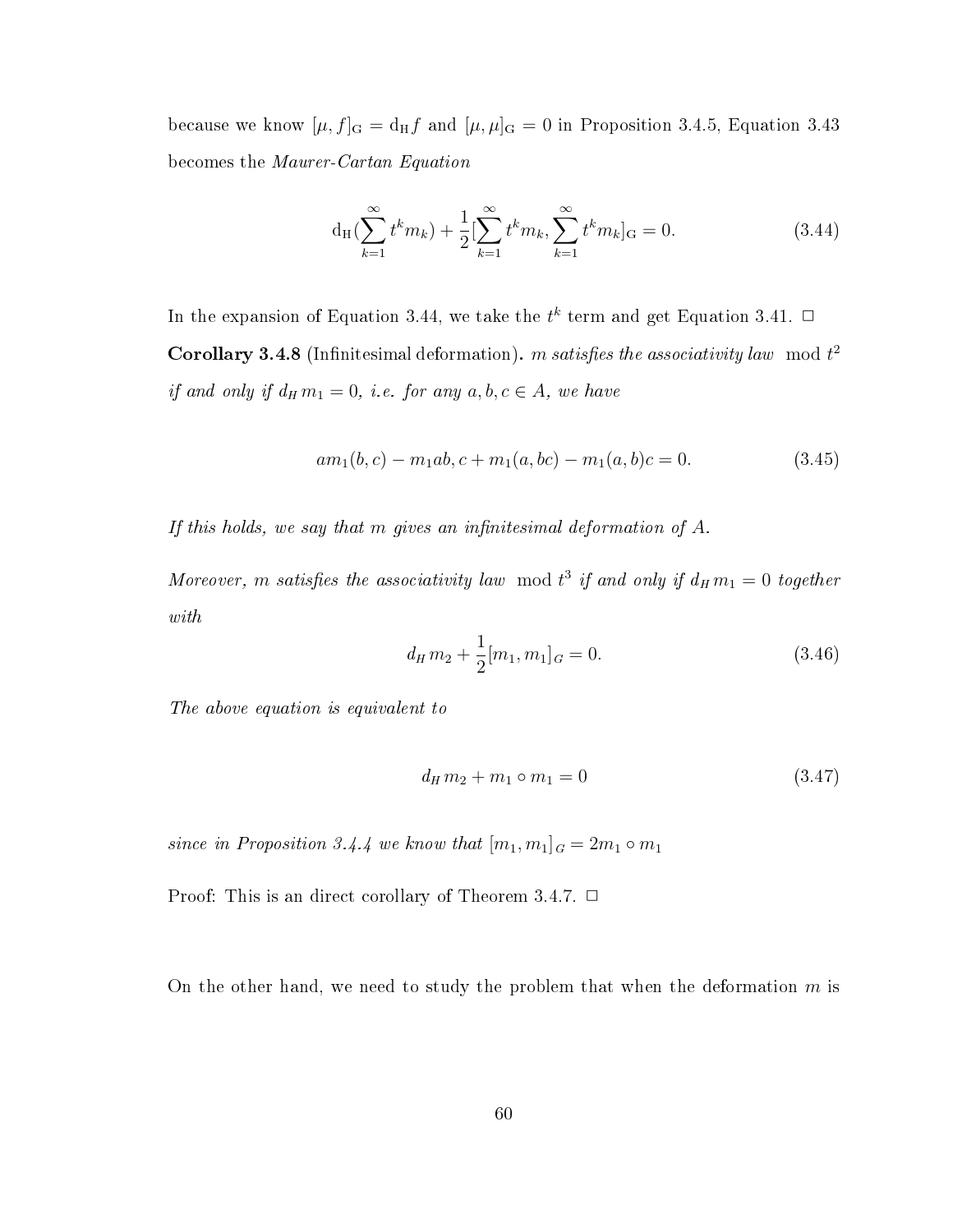trivial. In other words, wether or not we can find an algebraic isomorphism

$$
\theta: (A[[t]], \mu) \longrightarrow (A[[t]], m) \tag{3.48}
$$

where  $\theta$  is  $\mathbb{C}[[t]]$ -linear and is given by

$$
\theta(a) = a + \sum_{k=1}^{\infty} t^k \theta_k(a). \tag{3.49}
$$

The requirement for  $\theta$  is for any  $a, b \in A$ 

$$
\theta(ab) = m(\theta(a), \theta(b)).\tag{3.50}
$$

The existence of  $\theta$  is a complicated problem. First we have:

**Proposition 3.4.9** (Infinitesimally trivial deformation). There exists  $a \theta_1 \in C^1(A, A)$ such that  $\theta = id + t\theta_1$  satisfyies Equation 3.50 mod  $t^2$  if and only if  $m_1 \in B^2(A, A)$ . If this holds, we say that  $m$  is an infinitesimally trivial deformation of  $A$ .

Proof: We expand both sides of Equation 3.50 and look at the t term we get

$$
\theta_1(ab) = \theta_1(a)b + a\theta_1(b) + m_1(a, b)
$$
\n(3.51)

In other words

$$
m_1 + \mathbf{d_H}\theta_1 = 0. \quad \Box \tag{3.52}
$$

Further discussion of the triviality of deformations involves the concept of gauge equivalence of Maurer-Cartan elements, see [35] Section 1 or [37] Chapter 13.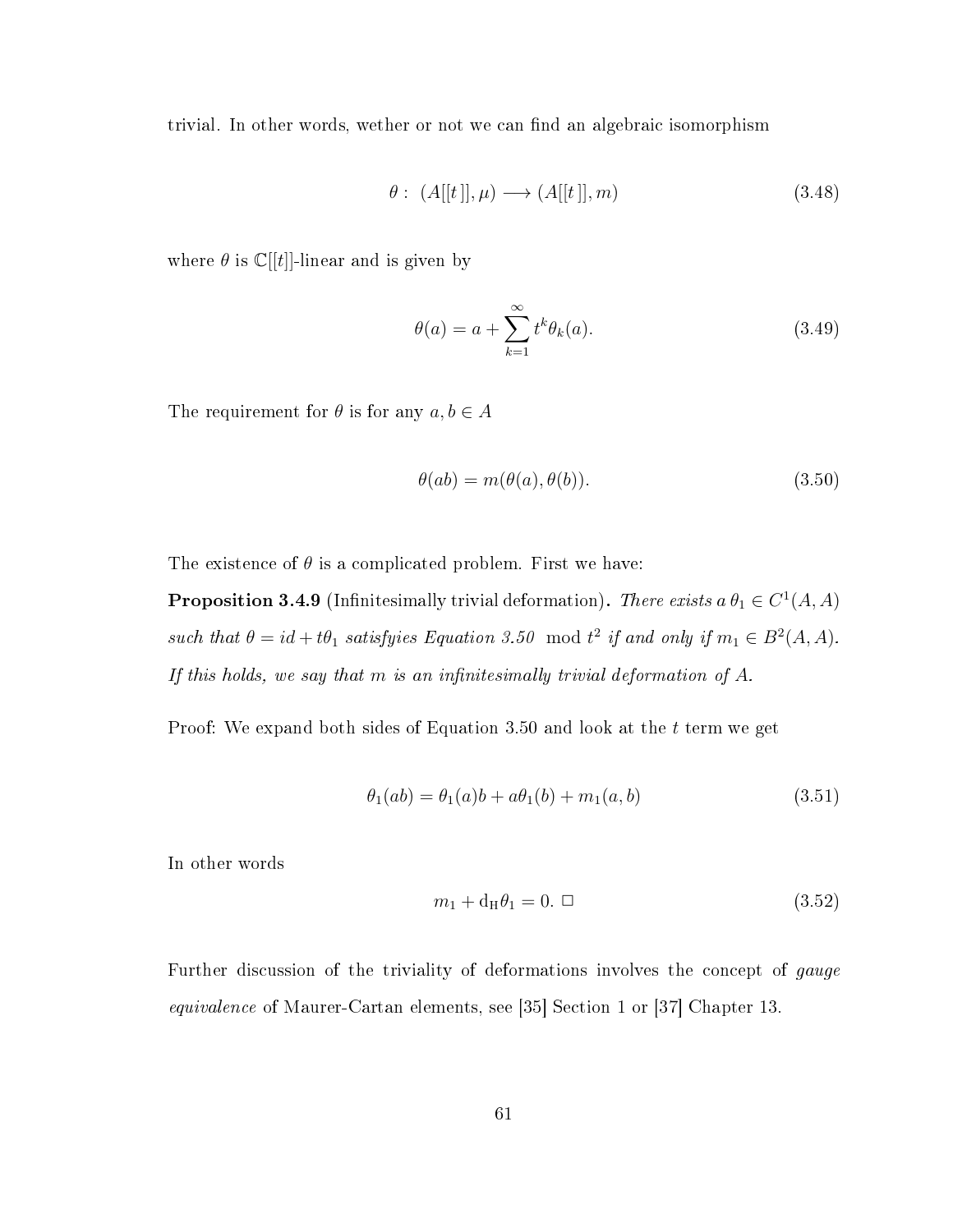# 3.5 The noncommutative Poisson bracket and the deformation of  $\widetilde{\mathcal{C}}_\tau(\mathfrak{g})$

We will see in this section that the Poisson bracket plays an essential role in the deformation of  $\widetilde{\mathcal{C}}_{\tau}(\mathfrak{g})$ .

# 3.5.1 A quick review of the deformation from  $S(\mathfrak{g})$  to  $U(\mathfrak{g})$  and the Poisson bracket

Before studying the deformation of  $\widetilde{\mathcal{C}}_{\tau}(\mathfrak{g})$ , let us first review the corresponding theory of  $S(\mathfrak{g})$  and  $U(\mathfrak{g})$ .

It is well-known that

$$
S(\mathfrak{g}) = \mathrm{T}(\mathfrak{g})/(X \otimes Y - Y \otimes X) \tag{3.53}
$$

and

$$
U(\mathfrak{g}) = \mathrm{T}(\mathfrak{g})/(X \otimes Y - Y \otimes X - [X, Y]) \tag{3.54}
$$

where  $T(g)$  is the tensor algebra of g.

Moreover, we consider the algebra

$$
U_t(\mathfrak{g}) = \mathrm{T}(\mathfrak{g})/(X \otimes Y - Y \otimes X - t[X, Y]). \tag{3.55}
$$

For  $t \neq 0$  all the algebras  $U_t(\mathfrak{g})$  are isomorphic to  $U(\mathfrak{g})$ , and when  $t = 0$ ,  $U_0(\mathfrak{g})$  is isomorphic to  $S(\mathfrak{g})$ . t is called the *deformation parameter*.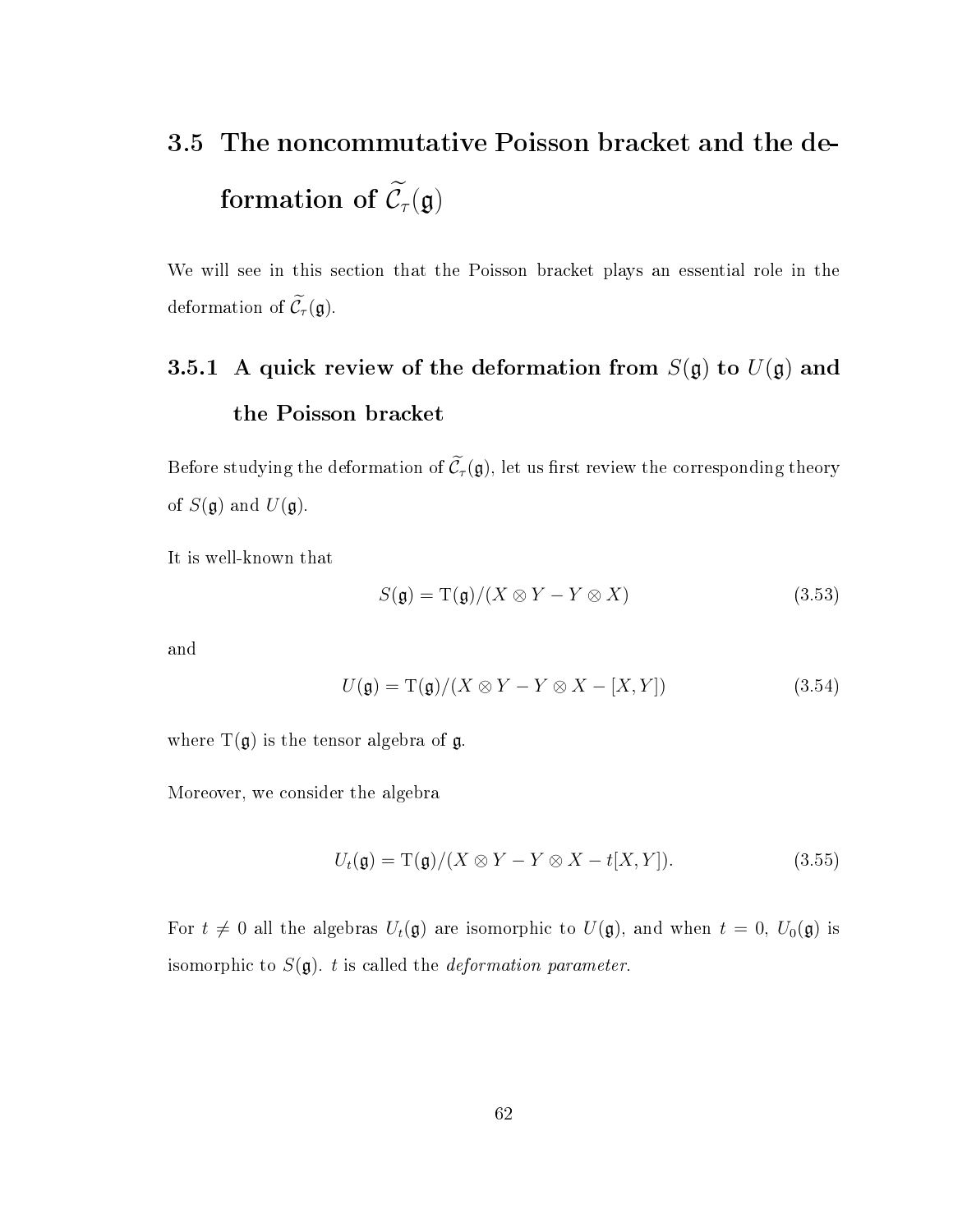We have the *Poincaré-Birkhoff-Witt* map ( $I_{\text{PBW}}$ ) from  $S(\mathfrak{g})$  to  $U_t(\mathfrak{g})$  given by:

$$
I_{PBW}: S(\mathfrak{g}) \longrightarrow U_t(\mathfrak{g})
$$
  

$$
X_1 X_2 \dots X_k \longmapsto \sum_{\sigma \in S_k} \frac{1}{k!} X_{\sigma(1)} X_{\sigma(2)} \dots X_{\sigma(k)}.
$$
  
(3.56)

The Poincaré-Birkhoff-Witt theorem (see [34]) tells us that the above map  $I_{PBW}$  is an isomorphism between g-vector spaces.

Remark 30. The map  $I_{PBW}$  is not an algebraic isomorphism unless  $\mathfrak g$  is an abelian Lie algebra or  $t = 0$ .

Therefore we have the following definition

**Definition 3.5.1.** The map I<sub>PBW</sub> pulls back the multiplication of  $U_t(\mathfrak{g})$  to  $S(\mathfrak{g})$  and we call it the **star-product** on  $S(\mathfrak{g})$ , denoted by  $*_t$ . For any  $a, b \in S(\mathfrak{g})$ 

$$
a *_{t} b := I_{\text{PBW}}^{-1} (I_{\text{PBW}}(a) \cdot I_{\text{PBW}}(b)).
$$
\n(3.57)

In particular we denote  $*_1$  simply as  $*$ . When  $t = 0$  the star-product reduces to the original production on  $S(\mathfrak{g})$ . Obviously  $*_t$  satisfies the associativity law because the multiplication on  $U_t(\mathfrak{g})$  is associative.

Now by definition, the map  $I_{PBW}$  gives an *algebraic isomorphism* 

$$
I_{PBW} : (S(\mathfrak{g}), *_t) \xrightarrow{\sim} (U_t(\mathfrak{g}), \cdot). \tag{3.58}
$$

Therefore we can identify  $U_t(\mathfrak{g})$  with  $(S(\mathfrak{g}), *_t)$ , especially we can identify  $U(\mathfrak{g})$  with  $(S(\mathfrak{g}), *)$ .

Remark 31. Our star-product  $*_t$  is not exactly the same as the sart-product constructed by Kontsevich in [35] Section 8. Nevertheless, they give isomorphic algebra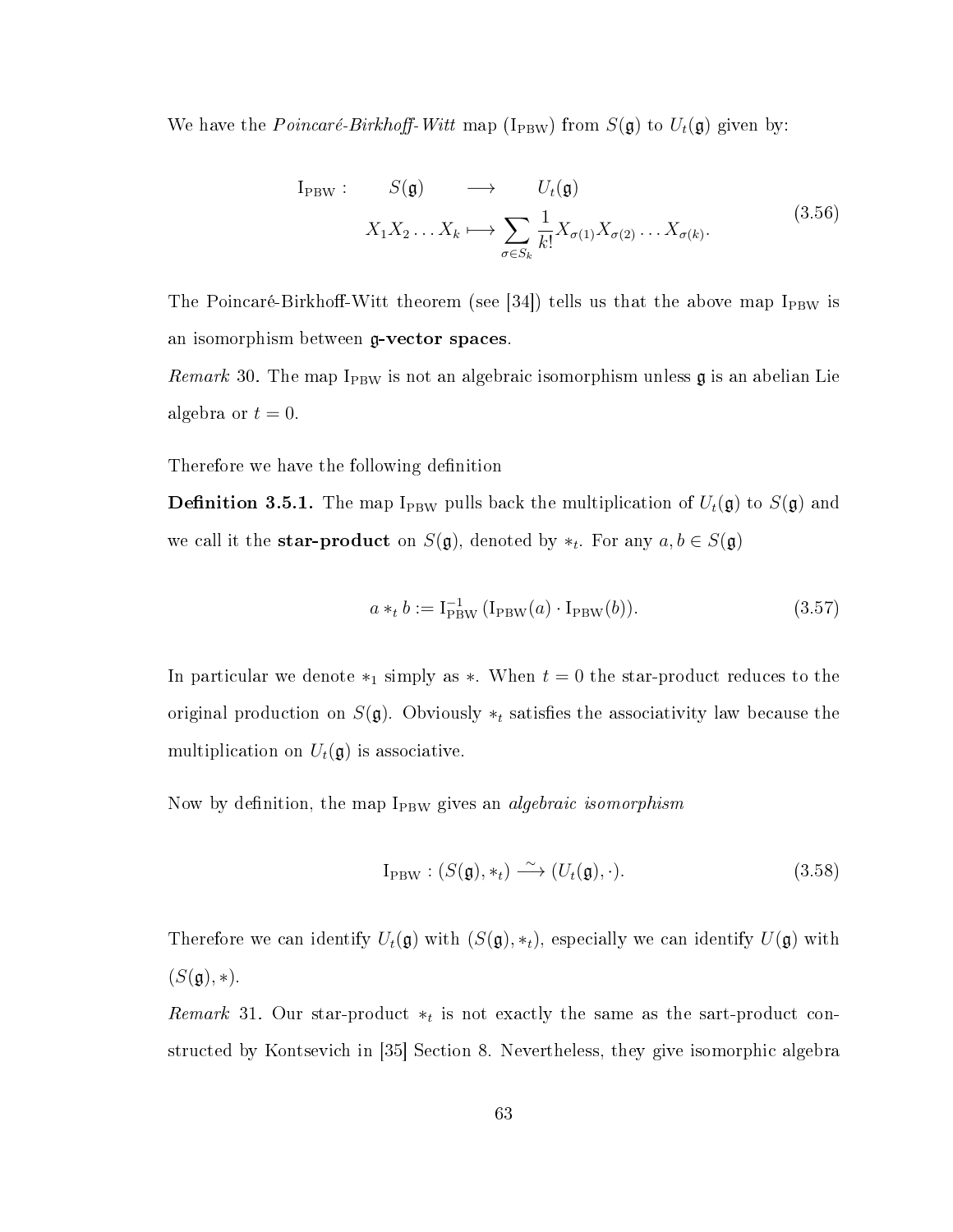structures on  $S(\mathfrak{g})$ .

The star-product  $*_t$  depends on the deformation parameter t. In fact we can write the first few terms of  $*_t$ .

**Proposition 3.5.1** ([20] Section 3). We can write  $*_t$  as

$$
a *_{t} b = ab + \frac{t}{2} \{a, b\} + O(t^{2}).
$$
\n(3.59)

 $\Box$ 

In other words, the Poisson bracket on  $S(\mathfrak{g})$  is exactly the *first-order deformation* from  $S(\mathfrak{g})$  to  $U(\mathfrak{g})$ .

Remark 32. In fact we can find the expressing of the  $t^2$  term in the star-product. According to [19] Remark 4.7, for any  $a, b \in S(\mathfrak{g})$ , the  $t^2$  term is

$$
m_2(a,b) := \frac{1}{8} c_{ij}^s c_{kl}^t X_s X_t \partial^i \partial^k a \partial^j \partial^l b + \frac{1}{12} c_{ks}^t c_{ji}^s X_t (\partial^k \partial^j a \partial^i b + \partial^i a \partial^k \partial^j b). \tag{3.60}
$$

Now we can give another proof of Lemma 3.3.3

**Proposition 3.5.2** (Lemma 3.3.3). We can define a 2-cochain  $\phi \in C^2(S(\mathfrak{g}), S(\mathfrak{g}))$  as follows: for any  $a, b \in S(\mathfrak{g})$ 

$$
\phi(a,b) := \frac{1}{2} c_{ij}^s c_{kl}^t X_s X_t \partial^i \partial^k a \partial^j \partial^l b + \frac{1}{3} c_{ks}^t c_{ji}^s X_t (\partial^k \partial^j a \partial^i b + \partial^i a \partial^k \partial^j b). \tag{3.61}
$$

Then for any  $a, b, c \in S(\mathfrak{g})$  we have

$$
\{a,\{b,c\}\}-\{\{a,b\},c\} + (d_H\phi)(a,b,c) = 0.
$$
\n(3.62)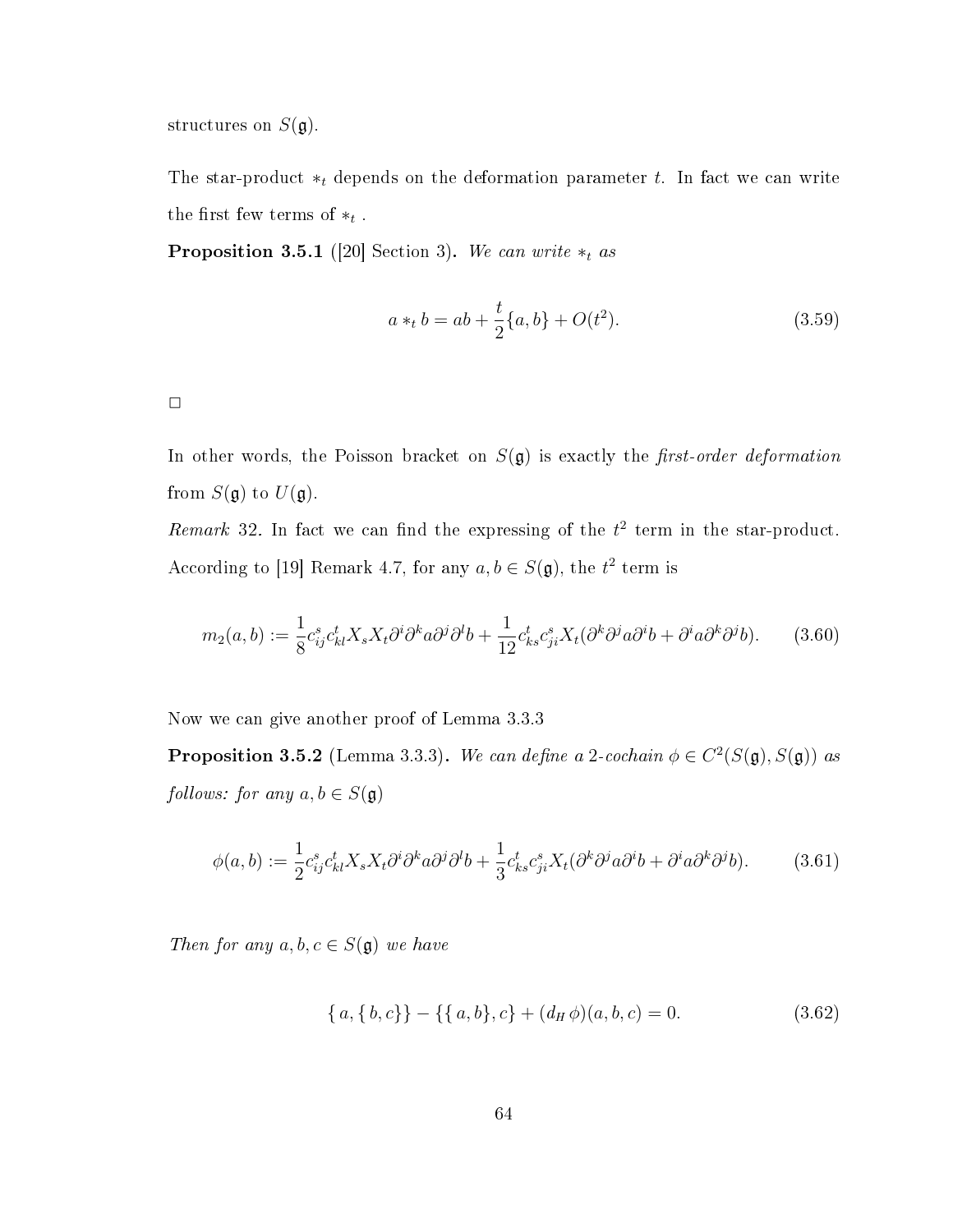Proof: In the framework of deformation theory (see Section 3.4.3). Let  $m = *_{t}$  be the star-product. Compare Proposition 3.5.1, Equation 3.60 and Equation 3.40 we get

$$
P = 2m_1
$$
 and  $\phi = 4m_2$ .

where we denote the Poisson bracket on  $S(\mathfrak{g})$  by P also.

Since we know from the definition that the star-product is associative, by Proposition 3.4.8, especially Equation 3.47 we get

$$
m_1 \circ m_1 + \mathrm{d_H} m_2 = 0
$$

hence

$$
P \circ P + \mathrm{d}_{\mathrm{H}} \phi = 0
$$

and this is exactly Equation 3.62.  $\Box$ 

If we restrict ourselves to the invariant subalgebra  $I(\mathfrak{g}) = S(\mathfrak{g})^{\mathfrak{g}},$  then we have the following well-known result about the Poisson bracket:

**Proposition 3.5.3** ([33]). The Poisson bracket vanishes on  $I(\mathfrak{g})$ . In other words, for any  $a, b \in I(\mathfrak{g})$ , we have

$$
\{a, b\} = 0. \tag{3.63}
$$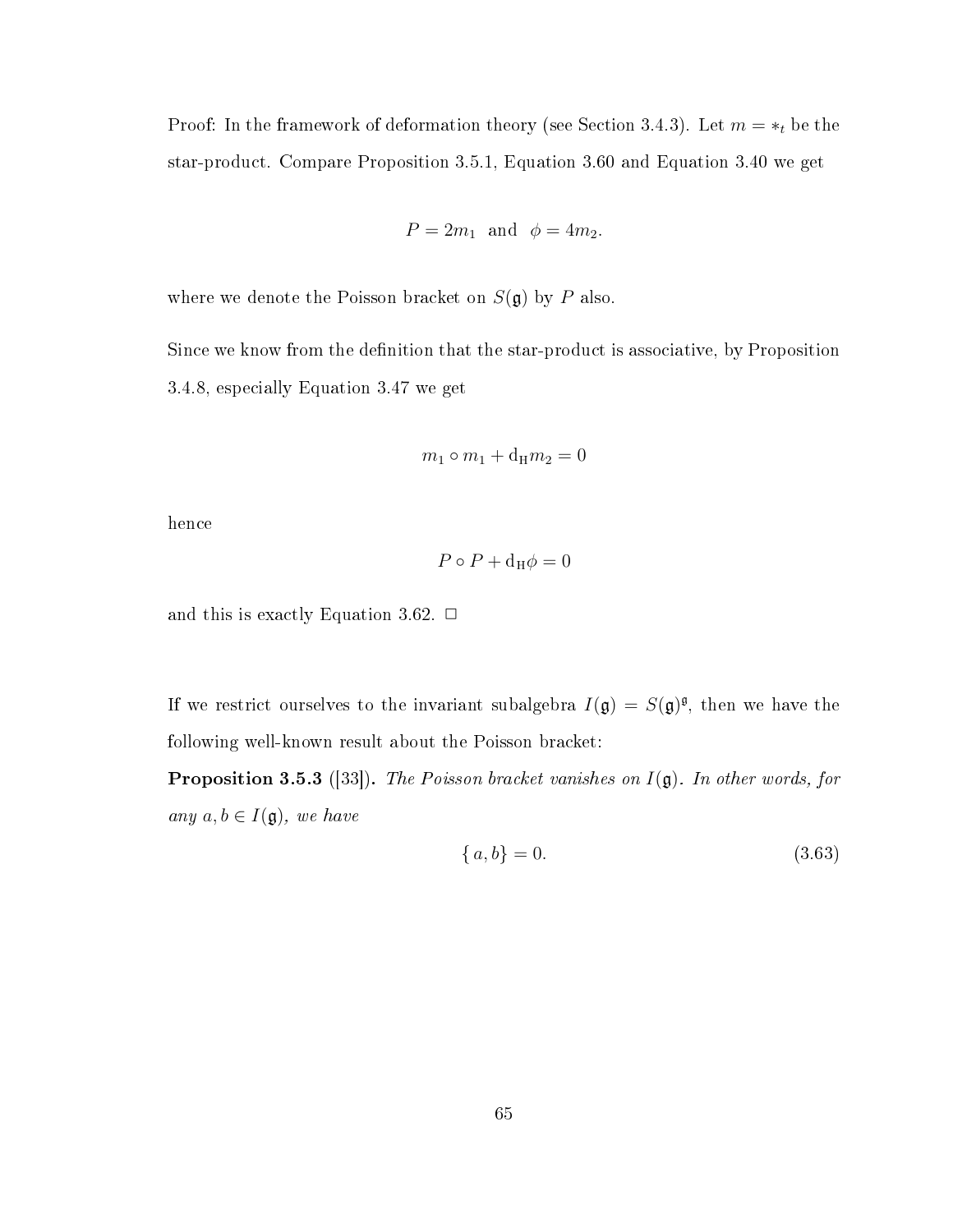Proof: This is almost the definition of  $I(\mathfrak{g})$ . In fact

$$
\{a, b\} = c_{ij}^{k} X_{k} (\partial^{i} a)(\partial^{j} b)
$$

$$
= (c_{ij}^{k} X_{k} \partial^{i} a)(\partial^{j} b)
$$

$$
= (adX_{j} (a))(\partial^{j} b).
$$

Since  $a \in I(\mathfrak{g})$ , we know that  $\mathrm{ad}X_j(a) = 0$  for any  $X_j$ , as a result,  $\{a, b\} = 0$ .  $\Box$ 

On the other hand, we can find the image of  $I_{\rm PBW}$  restricted on  $I(\mathfrak{g})$ .

**Proposition 3.5.4** ([34]). The image of  $I(\mathfrak{g})$  under the Poincaré-Birkhoff-Witt map  $I_{PBW}$  is exactly  $Z_t(\mathfrak{g})$ , the center of  $U_t(\mathfrak{g})$ . In other words,

$$
I_{PBW}: I(\mathfrak{g}) \to Z_t(\mathfrak{g}) \tag{3.64}
$$

is an isomorphism between vector spaces.

Proof: Just remember that  $I_{PBW}$  :  $S(\mathfrak{g}) \to U_t(\mathfrak{g})$  is an isomorphism between  $\mathfrak{g}\text{-vector}$ spaces, i.e. it is compatible with the  $\mathfrak{g}\text{-actions}$ .  $\Box$ 

*Remark* 33. Proposition 3.5.3 and Proposition 3.5.4 tell us that the first-order deformation from  $I(\mathfrak{g})$  to  $Z(\mathfrak{g})$  is zero.

In fact we have the much deeper  $Duflo's$  isomorphism theorem:

**Theorem 3.5.5** ([16], [35] Section 8, [1] and [12]). There exists an **algebraic iso**morphism:

$$
Duf: I(\mathfrak{g}) \to Z(\mathfrak{g}) \tag{3.65}
$$

 $\Box$ 

*Remark* 34. In general, the map Duf will be different from the Poincaré-Birkhoff-Witt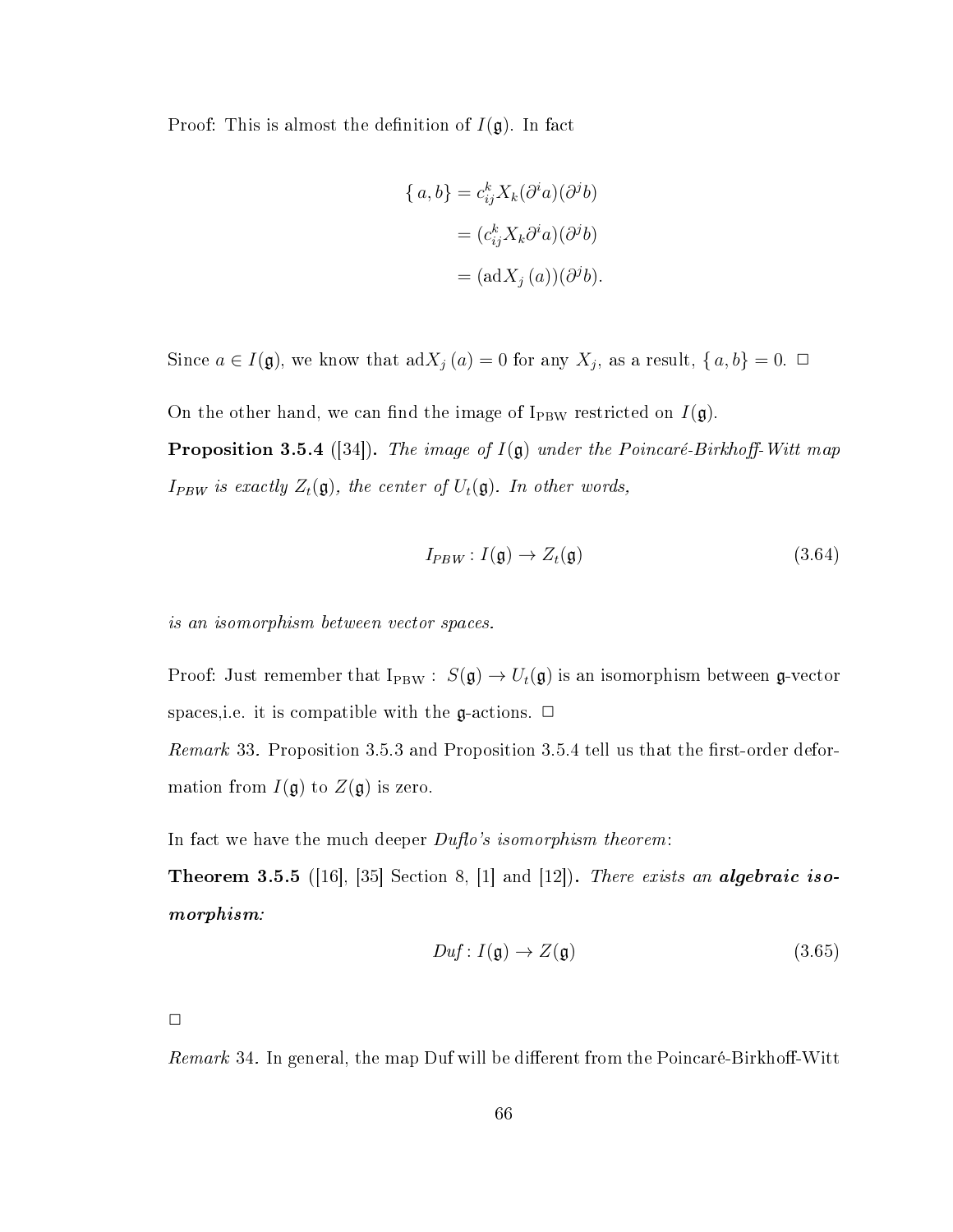map  $I_{PBW}$  in Proposition 3.5.4, although they have the same domain and image. Remark 35. Since  $Z(\mathfrak{g})$  is isomorphic to  $Z_t(\mathfrak{g})$  as algebras, the map Duf can be easily generalized to the map  $\text{Duf}_t: I(\mathfrak{g}) \to Z_t(\mathfrak{g})$  for any t.

# 3.5.2 The deformation from  $\widetilde{\mathcal{C}}_{\tau}(\mathfrak{g})$  to  $\widetilde{\mathcal{Q}}_{\tau}(\mathfrak{g})$  and the noncommutative Poisson bracket

Parallel to the constructions of  $S(\mathfrak{g})$ , let us make the following definition **Definition 3.5.2.** We define the algebra  $\mathcal{Q}_{\tau}^{t}(\mathfrak{g})$  as

$$
\widetilde{\mathcal{Q}}_{\tau}^{t}(\mathfrak{g}) := \mathrm{End} V_{\tau} \otimes U_{t}(\mathfrak{g}). \tag{3.66}
$$

Moreover, we define

$$
\mathcal{Q}_{\tau}^{t}(\mathfrak{g}) := (\text{End} V_{\tau} \otimes U_{t}(\mathfrak{g}))^{G}.
$$
\n(3.67)

By definition, we have  $\mathcal{Q}^0_\tau(\mathfrak{g}) = \tilde{\mathcal{C}}_\tau(\mathfrak{g}), \ \mathcal{Q}^0_\tau(\mathfrak{g}) = \mathcal{C}_\tau(\mathfrak{g})$  and for any  $t \neq 0$  we have  $\widetilde{\mathcal{Q}}_{\tau}^{t}(\mathfrak{g})\cong\widetilde{\mathcal{Q}}_{\tau}(\mathfrak{g}),\ \mathcal{Q}_{\tau}^{t}(\mathfrak{g})\cong\mathcal{Q}_{\tau}(\mathfrak{g}).$ 

We also have the Poincaré-Birkhoff-Witt map on the family algebras:

**Definition 3.5.3.** The Poincaré-Birkhoff-Witt map  $F_{PBW}$  on family algebras is defined to be Id  $\otimes$  I<sub>PBW</sub>. In other words:

$$
F_{PBW}: \quad \widetilde{\mathcal{C}}_{\tau}(\mathfrak{g}) \longrightarrow \widetilde{\mathcal{Q}}_{\tau}^{\widetilde{t}}(\mathfrak{g})
$$
\n
$$
A_i \otimes a^i \longmapsto A_i \otimes I_{PBW}(a^i).
$$
\n(3.68)

 $F_{PBW}$  is an isomorphism between  $g$ -vector spaces.

As I<sub>PBW</sub>, F<sub>PBW</sub> is not an algebraic isomorphism either. Nevertheless it can also pull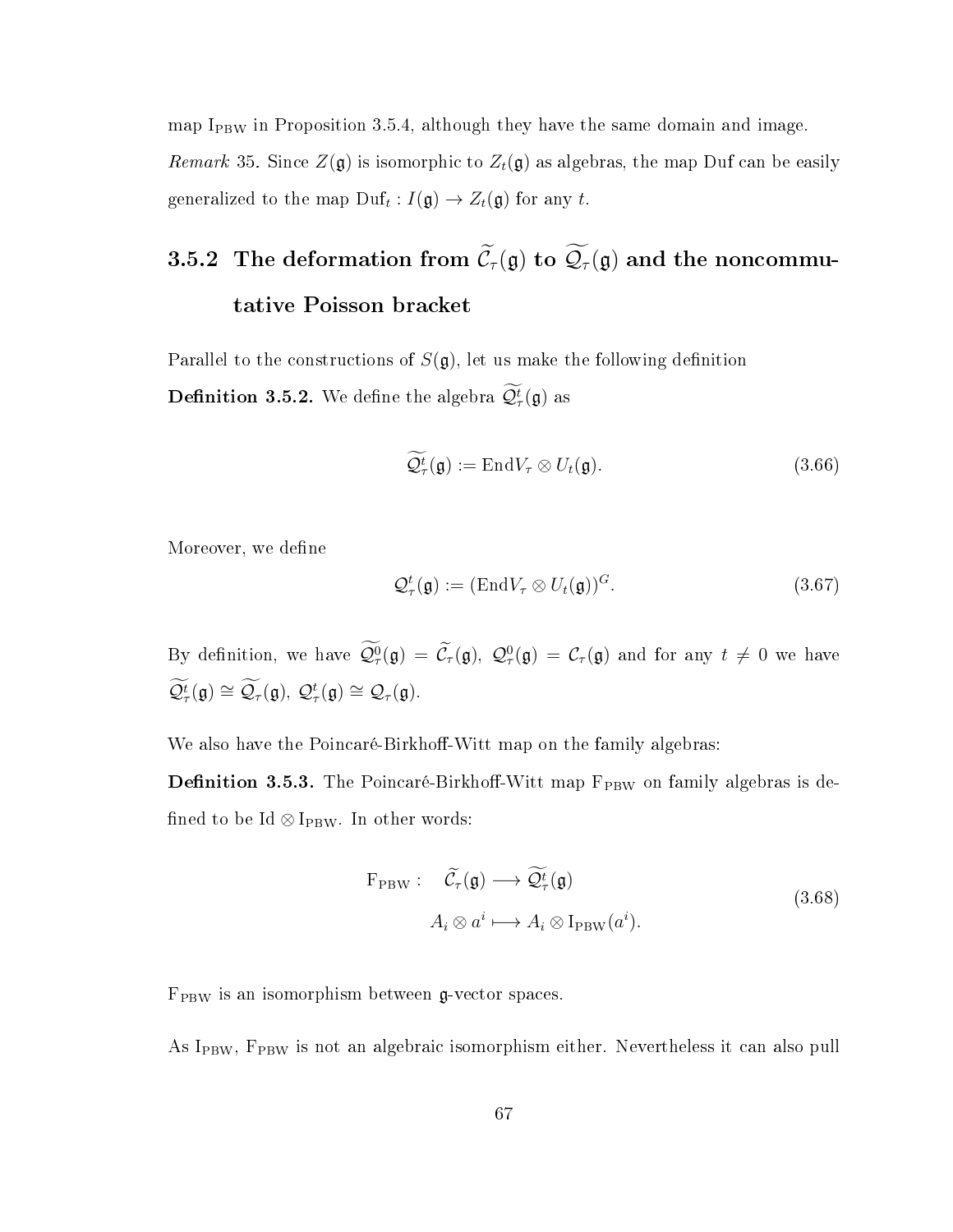back the product on  $\mathcal{Q}_{\tau}^{t}(\mathfrak{g})$  to  $\mathcal{C}_{\tau}(\mathfrak{g})$ :

**Definition 3.5.4.** The star-product  $*_t$  on  $\widetilde{C}_{\tau}(\mathfrak{g})$  is defined to the pull-back of the product on  $\mathcal{Q}_{\tau}^{t}(\mathfrak{g})$  via the map  $\mathrm{F}_{\mathrm{PBW}}$ . In other words, for any  $\mathcal{A}, \mathcal{B} \in \mathcal{C}_{\tau}(\mathfrak{g})$ 

$$
\mathcal{A} *_{t} \mathcal{B} := \mathbf{F}_{\text{PBW}}^{-1} \left( \mathbf{F}_{\text{PBW}}(\mathcal{A}) \cdot \mathbf{F}_{\text{PBW}}(\mathcal{B}) \right).
$$
 (3.69)

Moreover, if we write  $\mathcal{A} = A_i \otimes a^i$  and  $\mathcal{B} = B_j \otimes b^j$ , then

$$
(Ai \otimes ai) *t (Bj \otimes bj) = AiBj \otimes (ai *t bj).
$$
\n(3.70)

Therefore the map  $F_{PBW}$  gives an *algebraic isomorphism* 

$$
F_{PBW}: (\widetilde{\mathcal{C}}_{\tau}(\mathfrak{g}), *_t) \xrightarrow{\sim} (\widetilde{\mathcal{Q}}_{\tau}^t(\mathfrak{g}), \cdot). \tag{3.71}
$$

Therefore we can identify  $\mathcal{Q}_{\tau}^{t}(\mathfrak{g})$  with  $(\mathcal{C}_{\tau}(\mathfrak{g}), *_t)$ , especially we can identify  $\mathcal{Q}_{\tau}(\mathfrak{g})$ with  $(\widetilde{\mathcal{C}}_{\tau}(\mathfrak{g}), *)$ .

For the star-product on  $\widetilde{\mathcal{C}}_{\tau}(\mathfrak{g})$ , we also have

**Proposition 3.5.6.** We can write the star-product  $*_t$  on  $\widetilde{C}_{\tau}(\mathfrak{g})$  as

$$
\mathcal{A} *_{t} \mathcal{B} = \mathcal{A}\mathcal{B} + \frac{t}{2} \{\mathcal{A}, \mathcal{B}\} + O(t^{2}).
$$
\n(3.72)

In other words, the Poisson bracket on  $\widetilde{\mathcal{C}}_{\tau}(\mathfrak{g})$  is exactly the first-order deformation from  $\widetilde{\mathcal{C}}_{\tau}(\mathfrak{g})$  to  $\widetilde{\mathcal{Q}}_{\tau}(\mathfrak{g})$ .

Proof: This is just a combination of the definition of star-product (Definition 3.5.4), the definition of noncommutative Poisson bracket (Definition 3.3.1) and Proposition  $3.5.1. \Box$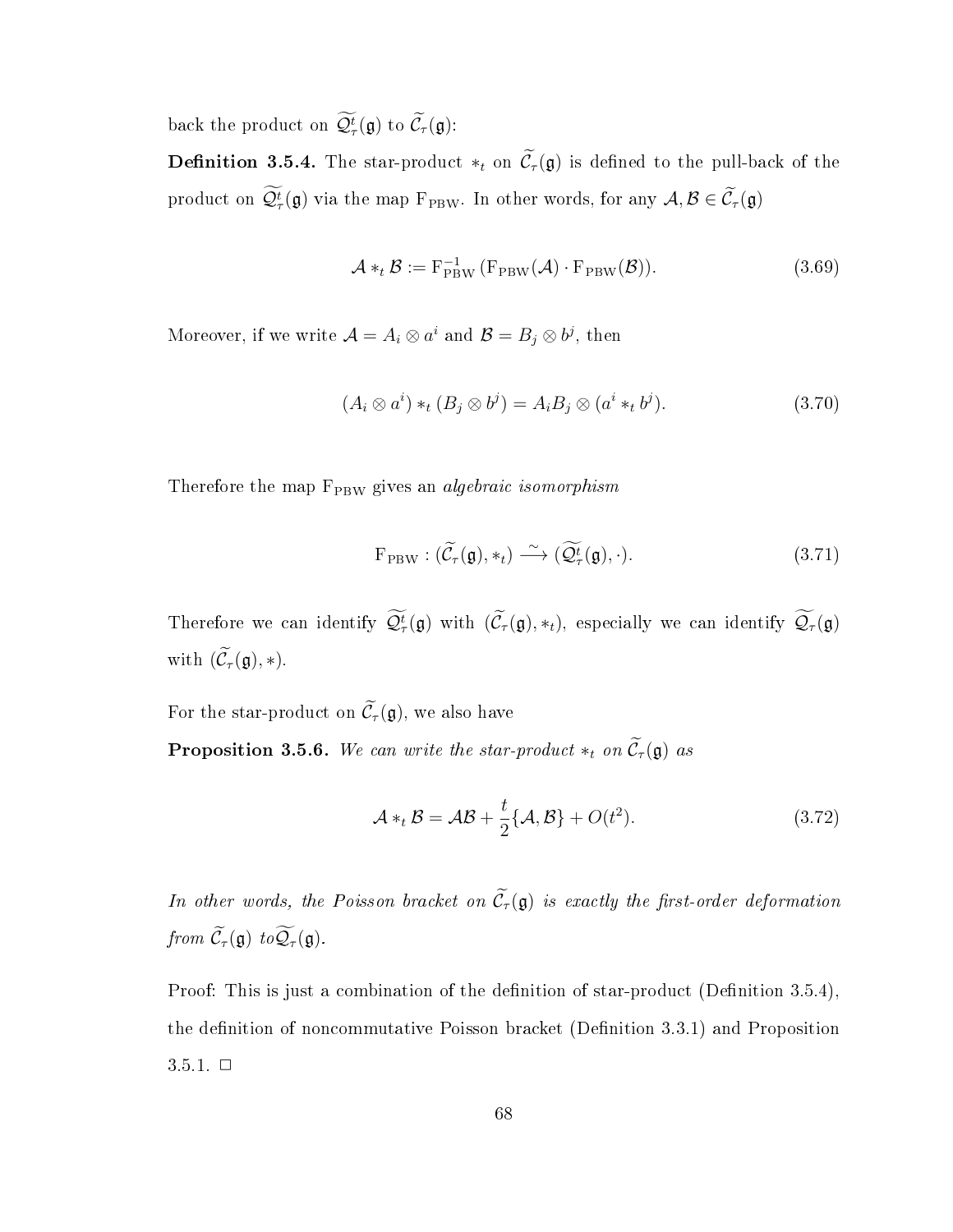Remark 36. By now, the results in this subsection exemplified the slogan "the deformation theory of an algebra A is the same as that of the matrix algebra  $\text{Mat}_{n\times n}(A)$ ." However, when restrict to the invariant subalgebras, these two become different.

If we restrict ourselves to the family algebra  $C_{\tau}(\mathfrak{g})$ , i.e. the invariant subalgebra of  $\widetilde{\mathcal{C}}_{\tau}(\mathfrak{g})$ , we get the follow proposition which is similar to Proposition 3.5.4

**Proposition 3.5.7.** The image of  $C_\tau(\mathfrak{g})$  under the Poincaré-Birkhoff-Witt map  $F_{PBW}$ is exactly  $\mathcal{Q}_{\tau}^{t}(\mathfrak{g})$ , the invariant subalgebra of  $\mathcal{Q}_{\tau}^{t}(\mathfrak{g})$ . In other words,

$$
F_{PBW}: \mathcal{C}_{\tau}(\mathfrak{g}) \to \mathcal{Q}_{\tau}^{t}(\mathfrak{g}) \tag{3.73}
$$

is an isomorphism between vector spaces.

Proof: Just remember that  $F_{\rm PBW}$  :  $\mathcal{C}_{\tau}(\mathfrak{g}) \to \mathcal{Q}_{\tau}^{t}(\mathfrak{g})$  is an isomorphism between  $\mathfrak{g}$ vector spaces, i.e. it is compatible with the  $\mathfrak{g}\text{-actions}$ .  $\Box$ 

Now it is natural to ask for the corresponding result of Proposition 3.5.3 and the Duflo's isomorphism theorem 3.5.5 on family algebras.

In fact, in Theorem 3.6.4 of this chapter we will prove that the noncommutative Poisson bracket vanishes in the *Hochschild cohomology*. The generalization of Duflo's isomorphism theorem to family algebras is still an open problem, see Section A.2.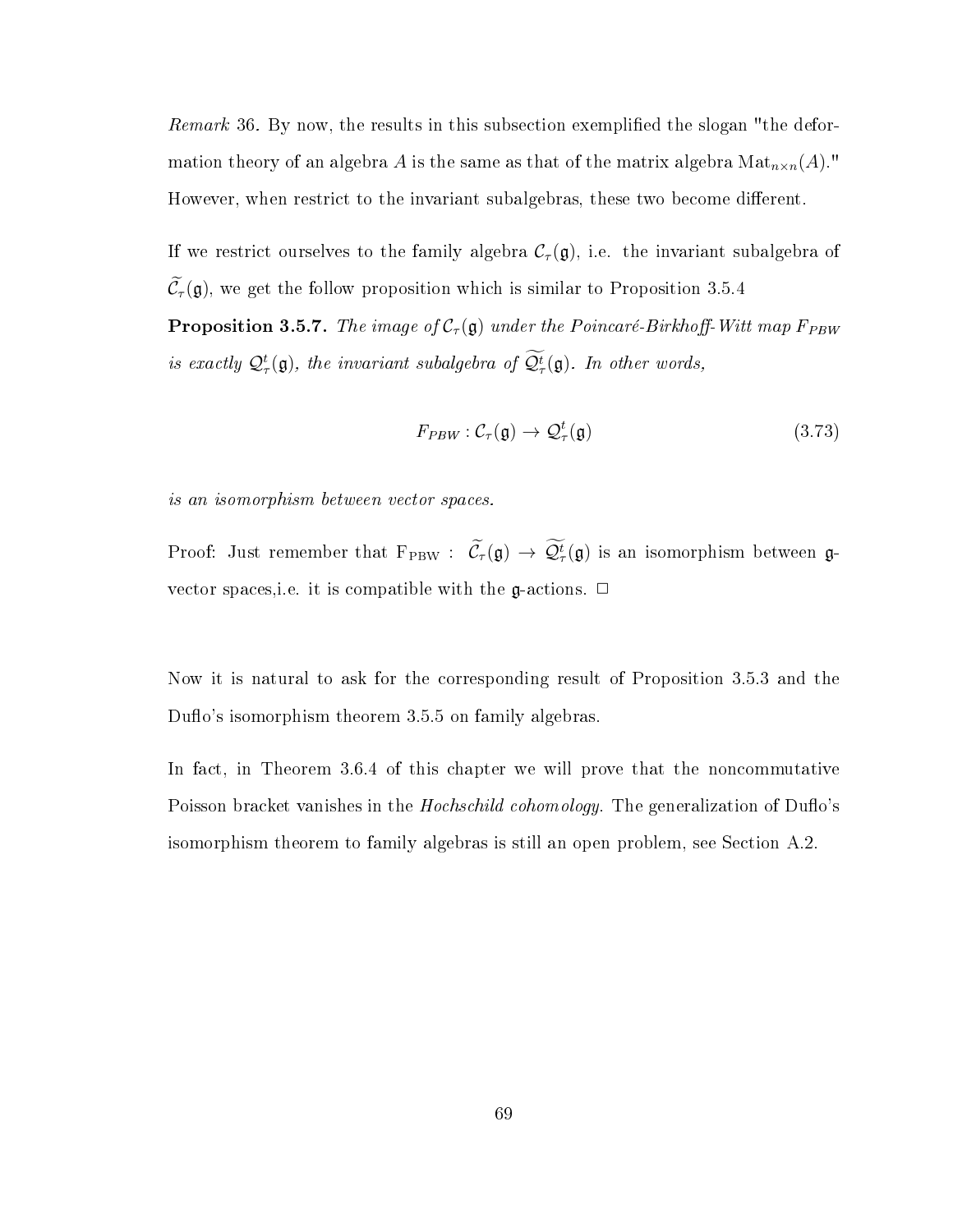# 3.6 The vanishing of the noncommutative Poisson bracket in  $\mathrm{HH}^2(\mathcal{C}_\tau(\mathfrak{g}))$

### 3.6.1 The map  $\nabla$

In this section we focus on the classical family algebra  $\mathcal{C}_{\tau}(\mathfrak{g})$  and the matrix algebra  $\widetilde{\mathcal{C}}_{\tau}(\mathfrak{g}).$ 

**Definition 3.6.1** (The definition of  $\nabla$ ). We define the map  $\nabla$ :  $\widetilde{\mathcal{C}}_{\tau}(\mathfrak{g}) \to \widetilde{\mathcal{C}}_{\tau}(\mathfrak{g})$  as follows: Fix a basis  $X_k$  of  $\mathfrak{g}$ . Let  $A_i \otimes a^i \in C_{\tau}(\mathfrak{g})$ ,

$$
\nabla (A_i \otimes a^i) := A_i \tau(X_k) \otimes \partial^k(a^i). \tag{3.74}
$$

Notice that  $\widetilde{\mathcal{C}}_{\tau}(\mathfrak{g})$  is nothing but a matrix algebra with entries in  $S(\mathfrak{g})$ . In the form of matrices,

$$
\nabla(\mathcal{A}) = \partial^k(\mathcal{A})\tau(X_k). \tag{3.75}
$$

Hence  $\nabla$  is a first-order differential operator on  $\widetilde{\mathcal{C}}_{\tau}(\mathfrak{g})$ .

From Equation 3.75 it is not difficult to see that the map  $\nabla$  dose not depend on the expression of  $A \in \tilde{C}_{\tau}(\mathfrak{g})$  as  $A_i \otimes a^i$ .

To show  $\nabla$  is a well-defined map, it is now sufficient to prove the following proposition: **Proposition 3.6.1.** The map  $\nabla : \widetilde{\mathcal{C}}_{\tau}(\mathfrak{g}) \to \widetilde{\mathcal{C}}_{\tau}(\mathfrak{g})$  is independent of the choice of the basis of g.

Proof: We need to do some computation. Let  $\tilde{X}_j$  be another basis of  $\mathfrak{g}$ . Then

$$
\tilde{X}_j = T_j^k X_k
$$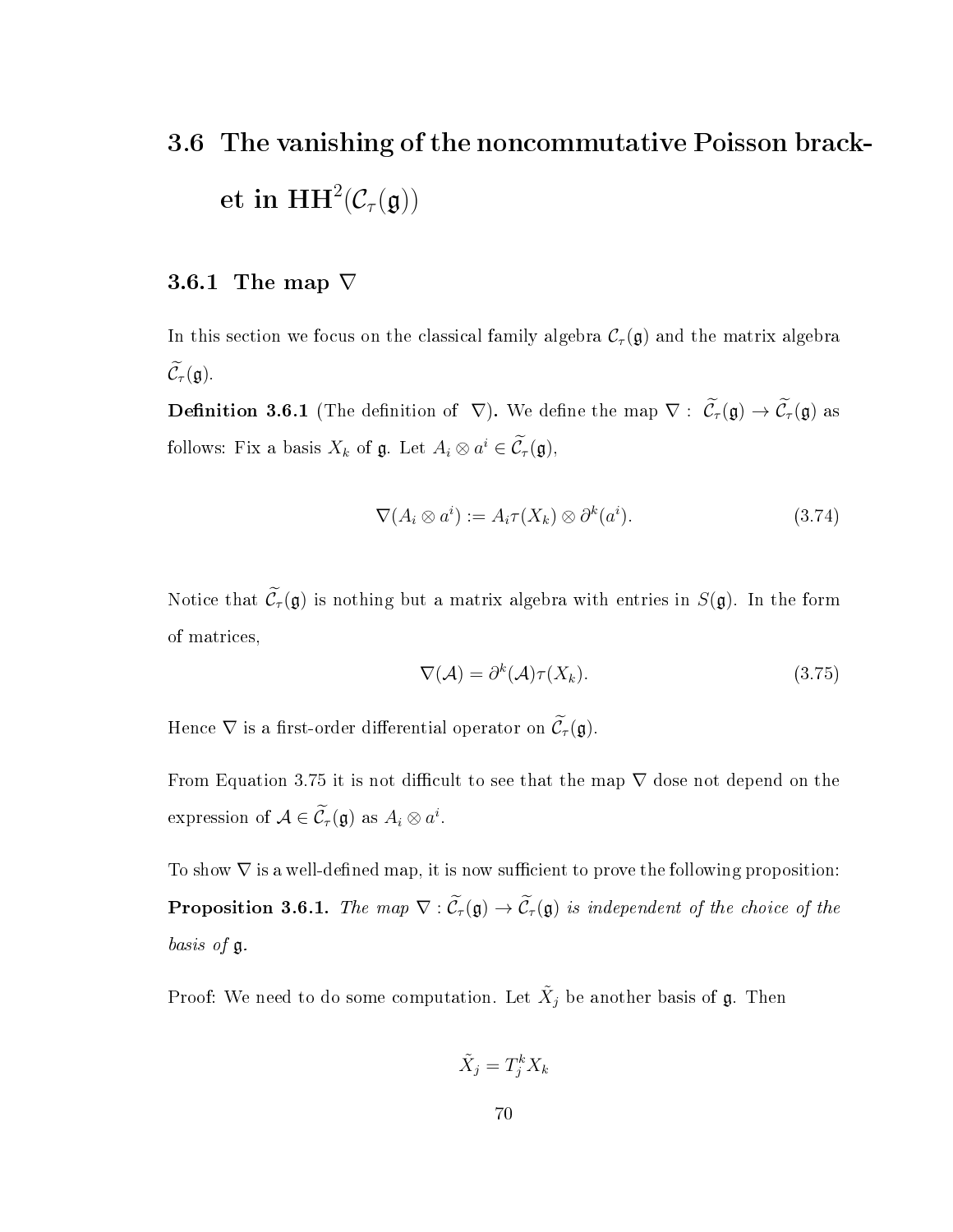where  $T_j^k$  is the transition matrix. Then, let  $\tilde\partial^j$  be the partial derivation with respect to  $\tilde{X}_j$ , we have

$$
\tilde{\partial}^j = (T^{-1})^j_k \partial^k.
$$

Let  $\tilde{\nabla}$  be the  $\nabla$  map under the basis  $\tilde{X}_j$ , for  $A_i \otimes a^i \in \widetilde{\mathcal{C}}_{\tau}(\mathfrak{g})$ , we have

$$
\tilde{\nabla}(A_i \otimes a^i) = A_i \tau(\tilde{X}_j) \otimes \tilde{\partial}^j(a^i)
$$
  
=  $A_i \tau(T_j^k X_k) \otimes (T^{-1})_i^j \partial^l(a^i).$ 

The constant  $(T^{-1})_l^j$  $\frac{\partial}{\partial l}$  can be moved to the first component, hence

the above 
$$
=T_j^k (T^{-1})_l^j A_i \tau(X_k) \otimes \partial^l (a^i)
$$
  
\n $=\delta_l^k A_i \tau(X_k) \otimes \partial^l (a^i)$   
\n $=A_i \tau(X_k) \otimes \partial^k (a^i)$   
\n $=\nabla(A_i \otimes a^i)$ 

So  $\nabla$  is invariant under the change of basis of  $\mathfrak{g}$ .  $\Box$ 

The map  $\nabla$  is obviously C-linear, moreover it has the following important property: **Proposition 3.6.2.** The image under  $\nabla$  of the subalgebra  $C_{\tau}(\mathfrak{g})$  is contained in  $C_{\tau}(\mathfrak{g})$ itself.

Proof: The proof requires some careful computation.

Let  $A_i \otimes a^i \in C_{\tau}(\mathfrak{g})$ , then

$$
\nabla (A_i \otimes a^i) = A_i \tau(X_k) \otimes \partial^k(a^i).
$$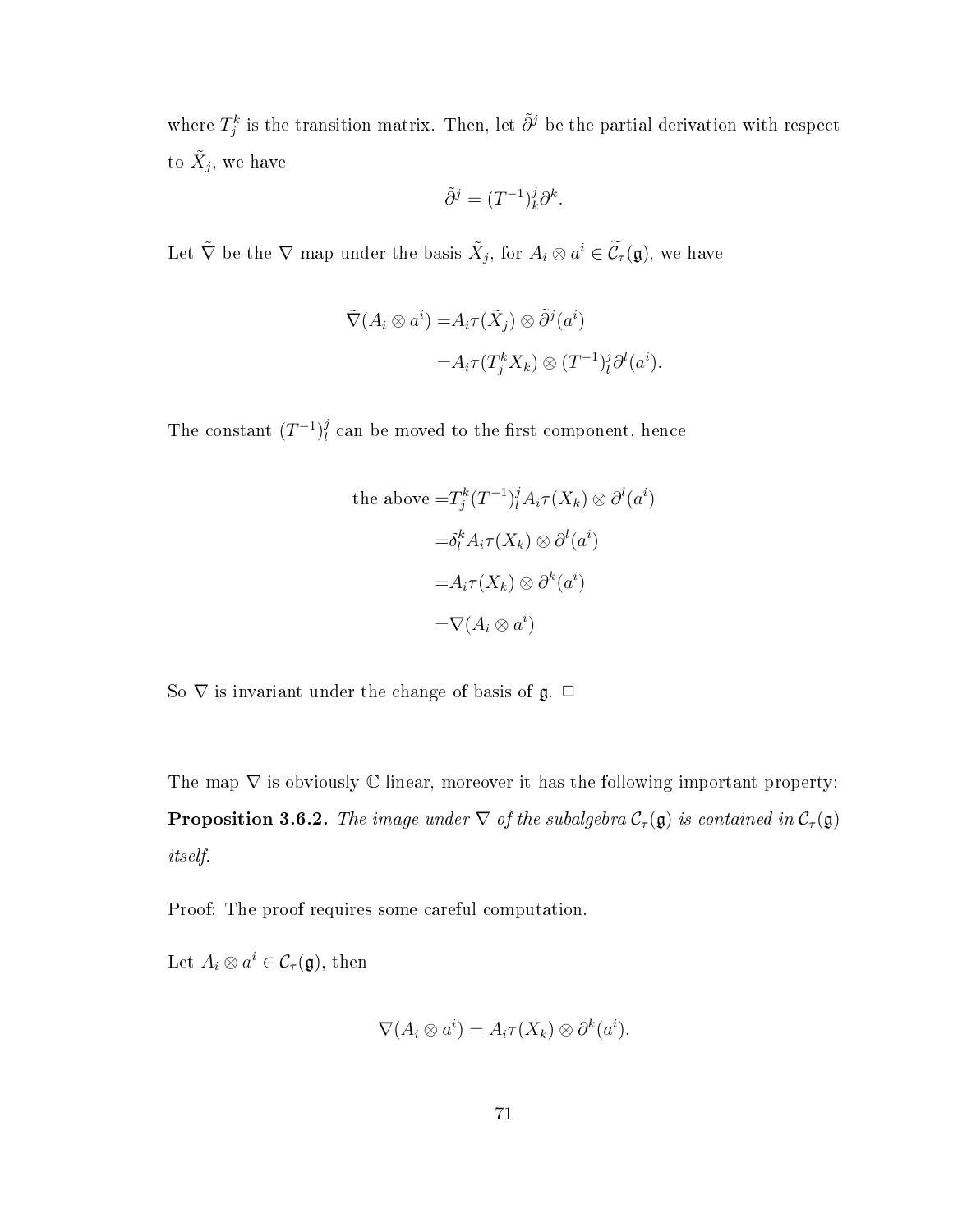By Proposition 3.2.2, we only need to show that, for  $X_j$  which is one of the basis of g, we have

$$
[\tau(X_j), A_i \tau(X_k)] \otimes \partial^k a^i = A_i \tau(X_k) \otimes \{ \partial^k a^i, X_j \}.
$$
 (3.76)

In fact,

the left hand side

$$
= [\tau(X_j), A_i] \tau(X_k) \otimes \partial^k a^i + A_i[\tau(X_j), \tau(X_k)] \otimes \partial^k a^i
$$
  

$$
= \nabla([\tau(X_j), A_i] \otimes a^i) + A_i[\tau(X_j), \tau(X_k)] \otimes \partial^k a^i.
$$

To make the following computation more clear, let us denote:

I := 
$$
\nabla([\tau(X_j), A_i] \otimes a^i)
$$
,  
\nII :=  $A_i[\tau(X_j), \tau(X_k)] \otimes \partial^k a^i$ .

For I, since  $A_i \otimes a^i \in C_{\tau}(\mathfrak{g})$ , by Proposition 3.2.2 we have:

$$
I = \nabla([\tau(X_j), A_i] \otimes a^i) = \nabla(A_i \otimes \{a^i, X_j\})
$$

From the definition of the Poisson bracket on  $S(\mathfrak{g})$ , we know

$$
\{a^i, X_j\} = c_{sl}^r X_r \partial^s a^i \partial^l X_j = c_{sl}^r X_r \partial^s a^i \delta_j^l = c_{sj}^r X_r \partial^s a^i.
$$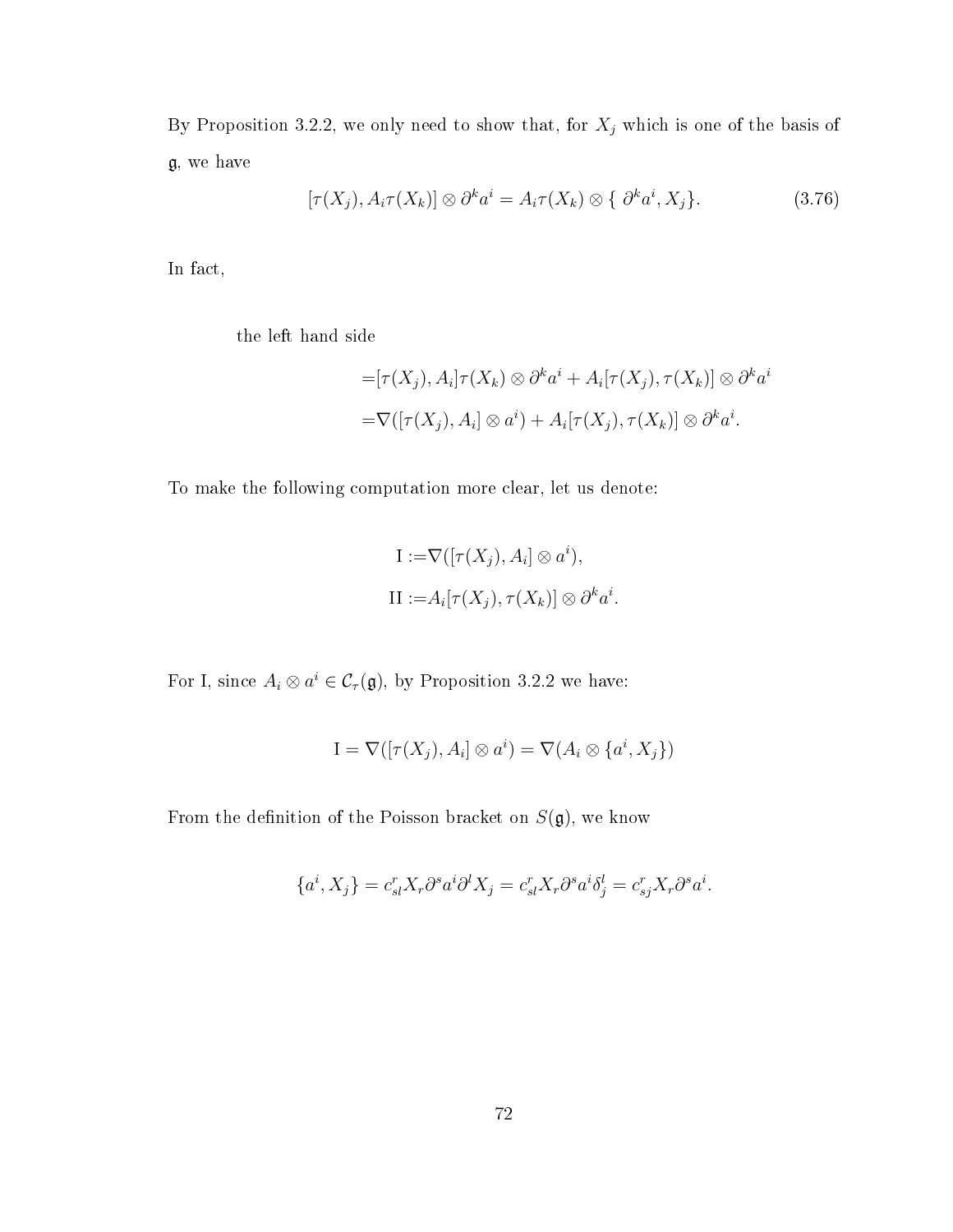Therefore

$$
I = \nabla (A_i \otimes c_{sj}^r X_r \partial^s a^i)
$$
  
\n
$$
= A_i \tau(X_l) \otimes \partial^l (c_{sj}^r X_r \partial^s a^i)
$$
  
\n
$$
= A_i \tau(X_l) \otimes c_{sj}^r (\partial^l (X_r) \partial^s a^i + X_r \partial^l \partial^s a^i)
$$
  
\n
$$
= A_i \tau(X_l) \otimes c_{sj}^r \delta_r^l \partial^s a^i + A_i \tau(X_l) \otimes c_{sj}^r X_r \partial^l \partial^s a^i
$$
  
\n
$$
= A_i \tau(X_r) \otimes c_{sj}^r \partial^s a^i + A_i \tau(X_l) \otimes c_{sj}^r X_r \partial^s \partial^l a^i.
$$

Nevertheless, we have

$$
c_{sj}^{r} X_{r} \partial^{s} \partial^{l} a^{i} = \{ \partial^{l} a^{i}, X_{j} \}
$$

As a result

$$
I = A_i \tau(X_r) \otimes c_{sj}^r \partial^s a^i + A_i \tau(X_l) \otimes \{ \partial^l a^i, X_j \}
$$
\n(3.77)

As for II, we know

II = 
$$
A_i[\tau(X_j), \tau(X_k)] \otimes \partial^k a^i
$$
  
=  $A_i \tau([X_j, X_k]) \otimes \partial^k a^i$ .

We know that  $[X_j, X_k] = c_{jk}^r X_r$  hence

$$
\tau([X_j, X_k]) = \tau(c_{jk}^r X_r) = c_{jk}^r \tau(X_r) = -c_{kj}^r \tau(X_r).
$$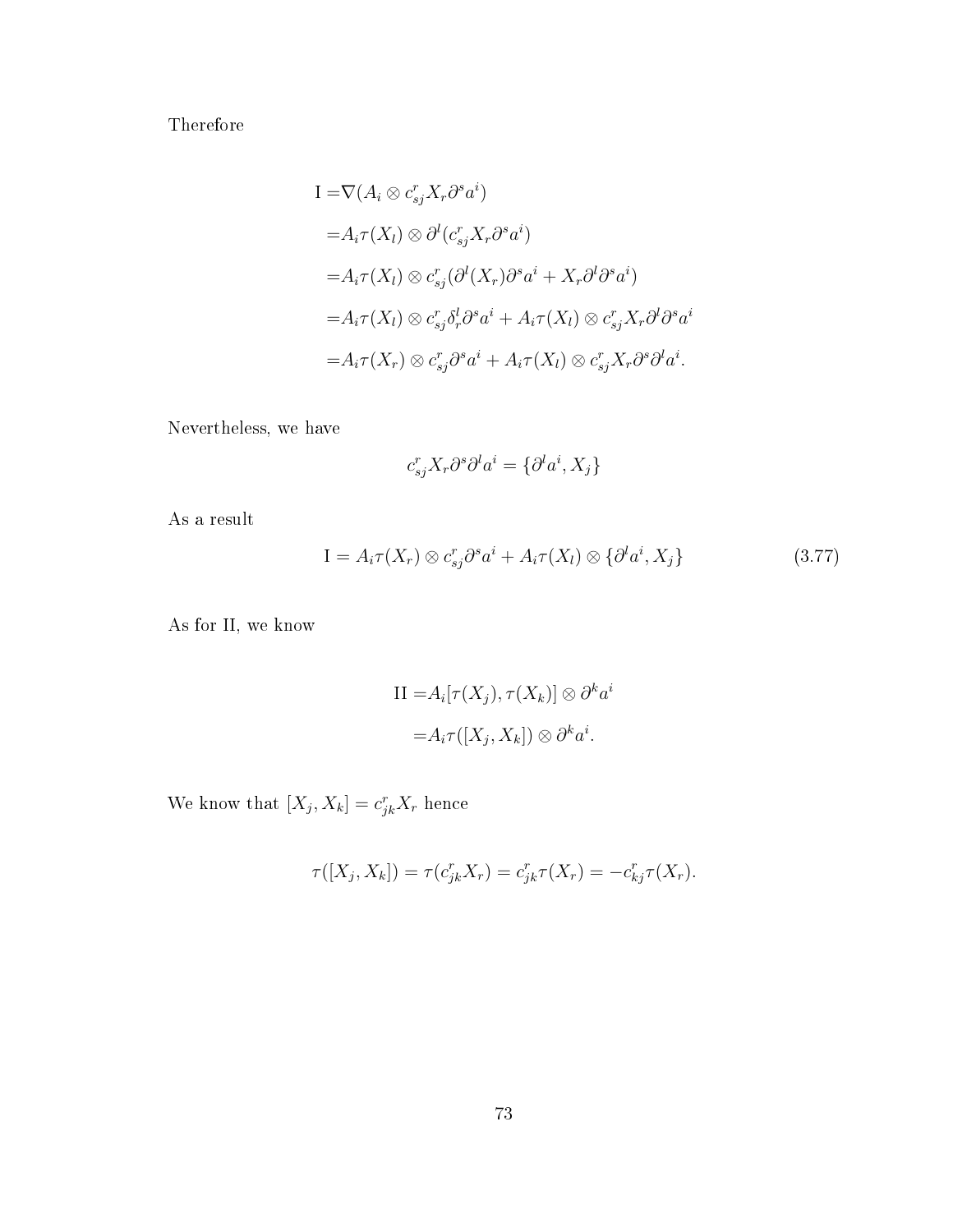As a result

$$
II = A_i \tau([X_j, X_k]) \otimes \partial^k a^i
$$
  
=  $- A_i c_{kj}^r \tau(X_r) \otimes \partial^k a^i$   
=  $- A_i \tau(X_r) \otimes c_{kj}^r \partial^k a^i$ . (3.78)

Combine Equation 3.77 and 3.78 we get

the left hand side of 3.76  $=$  I + II  $=A_i\tau(X_r)\otimes c_{sj}^r\partial^s a^i+A_i\tau(X_l)\otimes\{\partial^l a^i,X_j\}-A_i\tau(X_r)\otimes c_{kj}^r\partial^k a^i$  $=A_i\tau(X_l)\otimes\{\partial^la^i a^i,X_j\}$  $=$  the right hand side of 3.76.

Therefore we finishes the proof.  $\Box$ 

Now according to Proposition 3.6.2, we can say that  $\nabla$  is a C-linear map from  $\mathcal{C}_{\tau}(\mathfrak{g})$ to  $C_\tau(\mathfrak{g})$ . In other words,  $\nabla$  belongs to the Hochschild 1-cochain  $C^1(\mathcal{C}_\tau(\mathfrak{g}),\mathcal{C}_\tau(\mathfrak{g}))$ . see Section 3.4.1 for a review of Hochschild cohomology.

Before moving on to the next section, we give a direct application of the map  $\nabla$ . **Corollary 3.6.3** ([31] Section 1). When the Lie algebra g is semisimple and  $\tau$  is a nontrivial irreducible representation, the classical family algebra  $C_{\tau}(\mathfrak{g})$  is more than  $I(\mathfrak{g}),$  i.e.  $I(\mathfrak{g}) \subsetneq C_{\tau}(\mathfrak{g})),$  and we also have  $Z(\mathfrak{g}) \subsetneq \mathcal{Q}_{\tau}(\mathfrak{g})).$ 

Proof: Let Cas be the quadratic Casimir element in  $I(\mathfrak{g})$ , deg Cas = 2. Then by Proposition 3.6.2, we know that  $\nabla$ (Cas)  $\in$  C<sub>τ</sub>(g)) but deg  $\nabla$ (Cas) = 1. Since  $\tau$  is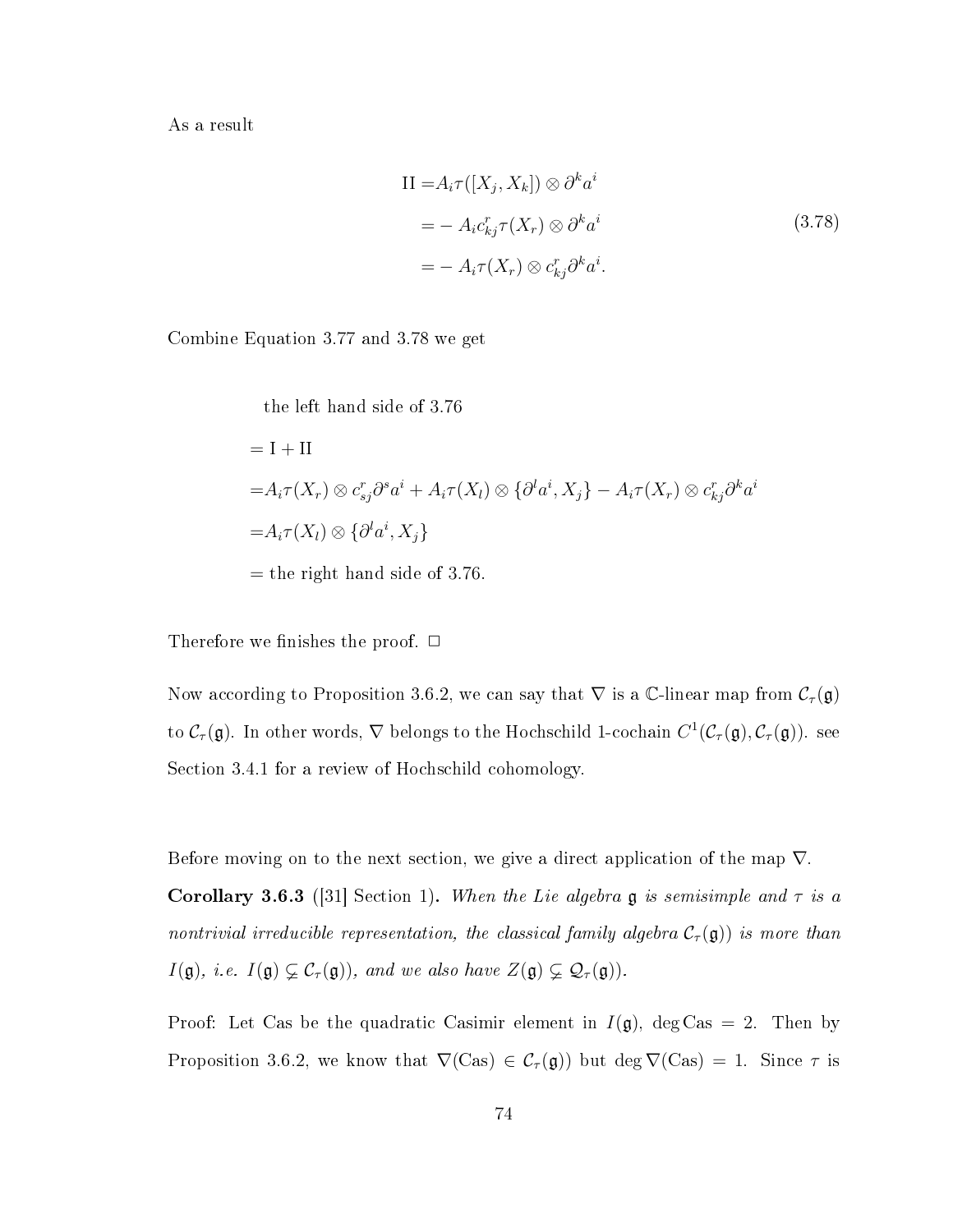nontrivial we know that  $\nabla$ (Cas)  $\neq$  0. On the other hand, since g is semisimple, there is no nonzero degree-1 element in  $I(\mathfrak{g})$ , therefore  $\nabla$ (Cas)  $\notin I(\mathfrak{g})$  hence  $I(\mathfrak{g}) \subsetneq C_{\tau}(\mathfrak{g})$ .

Since there is a PBW map  $F_{PBW} : C_{\tau}(\mathfrak{g}) \to \mathcal{Q}_{\tau}(\mathfrak{g})$  which maps  $I(\mathfrak{g})$  to  $Z(\mathfrak{g})$ , we know that  $Z(\mathfrak{g}) \subsetneq \mathcal{Q}_{\tau}(\mathfrak{g})$ .  $\Box$ 

*Remark* 37. In fact, in Example 2, the element  $M$  is obtained in the same way as ∇Cas in the above corollary.

Remark 38. Then map  $\nabla$  is motivated by the element  $M_P$  defined in Section 1 of [31]. Nevertheless in that chapter  $M_P$  is defined only for  $P \in I(\mathfrak{g})$  and here we extend the domain to all  $\mathcal{C}_{\tau}(\mathfrak{g})$ .

#### 3.6.2  $\nabla$  and the Poisson bracket

In this subsection, we build up the relation between  $\nabla$  and the Poisson bracket P.

First we review some notations of Hochshchild cohomology. Notice that  $\nabla : C_\tau(\mathfrak{g}) \to$  $\mathcal{C}_{\tau}(\mathfrak{g})$  is a Hochshchild 1-cochain, i.e.

$$
\nabla \in C^1(\mathcal{C}_{\tau}(\mathfrak{g}), \mathcal{C}_{\tau}(\mathfrak{g})).
$$

Let

$$
d_H: C^1(\mathcal{C}_\tau(\mathfrak{g}), \mathcal{C}_\tau(\mathfrak{g})) \to C^2(\mathcal{C}_\tau(\mathfrak{g}), \mathcal{C}_\tau(\mathfrak{g}))
$$

be the differential map in the Hochschild complex.

Let  $A, B \in C_{\tau}(\mathfrak{g})$ . Then by the definition of  $d_H$ , we have

$$
(d_H \nabla)(\mathcal{A}, \mathcal{B}) = \mathcal{A}\nabla(\mathcal{B}) - \nabla(\mathcal{A}\mathcal{B}) + \nabla(\mathcal{A})\mathcal{B}.
$$
 (3.79)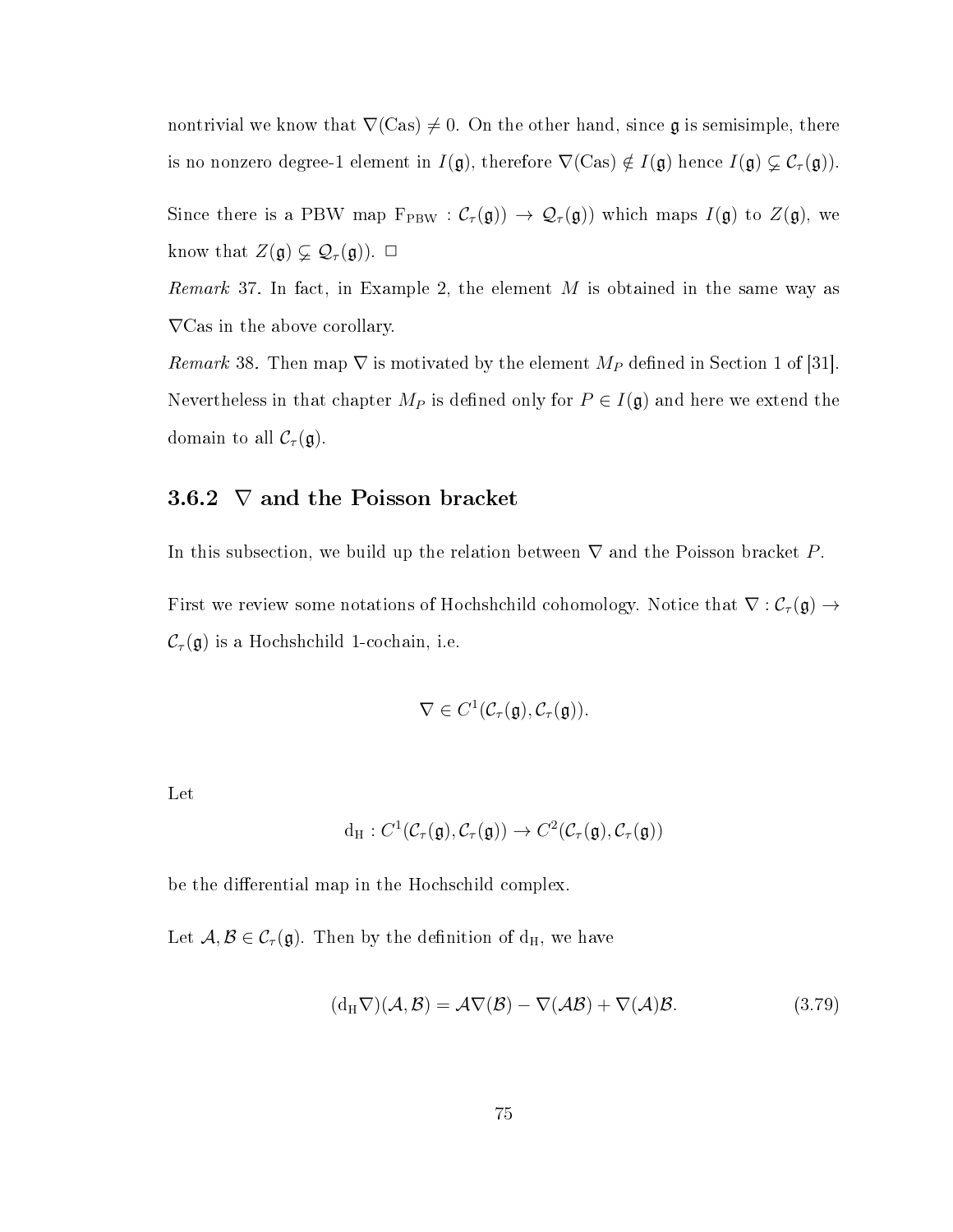The following theorem is the main result of this chapter.

**Theorem 3.6.4.** For any  $\mathcal{A} = A_i \otimes a^i$ ,  $\mathcal{B} = B_j \otimes b^j \in C_{\tau}(\mathfrak{g})$ , we have

$$
\{A, B\} = -\mathcal{A}\nabla(\mathcal{B}) + \nabla(\mathcal{A}\mathcal{B}) - \nabla(\mathcal{A})\mathcal{B}.
$$
 (3.80)

In other words

$$
P + d_H \nabla = 0 \tag{3.81}
$$

as elements in the Hochschild 2-cochain  $C^2(\mathcal{C}_\tau(\mathfrak{g}), \mathcal{C}_\tau(\mathfrak{g}))$ . Therefore the Poisson bracket is a coboundary in  $C^2(\mathcal{C}_\tau(\mathfrak{g}), \mathcal{C}_\tau(\mathfrak{g})).$ 

Proof: First let us see what is  $\nabla(\mathcal{AB})$ :

$$
\nabla(\mathcal{AB}) = \nabla(A_i B_j \otimes a^i b^j)
$$
  
=  $A_i B_j \tau(X_k) \otimes \partial^k(a^i b^j)$   
=  $A_i B_j \tau(X_k) \otimes (\partial^k a^i) b^j + A_i B_j \tau(X_k) \otimes a^i (\partial^k b^j)$  (3.82)

To make the computation more clear, let us denote:

I := 
$$
A_i B_j \tau(X_k) \otimes (\partial^k a^i) b^j
$$
,  
\nII :=  $A_i B_j \tau(X_k) \otimes a^i (\partial^k b^j)$ .

Then

$$
\nabla(AB) = \mathbf{I} + \mathbf{II}.\tag{3.83}
$$

It is easy to see that  $II = \mathcal{A}\nabla(\mathcal{B})$ . In fact

$$
II = A_i B_j \tau(X_k) \otimes a^i (\partial^k b^j) = (A_i \otimes a^i) \cdot (B_j \tau(X_k) \otimes \partial^k b^j) = \mathcal{A} \nabla(\mathcal{B}). \tag{3.84}
$$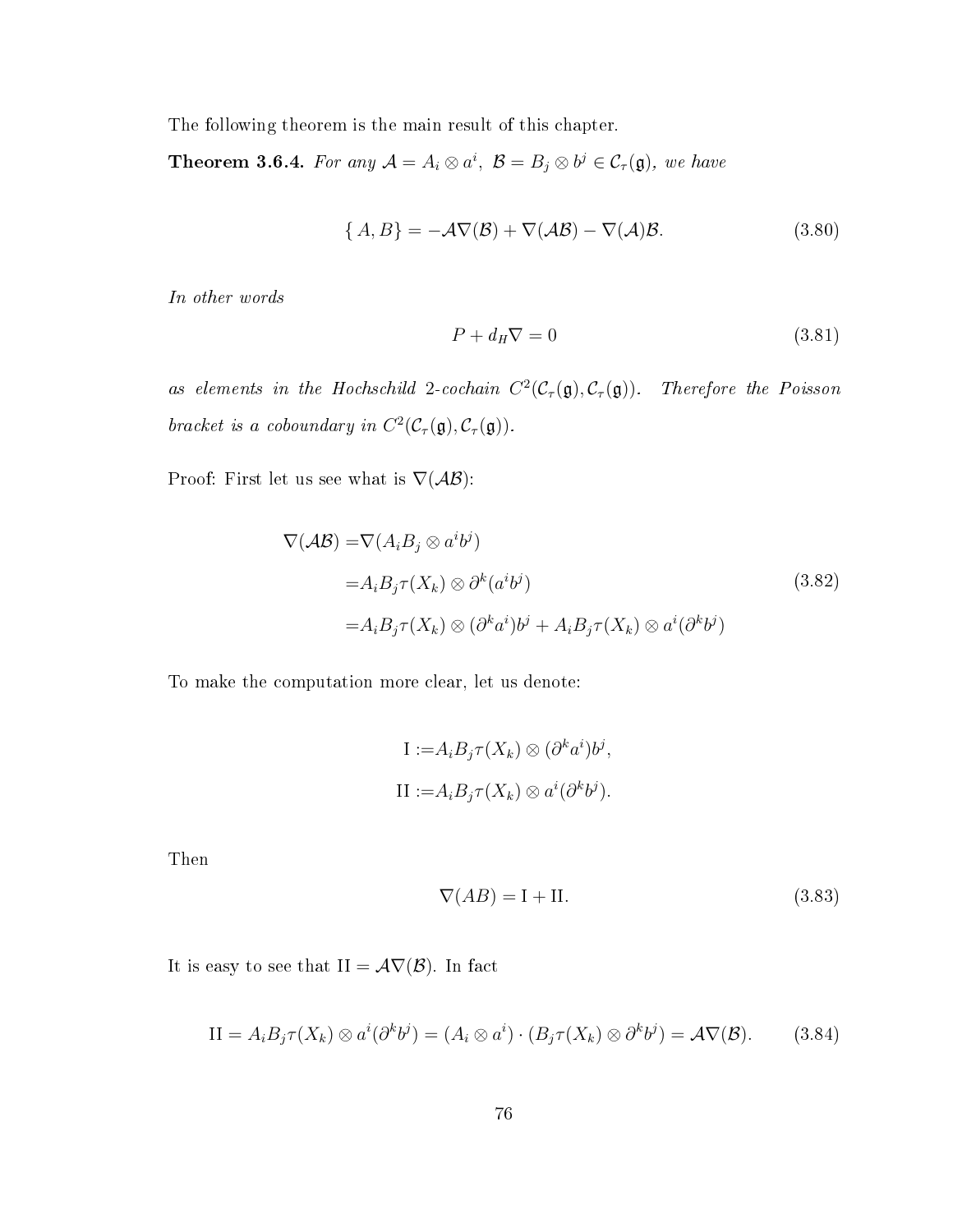Unfortunately,  $I \neq (\nabla \mathcal{A})\mathcal{B}$  in general. We know that

$$
I = A_i B_j \tau(X_k) \otimes (\partial^k a^i) b^j
$$

and

$$
(\nabla \mathcal{A})\mathcal{B} = (A_i \tau(X_k) \otimes \partial^k a^i) \cdot (B_j \otimes b^j)
$$

$$
= A_i \tau(X_k) B_j \otimes (\partial^k a^i) b^j.
$$

Therefore

$$
I - (\nabla \mathcal{A}) \mathcal{B} = (A_i B_j \tau(X_k) - A_i \tau(X_k) B_j) \otimes (\partial^k a^i) b^j
$$
  
=  $A_i[B_j, \tau(X_k)] \otimes (\partial^k a^i) b^j.$  (3.85)

We need to further simplify  $A_i[B_j, \tau(X_k)] \otimes (\partial^k a^i) b^j$ . In fact we have the following lemma

**Lemma 3.6.5.** any  $\mathcal{A} = A_i \otimes a^i$ ,  $\mathcal{B} = B_j \otimes b^j \in C_{\tau}(\mathfrak{g})$ , we have

$$
A_i[B_j, \tau(X_k)] \otimes (\partial^k a^i) b^j = A_i B_j \otimes \{a^i, b^j\} = \{A, B\}.
$$
 (3.86)

Assuming Lemma 3.6.5, then by Equation 3.85 we have

$$
I = \{ \mathcal{A}, \mathcal{B} \} + (\nabla \mathcal{A}) \mathcal{B}.
$$
 (3.87)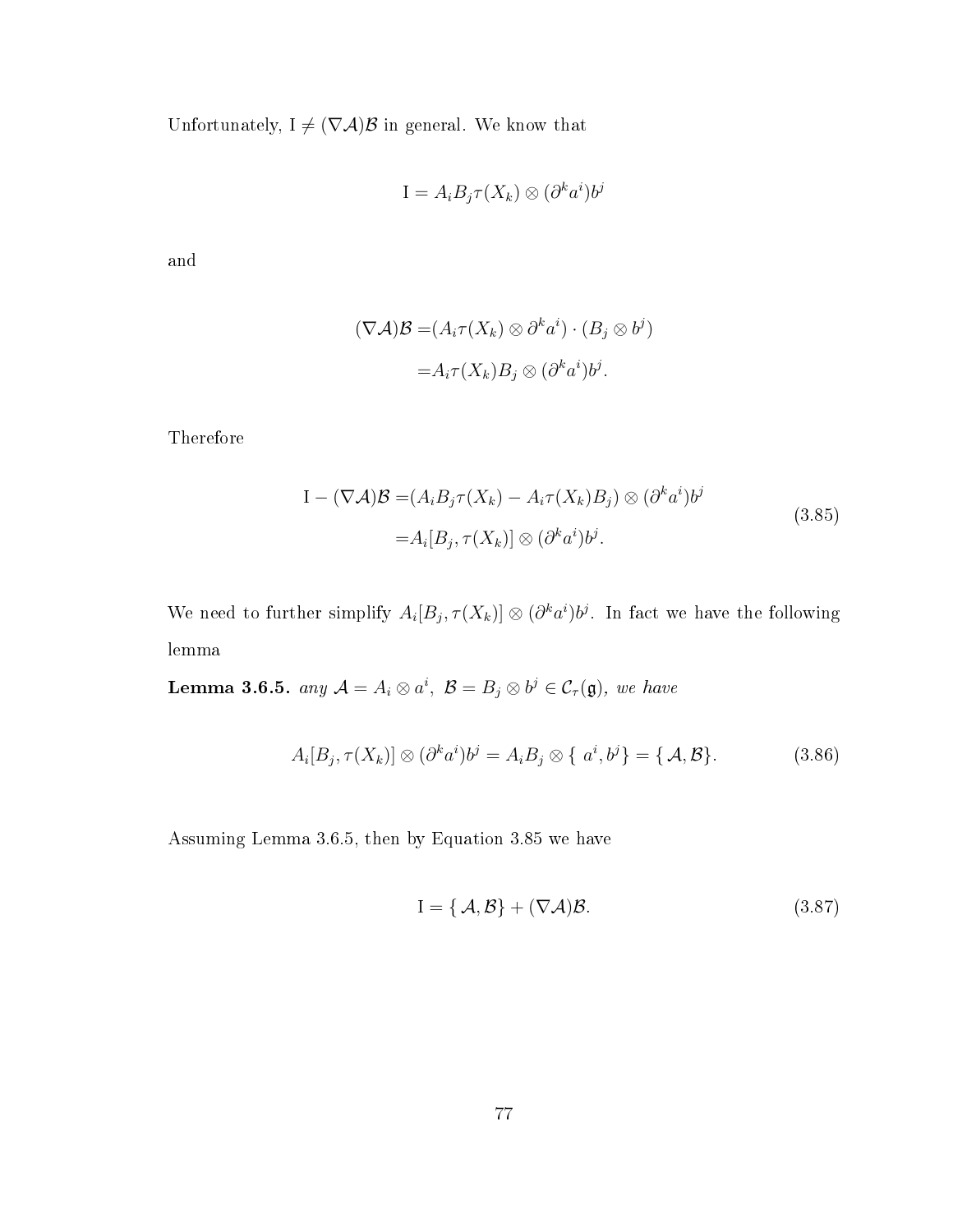Put equations 3.83, 3.84 and 3.87 together, we have:

$$
\nabla(\mathcal{A}\mathcal{B}) - \mathcal{A}\nabla(\mathcal{B}) - \nabla(\mathcal{A})\mathcal{B}
$$
  
=I + II -  $\mathcal{A}\nabla(\mathcal{B}) - \nabla(\mathcal{A})\mathcal{B}$   
= { $\mathcal{A}, \mathcal{B}$ } + ( $\nabla\mathcal{A}$ ) $\mathcal{B}$  +  $\mathcal{A}\nabla(\mathcal{B}) - \mathcal{A}\nabla(\mathcal{B}) - (\nabla\mathcal{A})\mathcal{B}$   
= { $\mathcal{A}, \mathcal{B}$ }. (3.88)

This proves Theorem 3.6.4.  $\Box$ 

Proof of Lemma 3.6.5: First by Proposition 3.2.1 we have

$$
A_i[B_j, \tau(X_k)] \otimes (\partial^k a^i) b^j = (A_i \otimes \partial^k a^i) \cdot ([B_j, \tau(X_k)] \otimes b^j).
$$

Since  $\mathcal{B} = B_j \otimes b^j$  is contained in  $\mathcal{C}_{\tau}(\mathfrak{g})$ , by Proposition 3.2.2 we know that

$$
(A_i \otimes \partial^k a^i) \cdot (B_j \otimes \{ X_k, b^j \})
$$

$$
= A_i B_j \otimes (\partial^k a^i) \{ X_k, b^j \}
$$

$$
= A_i B_j \otimes \{ a^i, b^j \}
$$

$$
= \{ \mathcal{A}, \mathcal{B} \}.
$$

This proves Lemma 3.6.5.  $\Box$ 

Remark 39. Although both the map  $\nabla$  and the Poisson bracket P can be defined on the larger algebra  $\widetilde{\mathcal{C}}_{\tau}(\mathfrak{g}),$  we do **not** have the relation

$$
\{\,{\mathcal A},{\mathcal B}\}=-{\rm d}_{\rm H}\nabla({\mathcal A},{\mathcal B})
$$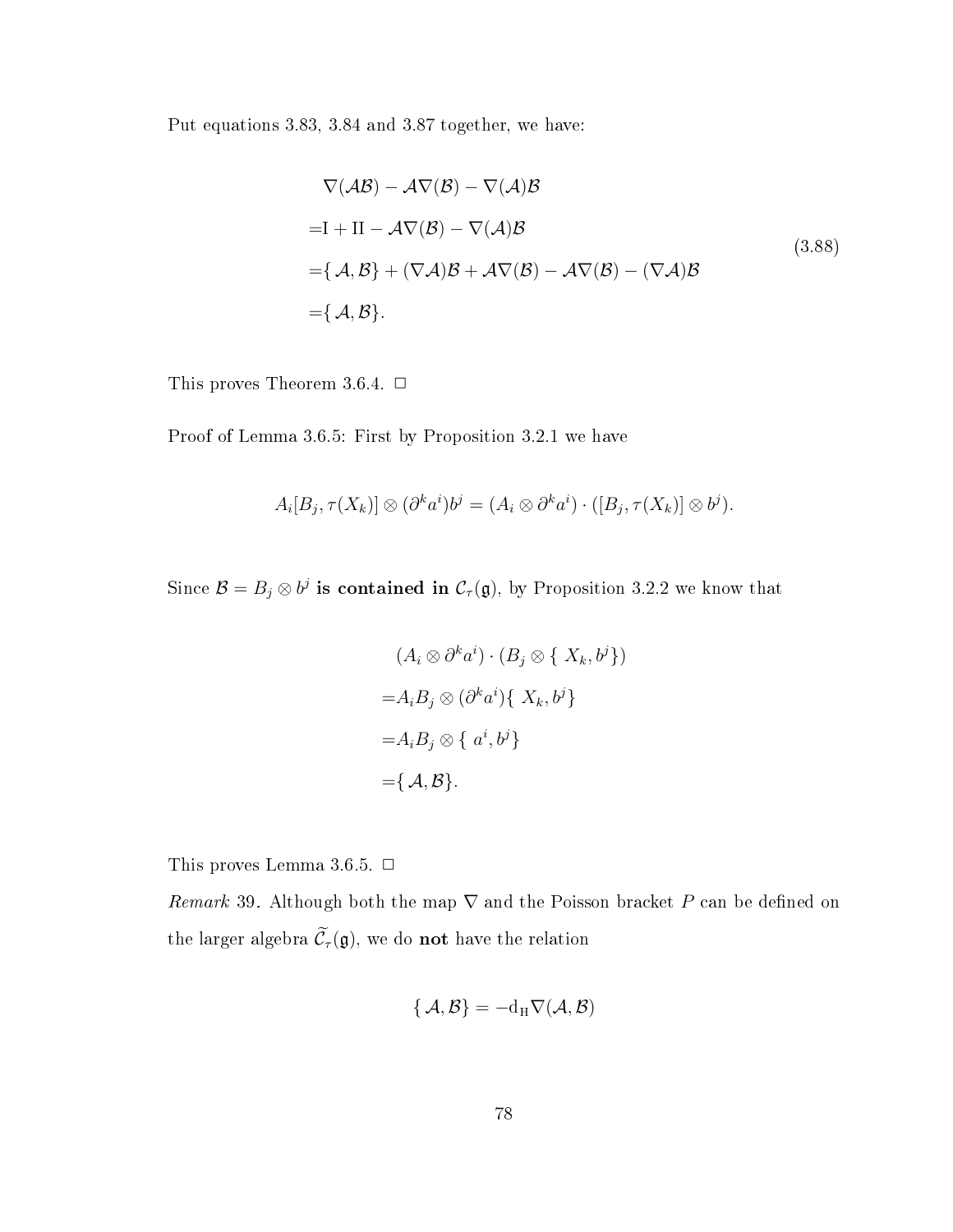for any  $A, B \in \widetilde{\mathcal{C}}_{\tau}(\mathfrak{g})$ . In fact, in the proof of Lemma 3.6.5 we see that we need  $\mathcal{B} \in \mathcal{C}_{\tau}(\mathfrak{g}).$ 

From the view point of Proposition 3.4.9, we have the following

Corollary 3.6.6. The deformation from  $C_{\tau}(\mathfrak{g})$  to  $\mathcal{Q}_{\tau}(\mathfrak{g})$  is infinitesimally trivial.

Proof: We know in Proposition 3.5.6 that the first order deformation  $m_1$  is  $\frac{1}{2}P$ , therefore this corollary is just a direct consequence of Theorem 3.6.4.  $\Box$ 

We can also give an alternative proof of Proposition 3.3.4 using Theorem 3.6.4:

**Corollary 3.6.7** (Proposition 3.3.4). For any  $A, B \in C_{\tau}(\mathfrak{g})$ , we have that  $\{A, B\}$  is still in  $\mathcal{C}_{\tau}(\mathfrak{g})$ .

Proof: In the proof of Theorem 3.6.4, we do not require a priori that  $\{\mathcal{A}, \mathcal{B}\} \in \mathcal{C}_{\tau}(\mathfrak{g})$ . Now by Proposition 3.6.2 we know that  $\nabla$  maps  $C_{\tau}(\mathfrak{g})$  to  $C_{\tau}(\mathfrak{g})$ , hence from Theorem 3.6.4 we get the result we want.  $\Box$ 

#### 3.6.3 A digression to an alternative of  $\nabla$ .

We can define a map  $\nabla': \tilde{\mathcal{C}}_{\tau}(\mathfrak{g}) \to \tilde{\mathcal{C}}_{\tau}(\mathfrak{g})$  to be

$$
\nabla'(A_i \otimes a^i) := \tau(X_k) A_i \otimes \partial^k a^i.
$$
\n(3.89)

Similar to Proposition 3.6.2, we can check that  $\nabla'$  also maps  $\mathcal{C}_{\tau}(\mathfrak{g})$  to  $\mathcal{C}_{\tau}(\mathfrak{g})$ .

Remark 40. The difference between  $\nabla$  and  $\nabla'$  is: in the definition of  $\nabla$ , the matrix  $\tau(X_k)$  is multiplied from the right; while in the definition of  $\nabla'$ , the matrix  $\tau(X_k)$  is multiplied from the left.

In general  $\nabla'(\mathcal{A}) \neq \nabla(\mathcal{A})$ , we want to compute their difference. First we define the first Chern class on  $\widetilde{\mathcal{C}}_{\tau}(\mathfrak{g})$  following [12] Section 1.1.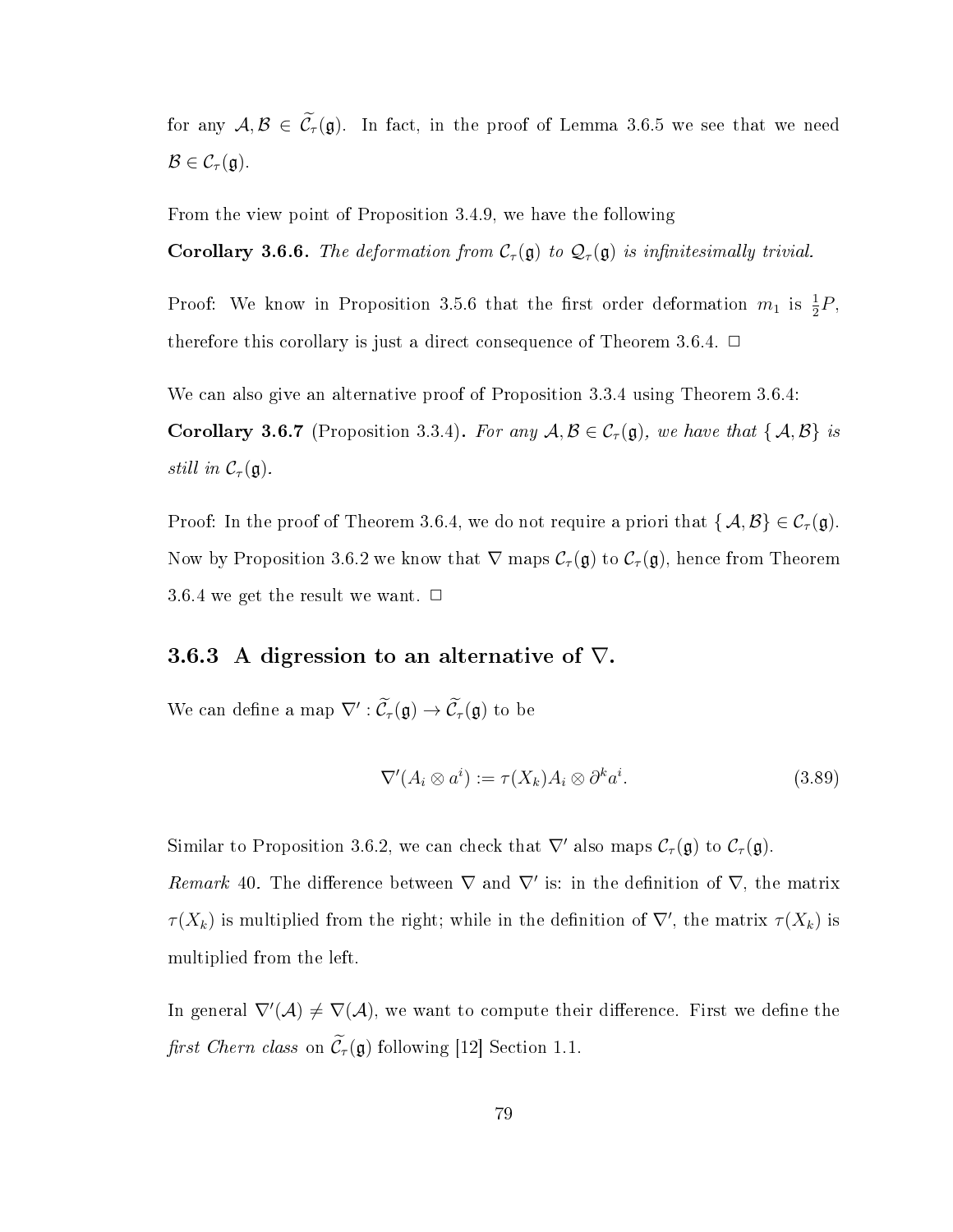**Definition 3.6.2.** The first Chern class  $c_1$  is a map  $\widetilde{\mathcal{C}}_{\tau}(\mathfrak{g}) \to \widetilde{\mathcal{C}}_{\tau}(\mathfrak{g}), c_1 := \mathrm{tr}(\mathrm{ad}).$ More precisely

$$
c_1 : \widetilde{\mathcal{C}}_{\tau}(\mathfrak{g}) \longrightarrow \widetilde{\mathcal{C}}_{\tau}(\mathfrak{g})
$$
  
\n
$$
A \otimes a \mapsto A \otimes c_{ij}^j \partial^i a.
$$
\n(3.90)

It is easy to check that  $c_1$  is g-invariant hence  $c_1$  maps  $\mathcal{C}_{\tau}(\mathfrak{g})$  to  $\mathcal{C}_{\tau}(\mathfrak{g})$ . Moreover, it is also easy to check that the first Chern class is closed in the Hochschild cochain, in other words,  $c_1 \in Z^1(\tilde{C}_{\tau}(\mathfrak{g}), \tilde{C}_{\tau}(\mathfrak{g}))$  and  $c_1 \in Z^1(\mathcal{C}_{\tau}(\mathfrak{g}), \mathcal{C}_{\tau}(\mathfrak{g})).$ 

Having the first Chern class, we can express the difference between  $\nabla$  and  $\nabla'$  in  $\mathcal{C}_{\tau}(\mathfrak{g})$ : **Proposition 3.6.8.** In  $C_{\tau}(\mathfrak{g})$  we have  $\nabla - \nabla' = -c_1$ .

Proof: For any  $A_i \otimes a^i \in C_\tau(\mathfrak{g})$ 

$$
\nabla(A_i \otimes a^i) - \nabla'(A_i \otimes a^i) = A_i \tau(X_k) \otimes \partial^k a^i - \tau(X_k) A_i \otimes \partial^k a^i
$$
  
=  $[A_i, \tau(X_k)] \otimes \partial^k a^i$   
=  $\partial^k([A_i, \tau(X_k)] \otimes a^i)$  (We can move the partial derivative out).

Since  $A_i \otimes a^i \in C_\tau(\mathfrak{g})$ , we have

$$
[A_i, \tau(X_k)] \otimes a^i = A_i \otimes \{X_k, a^i\}.
$$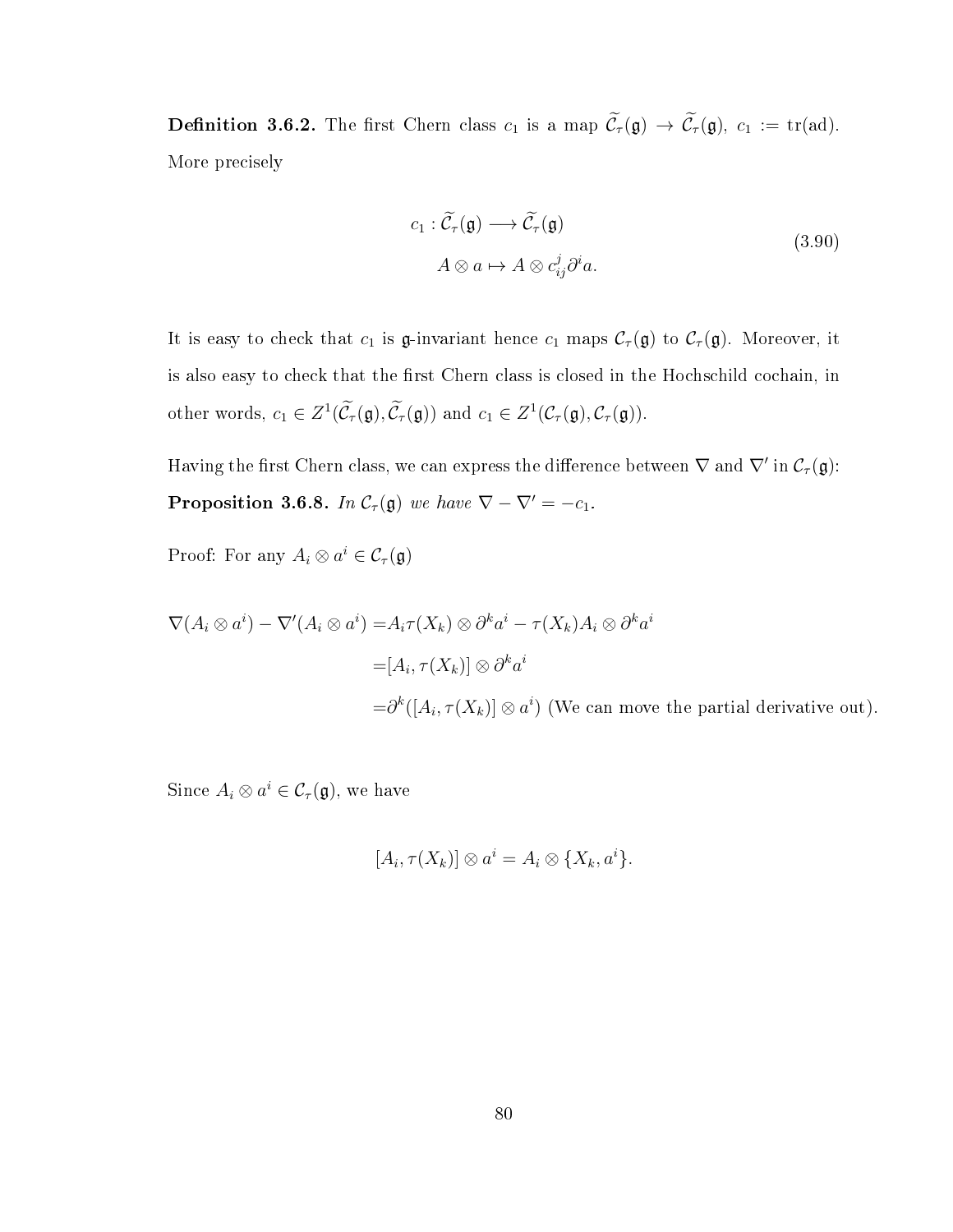Therefore

$$
\nabla(A_i \otimes a^i) - \nabla'(A_i \otimes a^i) = \partial^k(A_i \otimes \{X_k, a^i\})
$$
  
\n
$$
= A_i \otimes \partial^k(\{X_k, a^i\})
$$
  
\n
$$
= A_i \otimes \partial^k(c_{kj}^l X_l \partial^j a^i)
$$
  
\n
$$
= A_i \otimes (c_{kj}^k \partial^j a^i + c_{kj}^l X_l \partial^k \partial^j a^i)
$$
  
\n
$$
= A_i \otimes c_{kj}^k \partial^j a^i + A_i \otimes c_{kj}^l X_l \partial^k \partial^j a^i
$$
  
\n
$$
= -c_1(A_i \otimes a^i) + A_i \otimes c_{kj}^l X_l \partial^k \partial^j a^i
$$

Since  $c_{kj}^l$  is anti-symmetric with respect to  $k, j$ , it is easy to see that

$$
A_i \otimes c_{kj}^l X_l \partial^k \partial^j a^i = 0
$$

Hence we get

$$
\nabla (A_i \otimes a^i) - \nabla'(A_i \otimes a^i) = -c_1(A_i \otimes a^i) \ \Box
$$

**Corollary 3.6.9.** In  $C_\tau(\mathfrak{g})$  we have  $d_H \nabla' = d_H \nabla = P$  the Poisson bracket. Therefore we can replace  $\nabla$  by  $\nabla'$  in Theorem 3.6.4.

Proof: We know that  $d_H \nabla = P$  and  $\nabla - \nabla' = -c_1$ . In Definition 3.6.2 we also know that  $c_1$  is closed, i.e.  $d_H c_1 = 0$ .  $\Box$ 

Moreover, we have the following result

**Proposition 3.6.10.** When  $\mathfrak{g}$  is a semisimple Lie algebra, we have  $\nabla' = \nabla$  in  $\mathcal{C}_{\tau}(\mathfrak{g})$ .

Proof: We know that for semisimle Lie algebra, the adjoint representation is traceless,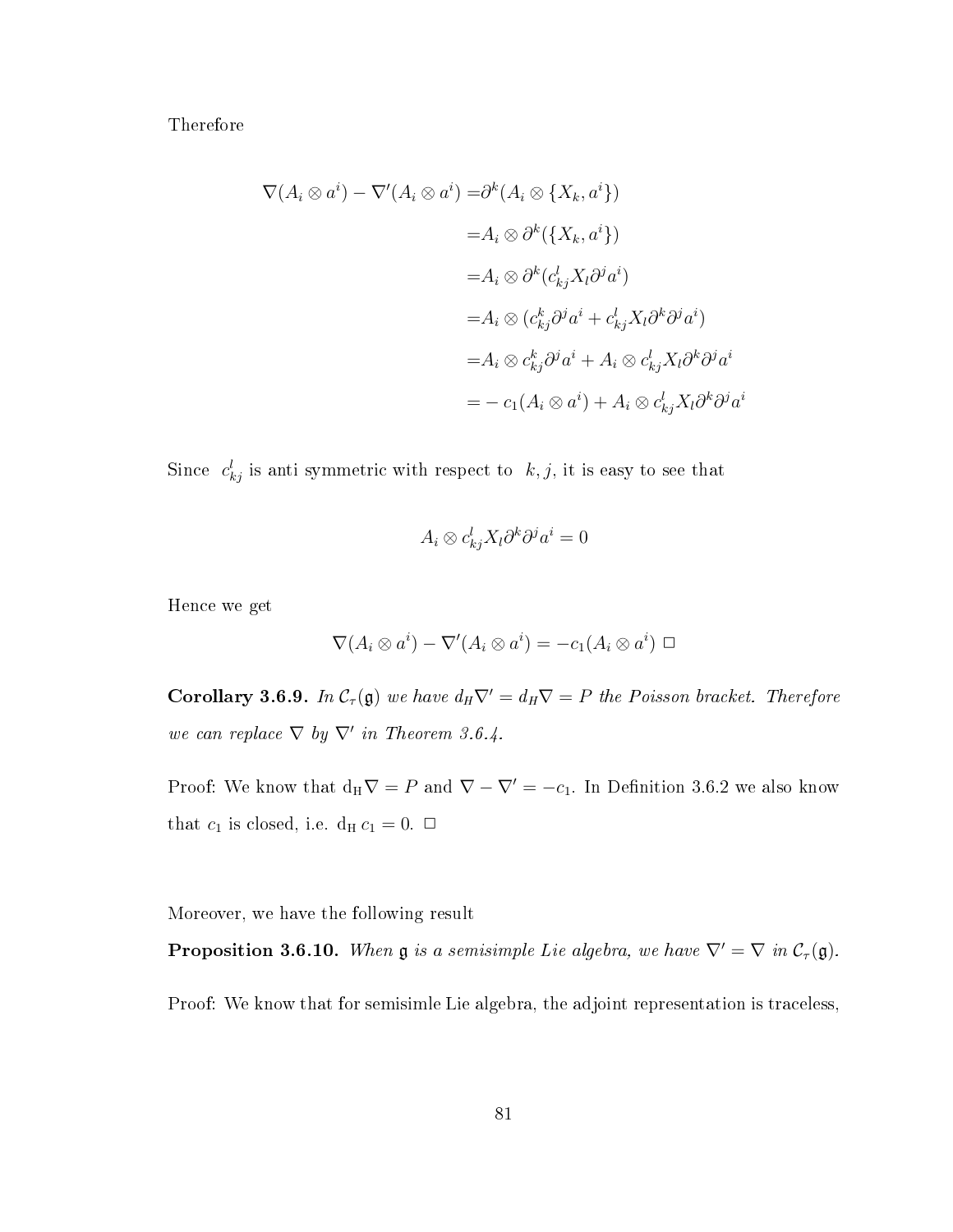in other words

$$
c_{ij}^i = 0
$$
 for any j.

Therefore  $c_1 = 0$  for semisimple  $\mathfrak{g}$ .  $\Box$ 

Remark 41. I am still not clear about the significance of the result in this subsection,especially its relation with the quantization problem, see Section A.2.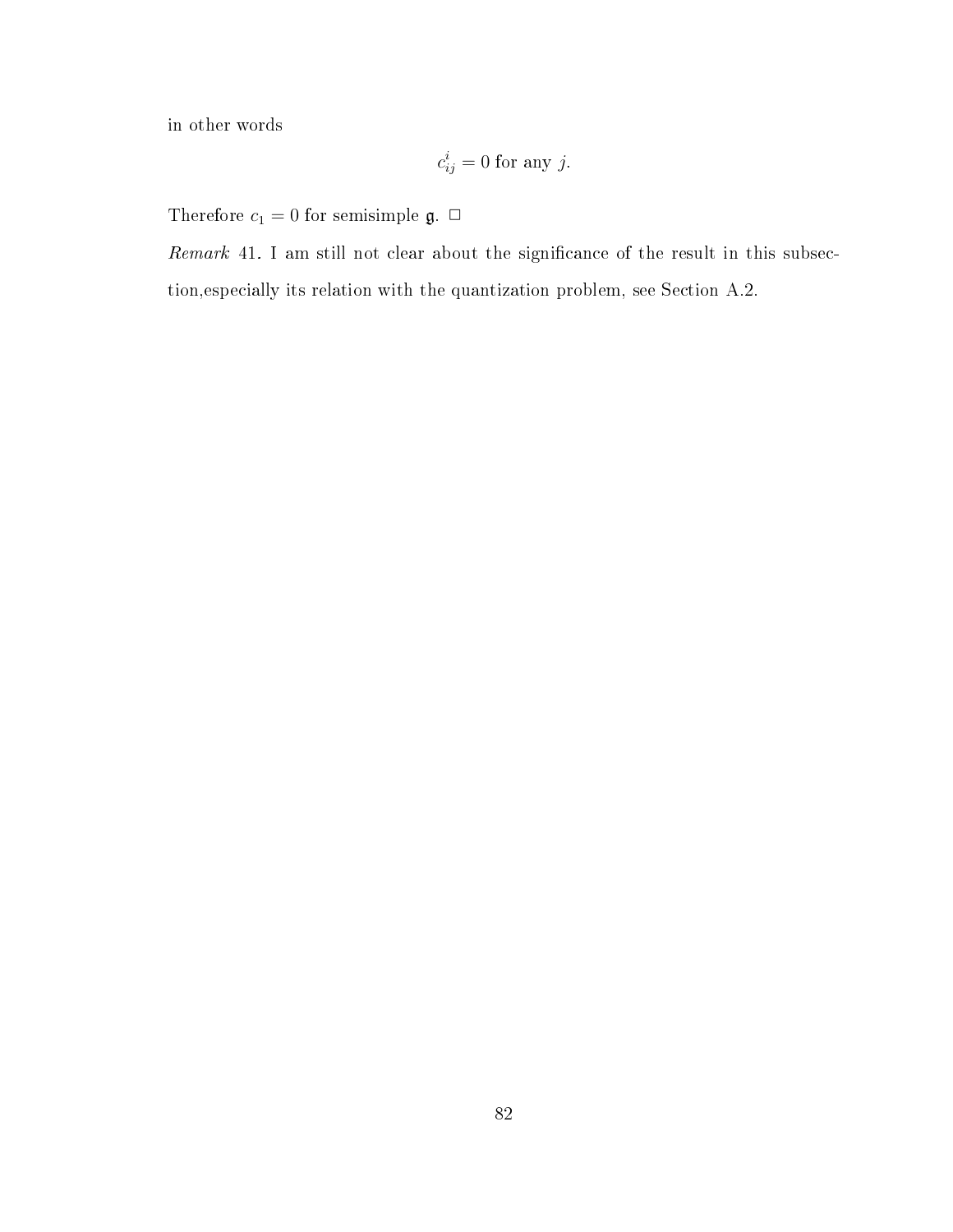## Appendix: Open Problems

# A.1 Flag Variety and Representations of Semisimple Lie Groups

For a real semisimple Lie group G, it is well-known that the G action on  $\mathcal B$  is closely related to the representation theory of G. For example, in geometric representation theory, people realize the admissible representations of G as G-equivariant constructible twisted sheaves on B. see [28] Section 3.

We notice that  $K^*_{G}(\mathcal{B})$  also reveals information about the G-action on  $\mathcal{B}$ , so it is worthwhile to compute it explicitly, and find its significance in representation theory.

### A.2 The Quantization Problem of Family Algebras

In this section we restrict to the case that  $\mathfrak g$  is complex semisimple and the representation  $\tau$  to be semisimple.

As we have mentioned in the introduction, N. Higson find the relation between family algebras and Mackey's analogue in [24]. In the end of [24], Higson proposed the problem of constructing a quantization map Q between  $\mathcal{C}_{\tau}(\mathfrak{g})$  and  $\mathcal{Q}_{\tau}(\mathfrak{g})$  such that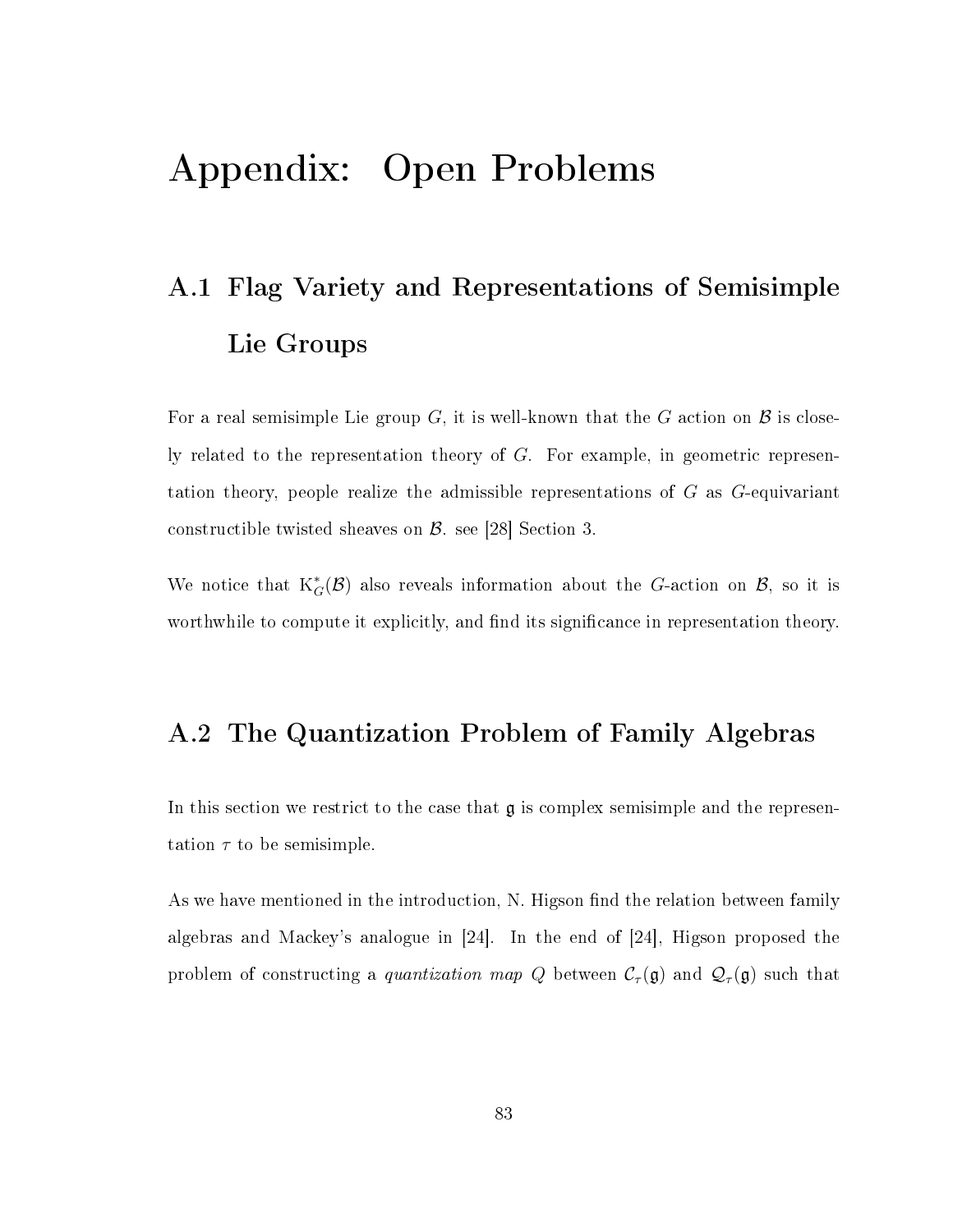the following diagram commutes.

$$
\mathcal{C}_{\tau}(\mathfrak{g}) \xrightarrow{\ Q} \mathcal{Q}_{\tau}(\mathfrak{g})
$$
\n
$$
\downarrow \text{GHC}_{\tau,c} \xrightarrow{\cong} \downarrow \text{GHC}_{\tau}
$$
\n
$$
S(\mathfrak{h}) \xrightarrow{\cong} U(\mathfrak{h}) \tag{A.1}
$$

Here  $Q$  is a vector space isomorphism but need not to be an algebraic isomorphism. Remark 42. Acording to Theorem 3.6.4 and Corollary 3.6.6, the deformation from  $C_{\tau}(\mathfrak{g})$  to  $\mathcal{Q}_{\tau}(\mathfrak{g})$  is infinitesimally trivial, which suggests that they are very closed to each other. The quantization problem ask us to find precisely the relations between  $\mathcal{C}_{\tau}(\mathfrak{g})$  and  $\mathcal{Q}_{\tau}(\mathfrak{g})$ .

Remark 43. On the other hand, in the 2002 Ph. D thesis [43] Chapter 6, N. Rozhkovskaya studied the family algebras for  $\mathfrak{g} = sl(2, \mathbb{C})$  and for any finite dimensional irreducible representation of g. In fact she gave explicitly the generators and generation relations of  $C_\tau(\mathfrak{g})$  and  $\mathcal{Q}_\tau(\mathfrak{g})$ . According to her formulas,  $C_\tau(\mathfrak{g})$  and  $\mathcal{Q}_\tau(\mathfrak{g})$  are not isomorphic as algebras unless  $\tau =$  the trivial, the standard or the adjoint representations. This suggests that we cannot expect the quantization map Q to be an algebraic isomorphism.

In  $[1]$  and  $[2]$  A. Alekseev, and E. Meinrenken give a new proof of Duflo's isomorphism theorem using the quantization map of the Weil algebras.

In [47] Z. Wei introduced the *covariant Weil algebras* as simultaneous generalizations of Weil algebras and family algebras. It is expected that the quantization problem of family algebras can be solved in the framework of covariant Weil algebras.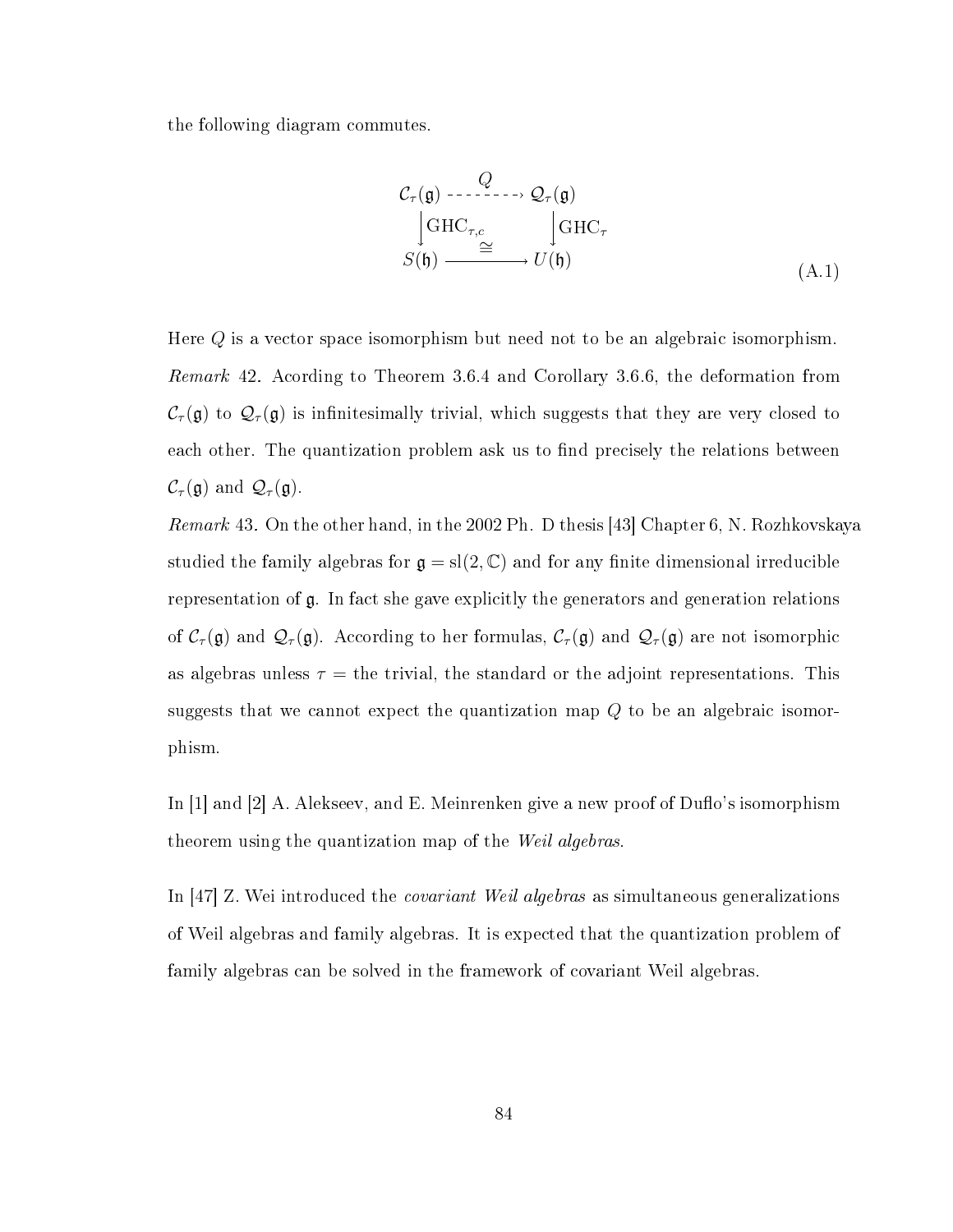### Bibliography

- [1] A. Alekseev and E. Meinrenken. The non-commutative Weil algebra. Invent.  $Math., 139(1):135-172, 2000.$
- [2] A. Alekseev and E. Meinrenken. Lie theory and the Chern-Weil homomorphism. Ann. Sci. Ecole Norm. Sup.  $(4)$ , 38 $(2)$ :303–338, 2005.
- [3] M. F. Atiyah. Bott periodicity and the index of elliptic operators. Quart. J. Math. Oxford Ser.  $(2)$ , 19:113-140, 1968.
- [4] P. Baum, A. Connes, and N. Higson. Classifying space for proper actions and K-theory of group  $C^*$ -algebras. In  $C^*$ -algebras: 1943-1993 (San Antonio, TX, 1993), volume 167 of *Contemp. Math.*, pages 240–291. Amer. Math. Soc., Providence, RI, 1994.
- [5] P. Baum, A. Connes, and N. Higson. Classifying space for proper actions and K-theory of group  $C^*$ -algebras. In  $C^*$ -algebras: 1943-1993 (San Antonio, TX, 1993), volume 167 of *Contemp. Math.*, pages  $240-291$ . Amer. Math. Soc., Providence, RI, 1994.
- [6] P. Baum and R. G. Douglas. K homology and index theory. In Operator algebras and applications, Part I (Kingston, Ont., 1980), volume 38 of Proc. Sympos. Pure *Math.*, pages 117–173. Amer. Math. Soc., Providence, R.I., 1982.
- [7] P. Baum, N. Higson, and T. Schick. On the equivalence of geometric and analytic K-homology. Pure Appl. Math.  $Q_{\cdot}$ , 3(1, part 3):1-24, 2007.
- [8] J. Block and E. Getzler. Quantization of foliations. In Proceedings of the XXth International Conference on Differential Geometric Methods in Theoretical Physics, Vol. 1, 2 (New York, 1991), pages  $471-487$ . World Sci. Publ., River Edge, NJ, 1992.
- [9] J. Block and N. Higson. Weyl character formula in  $KK$ -theory.  $arXiv$ , 0902.0885, 2012.
- [10] R. Bremigan and J. Lorch. Orbit duality for flag manifolds. *Manuscripta Math.*,  $109(2):233-261$ , 2002.
- [11] M. Brion. Lectures on the geometry of flag varieties.  $arXiv$ , math/0410240v1. 2004.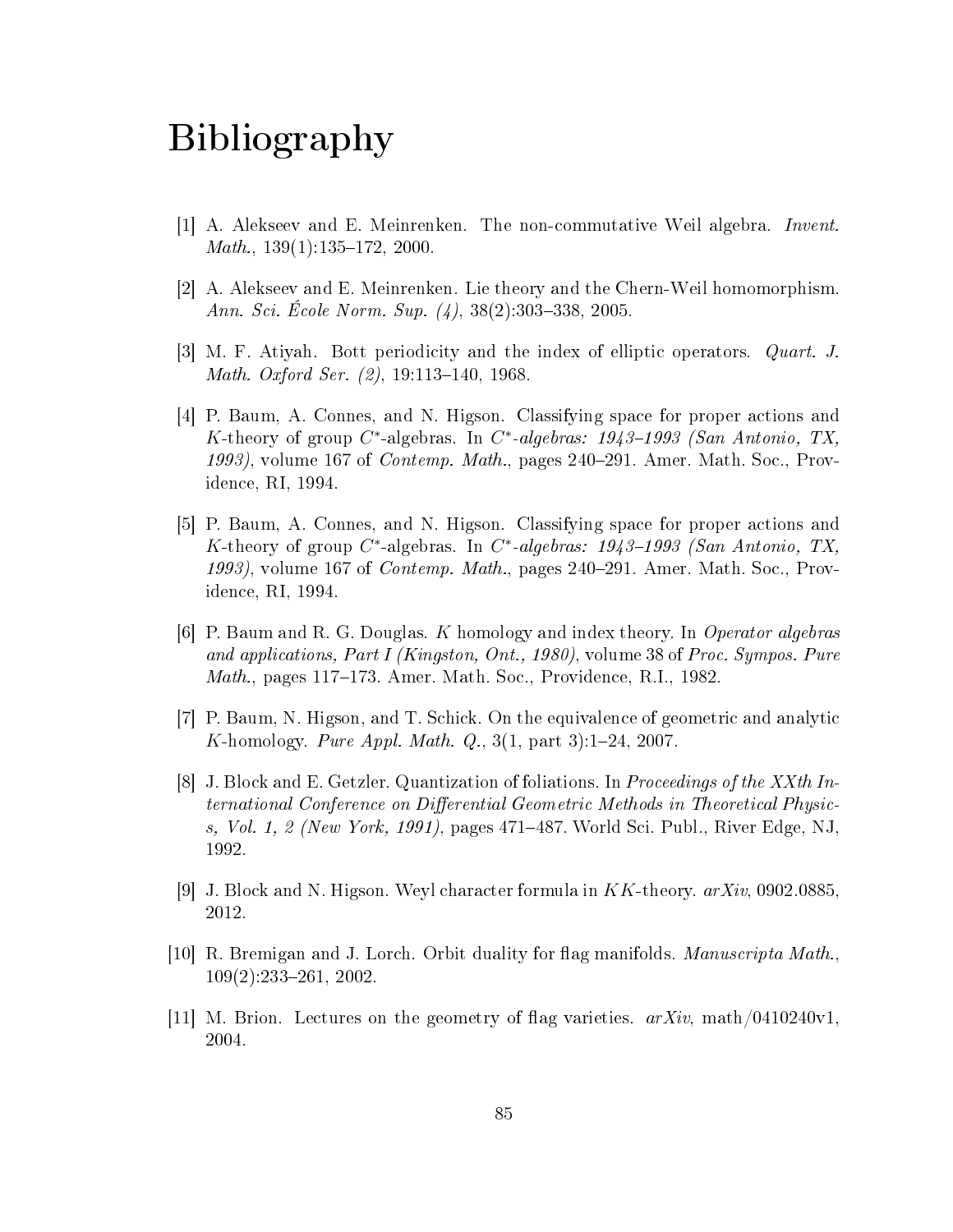- [12] D. Calaque and C. A. Rossi. Lectures on Duflo isomorphisms in Lie algebra and complex geometry. EMS Series of Lectures in Mathematics. European Mathematical Society (EMS), Zürich, 2011.
- [13] J. Chabert, S. Echterhoff, and R. Nest. The Connes-Kasparov conjecture for almost connected groups and for linear  $p$ -adic groups. Publ. Math. Inst. Hautes  $Etudes\; Sci.,\; (97):239-278,\; 2003.$
- [14] A. Connes. Noncommutative geometry. Academic Press Inc., San Diego, CA, 1994.
- [15] V. Dolgushev, D. Tamarkin, and B. Tsygan. Formality theorems for Hochschild complexes and their applications. Lett. Math. Phys.,  $90(1-3):103-136, 2009$ .
- [16] M. Duflo. Opérateurs différentiels bi-invariants sur un groupe de Lie. Ann. Sci. Ecole Norm. Sup.  $(4)$ , 10(2):265–288, 1977.
- [17] M. Gerstenhaber. The cohomology structure of an associative ring. Ann. of *Math.*  $(2)$ , 78:267–288, 1963.
- [18] M. Gerstenhaber. On the deformation of rings and algebras. Ann. of Math. (2), 79:59-103, 1964.
- [19] J. Grabowski. Abstract Jacobi and Poisson structures. Quantization and starproducts. *J. Geom. Phys.*,  $9(1):45-73$ , 1992.
- [20] S. Gutt. An explicit \*-product on the cotangent bundle of a Lie group. Lett. *Math. Phys.*,  $7(3):249-258$ , 1983.
- [21] N. Higson. A primer on  $KK$ -theory. In *Operator theory: operator algebras and* applications, Part 1 (Durham, NH, 1988), volume 51 of Proc. Sympos. Pure  $Math.,$  pages 239-283. Amer. Math. Soc., Providence, RI, 1990.
- [22] N. Higson. The Baum-Connes conjecture. In Proceedings of the International Congress of Mathematicians, Vol. II (Berlin, 1998), number Extra Vol. II, pages 637646 (electronic), 1998.
- [23] N. Higson. The Mackey analogy and K-theory. In Group representations, ergodic theory, and mathematical physics: a tribute to George W. Mackey, volume 449 of Contemp. Math., pages 149172. Amer. Math. Soc., Providence, RI, 2008.
- [24] N. Higson. On the analogy between complex semisimple groups and their Cartan motion groups. In *Noncommutative geometry and global analysis*, volume 546 of  $\textit{Contemp. Math.}$ , pages 137–170. Amer. Math. Soc., Providence, RI, 2011.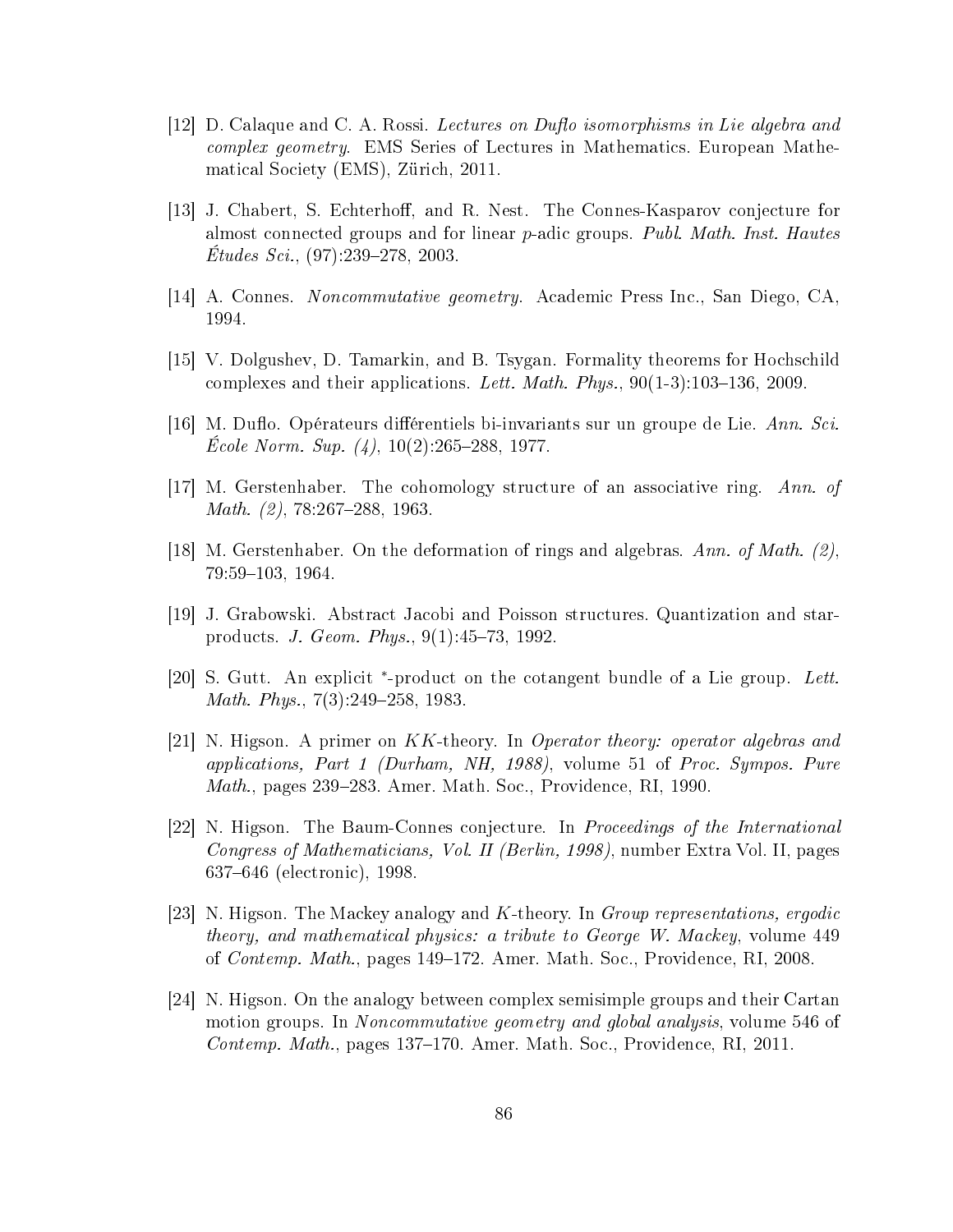- [25] N. Higson, V. Lafforgue, and G. Skandalis. Counterexamples to the Baum-Connes conjecture.  $Geom.$  Funct. Anal.,  $12(2):330-354$ , 2002.
- [26] N. Higson and J. Roe. Analytic K-homology. Oxford Mathematical Monographs. Oxford University Press, Oxford, 2000. Oxford Science Publications.
- [27] P. Julg. K-théorie équivariante et produits croisés. C. R. Acad. Sci. Paris Sér. I Math.,  $292(13):629-632$ , 1981.
- [28] M. Kashiwara. D-modules and representation theory of Lie groups. Ann. Inst. Fourier (Grenoble),  $43(5):1597-1618$ , 1993.
- [29] G. G. Kasparov. Equivariant KK-theory and the Novikov conjecture. Invent.  $Math., 91(1):147-201, 1988.$
- [30] E. Kirchberg and S. Wassermann. Permanence properties of  $C^*$ -exact groups. *Doc. Math.*,  $4:513-558$  (electronic), 1999.
- [31] A. A. Kirillov. Family algebras. Electron. Res. Announc. Amer. Math. Soc., 6:720 (electronic), 2000.
- [32] A. A. Kirillov. Introduction to family algebras. *Mosc. Math. J.*,  $1(1):49-63$ . 2001.
- [33] A. A. Kirillov. Lectures on the orbit method, volume 64 of Graduate Studies in Mathematics. American Mathematical Society, Providence, RI, 2004.
- [34] A. W. Knapp. Lie groups beyond an introduction, volume 140 of Progress in Mathematics. Birkhäuser Boston Inc., Boston, MA, second edition, 2002.
- [35] M. Kontsevich. Deformation quantization of Poisson manifolds. Lett. Math.  $Phys., 66(3):157-216, 2003.$
- [36] V. Lafforgue. Banach  $KK$ -theory and the Baum-Connes conjecture. In Proceedings of the International Congress of Mathematicians, Vol. II (Beijing, 2002), pages 795-812, Beijing, 2002. Higher Ed. Press.
- [37] C. Laurent-Gengoux, A. Pichereau, and P. Vanhaecke. Poisson structures. volume 347 of Grundlehren der Mathematischen Wissenschaften [Fundamental Principles of Mathematical Sciences]. Springer, Heidelberg, 2013.
- [38] G. W. Mackey. On the analogy between semisimple Lie groups and certain related semi-direct product groups. In Lie groups and their representations (Proc.  $Summer School, Bolyai János Math. Soc., Budapest, 1971), pages 339-363. Hal$ sted, New York, 1975.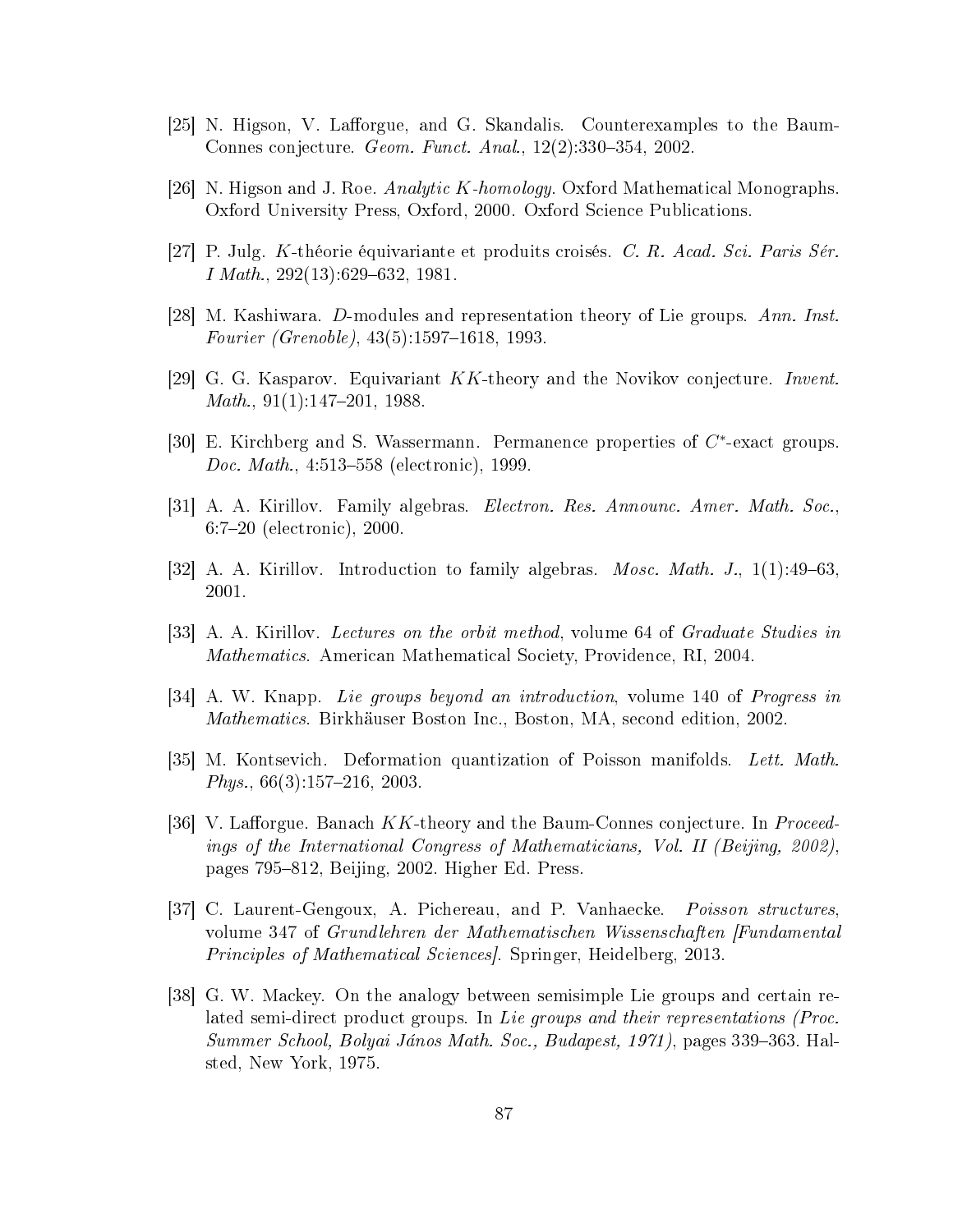- [39] I. Mirkovi¢, T. Uzawa, and K. Vilonen. Matsuki correspondence for sheaves. *Invent. Math.*,  $109(2):231-245$ , 1992.
- [40] M. G. Penington and R. J. Plymen. The Dirac operator and the principal series for complex semisimple Lie groups. J. Funct. Anal.,  $53(3):269-286$ ,  $1983$ .
- [41] M. A. Rieffel. Applications of strong Morita equivalence to transformation group  $C^*$ -algebras. In Operator algebras and applications, Part I (Kingston, Ont., 1980), volume 38 of Proc. Sympos. Pure Math., pages  $299-310$ . Amer. Math. Soc., Providence, R.I., 1982.
- [42] J. Rosenberg. Group  $C^*$ -algebras and topological invariants. In Operator algebras and group representations, Vol. II (Neptun, 1980), volume 18 of Monogr. Stud. *Math.*, pages  $95-115$ . Pitman, Boston, MA, 1984.
- [43] N. Rozhkovskaya. Quantum family algebras. ProQuest LLC, Ann Arbor, MI, 2002. Thesis (Ph.D.)–University of Pennsylvania.
- [44] W. Schmid. Discrete series. In Representation theory and automorphic forms (Edinburgh, 1996), volume 61 of Proc. Sympos. Pure Math., pages 83–113. Amer. Math. Soc., Providence, RI, 1997.
- [45] G. Segal. Equivariant K-theory. Inst. Hautes Études Sci. Publ. Math., (34):129 151, 1968.
- [46] A. Valette. Introduction to the Baum-Connes conjecture. Lectures in Mathematics ETH Zürich. Birkhäuser Verlag, Basel, 2002. From notes taken by Indira Chatterji, With an appendix by Guido Mislin.
- [47] Z. Wei. Covariant Weil algebras. arXiv:1211.3552, 2012.
- [48] Z. Wei. The noncommutative Poisson bracket and the deformation of the family algebras. arXiv:1211.5865, 2012.
- [49] Z. Wei. A proof of Baum-Connes conjecture of real semisimple lie groups with coefficient on flag varieties.  $arXiv:1211.4544$ , 2012.
- [50] C. A. Weibel. An introduction to homological algebra, volume 38 of Cambridge S. tudies in Advanced Mathematics. Cambridge University Press, Cambridge, 1994.
- $[51]$  J. A. Wolf. The action of a real semisimple group on a complex flag manifold. I. Orbit structure and holomorphic arc components. Bull. Amer. Math. Soc., 75:1121–1237, 1969.